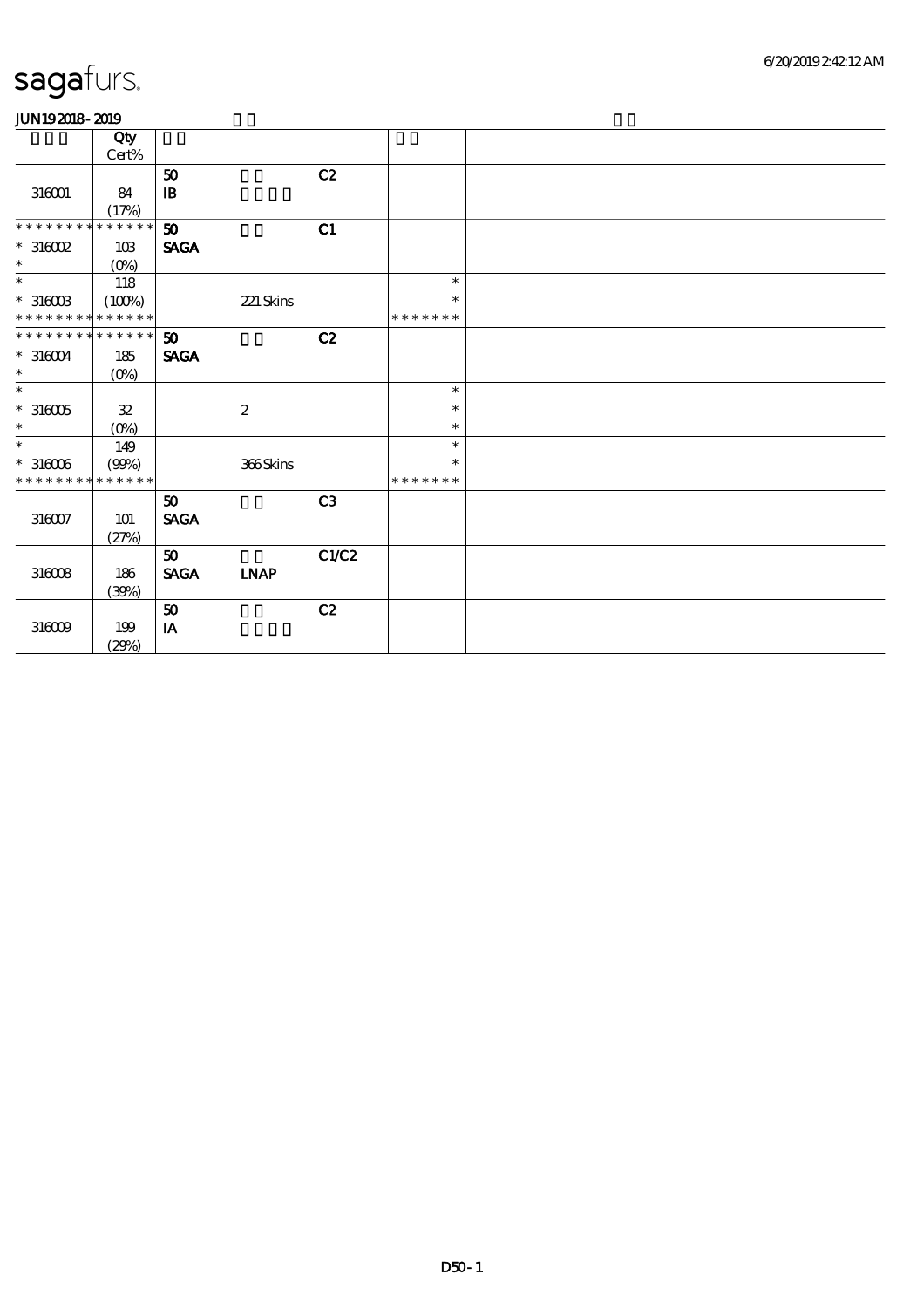|                             | Qty<br>Cert%          |                        |                           |                |                  |  |
|-----------------------------|-----------------------|------------------------|---------------------------|----------------|------------------|--|
| * * * * * * * *             | $******$              | $\boldsymbol{\omega}$  |                           | C1             |                  |  |
| $*316081$                   | 149                   | $\mathbf{S}$           |                           |                |                  |  |
| $\ast$                      | (O <sub>0</sub> )     |                        |                           |                |                  |  |
| $\ast$                      | 158                   |                        |                           |                | $\ast$           |  |
| $*316082$                   | (100%)                |                        | 307Skins                  |                | $\ast$           |  |
| * * * * * * * *             | * * * * * *           |                        |                           |                | * * * * * * *    |  |
| * * * * * * *               | * * * * * *           | $\boldsymbol{\omega}$  |                           | C2             |                  |  |
| $*316083$                   | 225                   | ${\bf s}$              |                           |                |                  |  |
| $\ast$                      | (O <sub>0</sub> )     |                        |                           |                |                  |  |
| $\ast$                      |                       |                        |                           |                | $\ast$           |  |
| $*316084$                   | 200                   |                        | $\boldsymbol{2}$          |                | $\ast$           |  |
| $\ast$                      | (O <sub>0</sub> )     |                        |                           |                | $\ast$           |  |
| $\ast$                      |                       |                        |                           |                | $\ast$           |  |
| $*316085$                   | 200                   |                        | $\ensuremath{\mathbf{3}}$ |                | $\ast$           |  |
| $\ast$                      | (100%)                |                        |                           |                | $\ast$           |  |
| $\ast$                      |                       |                        |                           |                | $\ast$<br>$\ast$ |  |
| $*316066$<br>$\ast$         | $\boldsymbol{\pi}$    |                        | $\boldsymbol{4}$          |                | $\ast$           |  |
| $\ast$                      | (100%)<br>123         |                        |                           |                | $\ast$           |  |
| $*316087$                   | $(O\%)$               |                        | 818Skins                  |                | $\ast$           |  |
| * * * * * * *               | * * * * * *           |                        |                           |                | * * * * * * *    |  |
| * * * * * * *               | * * * * * *           | $\boldsymbol{\omega}$  |                           | C <sub>3</sub> |                  |  |
| $*316088$                   | 225                   | ${\bf s}$              |                           |                |                  |  |
| $\ast$                      | (32%)                 |                        |                           |                |                  |  |
| $\ast$                      | $95\,$                |                        |                           |                | $\ast$           |  |
| $*316089$                   | $(O\!/\!\delta)$      |                        | 320Skins                  |                | $\ast$           |  |
| * * * * * * *               | * * * * * *           |                        |                           |                | * * * * * * *    |  |
| * * * * * * * *             | * * * * * *           | $\boldsymbol{\omega}$  |                           | <b>C1/C2</b>   |                  |  |
| $*316000$                   | 95                    | ${\bf s}$              | <b>INAP</b>               |                |                  |  |
| $\ast$                      | $(O\%)$               |                        |                           |                |                  |  |
| $\ast$                      | 108                   |                        |                           |                | $\ast$           |  |
| $*316091$                   | (100%)                |                        | 203Skins                  |                | *                |  |
| * * * * * * * *             | * * * * * *           |                        |                           |                | * * * * * * *    |  |
|                             |                       | $\boldsymbol{\omega}$  |                           | C <sub>3</sub> |                  |  |
| 316092                      | $\boldsymbol{\omega}$ | $\mathbf{S}$           | <b>INAP</b>               |                |                  |  |
|                             | (62%)                 | $\boldsymbol{\Lambda}$ |                           | C2             |                  |  |
| 316093                      | ${\mathfrak A}$       | $\mathbf{B}$           |                           | <b>LNAP</b>    |                  |  |
|                             | (33%)                 |                        |                           |                |                  |  |
| * * * * * * * *             | * * * * * *           | $\boldsymbol{\Lambda}$ |                           | C1             |                  |  |
| $*316094$                   | 160                   | <b>SAGA</b>            |                           |                |                  |  |
| $\ast$                      | $(O\%)$               |                        |                           |                |                  |  |
| $\ast$                      | 184                   |                        |                           |                | $\ast$           |  |
| $*316005$                   | (100%)                |                        | 344Skins                  |                | $\ast$           |  |
| * * * * * * * *             | * * * * * *           |                        |                           |                | * * * * * * *    |  |
| * * * * * * *               | * * * * * *           | $\boldsymbol{\omega}$  |                           | C2             |                  |  |
| $*316096$                   | 205                   | <b>SAGA</b>            |                           |                |                  |  |
| $\ast$                      | $(0\%)$               |                        |                           |                |                  |  |
| $\ast$                      |                       |                        |                           |                | $\ast$<br>$\ast$ |  |
| $*316097$<br>$\ast$         | 180                   |                        | $\boldsymbol{2}$          |                | $\ast$           |  |
| $\ast$                      | $(0\%)$               |                        |                           |                | $\ast$           |  |
| $*316098$                   | 180                   |                        | $\,3$                     |                | $\ast$           |  |
| $\ast$                      | (100%)                |                        |                           |                | $\ast$           |  |
| $\ast$                      |                       |                        |                           |                | $\ast$           |  |
| $*316099$                   | 10B                   |                        | $\boldsymbol{4}$          |                | $\ast$           |  |
| $\ast$                      | (100%)                |                        |                           |                | $\ast$           |  |
| $\ast$                      | 87                    |                        |                           |                | $\ast$           |  |
| $^\ast$ 316100              | $(O\%)$               |                        | 755Skins                  |                | $\ast$           |  |
| * * * * * * * * * * * * * * |                       |                        |                           |                | * * * * * * *    |  |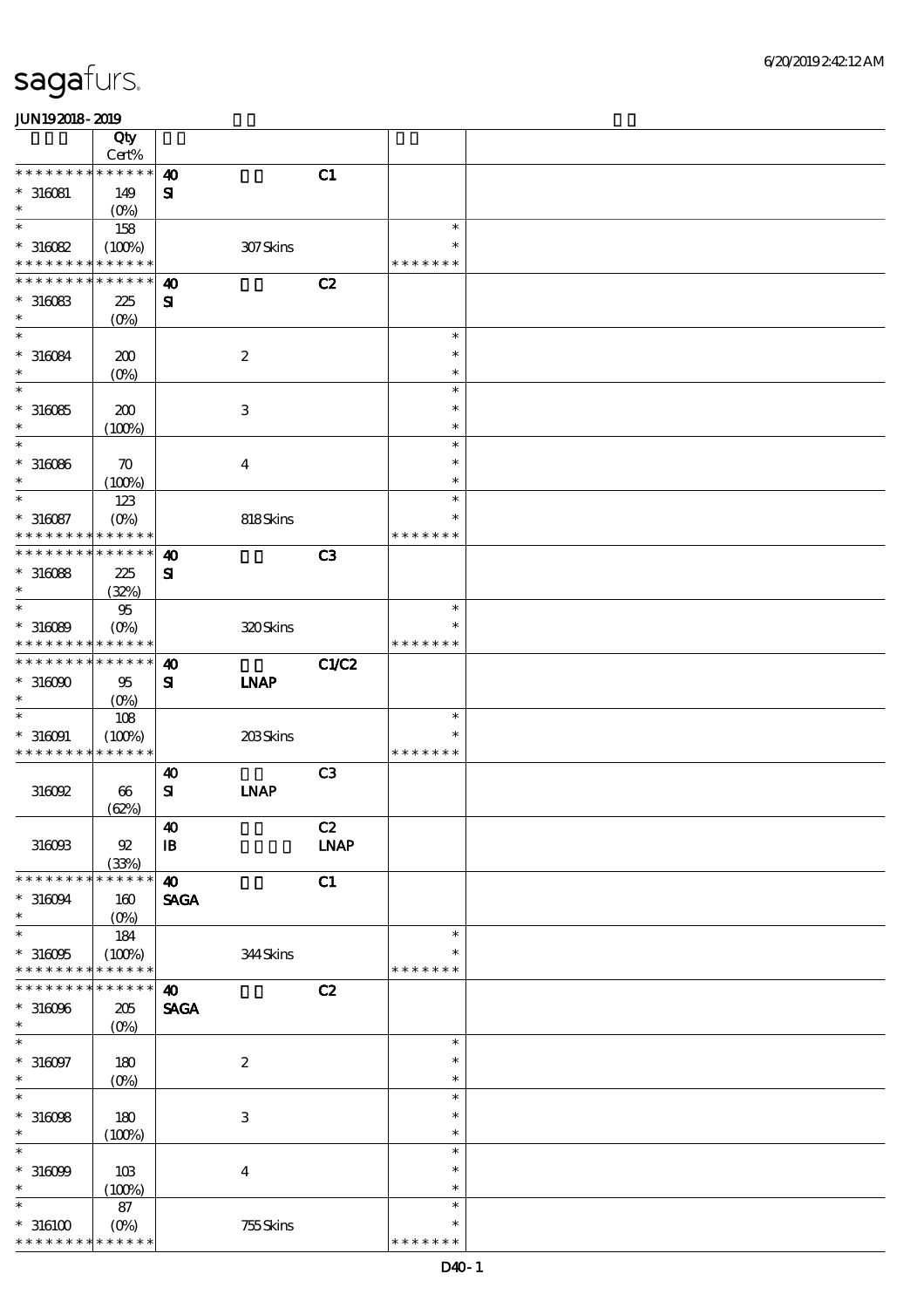### 6/20/2019 2:42:12 AM

### sagafurs.

|                  | Qty<br>Cert%      |                       |                  |                |               |  |
|------------------|-------------------|-----------------------|------------------|----------------|---------------|--|
| * * * * * * *    | * * * * * *       | $\boldsymbol{\omega}$ |                  | C3             |               |  |
|                  |                   |                       |                  |                |               |  |
| $*316101$        | 205               | <b>SAGA</b>           |                  |                |               |  |
| $\ast$           | (33%)             |                       |                  |                |               |  |
| $\ast$           | 94                |                       |                  |                | $\ast$        |  |
| $*316102$        | $(O\%)$           |                       | 299Skins         |                |               |  |
| * * * * * * * *  | * * * * * *       |                       |                  |                | * * * * * * * |  |
| * * * * * * *    | * * * * * *       |                       |                  |                |               |  |
|                  |                   | $\boldsymbol{\omega}$ |                  | <b>C1/C2</b>   |               |  |
| $*$ 316103       | 214               | <b>SAGA</b>           | <b>LNAP</b>      |                |               |  |
| $\ast$           | $(O\!/\!o)$       |                       |                  |                |               |  |
| $\ast$           |                   |                       |                  |                | $\ast$        |  |
| $^*$ 316104 $\,$ | 180               |                       | $\boldsymbol{2}$ |                | $\ast$        |  |
| $\ast$           |                   |                       |                  |                | $\ast$        |  |
|                  | (100%)            |                       |                  |                |               |  |
| $\ast$           |                   |                       |                  |                | $\ast$        |  |
| $^*$ 316105 $\,$ | 180               |                       | $\,3$            |                | $\ast$        |  |
| $\ast$           | (100%)            |                       |                  |                | $\ast$        |  |
| $\ast$           | 72                |                       |                  |                | $\ast$        |  |
|                  |                   |                       |                  |                | ∗             |  |
| $*316106$        | (100%)            |                       | 646Skins         |                |               |  |
| * * * * * * * *  | * * * * * *       |                       |                  |                | * * * * * * * |  |
| * * * * * * *    | * * * * * *       | $\boldsymbol{\omega}$ |                  | C <sub>3</sub> |               |  |
| $* 316107$       | 175               | <b>SAGA</b>           | <b>INAP</b>      |                |               |  |
| $\ast$           | (O <sub>0</sub> ) |                       |                  |                |               |  |
| $\ast$           |                   |                       |                  |                | $\ast$        |  |
|                  | 127               |                       |                  |                |               |  |
| $*316108$        | (100%)            |                       | 302Skins         |                | ∗             |  |
| * * * * * * * *  | * * * * * *       |                       |                  |                | * * * * * * * |  |
| * * * * * * *    | * * * * * *       | $\boldsymbol{\omega}$ |                  | C2             |               |  |
| $*316109$        | 205               | IA                    |                  |                |               |  |
| $\ast$           |                   |                       |                  |                |               |  |
|                  | (30%)             |                       |                  |                |               |  |
| $\ast$           |                   |                       |                  |                | $\ast$        |  |
| $* 316110$       | 180               |                       | $\boldsymbol{2}$ |                | $\ast$        |  |
| $\ast$           | (13%)             |                       |                  |                | $\ast$        |  |
| $\ast$           | 110               |                       |                  |                | $\ast$        |  |
|                  | (20%)             |                       |                  |                | $\ast$        |  |
| $* 316111$       |                   |                       | 495Skins         |                |               |  |
| * * * * * * * *  | * * * * * *       |                       |                  |                | * * * * * * * |  |
| * * * * * * *    | * * * * * *       | $\boldsymbol{\omega}$ |                  | C2             |               |  |
| $*316112$        | 205               | IA                    |                  | <b>INAP</b>    |               |  |
| $\ast$           | (44%)             |                       |                  |                |               |  |
| $\ast$           | $8\!2$            |                       |                  |                | $\ast$        |  |
|                  |                   |                       |                  |                | $\ast$        |  |
| $*316113$        | (48%)             |                       | 287Skins         |                |               |  |
| * * * * * * * *  | * * * * * *       |                       |                  |                | * * * * * * * |  |
|                  |                   | 40                    |                  | C1             |               |  |
| 316114           | 145               | <b>SROY</b>           |                  |                |               |  |
|                  | (53%)             |                       |                  |                |               |  |
| * * * * * * *    | * * * * * *       |                       |                  |                |               |  |
|                  |                   | $\boldsymbol{\omega}$ |                  | C2             |               |  |
| $^*$ 316115      | 155               | <b>SROY</b>           |                  |                |               |  |
| $\ast$           | $(0\%)$           |                       |                  |                |               |  |
| $\ast$           | 147               |                       |                  |                | $\ast$        |  |
| $* 316116$       | (100%)            |                       | 302Skins         |                | $\ast$        |  |
| * * * * * * * *  |                   |                       |                  |                |               |  |
|                  | * * * * * *       |                       |                  |                | * * * * * * * |  |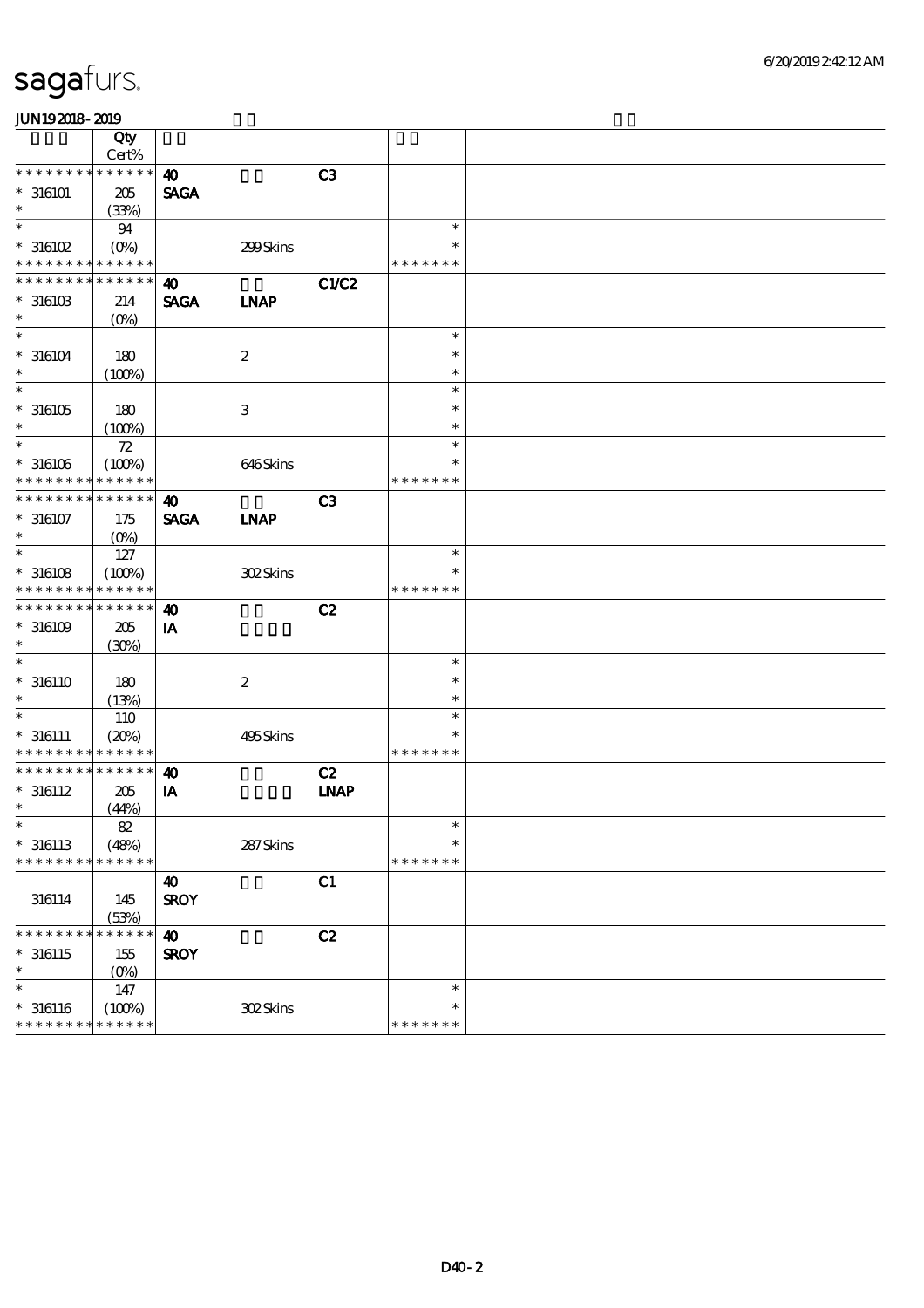|                                                           | Qty<br>Cert%         |                                       |                  |                |               |  |
|-----------------------------------------------------------|----------------------|---------------------------------------|------------------|----------------|---------------|--|
| * * * *<br>* * *                                          | * * * * * *          | $\boldsymbol{\mathfrak{D}}$           |                  | C1             |               |  |
| $^*$ 316181                                               | 251                  | $\mathbf{S}$                          |                  |                |               |  |
| $\ast$                                                    |                      |                                       |                  |                |               |  |
| $\ast$                                                    | $(0\%)$              |                                       |                  |                | $\ast$        |  |
|                                                           |                      |                                       |                  |                |               |  |
| $*316182$                                                 | 220                  |                                       | $\boldsymbol{2}$ |                | $\ast$        |  |
| $\ast$                                                    | (90%)                |                                       |                  |                | $\ast$        |  |
| $\ast$                                                    | 224                  |                                       |                  |                | $\ast$        |  |
| $*316183$                                                 | (100%)               |                                       | 695Skins         |                | ∗             |  |
| * * * * * * * *                                           | * * * * * *          |                                       |                  |                | * * * * * * * |  |
| * * * * * * * *                                           | * * * * * *          | $\boldsymbol{\mathfrak{D}}$           |                  | C2             |               |  |
| $* 316184$                                                | 245                  | $\mathbf{S}$                          |                  |                |               |  |
| $\ast$                                                    | $(0\%)$              |                                       |                  |                |               |  |
| $\overline{\ast}$                                         |                      |                                       |                  |                | $\ast$        |  |
| $*316185$                                                 | $220$                |                                       | $\boldsymbol{2}$ |                | $\ast$        |  |
| $\ast$                                                    | $(0\%)$              |                                       |                  |                | $\ast$        |  |
| $\ast$                                                    |                      |                                       |                  |                | $\ast$        |  |
|                                                           |                      |                                       |                  |                | $\ast$        |  |
| $^\ast$ 316186<br>$\ast$                                  | 220                  |                                       | $\,3$            |                | $\ast$        |  |
| $\ast$                                                    | $(0\%)$              |                                       |                  |                |               |  |
|                                                           |                      |                                       |                  |                | $\ast$        |  |
| $^*$ 316187                                               | 220                  |                                       | $\boldsymbol{4}$ |                | $\ast$        |  |
| $\ast$                                                    | (90%)                |                                       |                  |                | $\ast$        |  |
| $\ast$                                                    |                      |                                       |                  |                | $\ast$        |  |
| $^\ast$ 316188                                            | 204                  |                                       | $\mathbf 5$      |                | $\ast$        |  |
| $\ast$                                                    | (100%)               |                                       |                  |                | $\ast$        |  |
| $\ast$                                                    | 46                   |                                       |                  |                | $\ast$        |  |
| $*316189$                                                 | $(O\!/\!o)$          |                                       | 1155Skins        |                | ∗             |  |
| * * * * * * * *                                           | * * * * * *          |                                       |                  |                | * * * * * * * |  |
| * * * * * * * *                                           | * * * * * *          | $\boldsymbol{\mathfrak{D}}$           |                  | C <sub>3</sub> |               |  |
| $*316190$                                                 | 248                  | $\mathbf{S}$                          |                  |                |               |  |
| $\ast$                                                    | $(O\%)$              |                                       |                  |                |               |  |
| $\ast$                                                    | $105\,$              |                                       |                  |                | $\ast$        |  |
|                                                           |                      |                                       |                  |                | $\ast$        |  |
| $^*$ 316191<br>* * * * * * * * <mark>* * * * * *</mark> * | (98%)                |                                       | 353Skins         |                | * * * * * * * |  |
| * * * * * * * *                                           | * * * * * *          |                                       |                  |                |               |  |
|                                                           |                      | $\boldsymbol{\mathfrak{D}}$           |                  | <b>C1/C2</b>   |               |  |
| $*316192$                                                 | 116                  | $\mathbf{S}$                          | <b>INAP</b>      |                |               |  |
| $\ast$                                                    | (0%)                 |                                       |                  |                |               |  |
| $\ast$                                                    |                      |                                       |                  |                | $\ast$        |  |
| $*316193$                                                 | 220                  |                                       | $\boldsymbol{2}$ |                | $\ast$        |  |
| $\ast$                                                    | (100%)               |                                       |                  |                | $\ast$        |  |
| $\ast$                                                    | 82                   |                                       |                  |                | $\ast$        |  |
| $*316194$                                                 | (100%)               |                                       | 418Skins         |                | $\ast$        |  |
| * * * * * * * *                                           | * * * * * *          |                                       |                  |                | * * * * * * * |  |
|                                                           |                      | $\boldsymbol{\mathfrak{D}}$           |                  | C <sub>3</sub> |               |  |
| 316195                                                    | 89                   | ${\bf s}$                             | <b>INAP</b>      |                |               |  |
|                                                           | (60%)                |                                       |                  |                |               |  |
| * * * * * * * *                                           | * * * * * *          | $\boldsymbol{\mathfrak{D}}$           |                  | C2             |               |  |
| $*316196$                                                 | 245                  | $\mathbf B$                           |                  |                |               |  |
| $\ast$                                                    | (28%)                |                                       |                  |                |               |  |
| $\ast$                                                    |                      |                                       |                  |                | $\ast$        |  |
| $^*$ 316197                                               | 200                  |                                       | $\boldsymbol{2}$ |                | $\ast$        |  |
| $\ast$                                                    | (47%)                |                                       |                  |                | $\ast$        |  |
| $\ast$                                                    | $37\,$               |                                       |                  |                | $\ast$        |  |
| $*316198$                                                 |                      |                                       | 482Skins         |                | $\ast$        |  |
| * * * * * * * *                                           | (78%)<br>* * * * * * |                                       |                  |                | * * * * * * * |  |
|                                                           |                      |                                       |                  |                |               |  |
|                                                           |                      | $\boldsymbol{\mathfrak{D}}$           |                  | C2             |               |  |
| 316199                                                    | 166                  | $\rm I\hspace{-.1em}I\hspace{-.1em}I$ |                  |                |               |  |
|                                                           | (30%)                |                                       |                  |                |               |  |
|                                                           |                      | $\pmb{\mathfrak{D}}$                  |                  | C2             |               |  |
| 316200                                                    | 159                  | $\mathbf{I}$                          |                  |                |               |  |
|                                                           | (78%)                |                                       |                  |                |               |  |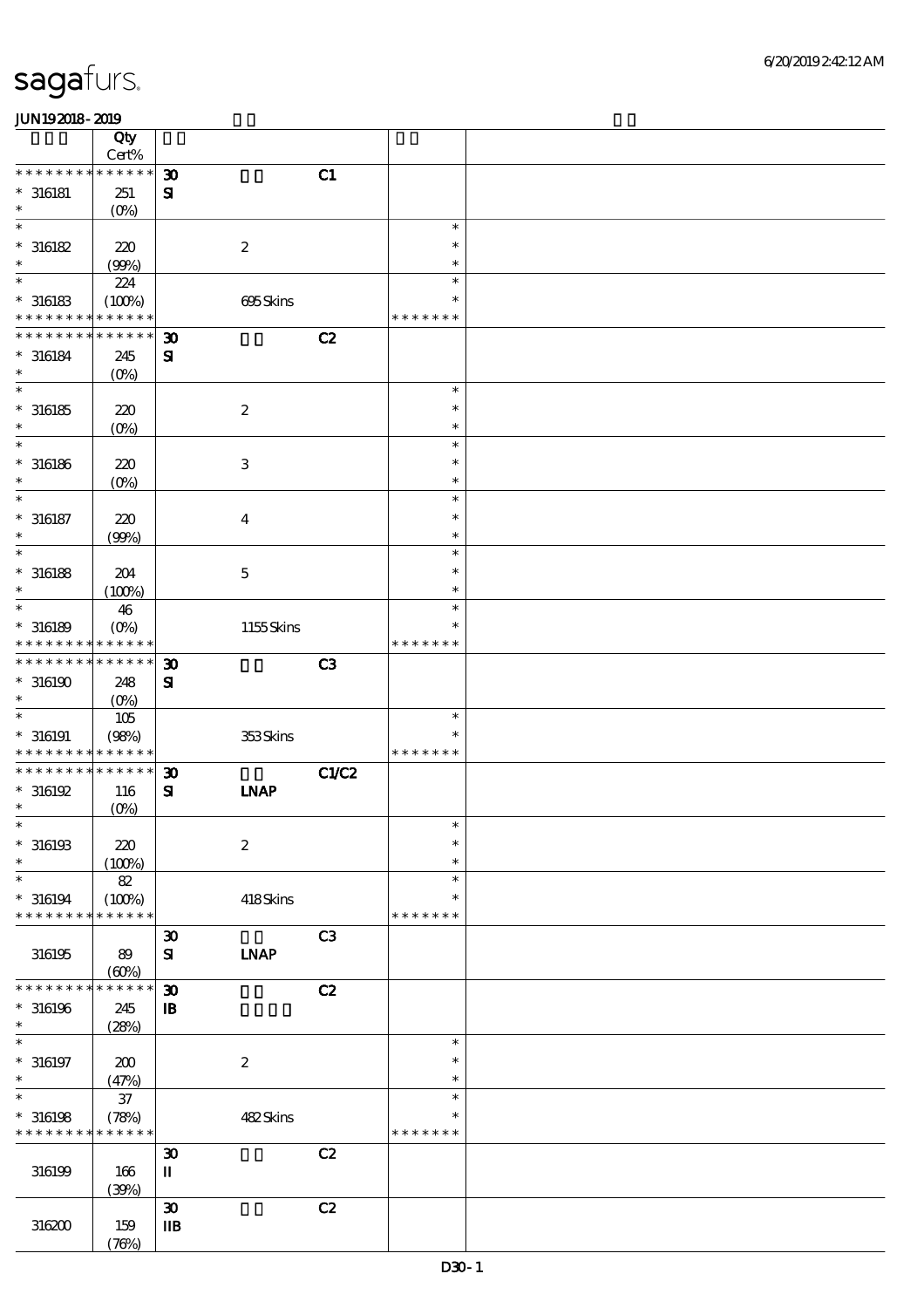|                          | Qty<br>Cert%  |                                   |               |  |
|--------------------------|---------------|-----------------------------------|---------------|--|
| * * * * * * *            | * * * * * *   | C1<br>$\boldsymbol{\mathfrak{D}}$ |               |  |
| $*316201$                |               |                                   |               |  |
|                          | 225           | $\ensuremath{\mathsf{SAGA}}$      |               |  |
| $\ast$                   | $(0\%)$       |                                   |               |  |
| $\ast$                   |               |                                   | $\ast$        |  |
| $*316202$                | 200           | $\boldsymbol{2}$                  | $\ast$        |  |
| $\ast$                   | $(0\%)$       |                                   | $\ast$        |  |
| $\ast$                   |               |                                   | $\ast$        |  |
|                          |               |                                   |               |  |
| $*316203$                | 200           | $\ensuremath{\mathbf{3}}$         | $\ast$        |  |
| $\ast$                   | (100%)        |                                   | $\ast$        |  |
| $\ast$                   |               |                                   | $\ast$        |  |
| $*316204$                | 200           | $\boldsymbol{4}$                  | $\ast$        |  |
| $\ast$                   | (100%)        |                                   | $\ast$        |  |
| $\overline{\phantom{0}}$ |               |                                   |               |  |
|                          |               |                                   | $\ast$        |  |
| $^\ast$ 316205           | 200           | $\mathbf 5$                       | $\ast$        |  |
| $\ast$                   | (100%)        |                                   | $\ast$        |  |
| $\ast$                   |               |                                   | $\ast$        |  |
|                          |               |                                   | $\ast$        |  |
| $*316206$                | 200           | $\bf 6$                           |               |  |
| $\ast$                   | (100%)        |                                   | $\ast$        |  |
| $\ast$                   |               |                                   | $\ast$        |  |
| $*316207$                | 205           | $\tau$                            | $\ast$        |  |
| $\ast$                   | (100%)        |                                   | $\ast$        |  |
| $\overline{\phantom{0}}$ |               |                                   | $\ast$        |  |
|                          | 188           |                                   |               |  |
| $*316208$                | $(O\%)$       | 1618Skins                         | $\ast$        |  |
| * * * * * * * *          | * * * * * *   |                                   | * * * * * * * |  |
| * * * * * * * *          | * * * * * *   | C2<br>$\boldsymbol{\mathfrak{D}}$ |               |  |
| $*316209$                | 225           | $\ensuremath{\mathsf{SAGA}}$      |               |  |
| $\ast$                   |               |                                   |               |  |
|                          | $(O\%)$       |                                   |               |  |
| $\ast$                   |               |                                   | $\ast$        |  |
| $* 316210$               | 200           | $\boldsymbol{z}$                  | $\ast$        |  |
| $\ast$                   | $(0\%)$       |                                   | $\ast$        |  |
| $\ast$                   |               |                                   | $\ast$        |  |
|                          |               |                                   |               |  |
|                          |               |                                   |               |  |
| $*316211$                | 200           | $\ensuremath{\mathbf{3}}$         | $\ast$        |  |
| $\ast$                   | $O($ %)       |                                   | $\ast$        |  |
| $\ast$                   |               |                                   | $\ast$        |  |
|                          |               |                                   | $\ast$        |  |
| $* 316212$               | 200           | $\boldsymbol{4}$                  |               |  |
| $\ast$                   | (0%)          |                                   | $\ast$        |  |
| $\ast$                   |               |                                   | $\ast$        |  |
| $*316213$                | ${\bf Z0}$    | $\mathbf 5$                       | $\ast$        |  |
| $\ast$                   |               |                                   | $\ast$        |  |
| $\ast$                   | $(0\%)$       |                                   | $\ast$        |  |
|                          |               |                                   |               |  |
|                          | $200\,$       | $\bf 6$                           | $\ast$        |  |
| $* 316214$<br>$\ast$     | $(0\%)$       |                                   | $\ast$        |  |
| $\ast$                   |               |                                   | $\ast$        |  |
|                          |               |                                   | $\ast$        |  |
| $*316215$<br>$\ast$      | 200           | $\tau$                            | $\ast$        |  |
|                          | $(0\%)$       |                                   |               |  |
| $\ast$                   |               |                                   | $\ast$        |  |
| $* 316216$               | $200\,$       | $\bf 8$                           | $\ast$        |  |
| $\ast$                   | $(0\%)$       |                                   | $\ast$        |  |
| $\ast$                   |               |                                   | $\ast$        |  |
|                          |               |                                   | $\ast$        |  |
| $* 316217$               | 200           | $\boldsymbol{9}$                  |               |  |
| $\ast$                   | (100%)        |                                   | $\ast$        |  |
| $\ast$                   |               |                                   | $\ast$        |  |
| $* 316218$               | 200           | $10\,$                            | $\ast$        |  |
| $\ast$                   |               |                                   | $\ast$        |  |
| $\ast$                   | (100%)        |                                   | $\ast$        |  |
|                          |               |                                   |               |  |
| $* 316219$               | 200           | $11\,$                            | $\ast$        |  |
| $\ast$                   | (100%)        |                                   | $\ast$        |  |
| $\ast$                   |               |                                   | $\ast$        |  |
|                          |               |                                   | $\ast$        |  |
| $*316220$<br>$\ast$      | 200<br>(100%) | $12\,$                            | $\ast$        |  |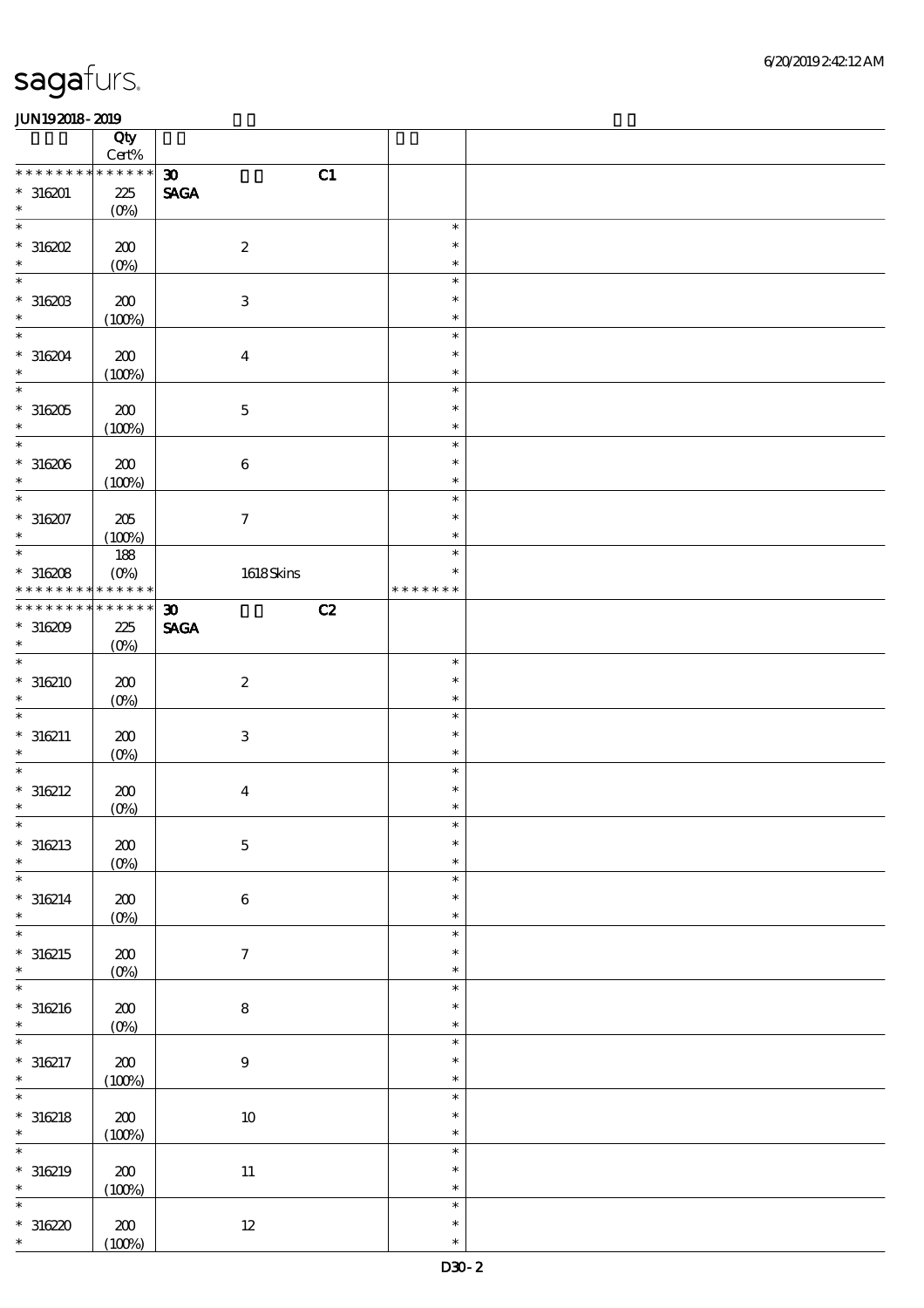|                                            | Qty<br>$Cert\%$        |                                |                           |       |                         |  |
|--------------------------------------------|------------------------|--------------------------------|---------------------------|-------|-------------------------|--|
| $\ast$                                     |                        | $\boldsymbol{\mathfrak{D}}$    | C2                        |       | $\ast$                  |  |
| $* 316221$                                 | 200                    | $\operatorname{\mathsf{SAGA}}$ |                           |       | $\ast$                  |  |
| $\ast$                                     | (100%)                 |                                |                           |       | $\ast$                  |  |
| $\ast$                                     |                        |                                |                           |       | $\ast$                  |  |
| $*316222$                                  | 84                     |                                | 14                        |       | $\ast$                  |  |
| $\ast$                                     | (100%)                 |                                |                           |       | $\ast$                  |  |
| $\ast$                                     | 111                    |                                |                           |       | $\ast$                  |  |
| $*316223$                                  | $(0\%)$                |                                | 2820Skins                 |       | $\ast$                  |  |
| * * * * * * * * <mark>* * * * * * *</mark> |                        |                                |                           |       | * * * * * * *           |  |
| * * * * * * * *                            | * * * * * *            | $\boldsymbol{\mathfrak{D}}$    | C3                        |       |                         |  |
| $* 316224$                                 | 225                    | <b>SAGA</b>                    |                           |       |                         |  |
| $\ast$                                     | $(O\%)$                |                                |                           |       |                         |  |
| $\overline{\phantom{a}^*}$                 |                        |                                |                           |       | $\ast$                  |  |
| $*316225$                                  | 200                    |                                | $\boldsymbol{2}$          |       | $\ast$                  |  |
| $\ast$                                     | $(0\%)$                |                                |                           |       | $\ast$                  |  |
| $\overline{\phantom{0}}$                   |                        |                                |                           |       | $\ast$                  |  |
| $*316226$                                  | 200                    |                                | $\ensuremath{\mathbf{3}}$ |       | $\ast$                  |  |
| $\ast$                                     | $(0\%)$                |                                |                           |       | $\ast$                  |  |
| $\overline{\ast}$                          |                        |                                |                           |       | $\ast$                  |  |
| $* 316227$                                 | $\boldsymbol{\Theta}$  |                                | $\bf{4}$                  |       | $\ast$                  |  |
| $\ast$                                     | $(O\!/\!o)$            |                                |                           |       | $\ast$                  |  |
| $\ast$                                     | 182                    |                                |                           |       | $\ast$                  |  |
| $*316228$                                  | (100%)                 |                                | 876Skins                  |       | $\ast$                  |  |
| * * * * * * * *                            | * * * * * *            |                                |                           |       | * * * * * * *           |  |
| * * * * * * * * * * * * * *                |                        | $\boldsymbol{\mathfrak{D}}$    |                           | C1/C2 |                         |  |
| $*316229$                                  | 225                    | <b>SAGA</b>                    | <b>INAP</b>               |       |                         |  |
| $\ast$                                     | $(O\%)$                |                                |                           |       |                         |  |
| $\overline{\phantom{0}}$                   |                        |                                |                           |       | $\ast$                  |  |
| $*30230$                                   | 200                    |                                | $\boldsymbol{2}$          |       | $\ast$                  |  |
| $\ast$                                     | $(0\%)$                |                                |                           |       | $\ast$                  |  |
| $\ast$                                     |                        |                                |                           |       | $\ast$                  |  |
| $* 316231$                                 | 200                    |                                | $\ensuremath{\mathbf{3}}$ |       | $\ast$                  |  |
| $\ast$                                     | (100%)                 |                                |                           |       | $\ast$                  |  |
| $\overline{\ast}$                          |                        |                                |                           |       | $\ast$                  |  |
| $*316232$                                  | 200                    |                                | $\boldsymbol{4}$          |       | $\ast$                  |  |
| $\ast$                                     | (100%)                 |                                |                           |       | $\ast$                  |  |
| $\ast$                                     |                        |                                |                           |       | $\ast$                  |  |
| $*316233$                                  | 200                    |                                | $\mathbf 5$               |       | $\ast$                  |  |
| $\ast$                                     | (100%)                 |                                |                           |       | $\ast$                  |  |
| $\ast$                                     |                        |                                |                           |       | $\ast$                  |  |
| $* 316234$                                 | 200                    |                                | $\,6\,$                   |       | $\ast$                  |  |
| $\ast$                                     | (100%)                 |                                |                           |       | $\ast$                  |  |
| $\ast$                                     |                        |                                |                           |       | $\ast$                  |  |
| $*316235$                                  | $200\,$                |                                | $\boldsymbol{\tau}$       |       | $\ast$                  |  |
| $\ast$                                     | (100%)                 |                                |                           |       | $\ast$                  |  |
| $\ast$                                     |                        |                                |                           |       | $\ast$                  |  |
| $*316236$                                  | 200                    |                                | $\bf 8$                   |       | $\ast$                  |  |
| $\ast$                                     | (100%)                 |                                |                           |       | $\ast$                  |  |
| $\ast$                                     |                        |                                |                           |       | $\ast$                  |  |
| $* 316237$                                 | $\pmb{30}$             |                                | $\boldsymbol{9}$          |       | $\ast$                  |  |
| $\ast$                                     | (100%)                 |                                |                           |       | $\ast$                  |  |
| $\ast$                                     |                        |                                |                           |       | $\ast$                  |  |
| $*316238$                                  | $200\,$                |                                | $10\,$                    |       | $\ast$                  |  |
| $\ast$                                     | (100%)                 |                                |                           |       | $\ast$                  |  |
| $\ast$                                     |                        |                                |                           |       | $\ast$                  |  |
| $*316239$                                  | 54                     |                                | $11\,$                    |       | $\ast$                  |  |
| $\ast$                                     | (100%)                 |                                |                           |       | $\ast$                  |  |
| $\ast$                                     | ${\bf 86}$             |                                |                           |       | $\ast$                  |  |
|                                            |                        |                                |                           |       |                         |  |
| $*316240$<br>* * * * * * * *               | $(0\%)$<br>* * * * * * |                                | 2165Skins                 |       | $\ast$<br>* * * * * * * |  |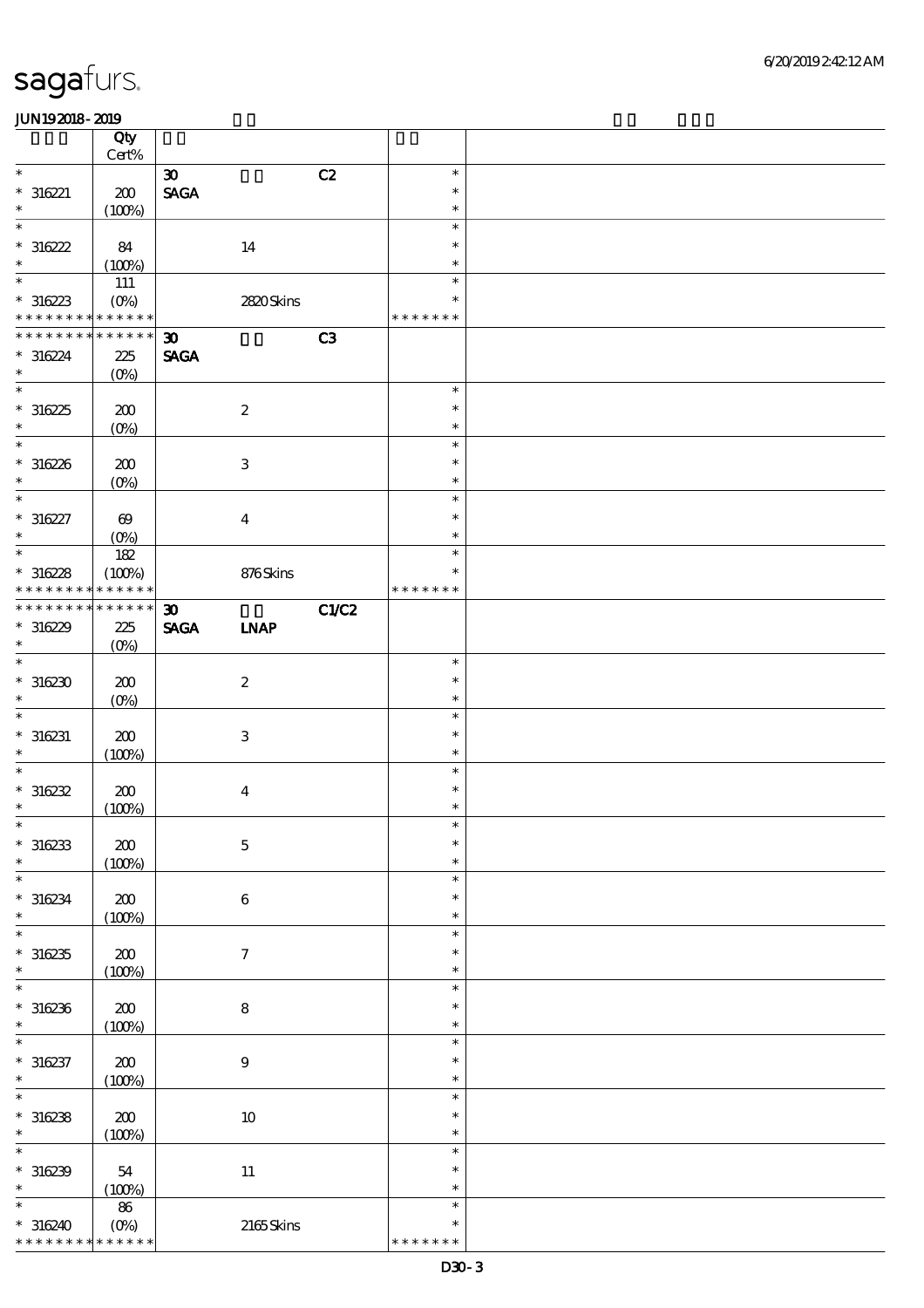|                                            | Qty               |                             |                           |             |               |  |
|--------------------------------------------|-------------------|-----------------------------|---------------------------|-------------|---------------|--|
|                                            | Cert%             |                             |                           |             |               |  |
| * * * * * * * *                            | * * * * * *       | $\boldsymbol{\mathfrak{D}}$ |                           | C3          |               |  |
| $* 316241$                                 | 214               | <b>SAGA</b>                 | <b>INAP</b>               |             |               |  |
| $\ast$                                     | (O <sub>0</sub> ) |                             |                           |             |               |  |
| $\ast$                                     |                   |                             |                           |             | $\ast$        |  |
| $*316242$                                  | 200               |                             | $\boldsymbol{2}$          |             | $\ast$        |  |
| $\ast$                                     | (100%)            |                             |                           |             | $\ast$        |  |
| $\ast$                                     |                   |                             |                           |             | $\ast$        |  |
|                                            | ${\bf 77}$        |                             |                           |             |               |  |
| $* 316243$                                 | (100%)            |                             | 491 Skins                 |             | $\ast$        |  |
| * * * * * * * *                            | * * * * * *       |                             |                           |             | * * * * * * * |  |
| * * * * * * * *                            | * * * * * *       | $\boldsymbol{\mathfrak{D}}$ |                           | C2          |               |  |
| $* 316244$                                 | 225               | IA                          |                           |             |               |  |
| $\ast$                                     | (19%)             |                             |                           |             |               |  |
| $\ast$                                     |                   |                             |                           |             | $\ast$        |  |
|                                            |                   |                             |                           |             | $\ast$        |  |
| $*316245$                                  | 200               |                             | $\boldsymbol{2}$          |             |               |  |
| $\ast$                                     | $(\Theta)$        |                             |                           |             | $\ast$        |  |
| $\ast$                                     |                   |                             |                           |             | $\ast$        |  |
| $* 316246$                                 | 200               |                             | $\ensuremath{\mathbf{3}}$ |             | $\ast$        |  |
| $\ast$                                     | (42%)             |                             |                           |             | $\ast$        |  |
| $\ast$                                     |                   |                             |                           |             | $\ast$        |  |
| $* 316247$                                 | 200               |                             | $\overline{\mathbf{4}}$   |             | $\ast$        |  |
| $\ast$                                     |                   |                             |                           |             | $\ast$        |  |
|                                            | (32%)             |                             |                           |             |               |  |
| $\ast$                                     | $8\!2$            |                             |                           |             | $\ast$        |  |
| $* 316248$                                 | (34%)             |                             | 907Skins                  |             | $\ast$        |  |
| * * * * * * * *                            | * * * * * *       |                             |                           |             | * * * * * * * |  |
| * * * * * * * * * * * * * *                |                   | $\boldsymbol{\mathfrak{D}}$ |                           | C2          |               |  |
| $*316249$                                  | 225               | IA                          |                           | <b>INAP</b> |               |  |
| $\ast$                                     |                   |                             |                           |             |               |  |
| $\ast$                                     | (72%)             |                             |                           |             |               |  |
|                                            | $90\,$            |                             |                           |             | $\ast$        |  |
| $*316250$                                  | (42%)             |                             | 315Skins                  |             | *             |  |
| * * * * * * * * <mark>* * * * * * *</mark> |                   |                             |                           |             | * * * * * * * |  |
| * * * * * * * * * * * * * *                |                   | $\boldsymbol{\mathfrak{D}}$ |                           | C1          |               |  |
| $*316251$                                  | 185               | <b>SROY</b>                 |                           |             |               |  |
| $\ast$                                     | $(0\%)$           |                             |                           |             |               |  |
| $\overline{\ast}$                          | 192               |                             |                           |             | $\ast$        |  |
|                                            |                   |                             |                           |             | $\ast$        |  |
| $*316252$                                  | (100%)            |                             | $377$ Skins               |             |               |  |
| * * * * * * * * * * * * * *                |                   |                             |                           |             | * * * * * * * |  |
| *************** 30                         |                   |                             |                           | C2          |               |  |
| $*316253$                                  | 205               | <b>SROY</b>                 |                           |             |               |  |
| $\ast$                                     | $(O\%)$           |                             |                           |             |               |  |
| $\ast$                                     |                   |                             |                           |             | $\ast$        |  |
| $*316254$                                  | 180               |                             | $\boldsymbol{2}$          |             | $\ast$        |  |
| $\ast$                                     |                   |                             |                           |             | $\ast$        |  |
|                                            | $(0\%)$           |                             |                           |             |               |  |
| $\ast$                                     |                   |                             |                           |             | $\ast$        |  |
| $*316255$                                  | 180               |                             | $\,3$                     |             | $\ast$        |  |
| $\ast$                                     | (100%)            |                             |                           |             | $\ast$        |  |
| $\ast$                                     |                   |                             |                           |             | $\ast$        |  |
| $*316256$                                  | 114               |                             | $\boldsymbol{4}$          |             | ∗             |  |
| $\ast$                                     |                   |                             |                           |             | $\ast$        |  |
| $\ast$                                     | (100%)            |                             |                           |             |               |  |
|                                            | $100\,$           |                             |                           |             | $\ast$        |  |
| $*316257$                                  | $(O\%)$           |                             | 779Skins                  |             | *             |  |
| * * * * * * * *                            | * * * * * *       |                             |                           |             | * * * * * * * |  |
|                                            |                   | $\pmb{\mathfrak{D}}$        |                           | C3          |               |  |
| 316258                                     | 190               | <b>SROY</b>                 |                           |             |               |  |
|                                            | (20%)             |                             |                           |             |               |  |
|                                            |                   |                             |                           |             |               |  |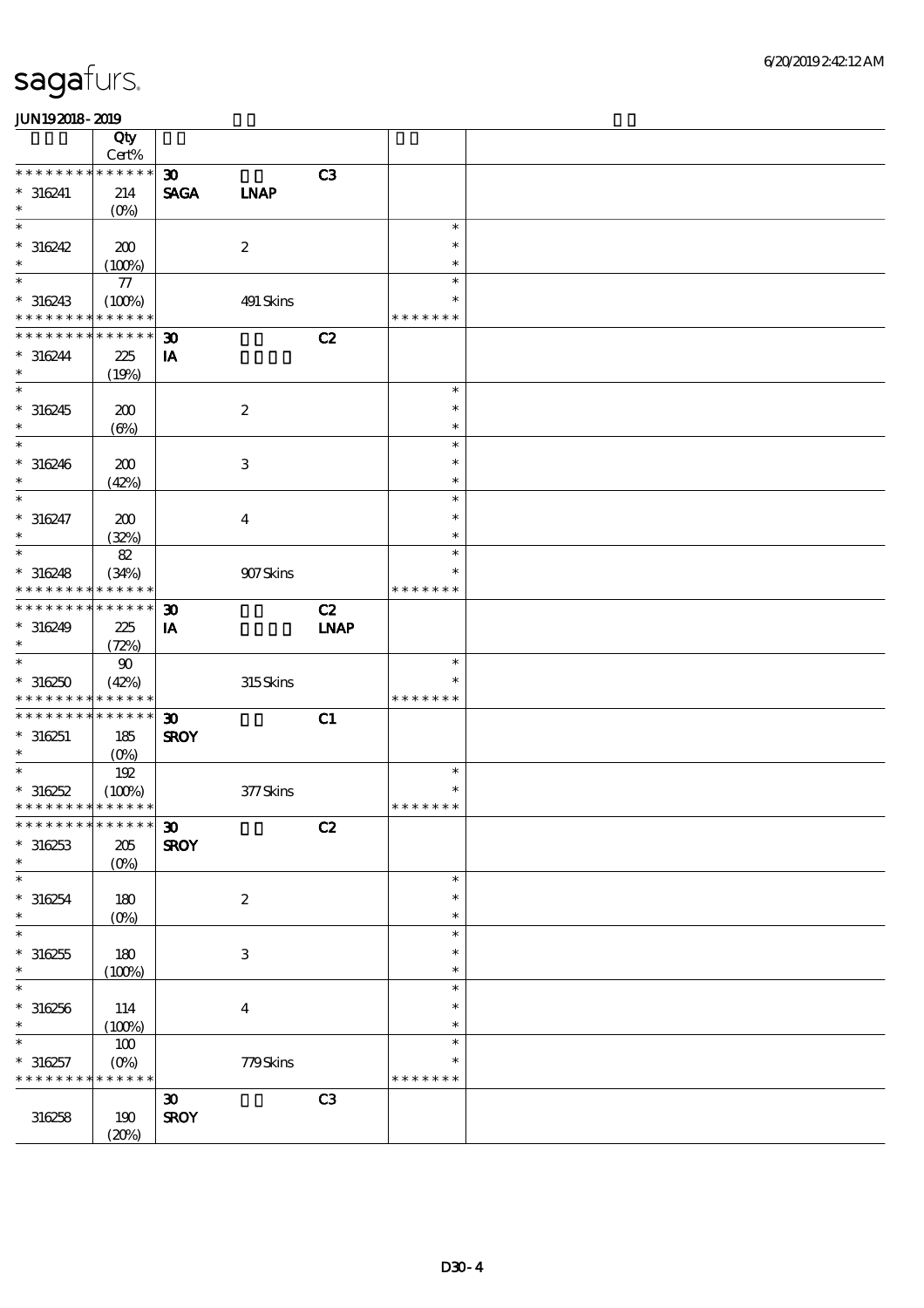|                          | Qty                     |                           |       |                  |  |
|--------------------------|-------------------------|---------------------------|-------|------------------|--|
| * * * * * * * *          | $Cert\%$<br>* * * * * * |                           |       |                  |  |
|                          |                         | $\boldsymbol{\mathbf{z}}$ | C1    |                  |  |
| $*316301$<br>$\ast$      | 246<br>$(0\%)$          | $\mathbf{S}$              |       |                  |  |
| $\ast$                   |                         |                           |       | $\ast$           |  |
| $*316302$                | 200                     | $\boldsymbol{2}$          |       | $\ast$           |  |
| $\ast$                   | (100%)                  |                           |       | $\ast$           |  |
| $\ast$                   |                         |                           |       | $\ast$           |  |
| $^*$ 316303 $\,$         | 200                     | $\,3$                     |       | $\ast$           |  |
| $\ast$                   | (100%)                  |                           |       | $\ast$           |  |
| $\ast$                   |                         |                           |       | $\ast$           |  |
| $* 316304$               | 200                     | $\boldsymbol{4}$          |       | $\ast$           |  |
| $\ast$                   | (100%)                  |                           |       | $\ast$           |  |
| $\ast$                   | $5\!9$                  |                           |       | $\ast$           |  |
| $^\ast$ 316305           | (100%)                  | 1085Skins                 |       | $\ast$           |  |
| * * * * * * * *          | * * * * * *             |                           |       | * * * * * * *    |  |
| * * * * * * * *          | * * * * * *             | $\boldsymbol{\mathbf{z}}$ | C2    |                  |  |
| $^\ast$ 316306           | 285                     | $\mathbf{S}$              |       |                  |  |
| $\ast$                   | $(0\%)$                 |                           |       |                  |  |
| $\ast$                   |                         |                           |       | $\ast$           |  |
| $* 316307$               | 200                     | $\boldsymbol{2}$          |       | $\ast$           |  |
| $\ast$<br>$\ast$         | $(0\%)$                 |                           |       | $\ast$<br>$\ast$ |  |
|                          |                         |                           |       | $\ast$           |  |
| $^\ast$ 316308<br>$\ast$ | 200                     | $\,3$                     |       | $\ast$           |  |
| $\ast$                   | $(0\%)$                 |                           |       | $\ast$           |  |
| $*316309$                | 200                     | $\boldsymbol{4}$          |       | $\ast$           |  |
| $\ast$                   | (100%)                  |                           |       | $\ast$           |  |
| $\ast$                   |                         |                           |       | $\ast$           |  |
| $* 316310$               | 200                     | $\mathbf 5$               |       | $\ast$           |  |
| $\ast$                   | (100%)                  |                           |       | $\ast$           |  |
|                          |                         |                           |       | $\ast$           |  |
| $* 316311$               | 200                     | $\,6\,$                   |       | $\ast$           |  |
| $\ast$                   | (100%)                  |                           |       | $\ast$           |  |
| $\ast$                   |                         |                           |       | $\ast$           |  |
| $* 316312$               | 142                     | $\boldsymbol{7}$          |       | $\ast$           |  |
| $\ast$                   | (100%)                  |                           |       | $\ast$           |  |
| $\ast$                   | 231                     |                           |       | $\ast$           |  |
| $*316313$                | $(O\%)$                 | 1958Skins                 |       | $\ast$           |  |
| * * * * * * * *          | * * * * * *             |                           |       | * * * * * * *    |  |
| * * * * * * *            | * * * * * *             | $\boldsymbol{\mathbf{z}}$ | C3    |                  |  |
| $* 316314$<br>$\ast$     | 285                     | ${\bf s}$                 |       |                  |  |
| $\ast$                   | $(0\%)$                 |                           |       | $\ast$           |  |
| $* 316315$               | 87                      | $\boldsymbol{2}$          |       | $\ast$           |  |
| $\ast$                   | $(0\%)$                 |                           |       | $\ast$           |  |
| $\ast$                   | 166                     |                           |       | $\ast$           |  |
| $* 316316$               | (100%)                  | 538Skins                  |       | $\ast$           |  |
| * * * * * * * *          | * * * * * *             |                           |       | * * * * * * *    |  |
| * * * * * * * *          | * * * * * *             | $\boldsymbol{\mathbf{z}}$ | C1/C2 |                  |  |
| $* 316317$               | 285                     | ${\bf s}$<br><b>INAP</b>  |       |                  |  |
| $\ast$                   | $(0\%)$                 |                           |       |                  |  |
| $\overline{\ast}$        |                         |                           |       | $\ast$           |  |
| $* 316318$               | 200                     | $\boldsymbol{2}$          |       | $\ast$           |  |
| $\ast$                   | (100%)                  |                           |       | $\ast$           |  |
| $\ast$                   |                         |                           |       | $\ast$           |  |
| $* 316319$<br>$\ast$     | 260                     | $\,3$                     |       | $\ast$<br>$\ast$ |  |
| $\ast$                   | (100%)                  |                           |       | $\ast$           |  |
| $*316320$                | 260                     |                           |       | $\ast$           |  |
| $\ast$                   | (100%)                  | $\overline{\mathbf{4}}$   |       | $\ast$           |  |
|                          |                         |                           |       |                  |  |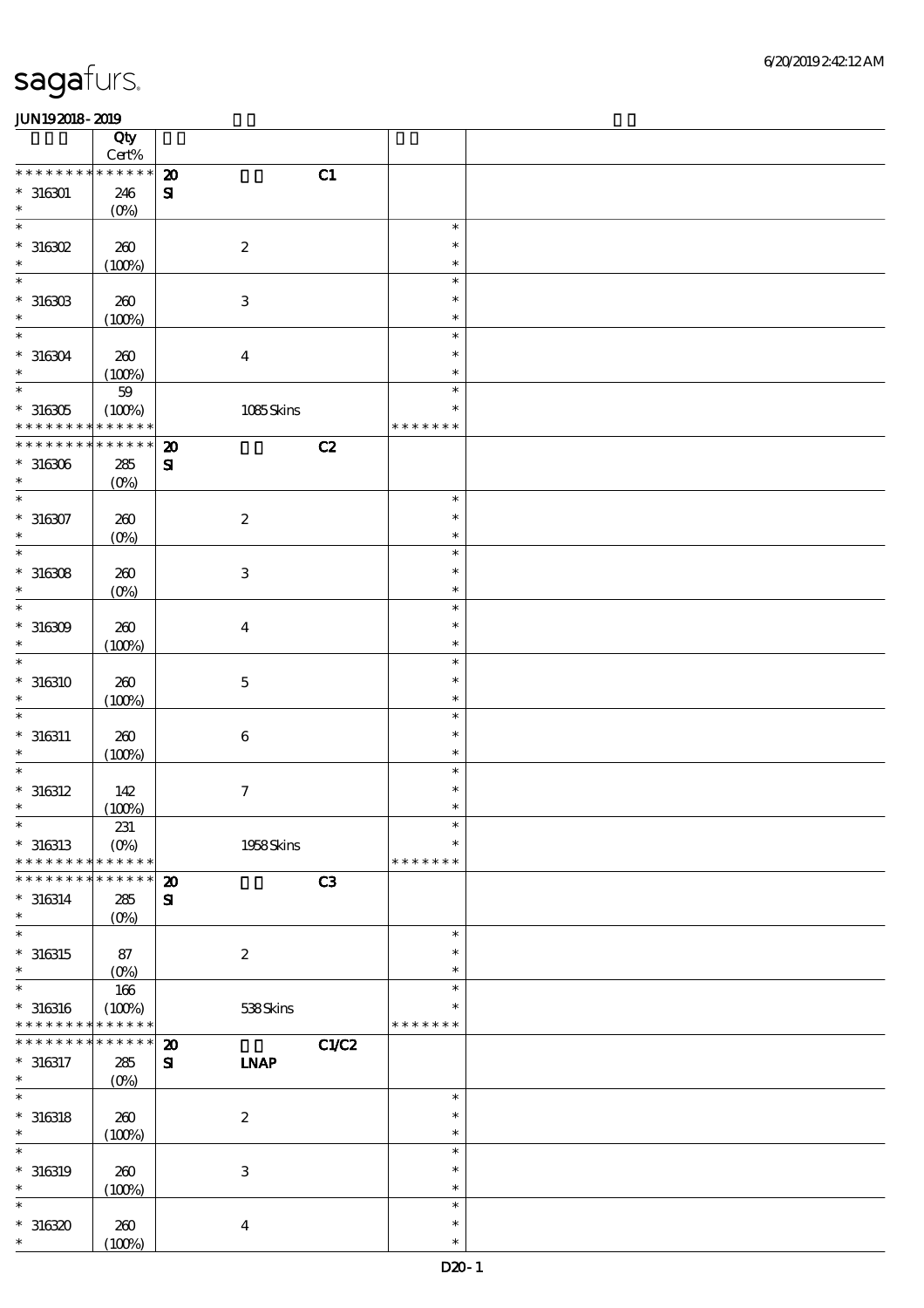|                                          | Qty         |                             |                  |                |               |  |
|------------------------------------------|-------------|-----------------------------|------------------|----------------|---------------|--|
|                                          | Cert%       |                             |                  |                |               |  |
| $\ast$                                   |             | $\boldsymbol{\mathbf{z}}$   |                  | C1/C2          | $\ast$        |  |
| $* 316321$                               | 260         | $\mathbf{S}$                | <b>LNAP</b>      |                | $\ast$        |  |
| $\ast$                                   | (100%)      |                             |                  |                | $\ast$        |  |
| $\ast$                                   |             |                             |                  |                | $\ast$        |  |
| $*316322$                                | 233         |                             | $\boldsymbol{6}$ |                | $\ast$        |  |
| $\ast$                                   | (100%)      |                             |                  |                | $\ast$        |  |
| $\ast$                                   | 208         |                             |                  |                | $\ast$        |  |
| $*316323$                                | $(O\%)$     |                             | 1766Skins        |                | ∗             |  |
| * * * * * * * * <mark>* * * * * *</mark> |             |                             |                  |                | * * * * * * * |  |
| * * * * * * * * <mark>* * * * * *</mark> |             | $\boldsymbol{\mathbf{z}}$   |                  | C <sub>3</sub> |               |  |
| $* 316324$                               | 184         | ${\bf s}$                   | <b>INAP</b>      |                |               |  |
| $\ast$                                   | $(O\%)$     |                             |                  |                |               |  |
| $\overline{\ast}$                        |             |                             |                  |                | $\ast$        |  |
| $*316325$                                |             |                             |                  |                | $\ast$        |  |
| $\ast$                                   | 260         |                             | $\boldsymbol{2}$ |                | $\ast$        |  |
| $\ast$                                   | (100%)      |                             |                  |                |               |  |
|                                          | 45          |                             |                  |                | $\ast$        |  |
| $*316326$                                | (100%)      |                             | 489Skins         |                | $\ast$        |  |
| * * * * * * * *                          | * * * * * * |                             |                  |                | * * * * * * * |  |
| * * * * * * * *                          | * * * * * * | $\boldsymbol{\mathfrak{D}}$ |                  | C3             |               |  |
| $* 316327$                               | 260         | $\mathbf{S}$                | <b>INAP</b>      |                |               |  |
| $\ast$                                   | (88%)       |                             |                  |                |               |  |
| $\ast$                                   |             |                             |                  |                | $\ast$        |  |
| $*316328$                                | 260         |                             | $\boldsymbol{2}$ |                | $\ast$        |  |
| $\ast$                                   | (80%)       |                             |                  |                | $\ast$        |  |
| $\ast$                                   | 181         |                             |                  |                | $\ast$        |  |
| $*316329$                                | (65%)       |                             | $701$ Skins      |                | ∗             |  |
| * * * * * * * *                          | * * * * * * |                             |                  |                | * * * * * * * |  |
| * * * * * * * * <mark>* * * * * *</mark> |             | $\boldsymbol{\mathbf{z}}$   |                  | C2             |               |  |
| $*316330$                                | 285         | ${\bf I\!B}$                |                  |                |               |  |
| $\ast$                                   |             |                             |                  |                |               |  |
| $\ast$                                   | (47%)       |                             |                  |                | $\ast$        |  |
|                                          | 249         |                             |                  |                |               |  |
| $^\ast$ 316331                           | (43%)       |                             | 534Skins         |                | $\ast$        |  |
| * * * * * * * * <mark>* * * * * *</mark> |             |                             |                  |                | * * * * * * * |  |
| * * * * * * * * * * * * * *              |             | $\boldsymbol{\mathsf{20}}$  |                  | C2             |               |  |
| $*316332$                                | 245         | ${\bf I\!B}$                |                  | <b>INAP</b>    |               |  |
| $\ast$                                   | (62%)       |                             |                  |                |               |  |
| $\ast$                                   | $64\,$      |                             |                  |                | $\ast$        |  |
| $*316333$                                | (46%)       |                             | 309Skins         |                | $\ast$        |  |
| * * * * * * * *                          | * * * * * * |                             |                  |                | * * * * * * * |  |
| * * * * * * *                            | * * * * * * | $\boldsymbol{\mathbf{z}}$   |                  | C2             |               |  |
| $*316334$                                | 285         | П                           |                  |                |               |  |
| $\ast$                                   | (67%)       |                             |                  |                |               |  |
| $\ast$                                   | 228         |                             |                  |                | $\ast$        |  |
| $*316335$                                | (50%)       |                             | $513$ Skins      |                |               |  |
| * * * * * * * * <mark>* * * * * *</mark> |             |                             |                  |                | * * * * * * * |  |
|                                          |             | $\boldsymbol{\mathfrak{D}}$ |                  | C2             |               |  |
| 316336                                   | 118         | $\mathbf{I}$                |                  |                |               |  |
|                                          | (60%)       |                             |                  |                |               |  |
| * * * * * *                              | * * * * * * | $\boldsymbol{\mathbf{z}}$   |                  | C1             |               |  |
| $* 316337$                               | 265         | <b>SAGA</b>                 |                  |                |               |  |
| $\ast$                                   |             |                             |                  |                |               |  |
| $\overline{\ast}$                        | $(O\!/\!o)$ |                             |                  |                | $\ast$        |  |
|                                          |             |                             |                  |                | $\ast$        |  |
| $*316338$<br>$\ast$                      | 240         |                             | $\boldsymbol{2}$ |                |               |  |
|                                          | (100%)      |                             |                  |                | $\ast$        |  |
| $\ast$                                   |             |                             |                  |                | $\ast$        |  |
| $*316339$                                | 220         |                             | $\,3$            |                | $\ast$        |  |
| $\ast$                                   | (100%)      |                             |                  |                | $\ast$        |  |
| $\ast$                                   |             |                             |                  |                | $\ast$        |  |
| $*316340$                                | 220         |                             | $\boldsymbol{4}$ |                | $\ast$        |  |
| $\ast$                                   | (100%)      |                             |                  |                | $\ast$        |  |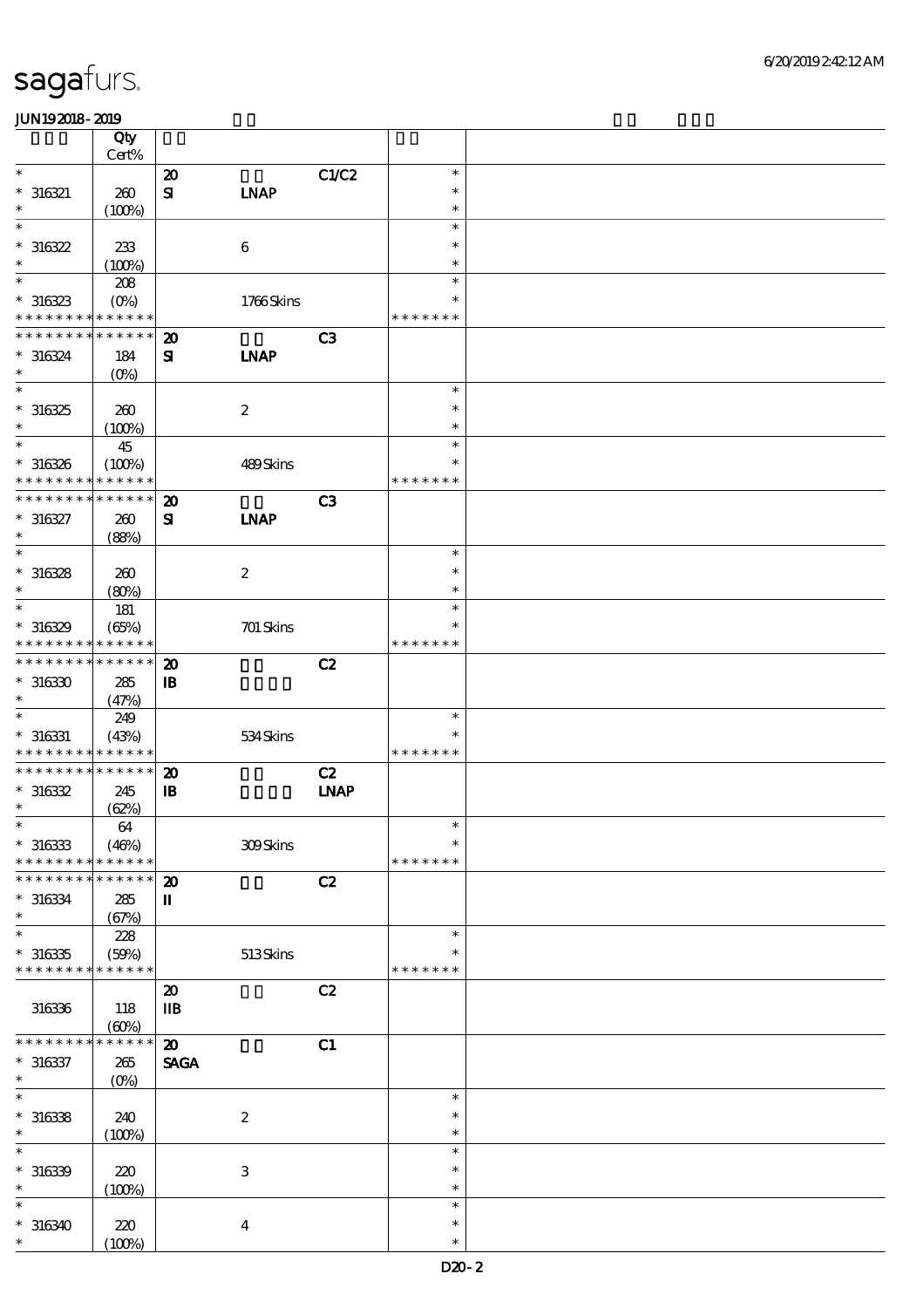|                                            | Qty<br>$\mbox{Cert}\%$ |                              |               |  |
|--------------------------------------------|------------------------|------------------------------|---------------|--|
| $\ast$                                     |                        | $\boldsymbol{\mathfrak{D}}$  | C1<br>$\ast$  |  |
| $* 316341$                                 | 102                    | $\ensuremath{\mathsf{SAGA}}$ | $\ast$        |  |
| $\ast$                                     | (100%)                 |                              | $\ast$        |  |
| $\ast$                                     | ${\mathfrak{A}}$       |                              | $\ast$        |  |
| $*316342$                                  | $(O\%)$                | 1139Skins                    | $\ast$        |  |
| * * * * * * * * <mark>* * * * * * *</mark> |                        |                              | * * * * * * * |  |
| * * * * * * * *                            | ******                 | $\boldsymbol{\mathbf{z}}$    | C2            |  |
|                                            |                        | <b>SAGA</b>                  |               |  |
| $*316343$<br>$\ast$                        | 265                    |                              |               |  |
| $\ast$                                     | $(0\%)$                |                              | $\ast$        |  |
| $* 316344$                                 | 240                    | $\boldsymbol{2}$             | $\ast$        |  |
| $\ast$                                     | $(0\%)$                |                              | $\ast$        |  |
| $\ast$                                     |                        |                              | $\ast$        |  |
| $*316345$                                  | 240                    | $\ensuremath{\mathbf{3}}$    | $\ast$        |  |
| $\ast$                                     | $(0\%)$                |                              | $\ast$        |  |
| $\overline{\phantom{0}}$                   |                        |                              | $\ast$        |  |
| $* 316346$                                 | 240                    | $\boldsymbol{4}$             | $\ast$        |  |
| $\ast$                                     | $(0\%)$                |                              | $\ast$        |  |
| $\ast$                                     |                        |                              | $\ast$        |  |
| $* 316347$                                 | 240                    | $\mathbf 5$                  | $\ast$        |  |
| $\ast$                                     | $(0\%)$                |                              | $\ast$        |  |
| $\ast$                                     |                        |                              | $\ast$        |  |
| $*316348$                                  | 240                    | $\,6\,$                      | $\ast$        |  |
| $\ast$                                     | (100%)                 |                              | $\ast$        |  |
| $\ast$                                     |                        |                              | $\ast$        |  |
| $* 316349$                                 | 240                    | $\boldsymbol{7}$             | $\ast$        |  |
| $\ast$                                     | (90%)                  |                              | $\ast$        |  |
| $\ast$                                     |                        |                              | $\ast$        |  |
| $*316350$                                  | 240                    | $\bf 8$                      | $\ast$        |  |
| $\ast$                                     | (100%)                 |                              | $\ast$        |  |
| $\ast$                                     |                        |                              | $\ast$        |  |
| $* 316351$                                 | 240                    | $\boldsymbol{9}$             | $\ast$        |  |
| $\ast$                                     | (100%)                 |                              | $\ast$        |  |
| $\ast$                                     |                        |                              | $\ast$        |  |
| $*316352$                                  | 240                    | $10$                         | $\ast$        |  |
| $\ast$                                     | (100%)                 |                              | $\ast$        |  |
| $*$                                        |                        |                              | $\ast$        |  |
| $*316353$                                  | 43                     | $11\,$                       | $\ast$        |  |
| $\ast$                                     | (100%)                 |                              | $\ast$        |  |
| $\ast$                                     | 210                    |                              | $\ast$        |  |
| $* 316354$                                 | $(O\%)$                | 2678Skins                    | $\ast$        |  |
| * * * * * * * *                            | * * * * * *            |                              | * * * * * * * |  |
| * * * * * * *                              | * * * * * *            | $\boldsymbol{\mathfrak{D}}$  | C3            |  |
| $^\ast$ 316355<br>$\ast$                   | 265                    | <b>SAGA</b>                  |               |  |
| $\ast$                                     | $(O\!/\!o)$            |                              | $\ast$        |  |
|                                            |                        |                              | $\ast$        |  |
| $* 316356$<br>$\ast$                       | 240                    | $\boldsymbol{2}$             | $\ast$        |  |
| $\ast$                                     | $(0\%)$                |                              | $\ast$        |  |
| $* 316357$                                 | 148                    | $\,3$                        | $\ast$        |  |
| $\ast$                                     | $(O\%)$                |                              | $\ast$        |  |
| $\ast$                                     | 194                    |                              | $\ast$        |  |
| $*316358$                                  | (100%)                 | 847Skins                     | ∗             |  |
| * * * * * * * *                            | * * * * * *            |                              | * * * * * * * |  |
| * * * * * * * * * * * * * *                |                        | $\boldsymbol{\mathbf{z}}$    | C1/C2         |  |
| $* 316359$                                 | 265                    | <b>SAGA</b><br><b>INAP</b>   |               |  |
| $\ast$                                     | $(0\%)$                |                              |               |  |
| $\ast$                                     |                        |                              | $\ast$        |  |
| $*316360$                                  | 240                    | $\boldsymbol{2}$             | $\ast$        |  |
| $\ast$                                     | (100%)                 |                              | $\ast$        |  |
|                                            |                        |                              |               |  |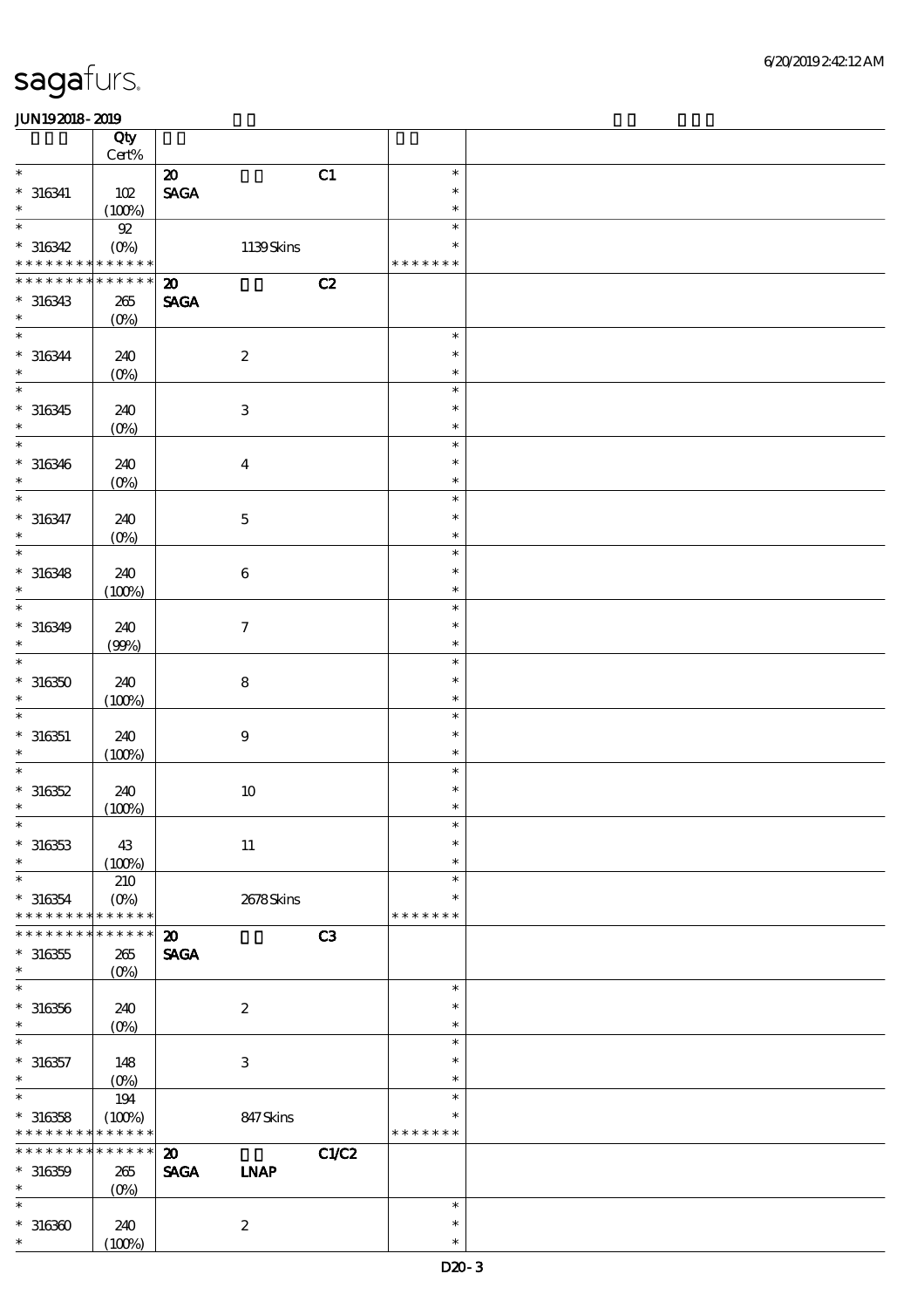|                                            | Qty<br>Cert%          |                             |                           |             |               |  |
|--------------------------------------------|-----------------------|-----------------------------|---------------------------|-------------|---------------|--|
| $\ast$                                     |                       |                             |                           |             | $\ast$        |  |
|                                            |                       | $\boldsymbol{\mathfrak{D}}$ |                           | C1/C2       |               |  |
| $* 316361$                                 | 240                   | <b>SAGA</b>                 | <b>LNAP</b>               |             | $\ast$        |  |
| $\ast$                                     | (100%)                |                             |                           |             | $\ast$        |  |
| $\ast$                                     |                       |                             |                           |             | $\ast$        |  |
| $*316362$                                  | 240                   |                             | $\boldsymbol{4}$          |             | $\ast$        |  |
| $\ast$                                     | (100%)                |                             |                           |             | $\ast$        |  |
| $\ast$                                     |                       |                             |                           |             | $\ast$        |  |
| $*316363$                                  | 240                   |                             | $\mathbf 5$               |             | $\ast$        |  |
| $\ast$                                     | (100%)                |                             |                           |             | $\ast$        |  |
| $\ast$                                     |                       |                             |                           |             | $\ast$        |  |
|                                            |                       |                             |                           |             | $\ast$        |  |
| $* 316364$<br>$\ast$                       | 220                   |                             | $\,6\,$                   |             |               |  |
| $\ast$                                     | (100%)                |                             |                           |             | $\ast$        |  |
|                                            |                       |                             |                           |             | $\ast$        |  |
| $*316365$                                  | 64                    |                             | $\boldsymbol{7}$          |             | $\ast$        |  |
| $\ast$                                     | (100%)                |                             |                           |             | $\ast$        |  |
| $\ast$                                     | 243                   |                             |                           |             | $\ast$        |  |
| $* 316366$                                 | $(O\%)$               |                             | 1752Skins                 |             | $\ast$        |  |
| * * * * * * * *                            | * * * * * *           |                             |                           |             | * * * * * * * |  |
| * * * * * * *                              | * * * * * *           | $\boldsymbol{\mathfrak{D}}$ |                           | C3          |               |  |
| $* 316367$                                 | 265                   | <b>SAGA</b>                 | <b>INAP</b>               |             |               |  |
| $\ast$                                     |                       |                             |                           |             |               |  |
| $\ast$                                     | $(O\!/\!o)$           |                             |                           |             | $\ast$        |  |
|                                            |                       |                             |                           |             |               |  |
| $* 316368$                                 | 240                   |                             | $\boldsymbol{2}$          |             | $\ast$        |  |
| $\ast$                                     | (100%)                |                             |                           |             | $\ast$        |  |
| $\ast$                                     |                       |                             |                           |             | $\ast$        |  |
| $*316369$                                  | $\boldsymbol{\omega}$ |                             | $\,3\,$                   |             | $\ast$        |  |
| $\ast$                                     | (98%)                 |                             |                           |             | $\ast$        |  |
| $\ast$                                     | 43                    |                             |                           |             | $\ast$        |  |
| $*316370$                                  | $(O\%)$               |                             | 608Skins                  |             | $\ast$        |  |
| * * * * * * * * <mark>* * * * * *</mark>   |                       |                             |                           |             | * * * * * * * |  |
| * * * * * * * *                            | * * * * * *           |                             |                           |             |               |  |
|                                            |                       | $\boldsymbol{\mathbf{z}}$   |                           | C2          |               |  |
| $* 316371$                                 | 265                   | ${\bf I} {\bf A}$           |                           |             |               |  |
| $\ast$                                     | (21%)                 |                             |                           |             |               |  |
| $\ast$                                     |                       |                             |                           |             | $\ast$        |  |
| $* 316372$                                 | 240                   |                             | $\boldsymbol{2}$          |             | $\ast$        |  |
| $\ast$                                     | (9%)                  |                             |                           |             | $\ast$        |  |
| $\ast$                                     |                       |                             |                           |             | $\ast$        |  |
| $* 316373$                                 | 240                   |                             | $\ensuremath{\mathbf{3}}$ |             | $\ast$        |  |
| $\ast$                                     | (40%)                 |                             |                           |             | $\ast$        |  |
| $\ast$                                     |                       |                             |                           |             | $\ast$        |  |
| $* 316374$                                 |                       |                             |                           |             | $\ast$        |  |
| $\ast$                                     | 220                   |                             | $\boldsymbol{4}$          |             | $\ast$        |  |
|                                            | (30%)                 |                             |                           |             |               |  |
| $\ast$                                     | 124                   |                             |                           |             | $\ast$        |  |
| $* 316375$                                 | (20%)                 |                             | 1089Skins                 |             | ∗             |  |
| * * * * * * * *                            | * * * * * *           |                             |                           |             | * * * * * * * |  |
| * * * * * * *                              | * * * * * *           | $\boldsymbol{\mathsf{20}}$  |                           | C2          |               |  |
| $* 316376$                                 | 225                   | IA                          |                           | <b>LNAP</b> |               |  |
| $\ast$                                     | (68%)                 |                             |                           |             |               |  |
| $\ast$                                     | $62\,$                |                             |                           |             | $\ast$        |  |
| $* 316377$                                 | (43%)                 |                             | 287Skins                  |             | ∗             |  |
| * * * * * * * * <mark>* * * * * *</mark>   |                       |                             |                           |             | * * * * * * * |  |
| * * * * * * * * <mark>* * * * * * *</mark> |                       |                             |                           |             |               |  |
|                                            |                       | $\boldsymbol{\mathfrak{D}}$ |                           | C1          |               |  |
| $* 316378$                                 | 104                   | <b>SROY</b>                 |                           |             |               |  |
| $\ast$                                     | $(0\%)$               |                             |                           |             |               |  |
| $\ast$                                     | 149                   |                             |                           |             | $\ast$        |  |
| $*316379$                                  | (100%)                |                             | 253Skins                  |             | $\ast$        |  |
| * * * * * * * * <mark>* * * * * *</mark>   |                       |                             |                           |             | * * * * * * * |  |
| * * * * * * * *                            | ******                | $\boldsymbol{\mathbf{z}}$   |                           | C2          |               |  |
| $*316380$                                  | 245                   | <b>SROY</b>                 |                           |             |               |  |
| $\ast$                                     | $(O\!/\!o)$           |                             |                           |             |               |  |
|                                            |                       |                             |                           |             |               |  |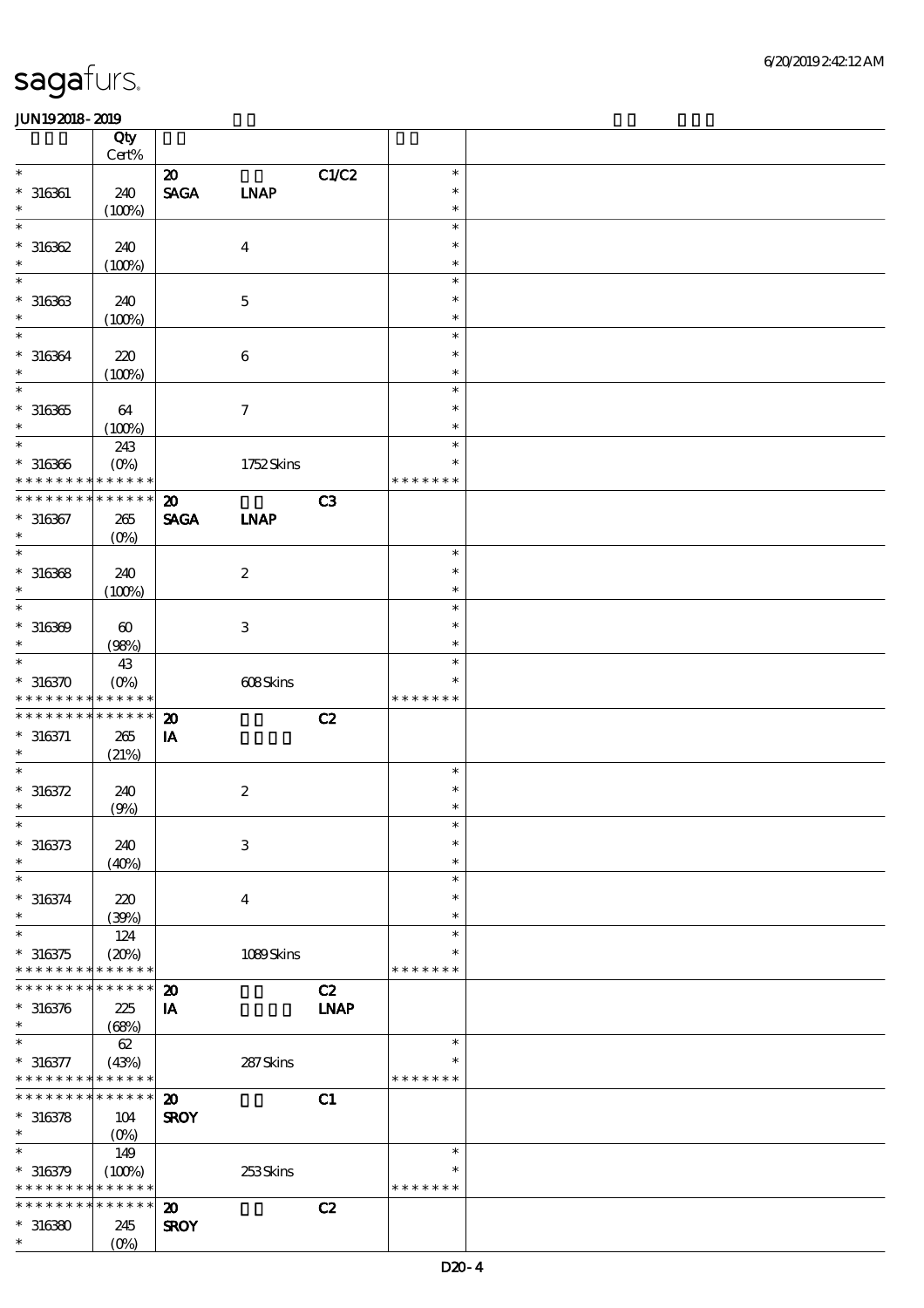|                               | Qty         |                             |    |         |  |
|-------------------------------|-------------|-----------------------------|----|---------|--|
|                               | Cert%       |                             |    |         |  |
|                               |             |                             |    |         |  |
| $\ast$                        |             | $\boldsymbol{\mathfrak{D}}$ | C2 | $\ast$  |  |
| $* 316381$                    | 220         | <b>SROY</b>                 |    | $\ast$  |  |
| $\ast$                        | (100%)      |                             |    | $\ast$  |  |
| $\ast$                        |             |                             |    | $\ast$  |  |
| $*316382$                     | 193         | 3                           |    | $\ast$  |  |
| $\ast$                        | (100%)      |                             |    | $\ast$  |  |
| $\ast$                        | 208         |                             |    | $\ast$  |  |
| $*316383$                     | $(O\%)$     | 866Skins                    |    | $\ast$  |  |
| * * * * * * * * * * * * * *   |             |                             |    | ******* |  |
| * * * * * * * * * * * * * * * |             | $\boldsymbol{\mathfrak{D}}$ | C3 |         |  |
| $* 316384$                    | 245         | <b>SROY</b>                 |    |         |  |
| $\ast$                        | (22%)       |                             |    |         |  |
| $\ast$                        | 46          |                             |    | $\ast$  |  |
| $*316385$                     | $(O\!/\!o)$ | 291 Skins                   |    | $\ast$  |  |
| * * * * * * * * * * * * * * * |             |                             |    | ******* |  |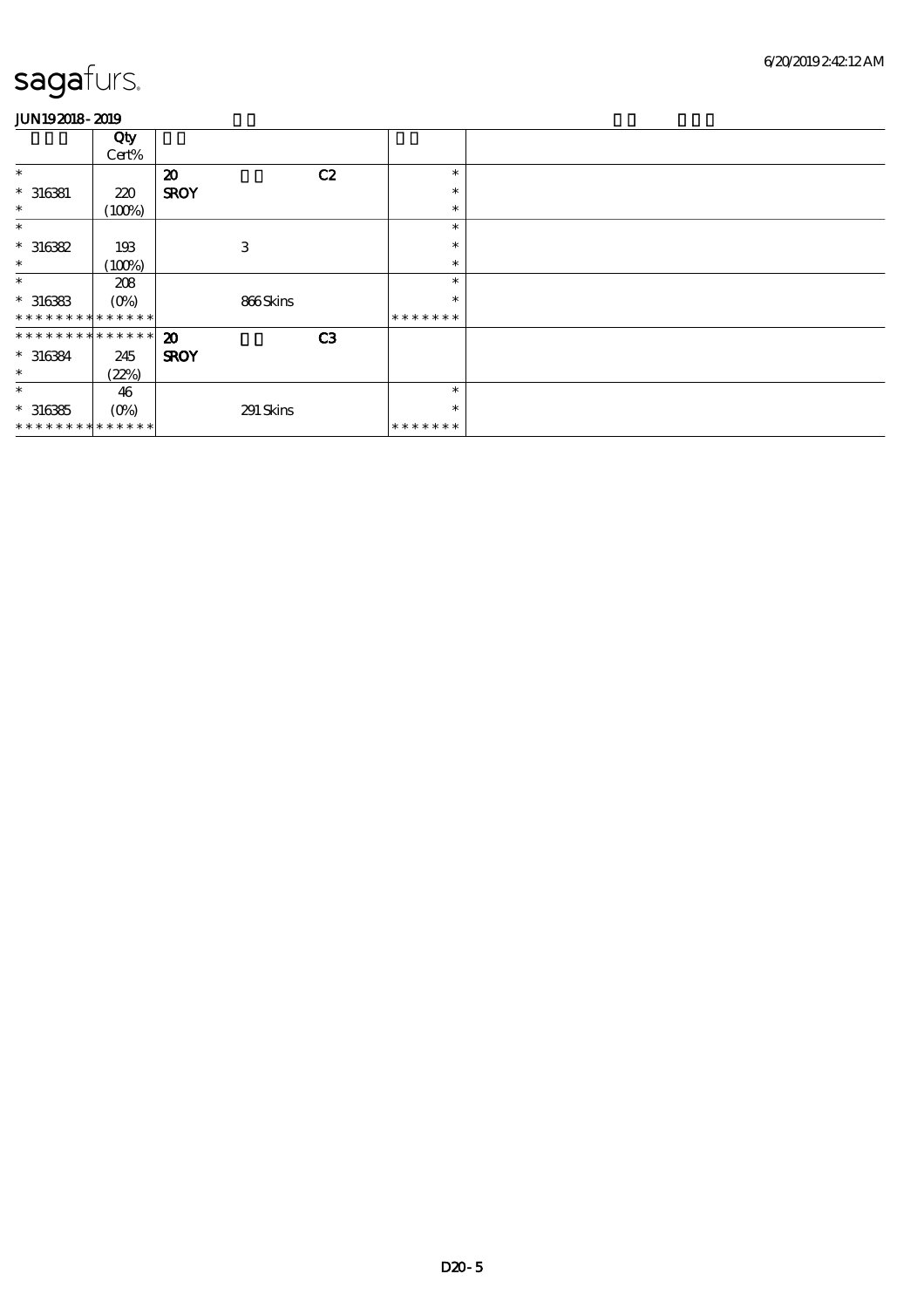|                             | Qty                |                           |                |               |  |
|-----------------------------|--------------------|---------------------------|----------------|---------------|--|
|                             | Cert%              |                           |                |               |  |
| * * * * * * *               | * * * * * *        | $\mathbf{o}$              | C1             |               |  |
| $* 316461$                  | 106                | $\mathbf{S}$              |                |               |  |
| $\ast$                      | $(O\!/\!\!\delta)$ |                           |                |               |  |
| $\ast$                      |                    |                           |                | $\ast$        |  |
| $*316462$                   | 280                | $\boldsymbol{2}$          |                | $\ast$        |  |
| $\ast$                      | (100%)             |                           |                | $\ast$        |  |
| $\ast$                      | ${\bf 38}$         |                           |                | $\ast$        |  |
| $* 316463$                  | (100%)             | 424Skins                  |                | $\ast$        |  |
| * * * * * * * *             | * * * * * *        |                           |                | * * * * * * * |  |
| * * * * * * * *             | * * * * * *        | $\mathbf{o}$              | <b>C1/C2</b>   |               |  |
| $* 316464$                  | 280                | ${\bf s}$                 |                |               |  |
| $\ast$                      | (100%)             |                           |                |               |  |
| $\ast$                      |                    |                           |                | $\ast$        |  |
| $* 316465$                  | 280                | $\boldsymbol{2}$          |                | $\ast$        |  |
| $\ast$                      | (90%)              |                           |                | $\ast$        |  |
| $\ast$                      | $295\,$            |                           |                | $\ast$        |  |
| $* 316466$                  | (90%)              | 855Skins                  |                | $\ast$        |  |
| * * * * * * * *             | * * * * * *        |                           |                | * * * * * * * |  |
| * * * * * * *               | * * * * * *        |                           |                |               |  |
|                             |                    | $\mathbf 0$               | C2             |               |  |
| $* 316467$                  | 305                | $\mathbf{S}$              |                |               |  |
| $\ast$<br>$\ast$            | $(O\!/\!\!\delta)$ |                           |                |               |  |
|                             |                    |                           |                | $\ast$        |  |
| $* 316468$                  | 61                 | $\boldsymbol{2}$          |                | $\ast$        |  |
| $\ast$                      | $(O\!/\!o)$        |                           |                | $\ast$        |  |
| $\ast$                      |                    |                           |                | $\ast$        |  |
| $*316469$                   | 280                | $\ensuremath{\mathbf{3}}$ |                | $\ast$        |  |
| $\ast$                      | (100%)             |                           |                | $\ast$        |  |
| $\ast$                      | 221                |                           |                | $\ast$        |  |
| $*316470$                   | (100%)             | 867Skins                  |                | $\ast$        |  |
| * * * * * * * *             | * * * * * *        |                           |                | * * * * * * * |  |
| * * * * * * * *             | * * * * * *        | $\mathbf{o}$              | C3             |               |  |
| $* 316471$                  | 167                | ${\bf s}$                 |                |               |  |
| $\ast$                      | $(O_0)$            |                           |                |               |  |
| $\ast$                      | 109                |                           |                | $\ast$        |  |
| $* 316472$                  | (100%)             | 276Skins                  |                | *             |  |
| * * * * * * * * * * * * * * |                    |                           |                | * * * * * * * |  |
|                             |                    |                           | C1/C2          |               |  |
| $*316473$                   | 148                | <b>LNAP</b><br>${\bf s}$  |                |               |  |
| $\ast$                      | (O <sub>0</sub> )  |                           |                |               |  |
| $\ast$                      | 286                |                           |                | $\ast$        |  |
| $* 316474$                  | (100%)             | 434Skins                  |                | $\ast$        |  |
| * * * * * * * *             | * * * * * *        |                           |                | * * * * * * * |  |
|                             |                    | $\mathbf{o}$              | C <sub>3</sub> |               |  |
| 316475                      | 159                | <b>INAP</b><br>${\bf s}$  |                |               |  |
|                             | (57%)              |                           |                |               |  |
| * * * * * * *               | * * * * * *        | $\mathbf 0$               | C2             |               |  |
|                             |                    |                           |                |               |  |
| $* 316476$<br>$\ast$        | 305                | $\mathbf{B}$              |                |               |  |
| $\ast$                      | (60%)              |                           |                | $\ast$        |  |
|                             |                    |                           |                |               |  |
| $* 316477$                  | 280                | $\boldsymbol{2}$          |                | $\ast$        |  |
| $\ast$                      | (48%)              |                           |                | $\ast$        |  |
| $\ast$                      | $59\,$             |                           |                | $\ast$        |  |
| $*316478$                   | (32%)              | 644Skins                  |                | $\ast$        |  |
| * * * * * * * * * * * * * * |                    |                           |                | * * * * * * * |  |
|                             |                    | $\mathbf 0$               | C2             |               |  |
| 316479                      | 202                | $\mathbf{B}$              | <b>LNAP</b>    |               |  |
|                             | (41%)              |                           |                |               |  |
| * * * * * * *               | * * * * * *        | $\mathbf{o}$              | C2             |               |  |
| $*316480$                   | 320                | П                         |                |               |  |
| $\ast$                      | (78%)              |                           |                |               |  |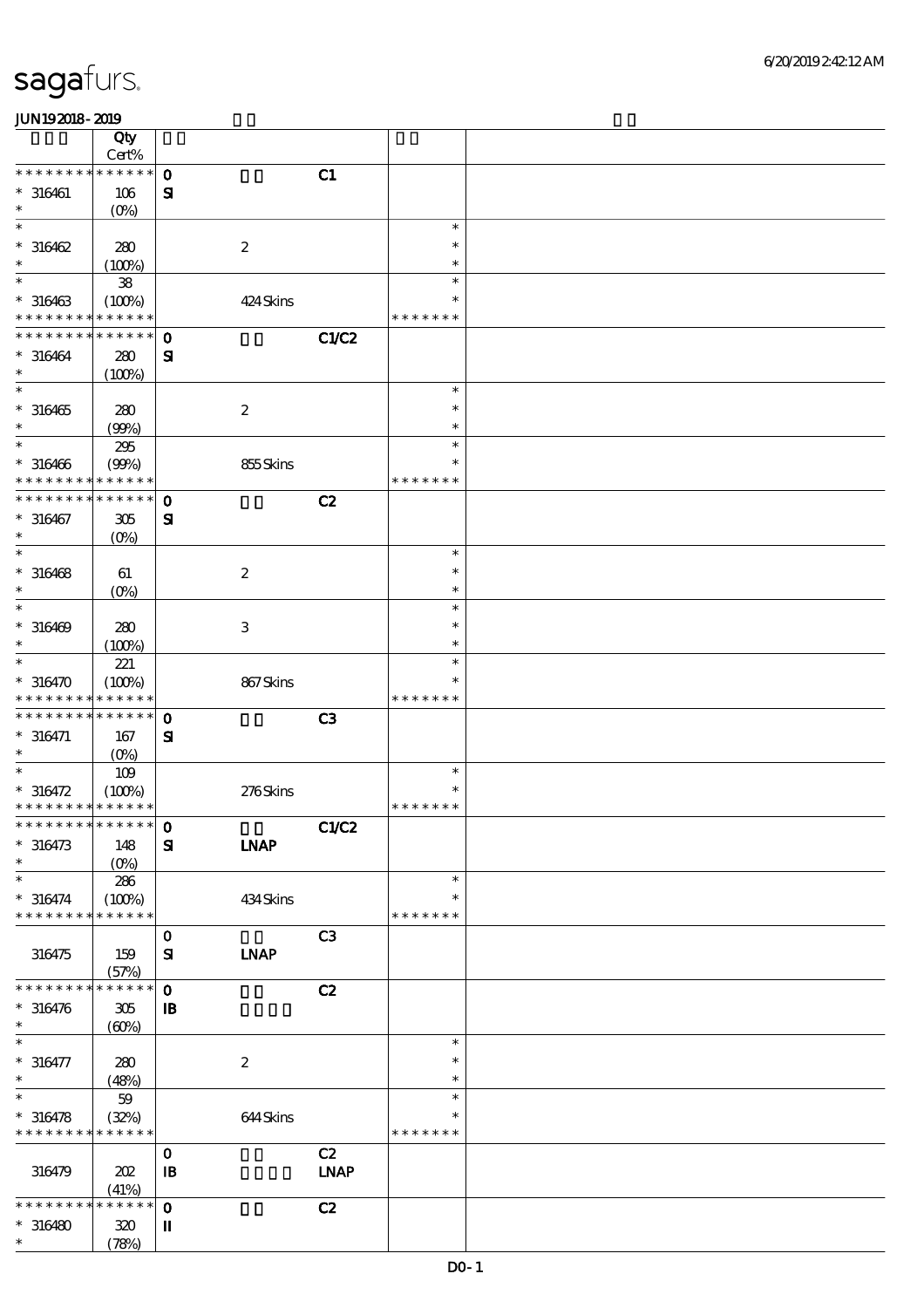|                                                        | Qty                   |                        |                  |                |                  |  |
|--------------------------------------------------------|-----------------------|------------------------|------------------|----------------|------------------|--|
|                                                        | Cert%                 |                        |                  |                |                  |  |
| $\ast$                                                 | 133                   | $\mathbf O$            |                  | C2             | $\ast$<br>$\ast$ |  |
| $* 316481$<br>* * * * * * * *                          | (44%)<br>* * * * * *  | $\mathbf{I}\mathbf{I}$ |                  |                | * * * * * * *    |  |
| * * * * * * *                                          | * * * * * *           | $\mathbf 0$            |                  | C1             |                  |  |
| $*316482$                                              | 227                   | <b>SAGA</b>            |                  |                |                  |  |
| $\ast$                                                 | (O <sub>0</sub> )     |                        |                  |                |                  |  |
| $\ast$                                                 |                       |                        |                  |                | $\ast$           |  |
| $* 316483$                                             | 260                   |                        | $\boldsymbol{2}$ |                | $\ast$           |  |
| $\ast$<br>$\ast$                                       | (100%)                |                        |                  |                | $\ast$           |  |
|                                                        | 243                   |                        |                  |                | $\ast$<br>$\ast$ |  |
| $* 316484$<br>* * * * * * * *                          | (100%)<br>* * * * * * |                        | 730Skins         |                | * * * * * * *    |  |
| * * * * * * *                                          | * * * * * *           | $\mathbf 0$            |                  | C2             |                  |  |
| $* 316485$                                             | 285                   | <b>SAGA</b>            |                  |                |                  |  |
| $\ast$                                                 | $(O\!/\!o)$           |                        |                  |                |                  |  |
| $\ast$                                                 |                       |                        |                  |                | $\ast$           |  |
| $* 316486$                                             | 260                   |                        | $\boldsymbol{2}$ |                | $\ast$           |  |
| $\ast$                                                 | (100%)                |                        |                  |                | $\ast$           |  |
| $\ast$                                                 |                       |                        |                  |                | $\ast$<br>$\ast$ |  |
| $* 316487$<br>$\ast$                                   | 260<br>(100%)         |                        | $\,3\,$          |                | $\ast$           |  |
| $\ast$                                                 |                       |                        |                  |                | $\ast$           |  |
| $* 316488$                                             | 232                   |                        | $\boldsymbol{4}$ |                | $\ast$           |  |
| $\ast$                                                 | (100%)                |                        |                  |                | $\ast$           |  |
| $\ast$                                                 | 230                   |                        |                  |                | $\ast$           |  |
| $* 316489$                                             | $(O\!/\!\!\delta)$    |                        | 1267Skins        |                | $\ast$           |  |
| * * * * * * *                                          | * * * * * *           |                        |                  |                | * * * * * * *    |  |
| * * * * * * * *                                        | $* * * * * * *$       | $\mathbf{o}$           |                  | C <sub>3</sub> |                  |  |
| $* 316490$<br>$\ast$                                   | 217<br>$(O\%)$        | <b>SAGA</b>            |                  |                |                  |  |
| $\ast$                                                 | 149                   |                        |                  |                | $\ast$           |  |
| $* 316491$                                             | (87%)                 |                        | 366Skins         |                | *                |  |
| * * * * * * * * <mark>* * * * * *</mark>               |                       |                        |                  |                | * * * * * * *    |  |
| * * * * * * * *                                        |                       |                        |                  |                |                  |  |
|                                                        | $* * * * * * *$       | $\mathbf{o}$           |                  | <b>C1/C2</b>   |                  |  |
| $*316492$                                              | 285                   | <b>SAGA</b>            | <b>INAP</b>      |                |                  |  |
| $\ast$                                                 | $(0\%)$               |                        |                  |                |                  |  |
| $*$                                                    |                       |                        |                  |                | $\ast$           |  |
| $* 316493$<br>$\ast$                                   | $200$                 |                        | $\boldsymbol{2}$ |                | $\ast$<br>$\ast$ |  |
| $\ast$                                                 | (100%)                |                        |                  |                | $\ast$           |  |
| $* 316494$                                             | 260                   |                        | 3                |                | $\ast$           |  |
| $\ast$                                                 | (100%)                |                        |                  |                | $\ast$           |  |
| $\ast$                                                 |                       |                        |                  |                | $\ast$           |  |
| $*316495$                                              | 260                   |                        | $\bf{4}$         |                | $\ast$           |  |
| $\ast$                                                 | (100%)                |                        |                  |                | $\ast$           |  |
| $\ast$                                                 |                       |                        |                  |                | $\ast$<br>$\ast$ |  |
| $\ast$                                                 | 202                   |                        | $\mathbf 5$      |                | $\ast$           |  |
| $\ast$                                                 | (100%)<br>98          |                        |                  |                | $\ast$           |  |
| $* 316496$<br>$* 316497$                               | $(O\%)$               |                        | 1365Skins        |                | *                |  |
| * * * * * * * * <mark>* * * * * *</mark>               |                       |                        |                  |                | * * * * * * *    |  |
| * * * * * * * * <mark>* * * * * *</mark>               |                       | $\mathbf 0$            |                  | C <sub>3</sub> |                  |  |
|                                                        | 156                   | <b>SAGA</b>            | <b>INAP</b>      |                |                  |  |
| $\ast$<br>$\ast$                                       | $(O_0)$               |                        |                  |                | $\ast$           |  |
| $* 316498$                                             | $265\,$               |                        |                  |                | $\ast$           |  |
| $* 316499$<br>* * * * * * * * <mark>* * * * * *</mark> | (100%)                |                        | 421 Skins        |                | * * * * * * *    |  |
| * * * * * * * *                                        | * * * * * *           | $\mathbf{o}$           |                  | C2             |                  |  |
| $*316500$<br>$\ast$                                    | 285<br>(54%)          | IA                     |                  |                |                  |  |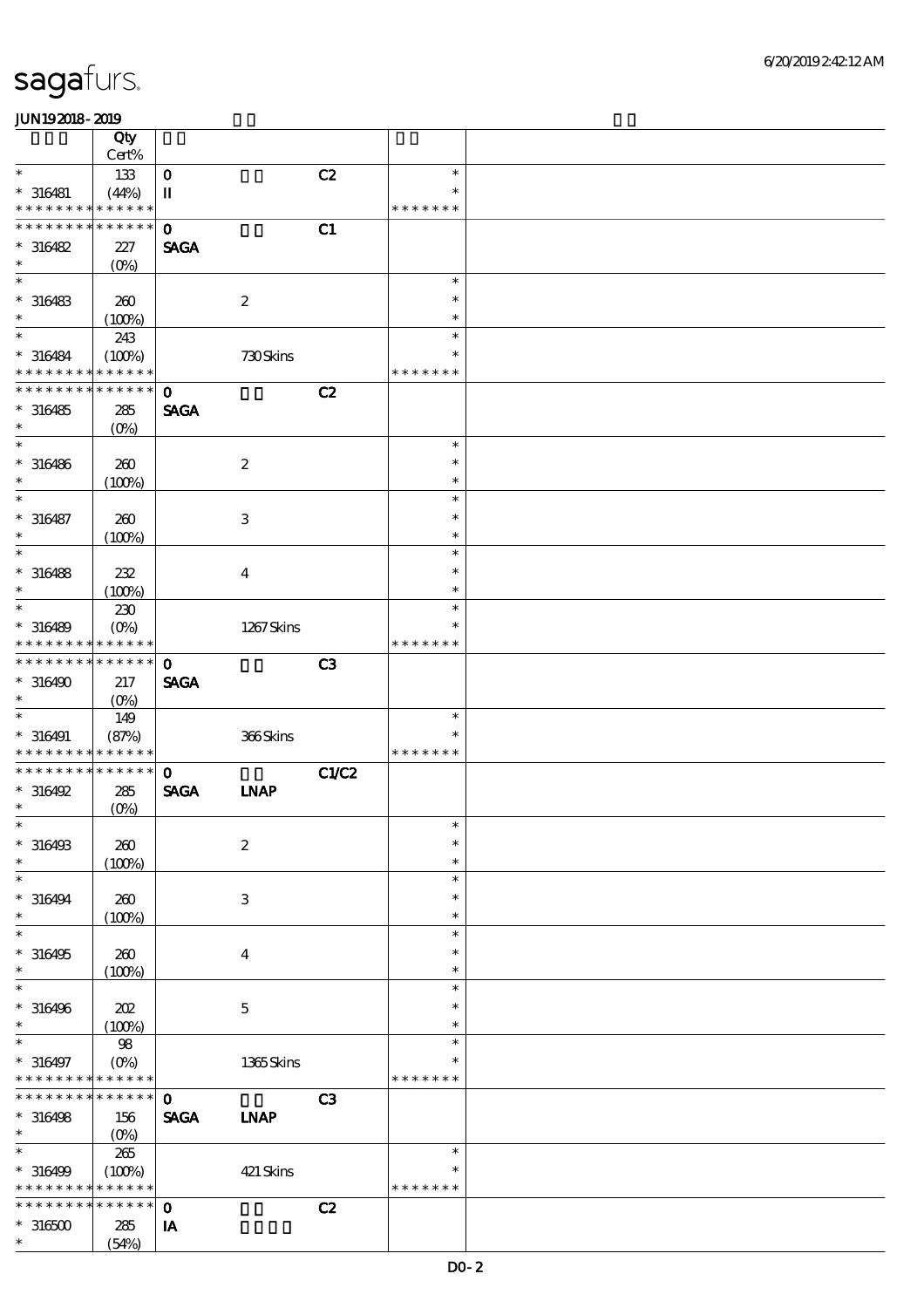|                               | Qty         |                   |             |               |  |
|-------------------------------|-------------|-------------------|-------------|---------------|--|
|                               | Cert%       |                   |             |               |  |
| $\ast$                        | 258         | $\mathbf O$       | C2          | $\ast$        |  |
| $* 316501$                    | (20%)       | IA                |             | $\ast$        |  |
| * * * * * * * * * * * * * *   |             |                   |             | * * * * * * * |  |
| * * * * * * * *               | * * * * * * | $\mathbf 0$       | C2          |               |  |
| $*$ 316502                    | 285         | ${\bf I} {\bf A}$ |             |               |  |
| $\ast$                        | (50%)       |                   |             |               |  |
| $\ast$                        |             |                   |             | $\ast$        |  |
| $^\ast$ 316503                | 260         | $\boldsymbol{2}$  |             | $\ast$        |  |
| $\ast$                        | (61%)       |                   |             | $\ast$        |  |
| $\ast$                        |             |                   |             | $\ast$        |  |
|                               |             |                   |             | $\ast$        |  |
| $* 316504$                    | 260         | $\,3$             |             |               |  |
| $\ast$                        | (50%)       |                   |             | $\ast$        |  |
| $\ast$                        |             |                   |             | $\ast$        |  |
| $^\ast$ 316505                | 200         | $\boldsymbol{4}$  |             | $\ast$        |  |
| $\ast$                        | (25%)       |                   |             | $\ast$        |  |
| $\ast$                        | 79          |                   |             | $\ast$        |  |
| $^\ast$ 316506                | (22%)       |                   | 1144Skins   | $\ast$        |  |
| * * * * * * * *               | * * * * * * |                   |             | * * * * * * * |  |
| * * * * * * * * * * * * * * * |             | $\mathbf{o}$      | C2          |               |  |
|                               |             |                   | <b>INAP</b> |               |  |
| $* 316507$<br>$\ast$          | 245         | IA                |             |               |  |
|                               | (74%)       |                   |             |               |  |
| $\ast$                        | $55\,$      |                   |             | $\ast$        |  |
| $*316508$                     | (63%)       |                   | 300Skins    | $\ast$        |  |
| * * * * * * * * * * * * * *   |             |                   |             | * * * * * * * |  |
| * * * * * * * * * * * * * * * |             | $\mathbf 0$       | C2          |               |  |
| $*316509$                     | 186         | <b>SROY</b>       |             |               |  |
| $\ast$                        | $(O\%)$     |                   |             |               |  |
| $\ast$                        | 132         |                   |             | $\ast$        |  |
| $*316510$                     | (100%)      |                   | 318Skins    | $\ast$        |  |
| * * * * * * * *               | * * * * * * |                   |             | * * * * * * * |  |
|                               |             |                   |             |               |  |
|                               |             | $\mathbf{O}$      | C3          |               |  |
| 316511                        | 174         | <b>SROY</b>       |             |               |  |
|                               | (16%)       |                   |             |               |  |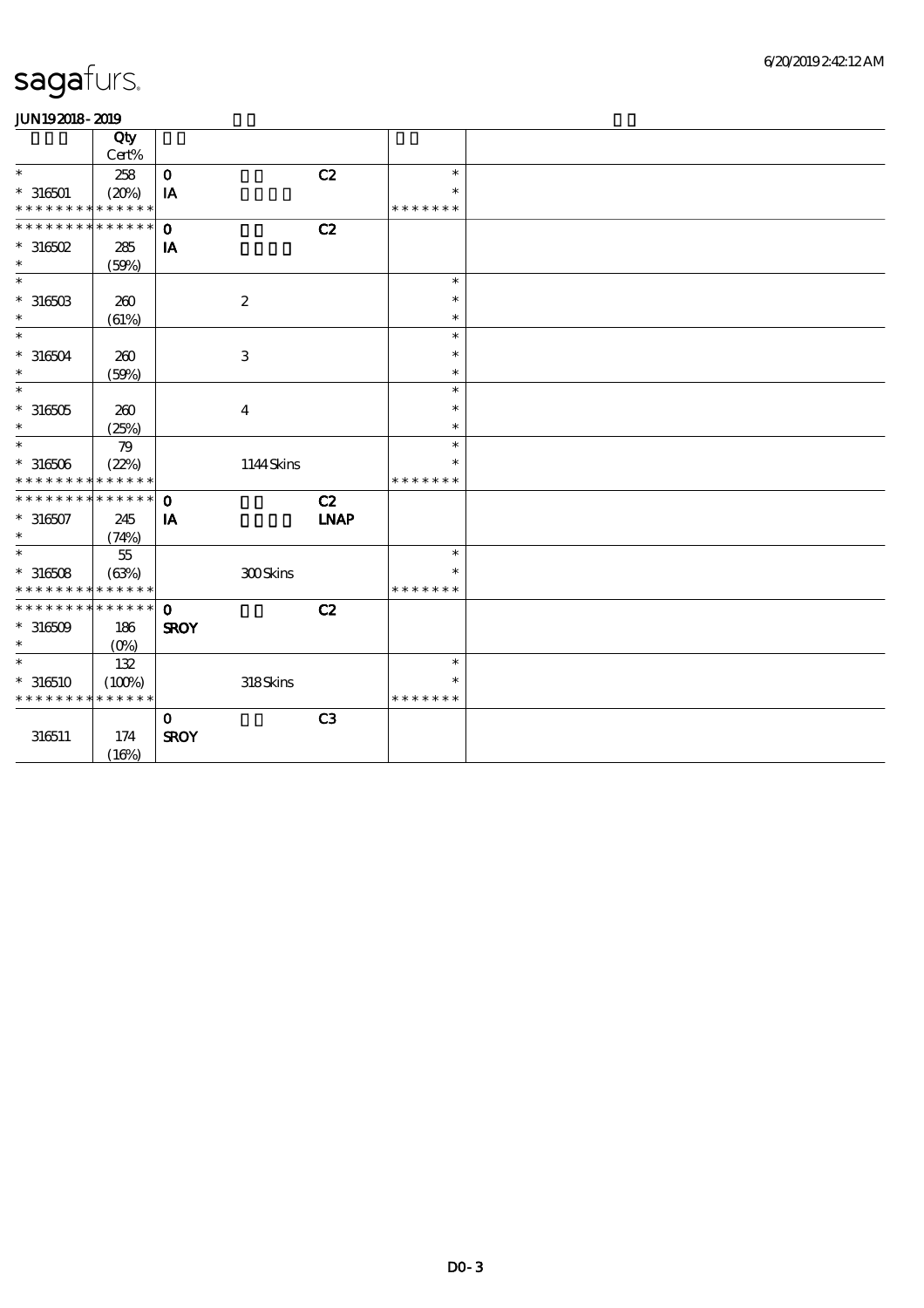|                             | Qty                        |                             |                  |                |                  |  |
|-----------------------------|----------------------------|-----------------------------|------------------|----------------|------------------|--|
|                             | Cert%                      |                             |                  |                |                  |  |
| 316581                      | 175                        | $\mathbf 1$<br>$\mathbf{S}$ |                  | C1             |                  |  |
| * * * * * * * *             | (78%)<br>* * * * * *       |                             |                  |                |                  |  |
|                             |                            | $\mathbf{1}$                |                  | C2             |                  |  |
| $*316582$<br>$\ast$         | 365<br>(80%)               | $\mathbf{S}$                |                  |                |                  |  |
| $\ast$                      | $98\,$                     |                             |                  |                | $\ast$           |  |
| $*316583$                   | (100%)                     |                             | 463Skins         |                | $\ast$           |  |
| * * * * * * * *             | * * * * * *                |                             |                  |                | * * * * * * *    |  |
|                             |                            | $\mathbf{1}$                |                  | C3             |                  |  |
| 316584                      | 109<br>(44%)               | $\mathbf{S}$                |                  |                |                  |  |
|                             |                            | $\mathbf 1$                 |                  | C1/C2          |                  |  |
| 316585                      | $321\,$                    | ${\bf S}$                   | <b>INAP</b>      |                |                  |  |
|                             | (80%)                      |                             |                  |                |                  |  |
|                             |                            | $\mathbf{1}$                |                  | C3             |                  |  |
| 316586                      | 141                        | ${\bf s}$                   | <b>LNAP</b>      |                |                  |  |
|                             | (82%)                      |                             |                  |                |                  |  |
|                             |                            | $\mathbf{1}$                |                  | C2             |                  |  |
| 316587                      | 233<br>(66%)               | $\mathbf{B}$                |                  | <b>LNAP</b>    |                  |  |
|                             |                            | $\mathbf{1}$                |                  | C2             |                  |  |
| 316588                      | 73                         | $\mathbf I$                 |                  |                |                  |  |
|                             | (58%)                      |                             |                  |                |                  |  |
| * * * * * * * *             | * * * * * *                | $\mathbf{1}$                |                  | C1             |                  |  |
| $*316589$                   | 130                        | <b>SAGA</b>                 |                  |                |                  |  |
| $\ast$                      | $(O\!/\!\!\delta)$         |                             |                  |                |                  |  |
| $\ast$                      |                            |                             |                  |                | $\ast$           |  |
| $*316590$                   | 320                        |                             | $\boldsymbol{2}$ |                | $\ast$           |  |
| $\ast$                      | (100%)                     |                             |                  |                | $\ast$           |  |
| $\ast$                      | $\boldsymbol{\mathcal{R}}$ |                             |                  |                | $\ast$           |  |
| $* 316591$                  | (100%)                     |                             | 528Skins         |                | $\ast$           |  |
| * * * * * * * *             | * * * * * *                |                             |                  |                | * * * * * * *    |  |
| * * * * * * * * * * * * * * |                            | $\mathbf{1}$                |                  | C2             |                  |  |
| $*316592$                   | 342                        | <b>SAGA</b>                 |                  |                |                  |  |
| $\ast$                      | $(0\%)$                    |                             |                  |                |                  |  |
| $*$                         |                            |                             |                  |                | $\ast$           |  |
| $* 316503$                  | 320                        |                             | $\boldsymbol{2}$ |                | $\ast$           |  |
| $\ast$                      | (100%)                     |                             |                  |                | $\ast$           |  |
| $\ast$                      |                            |                             |                  |                | $\ast$<br>$\ast$ |  |
| $* 316594$<br>$\ast$        | 320                        |                             | 3                |                | $\ast$           |  |
| $\ast$                      | (100%)<br>137              |                             |                  |                | $\ast$           |  |
| $*316595$                   | (100%)                     |                             | 1119Skins        |                | *                |  |
| * * * * * * * *             | * * * * * *                |                             |                  |                | * * * * * * *    |  |
| * * * * * * *               | * * * * * *                | $\mathbf{1}$                |                  | C <sub>3</sub> |                  |  |
| $*316596$                   | 179                        | <b>SAGA</b>                 |                  |                |                  |  |
| $\ast$                      | (O <sub>0</sub> )          |                             |                  |                |                  |  |
| $\ast$                      | 153                        |                             |                  |                | $\ast$           |  |
| $* 316597$                  | (100%)                     |                             | 332Skins         |                |                  |  |
| * * * * * * * *             | * * * * * *                |                             |                  |                | * * * * * * *    |  |
|                             |                            | $\mathbf{1}$                |                  | C1/C2          |                  |  |
| 316598                      | 310                        | <b>SAGA</b>                 | <b>LNAP</b>      |                |                  |  |
|                             | (78%)                      |                             |                  |                |                  |  |
|                             |                            | 1                           |                  | C3             |                  |  |
| 316599                      | 163                        | <b>SAGA</b>                 | <b>INAP</b>      |                |                  |  |
|                             | (57%)                      |                             |                  |                |                  |  |
| * * * * * * *               | * * * * * *                | $\mathbf{1}$                |                  | C2             |                  |  |
| $*316600$                   | 345                        | IA                          |                  |                |                  |  |
| $\ast$                      | (61%)                      |                             |                  |                |                  |  |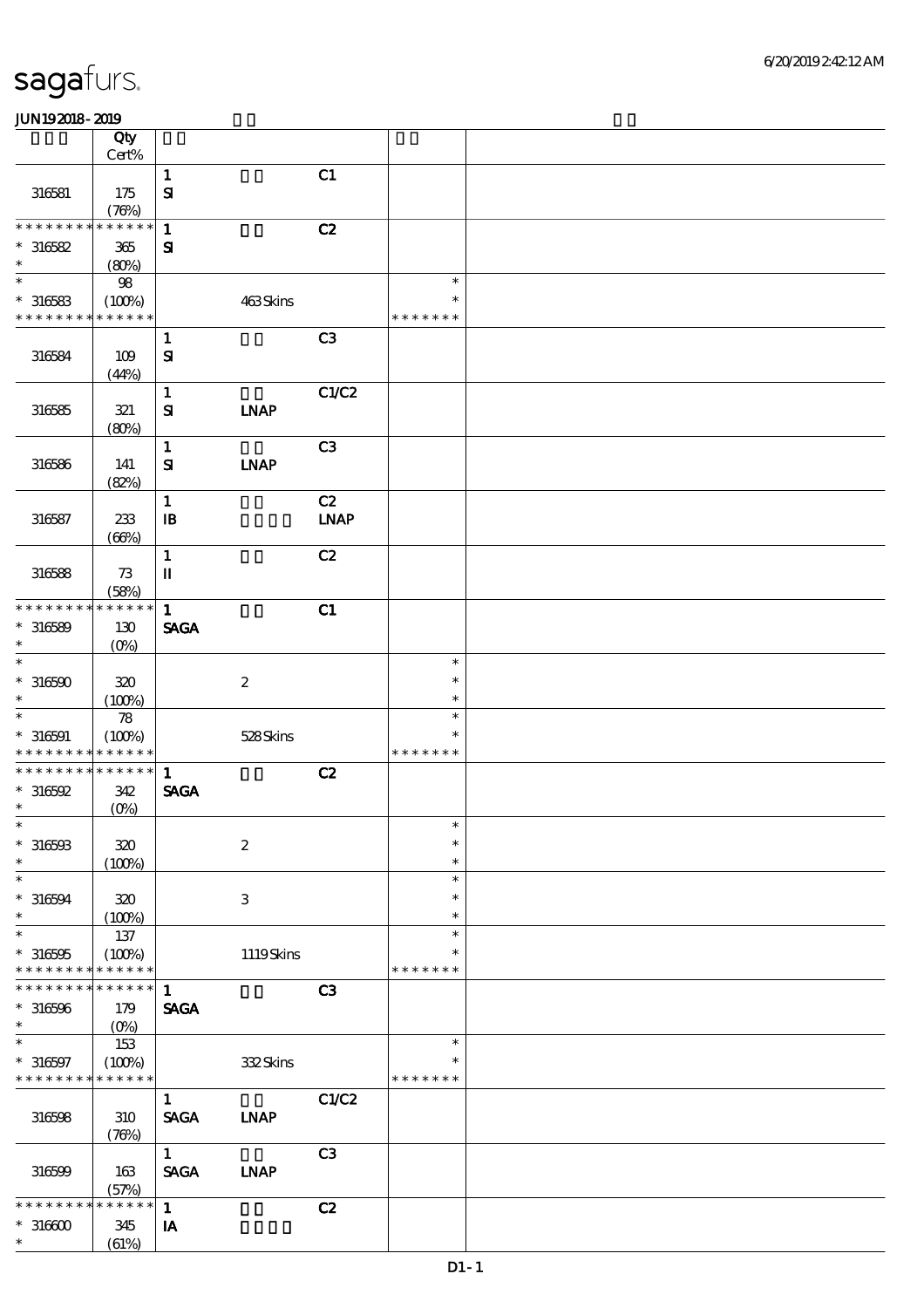|                               | Qty   |             |       |         |  |
|-------------------------------|-------|-------------|-------|---------|--|
|                               | Cert% |             |       |         |  |
| $\ast$                        | 114   |             | C2    | $\ast$  |  |
| $*316601$                     | (50%) | IA          |       | $\ast$  |  |
| * * * * * * * * * * * * * * * |       |             |       | ******* |  |
|                               |       |             | C1/C2 |         |  |
| 316602                        | 199   | <b>SROY</b> |       |         |  |
|                               | (60%) |             |       |         |  |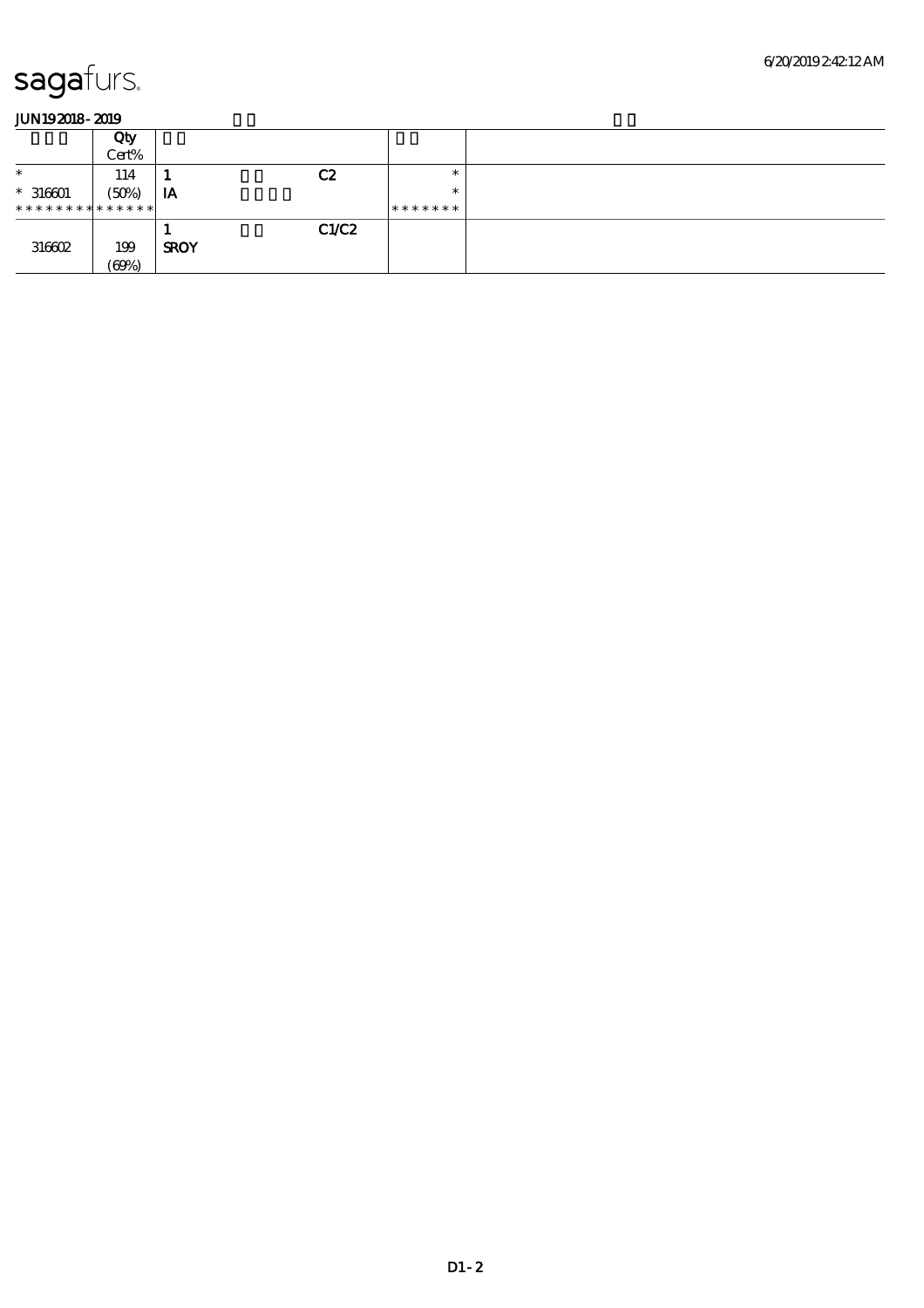|                              | Qty                |                         |                           |                |                  |  |
|------------------------------|--------------------|-------------------------|---------------------------|----------------|------------------|--|
|                              | Cert%              |                         |                           |                |                  |  |
|                              |                    | 50                      |                           | C1/C2          |                  |  |
| 316681                       | $169$<br>(28%)     | $\mathbf{S}$            | $\mathbf{1}$              |                |                  |  |
| * * * * * * *                | * * * * * *        | 50                      |                           | C1             |                  |  |
| $*316682$                    | 185                | <b>SAGA</b>             | $\mathbf{1}$              |                |                  |  |
| $\ast$                       | (O <sub>0</sub> )  |                         |                           |                |                  |  |
| $\ast$                       |                    |                         |                           |                | $\ast$           |  |
| $*316683$                    | 160                |                         | $\boldsymbol{2}$          |                | $\ast$           |  |
| $\ast$                       | (O <sub>0</sub> )  |                         |                           |                | $\ast$           |  |
| $\ast$                       |                    |                         |                           |                | $\ast$<br>$\ast$ |  |
| $* 316684$<br>$\ast$         | $108$              |                         | $\ensuremath{\mathbf{3}}$ |                | $\ast$           |  |
| $\ast$                       | $(0\%)$<br>140     |                         |                           |                | $\ast$           |  |
| $*316685$                    | (100%)             |                         | 593Skins                  |                | $\ast$           |  |
| * * * * * * * *              | * * * * * *        |                         |                           |                | * * * * * * *    |  |
| * * * * * * *                | * * * * * *        | 50                      |                           | C2             |                  |  |
| $* 316666$                   | 185                | <b>SAGA</b>             | $\mathbf{1}$              |                |                  |  |
| $\ast$                       | $(O\%)$            |                         |                           |                |                  |  |
| $\ast$                       |                    |                         |                           |                | $\ast$           |  |
| $* 316687$<br>$\ast$         | 160                |                         | $\boldsymbol{2}$          |                | $\ast$<br>$\ast$ |  |
| $\ast$                       | $(Q_0)$            |                         |                           |                | $\ast$           |  |
| $*316688$                    | 160                |                         | $\ensuremath{\mathbf{3}}$ |                | $\ast$           |  |
| $\ast$                       | (O <sub>0</sub> )  |                         |                           |                | $\ast$           |  |
| $\ast$                       |                    |                         |                           |                | $\ast$           |  |
| $* 316689$                   | 167                |                         | $\boldsymbol{4}$          |                | $\ast$           |  |
| $\ast$                       | $(O\!/\!\!\delta)$ |                         |                           |                | $\ast$           |  |
| $\ast$                       |                    |                         |                           |                | $\ast$           |  |
| $*316690$                    | 160                |                         | $\mathbf 5$               |                | $\ast$           |  |
| $\ast$<br>$\ast$             | (100%)<br>45       |                         |                           |                | $\ast$<br>$\ast$ |  |
| $* 316691$                   | (100%)             |                         | 877Skins                  |                | $\ast$           |  |
| * * * * * * * *              | * * * * * *        |                         |                           |                | * * * * * * *    |  |
|                              |                    | 50                      |                           | C <sub>3</sub> |                  |  |
| 316692                       | 140                | <b>SAGA</b>             | $\mathbf{1}$              |                |                  |  |
|                              | (20%)              |                         |                           |                |                  |  |
| ******** <mark>******</mark> |                    | 50                      |                           | C1             |                  |  |
| $*31660B$<br>$\ast$          | 185                | <b>SAGA</b>             | $\boldsymbol{z}$          |                |                  |  |
| $\ast$                       | (38%)<br>163       |                         |                           |                | $\ast$           |  |
| $* 316694$                   | $(O\%)$            |                         | 348Skins                  |                | $\ast$           |  |
| * * * * * * * *              | * * * * * *        |                         |                           |                | * * * * * * *    |  |
| * * * * * * *                | * * * * * *        | 50                      |                           | C2             |                  |  |
| $*316605$                    | 185                | <b>SAGA</b>             | $\boldsymbol{z}$          |                |                  |  |
| $\ast$                       | $(O\%)$            |                         |                           |                |                  |  |
| $\ast$                       |                    |                         |                           |                | $\ast$           |  |
| $* 316666$<br>$\ast$         | 143                |                         | $\boldsymbol{2}$          |                | $\ast$<br>$\ast$ |  |
| $\ast$                       | $(O\%)$<br>128     |                         |                           |                | $\ast$           |  |
| $* 316697$                   | (100%)             |                         | 456Skins                  |                | *                |  |
| * * * * * * * *              | * * * * * *        |                         |                           |                | * * * * * * *    |  |
| * * * * * * * *              | * * * * * *        | 50                      |                           | C2             |                  |  |
| $*316698$                    | 185                | $\mathbf{I} \mathbf{A}$ | $\mathbf{1}$              |                |                  |  |
| $\ast$                       | (37%)              |                         |                           |                |                  |  |
| $\ast$                       |                    |                         |                           |                | $\ast$           |  |
| $* 316699$<br>$\ast$         | 160                |                         | $\boldsymbol{2}$          |                | $\ast$<br>$\ast$ |  |
| $\ast$                       | (24%)<br>$73$      |                         |                           |                | $\ast$           |  |
| $*316700$                    | (15%)              |                         | 418Skins                  |                | $\ast$           |  |
| * * * * * * * *              | * * * * * *        |                         |                           |                | * * * * * * *    |  |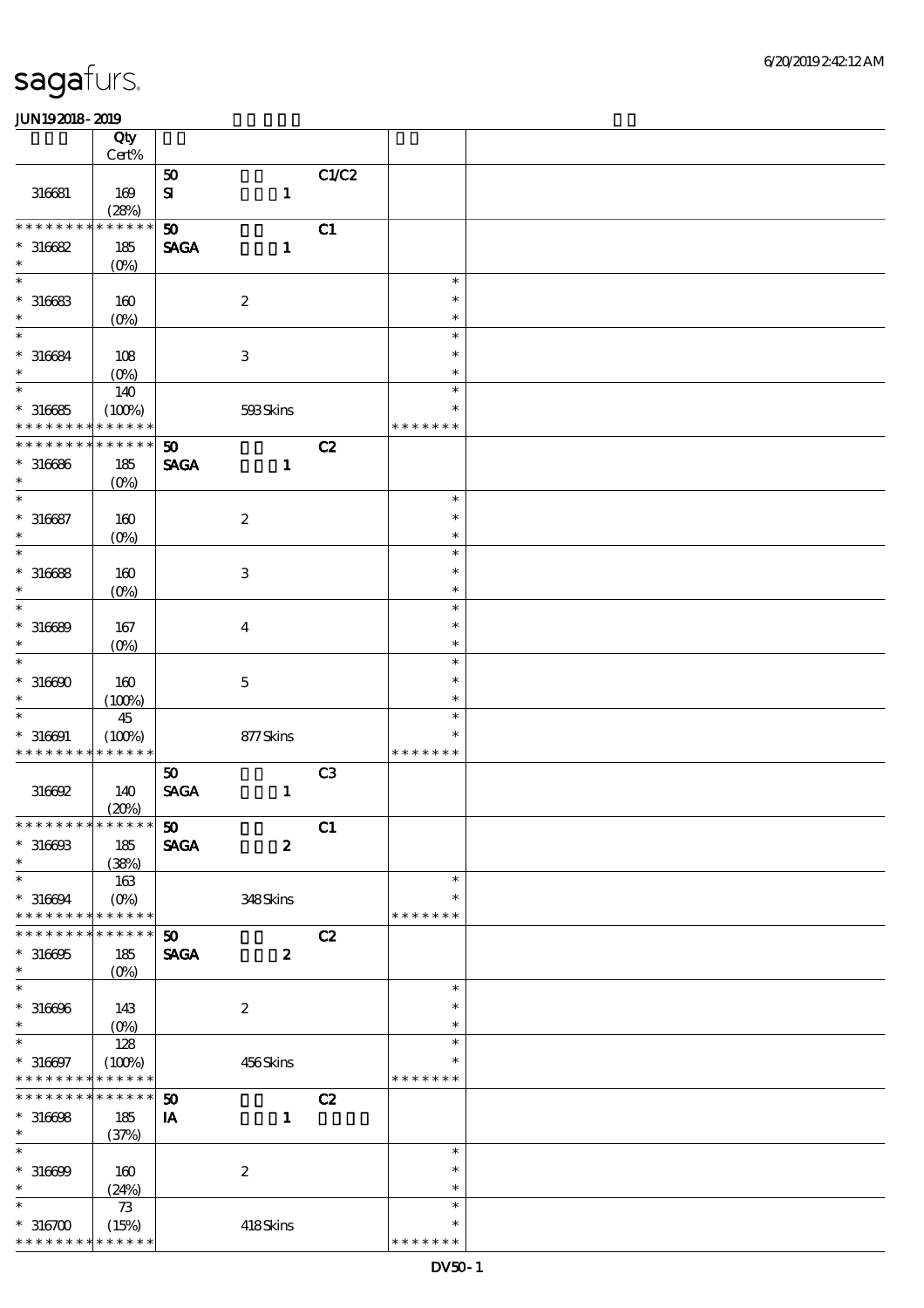| .                           |                    |                             |                  |    |               |  |
|-----------------------------|--------------------|-----------------------------|------------------|----|---------------|--|
|                             | Qty                |                             |                  |    |               |  |
|                             | Cert%              |                             |                  |    |               |  |
| * * * * * * * *             | * * * * * *        | 50                          |                  | C2 |               |  |
| $* 316701$                  | 185                | IA                          | $\boldsymbol{z}$ |    |               |  |
| $\ast$                      | (31%)              |                             |                  |    |               |  |
| $\ast$                      | 163                |                             |                  |    | $\ast$        |  |
| $^*$ 316702 $\,$            | (31%)              |                             | 348Skins         |    | $\ast$        |  |
| * * * * * * * * * * * * * * |                    |                             |                  |    | * * * * * * * |  |
|                             |                    | 50                          |                  | C1 |               |  |
| 316703                      | 184                | <b>SROY</b>                 | $\mathbf{1}$     |    |               |  |
|                             | (32%)              |                             |                  |    |               |  |
| * * * * * * * *             | * * * * * *        | 50 <sub>o</sub>             |                  | C2 |               |  |
| $* 316704$                  | 170                | <b>SROY</b>                 | $\mathbf{1}$     |    |               |  |
| $\ast$                      | $(O\%)$            |                             |                  |    |               |  |
| $\ast$                      | 119                |                             |                  |    | $\ast$        |  |
| $*316705$                   | (100%)             |                             | 289Skins         |    | $\ast$        |  |
| * * * * * * * *             | * * * * * *        |                             |                  |    | * * * * * * * |  |
| * * * * * * * * * * * * * * |                    | $\boldsymbol{\mathfrak{D}}$ |                  | C1 |               |  |
| $*316706$                   | 185                | <b>SROY</b>                 | $\boldsymbol{z}$ |    |               |  |
| $\ast$                      | (29%)              |                             |                  |    |               |  |
| $\ast$                      | 57                 |                             |                  |    | $\ast$        |  |
| $* 316707$                  | $(O\%)$            |                             | 242Skins         |    | $\ast$        |  |
| * * * * * * * *             | * * * * * *        |                             |                  |    | * * * * * * * |  |
| * * * * * * * * * * * * * * |                    | 50                          |                  | C2 |               |  |
| $*316708$                   | 185                | <b>SROY</b>                 | $\boldsymbol{z}$ |    |               |  |
| $\ast$                      |                    |                             |                  |    |               |  |
| $\ast$                      | $(O\%)$            |                             |                  |    | $\ast$        |  |
| $*316709$                   | $55\,$             |                             | $\boldsymbol{2}$ |    | $\ast$        |  |
| $\ast$                      | $(O\!/\!\!\delta)$ |                             |                  |    | $\ast$        |  |
| $\ast$                      |                    |                             |                  |    | $\ast$        |  |
|                             | 100                |                             |                  |    |               |  |
| $* 316710$                  | (100%)             |                             | 340Skins         |    | $\ast$        |  |
| * * * * * * * * * * * * * * |                    |                             |                  |    | * * * * * * * |  |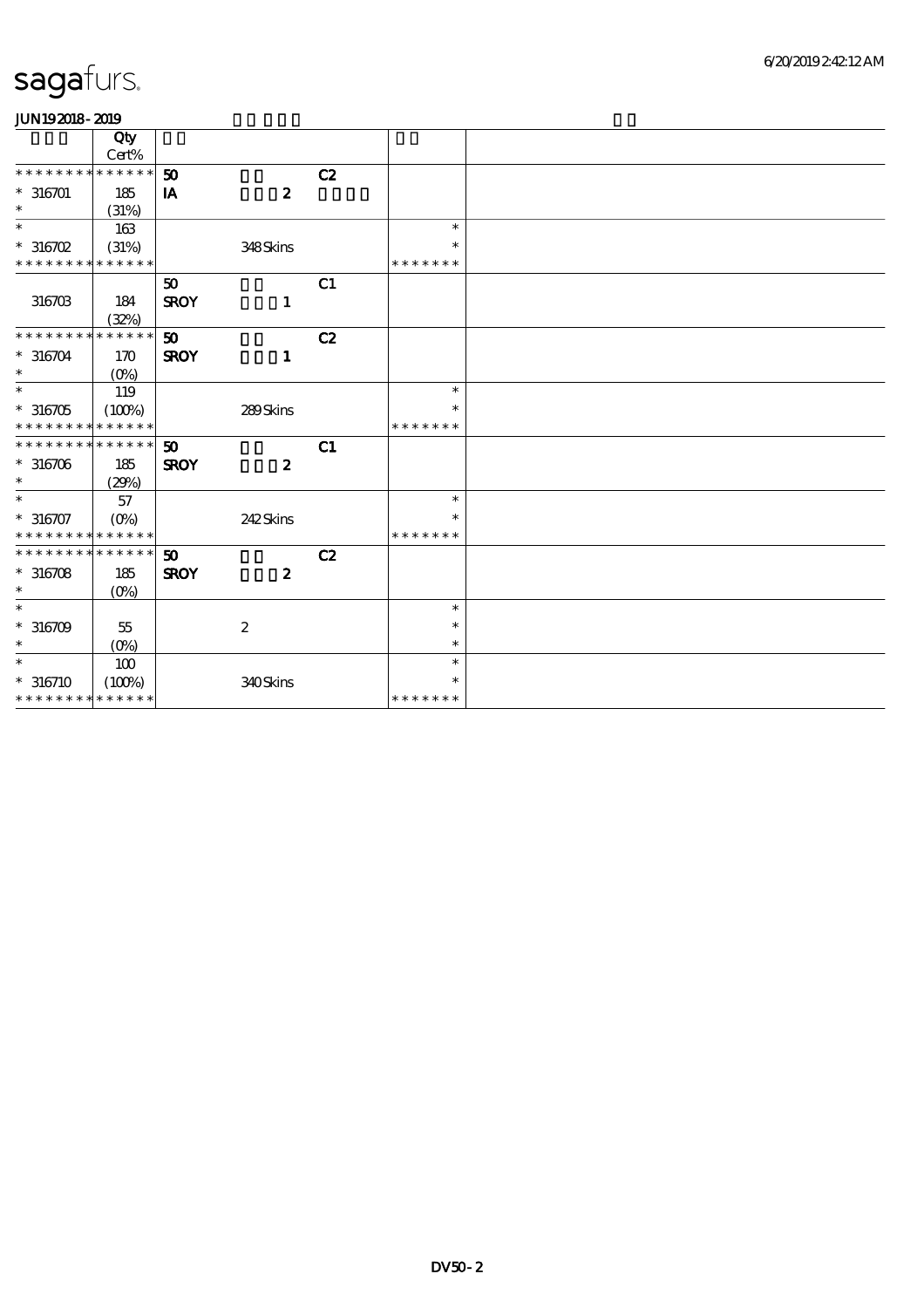|                               | Qty                    |                                |                           |    |                         |  |
|-------------------------------|------------------------|--------------------------------|---------------------------|----|-------------------------|--|
|                               | $Cert\%$               |                                |                           |    |                         |  |
|                               |                        | $\boldsymbol{\omega}$          |                           | C1 |                         |  |
| 316781                        | 129                    | $\mathbf{S}$                   | $\mathbf{1}$              |    |                         |  |
| * * * * * * *                 | (40%)<br>* * * * * *   | $\boldsymbol{\omega}$          |                           | C2 |                         |  |
| $*316782$                     | 225                    | ${\bf S}$                      |                           |    |                         |  |
| $\ast$                        |                        |                                | $\mathbf{1}$              |    |                         |  |
| $\ast$                        | $(O\%)$                |                                |                           |    | $\ast$                  |  |
|                               |                        |                                |                           |    | $\ast$                  |  |
| $* 316783$<br>$\ast$          | 200                    |                                | $\boldsymbol{2}$          |    | $\ast$                  |  |
| $\ast$                        | $(0\%)$                |                                |                           |    | $\ast$                  |  |
|                               |                        |                                |                           |    | $\ast$                  |  |
| $* 316784$<br>$\ast$          | 46                     |                                | $\ensuremath{\mathbf{3}}$ |    | $\ast$                  |  |
| $\ast$                        | $(0\%)$                |                                |                           |    | $\ast$                  |  |
|                               | $9\!6$                 |                                |                           |    |                         |  |
| $*316785$<br>* * * * * * * *  | (100%)<br>* * * * * *  |                                | $567$ Skins               |    | $\ast$<br>* * * * * * * |  |
|                               |                        |                                |                           |    |                         |  |
|                               |                        | $\boldsymbol{\omega}$          |                           | C3 |                         |  |
| 316786                        | 210                    | $\mathbf{S}$                   | $\mathbf 1$               |    |                         |  |
|                               | (15%)                  |                                |                           |    |                         |  |
|                               |                        | $\boldsymbol{\omega}$          |                           | C1 |                         |  |
| 316787                        | 128                    | $\mathbf{S}$                   | $\pmb{2}$                 |    |                         |  |
| * * * * * * * *               | (23%)<br>* * * * * *   |                                |                           |    |                         |  |
|                               |                        | $\boldsymbol{\omega}$          |                           | C2 |                         |  |
| $* 316788$                    | 225                    | ${\bf s}$                      | $\boldsymbol{z}$          |    |                         |  |
| $\ast$<br>$\ast$              | $(0\%)$                |                                |                           |    |                         |  |
|                               |                        |                                |                           |    | $\ast$                  |  |
| $* 316789$                    | 125                    |                                | $\boldsymbol{2}$          |    | $\ast$                  |  |
| $\ast$                        | $(O\%)$                |                                |                           |    | $\ast$                  |  |
| $\ast$                        | 108                    |                                |                           |    | $\ast$                  |  |
| $*316790$                     | (100%)                 |                                | 458Skins                  |    | $\ast$                  |  |
| * * * * * * * *               | * * * * * *            |                                |                           |    | * * * * * * *           |  |
|                               |                        | $\boldsymbol{\omega}$          |                           | C3 |                         |  |
| 316791                        | 189                    | $\mathbf{S}$                   | $\pmb{2}$                 |    |                         |  |
|                               | (15%)                  |                                |                           |    |                         |  |
|                               |                        | $\boldsymbol{\omega}$          |                           | C2 |                         |  |
| 316792                        | 134                    | ${\bf I\!B}$                   | $\mathbf{1}$              |    |                         |  |
|                               | (14%)                  |                                |                           |    |                         |  |
|                               |                        |                                |                           | C1 |                         |  |
| $* 316793$                    | $205\,$                | <b>SAGA</b>                    | $\mathbf{1}$              |    |                         |  |
| $\ast$<br>$\ast$              | $(O\%)$                |                                |                           |    | $\ast$                  |  |
|                               |                        |                                |                           |    |                         |  |
| $* 316794$<br>$\ast$          | 180                    |                                | $\boldsymbol{z}$          |    | $\ast$<br>$\ast$        |  |
| $\ast$                        | $(0\%)$                |                                |                           |    |                         |  |
|                               |                        |                                |                           |    | $\ast$<br>$\ast$        |  |
| $*316795$<br>$\ast$           | 197                    |                                | $\ensuremath{\mathsf{3}}$ |    | $\ast$                  |  |
| $\ast$                        | (100%)                 |                                |                           |    | $\ast$                  |  |
|                               | 130                    |                                |                           |    |                         |  |
| $* 316796$<br>* * * * * * * * | $(O\%)$<br>* * * * * * |                                | 712Skins                  |    | * * * * * * *           |  |
| * * * * * * *                 | * * * * * *            | $\boldsymbol{\omega}$          |                           | C2 |                         |  |
| $* 316797$                    | 205                    | $\operatorname{\mathsf{SAGA}}$ | $\mathbf{1}$              |    |                         |  |
| $\ast$                        |                        |                                |                           |    |                         |  |
| $\overline{\ast}$             | $(O\%)$                |                                |                           |    | $\ast$                  |  |
| $* 316798$                    |                        |                                |                           |    | $\ast$                  |  |
| $\ast$                        | 180                    |                                | $\boldsymbol{2}$          |    | $\ast$                  |  |
| $\ast$                        | $(0\%)$                |                                |                           |    | $\ast$                  |  |
|                               |                        |                                |                           |    | $\ast$                  |  |
| $* 316799$<br>$\ast$          | 180                    |                                | $\,3$                     |    | $\ast$                  |  |
| $\ast$                        | $(0\%)$                |                                |                           |    | $\ast$                  |  |
|                               |                        |                                |                           |    | $\ast$                  |  |
| $^\ast$ 316800<br>$\ast$      | 180                    |                                | $\boldsymbol{4}$          |    | $\ast$                  |  |
|                               | $(0\%)$                |                                |                           |    |                         |  |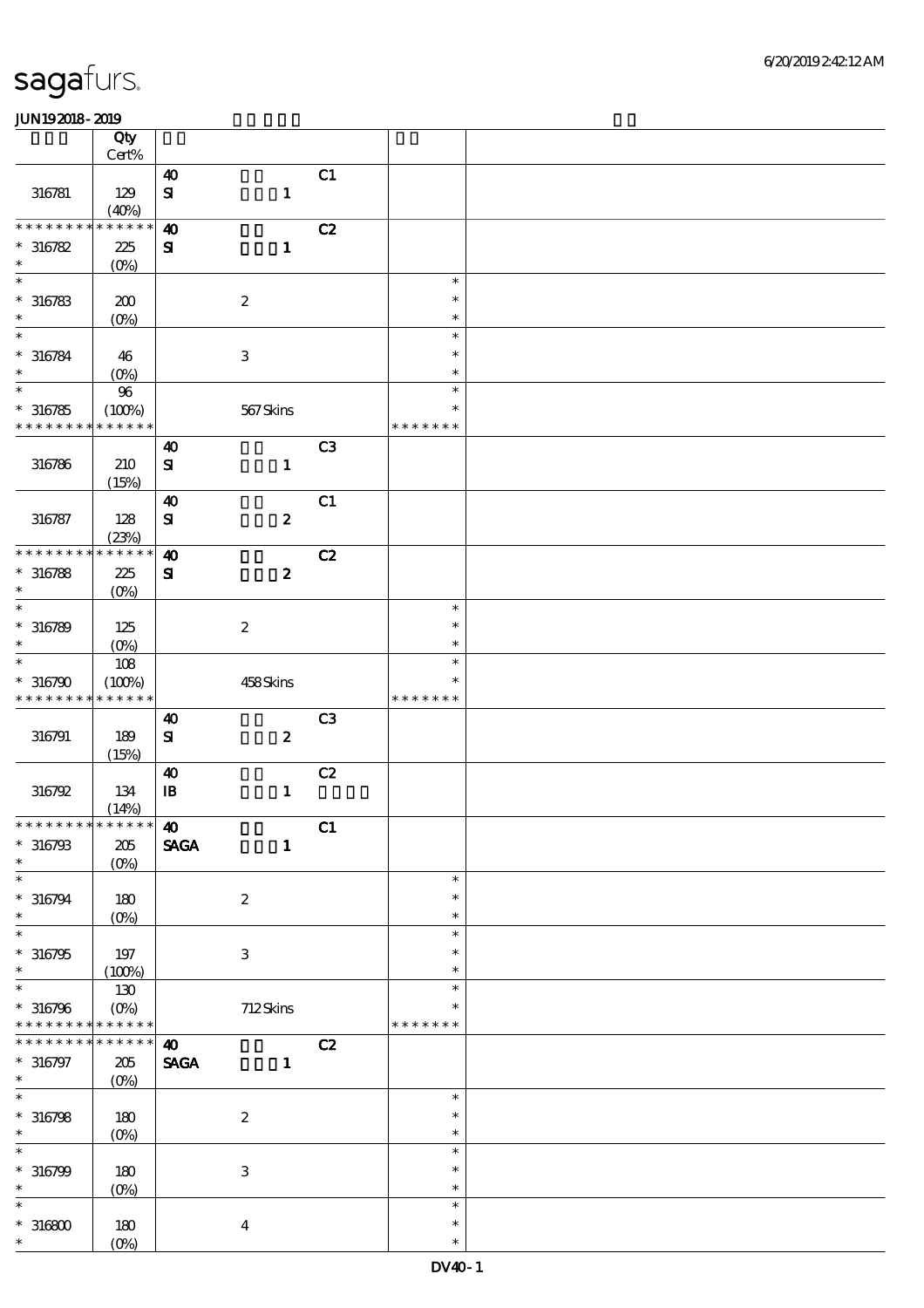|                             | Qty<br>Cert%       |                              |                         |                |               |  |
|-----------------------------|--------------------|------------------------------|-------------------------|----------------|---------------|--|
| $\ast$                      |                    | $\boldsymbol{\omega}$        |                         | C2             | $\ast$        |  |
|                             |                    |                              |                         |                | $\ast$        |  |
| $* 316001$<br>$\ast$        | 180                | $\ensuremath{\mathsf{SAGA}}$ | $\mathbf{1}$            |                | $\ast$        |  |
| $\ast$                      | (O <sub>0</sub> )  |                              |                         |                | $\ast$        |  |
|                             |                    |                              |                         |                |               |  |
| $*316802$                   | 180                |                              | $\boldsymbol{6}$        |                | $\ast$        |  |
| $\ast$                      | $(0\%)$            |                              |                         |                | $\ast$        |  |
| $\ast$                      |                    |                              |                         |                | $\ast$        |  |
| $^*$ 316803 $\,$            | 180                |                              | $\boldsymbol{\tau}$     |                | $\ast$        |  |
| $\ast$                      | (100%)             |                              |                         |                | $\ast$        |  |
| $\ast$                      |                    |                              |                         |                | $\ast$        |  |
| $*316804$                   | 132                |                              | ${\bf 8}$               |                | $\ast$        |  |
| $\ast$                      | (100%)             |                              |                         |                | $\ast$        |  |
| $\ast$                      | 151                |                              |                         |                | $\ast$        |  |
| $*316805$                   | $(O\%)$            |                              | 1568Skins               |                | $\ast$        |  |
| * * * * * * * * * * * * * * |                    |                              |                         |                | * * * * * * * |  |
| * * * * * * * * * * * * * * |                    | $\boldsymbol{\omega}$        |                         | C <sub>3</sub> |               |  |
| $*316806$                   | $205\,$            | <b>SAGA</b>                  | $\mathbf{1}$            |                |               |  |
| $\ast$                      | (31%)              |                              |                         |                |               |  |
| $\ast$                      | 115                |                              |                         |                | $\ast$        |  |
| $*316807$                   | $(O\!/\!\!\delta)$ |                              | 320Skins                |                | $\ast$        |  |
| * * * * * * * *             | * * * * * *        |                              |                         |                | * * * * * * * |  |
| * * * * * * * *             | * * * * * *        | $\boldsymbol{\omega}$        |                         |                |               |  |
|                             |                    |                              |                         | C1             |               |  |
| $*316808$                   | 205                | <b>SAGA</b>                  | $\boldsymbol{z}$        |                |               |  |
| $\ast$                      | $(O\%)$            |                              |                         |                |               |  |
| $\ast$                      |                    |                              |                         |                | $\ast$        |  |
| $*316809$                   | 68                 |                              | $\boldsymbol{2}$        |                | $\ast$        |  |
| $\ast$                      | $(O\% )$           |                              |                         |                | $\ast$        |  |
| $\ast$                      | 113                |                              |                         |                | $\ast$        |  |
| $*316810$                   | (100%)             |                              | 386Skins                |                | *             |  |
| * * * * * * * *             | * * * * * *        |                              |                         |                | * * * * * * * |  |
| * * * * * * *               | * * * * * *        | $\boldsymbol{\omega}$        |                         | C2             |               |  |
|                             |                    |                              |                         |                |               |  |
| $* 316811$                  | 205                | <b>SAGA</b>                  | $\boldsymbol{z}$        |                |               |  |
| $\ast$                      | $(O\%)$            |                              |                         |                |               |  |
| $\ast$                      |                    |                              |                         |                | $\ast$        |  |
| $* 316812$                  | 180                |                              |                         |                | $\ast$        |  |
| $\ast$                      |                    |                              | $\boldsymbol{2}$        |                | $\ast$        |  |
| $*$                         | O(6)               |                              |                         |                | $\ast$        |  |
|                             |                    |                              |                         |                | $\ast$        |  |
| $* 316813$<br>$\ast$        | 180                |                              | $\,3$                   |                | $\ast$        |  |
| $\ast$                      | (O <sub>0</sub> )  |                              |                         |                | $\ast$        |  |
|                             |                    |                              |                         |                | $\ast$        |  |
| $*316814$<br>$\ast$         | 180                |                              | $\overline{\mathbf{4}}$ |                | $\ast$        |  |
| $\ast$                      | (100%)             |                              |                         |                | $\ast$        |  |
|                             |                    |                              |                         |                | $\ast$        |  |
| $*316815$<br>$\ast$         | 176                |                              | $\mathbf 5$             |                | $\ast$        |  |
| $\ast$                      | (100%)             |                              |                         |                | $\ast$        |  |
|                             | 100                |                              |                         |                |               |  |
| $* 316816$                  | $(O\%)$            |                              | 1021 Skins              |                |               |  |
| * * * * * * * *             | * * * * * *        |                              |                         |                | * * * * * * * |  |
| * * * * * * *               | * * * * * *        | $\boldsymbol{\omega}$        |                         | C3             |               |  |
| $*316817$                   | 205                | <b>SAGA</b>                  | $\boldsymbol{z}$        |                |               |  |
| $\ast$                      | (49%)              |                              |                         |                |               |  |
| $\ast$                      | 144                |                              |                         |                | $\ast$        |  |
| $*316818$                   | $(O\%)$            |                              | 349Skins                |                | ∗             |  |
| * * * * * * * * * * * * * * |                    |                              |                         |                | * * * * * * * |  |
|                             |                    | 5040                         |                         | C2             |               |  |
| 316819                      | $93$               | <b>SAGA</b>                  | $\mathbf{3}$            |                |               |  |
|                             | (74%)              |                              |                         |                |               |  |
| * * * * * *                 | * * * * * *        | $\boldsymbol{\omega}$        |                         | C2             |               |  |
| $*316820$<br>$\ast$         | $205\,$<br>(20%)   | IA                           | $\mathbf{1}$            |                |               |  |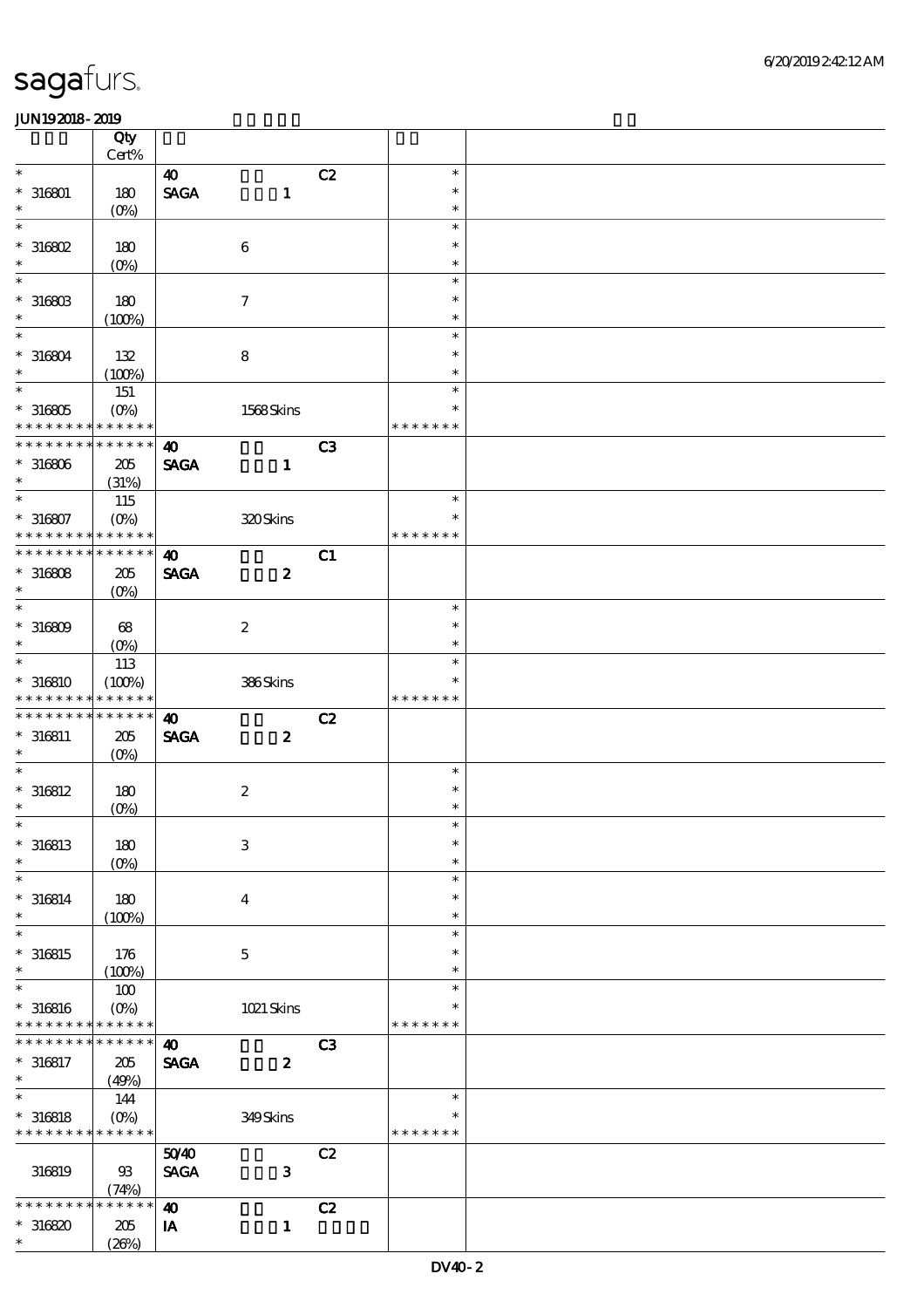|                              | Qty<br>Cert%         |                         |                           |                |               |  |
|------------------------------|----------------------|-------------------------|---------------------------|----------------|---------------|--|
| $\ast$                       |                      |                         |                           |                | $\ast$        |  |
|                              |                      | $\boldsymbol{\omega}$   |                           | C2             |               |  |
| $*316821$                    | 180                  | $\mathbf{I} \mathbf{A}$ | $\mathbf{1}$              |                | $\ast$        |  |
| $\ast$                       | (18%)                |                         |                           |                | $\ast$        |  |
| $\ast$                       |                      |                         |                           |                | $\ast$        |  |
| $*316822$                    | 180                  |                         | $\,3$                     |                | $\ast$        |  |
| $\ast$                       | (27%)                |                         |                           |                | $\ast$        |  |
| $\ast$                       |                      |                         |                           |                | $\ast$        |  |
| $*316823$                    | 180                  |                         | $\boldsymbol{4}$          |                | $\ast$        |  |
| $\ast$                       | (15%)                |                         |                           |                | $\ast$        |  |
| $\ast$                       | 138                  |                         |                           |                | $\ast$        |  |
|                              |                      |                         |                           |                | $\ast$        |  |
| $*316824$<br>* * * * * * * * | (13%)<br>* * * * * * |                         | 883Skins                  |                | * * * * * * * |  |
|                              |                      |                         |                           |                |               |  |
| * * * * * * * * * * * * * *  |                      | $\boldsymbol{\omega}$   |                           | C2             |               |  |
| $*316825$                    | $205\,$              | IA                      | $\boldsymbol{z}$          |                |               |  |
| $\ast$                       | (25%)                |                         |                           |                |               |  |
| $\ast$                       |                      |                         |                           |                | $\ast$        |  |
| $* 316826$                   | 180                  |                         | $\boldsymbol{2}$          |                | $\ast$        |  |
| $\ast$                       | (31%)                |                         |                           |                | $\ast$        |  |
| $\ast$                       |                      |                         |                           |                | $\ast$        |  |
| $* 316827$                   | 180                  |                         | $\ensuremath{\mathbf{3}}$ |                | $\ast$        |  |
| $\ast$                       |                      |                         |                           |                | $\ast$        |  |
| $\overline{\ast}$            | (37%)                |                         |                           |                | $\ast$        |  |
|                              | 146                  |                         |                           |                |               |  |
| $*316828$                    | (13%)                |                         | $711$ Skins               |                | $\ast$        |  |
| * * * * * * * *              | * * * * * *          |                         |                           |                | * * * * * * * |  |
| * * * * * * * *              | * * * * * *          | $\boldsymbol{\omega}$   |                           | C1             |               |  |
| $*316829$                    | 205                  | <b>SROY</b>             | $\mathbf{1}$              |                |               |  |
| $\ast$                       | (O <sub>0</sub> )    |                         |                           |                |               |  |
| $\ast$                       |                      |                         |                           |                | $\ast$        |  |
| $*316830$                    | 86                   |                         | $\boldsymbol{2}$          |                | $\ast$        |  |
| $\ast$                       | $(O\%)$              |                         |                           |                | $\ast$        |  |
| $\ast$                       | 137                  |                         |                           |                | $\ast$        |  |
|                              |                      |                         |                           |                | $\ast$        |  |
| $* 316831$                   | (100%)               |                         | 428Skins                  |                |               |  |
| * * * * * * * *              | * * * * * *          |                         |                           |                | * * * * * * * |  |
| * * * * * * * * * * * * * *  |                      | $\boldsymbol{\omega}$   |                           | C2             |               |  |
| $*316832$                    | $205\,$              | <b>SROY</b>             | $\mathbf{1}$              |                |               |  |
| $\ast$                       | $(0\%)$              |                         |                           |                |               |  |
| $\ast$                       |                      |                         |                           |                | $\ast$        |  |
| $*316833$                    | $180$                |                         | $\boldsymbol{2}$          |                | $\ast$        |  |
| $\ast$                       | (100%)               |                         |                           |                | $\ast$        |  |
| $\ast$                       |                      |                         |                           |                | $\ast$        |  |
| $* 316834$                   | 88                   |                         | $\,3$                     |                | $\ast$        |  |
| $\ast$                       | (100%)               |                         |                           |                | $\ast$        |  |
| $\ast$                       |                      |                         |                           |                | $\ast$        |  |
|                              |                      |                         |                           |                |               |  |
| $*316835$                    | 180                  |                         | $\boldsymbol{4}$          |                | ∗             |  |
| $\ast$                       | (O <sub>0</sub> )    |                         |                           |                | $\ast$        |  |
| $\ast$                       | 133                  |                         |                           |                | $\ast$        |  |
| $*316836$                    | $(O\%)$              |                         | 786Skins                  |                | ∗             |  |
| * * * * * * * *              | * * * * * *          |                         |                           |                | * * * * * * * |  |
|                              |                      | $\boldsymbol{\omega}$   |                           | C <sub>3</sub> |               |  |
| 316837                       | 158                  | <b>SROY</b>             | $\mathbf{1}$              |                |               |  |
|                              | (28%)                |                         |                           |                |               |  |
|                              |                      | $\boldsymbol{\omega}$   |                           | C1             |               |  |
|                              |                      |                         |                           |                |               |  |
| 316838                       | 190                  | <b>SROY</b>             | $\boldsymbol{z}$          |                |               |  |
|                              | (28%)                |                         |                           |                |               |  |
| * * * * *                    | * * * * * *          | $\boldsymbol{\omega}$   |                           | C2             |               |  |
| $*316839$                    | $205\,$              | <b>SROY</b>             | $\boldsymbol{2}$          |                |               |  |
| $\ast$                       | $(0\%)$              |                         |                           |                |               |  |
| $\ast$                       |                      |                         |                           |                | $\ast$        |  |
| $*316840$                    | 180                  |                         | $\boldsymbol{2}$          |                | $\ast$        |  |
| $\ast$                       | (100%)               |                         |                           |                | $\ast$        |  |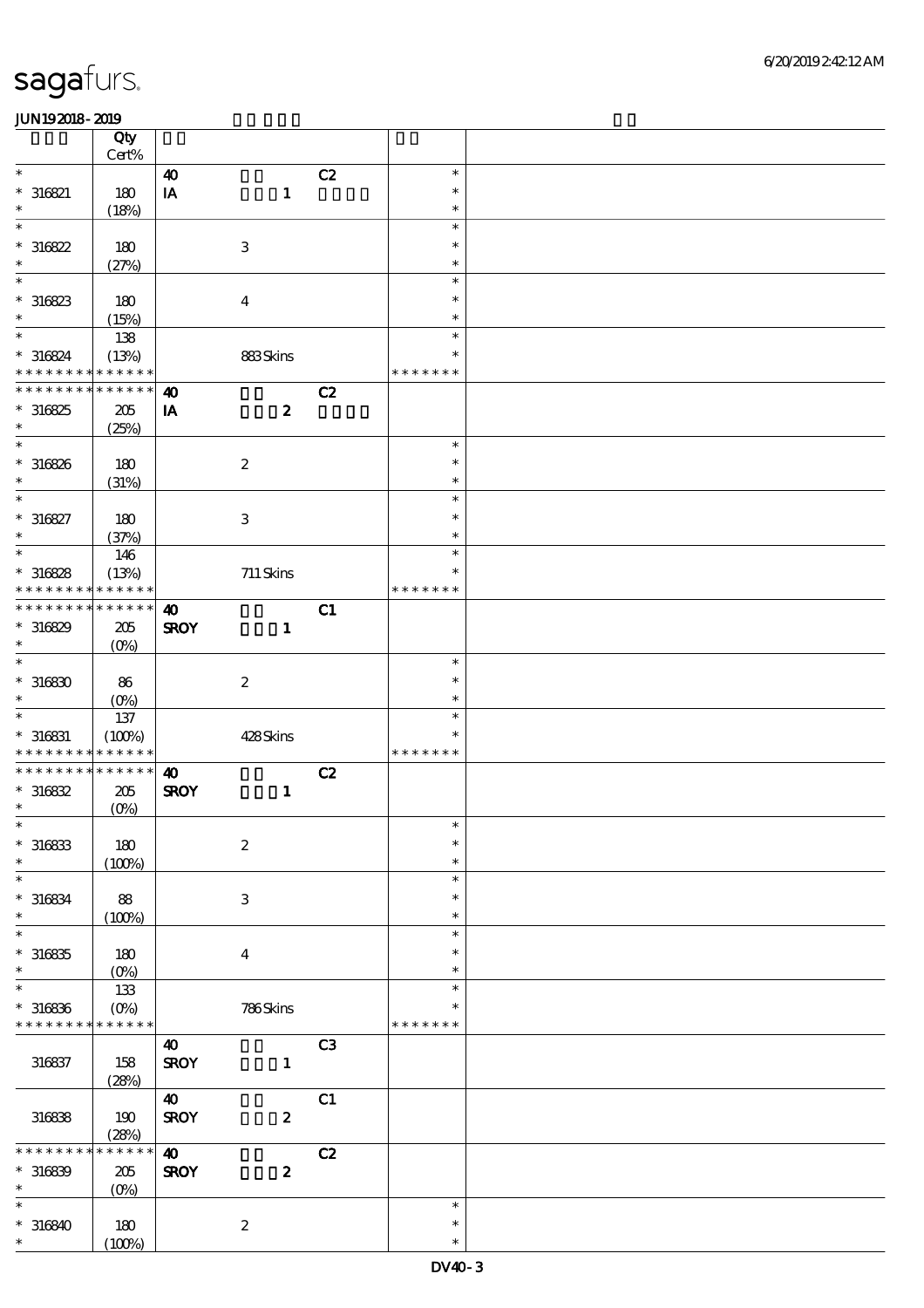|                               | Qty     |                       |                  |                |         |
|-------------------------------|---------|-----------------------|------------------|----------------|---------|
|                               | Cert%   |                       |                  |                |         |
| $\ast$                        |         | $\boldsymbol{\omega}$ |                  | C2             | $\ast$  |
| $* 316841$                    | 42      | <b>SROY</b>           | $\boldsymbol{z}$ |                | $\ast$  |
| $\ast$                        | (100%)  |                       |                  |                | $\ast$  |
| $\ast$                        | 109     |                       |                  |                | $\ast$  |
| $*316842$                     | $(0\%)$ |                       | 536Skins         |                | $\ast$  |
| * * * * * * * * * * * * * * * |         |                       |                  |                | ******* |
|                               |         | 40                    |                  | C <sub>3</sub> |         |
| 316843                        | 131     | <b>SROY</b>           | $\boldsymbol{z}$ |                |         |
|                               | (49%)   |                       |                  |                |         |
|                               |         | $\boldsymbol{\omega}$ |                  | C1/C2          |         |
| 316844                        | 75      | <b>LUMI</b>           | $\boldsymbol{z}$ |                |         |
|                               | (77%)   |                       |                  |                |         |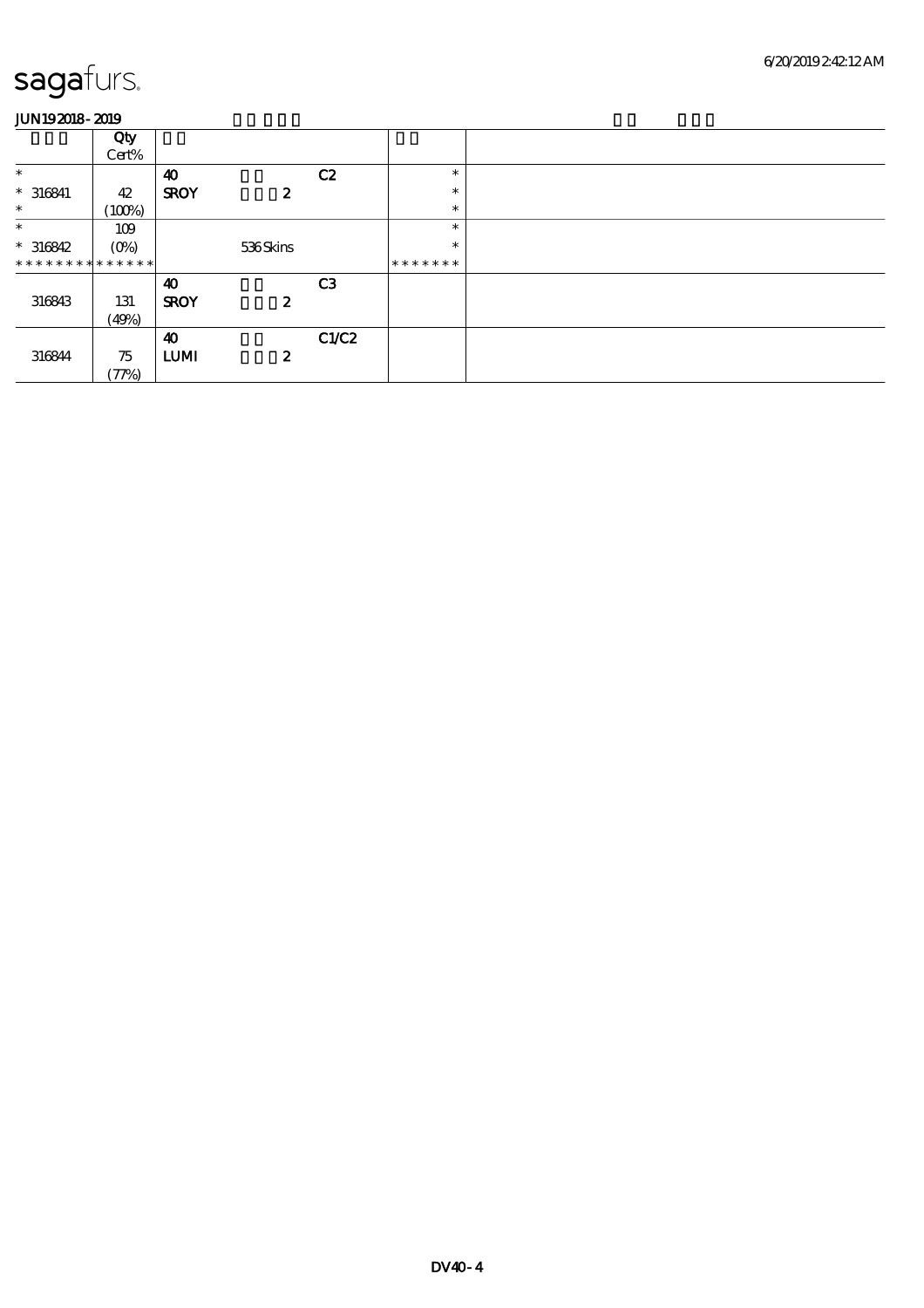|                                                         | Qty<br>$\mbox{Cert}\%$   |                             |                  |    |                         |  |
|---------------------------------------------------------|--------------------------|-----------------------------|------------------|----|-------------------------|--|
| * * * * * * * *                                         | * * * * * *              | $\boldsymbol{\mathfrak{D}}$ |                  | C1 |                         |  |
| $*316921$<br>$\ast$                                     | 245<br>$(0\%)$           | ${\bf s}$                   | $\mathbf{1}$     |    |                         |  |
| $\ast$                                                  |                          |                             |                  |    | $\ast$                  |  |
| $*316922$<br>$\ast$                                     | 220<br>(100%)            |                             | $\boldsymbol{2}$ |    | $\ast$<br>$\ast$        |  |
| $\ast$                                                  |                          |                             |                  |    | $\ast$                  |  |
| $*316923$<br>$\ast$                                     | 62<br>(100%)             |                             | $\,3$            |    | $\ast$<br>$\ast$        |  |
| $\ast$                                                  | 112                      |                             |                  |    | $\ast$                  |  |
| $*316924$<br>* * * * * * * * <mark>* * * * * *</mark> * | $(O\%)$                  |                             | 639Skins         |    | $\ast$<br>* * * * * * * |  |
| * * * * * * * *                                         | * * * * * *              | $\boldsymbol{\mathfrak{D}}$ |                  | C2 |                         |  |
| $*316925$<br>$\ast$                                     | 245<br>$(0\%)$           | ${\bf s}$                   | $\mathbf{1}$     |    |                         |  |
| $\overline{\ast}$                                       |                          |                             |                  |    | $\ast$                  |  |
| $*316926$<br>$\ast$                                     | $220$<br>$(0\%)$         |                             | $\boldsymbol{2}$ |    | $\ast$<br>$\ast$        |  |
| $\ast$                                                  |                          |                             |                  |    | $\ast$                  |  |
| $*316927$<br>$\ast$                                     | $220$<br>$(0\%)$         |                             | $\,3\,$          |    | $\ast$<br>$\ast$        |  |
| $\ast$                                                  |                          |                             |                  |    | $\ast$                  |  |
| $*316928$<br>$\ast$                                     | 220<br>$(0\%)$           |                             | $\boldsymbol{4}$ |    | $\ast$<br>$\ast$        |  |
| $\ast$                                                  |                          |                             |                  |    | $\ast$                  |  |
| $*316929$<br>$\ast$                                     | 220<br>$(0\%)$           |                             | $\mathbf 5$      |    | $\ast$<br>$\ast$        |  |
| $\ast$                                                  |                          |                             |                  |    | $\ast$                  |  |
| $*316930$<br>$\ast$                                     | 220<br>$(0\%)$           |                             | $\,6\,$          |    | $\ast$<br>$\ast$        |  |
| $\ast$                                                  |                          |                             |                  |    | $\ast$                  |  |
| $* 316031$<br>$\ast$                                    | 220<br>(100%)            |                             | $\boldsymbol{7}$ |    | $\ast$<br>$\ast$        |  |
| $\ast$                                                  |                          |                             |                  |    | $\ast$                  |  |
| $*316932$                                               | 114                      |                             | $\bf 8$          |    | $\ast$                  |  |
| $\ast$                                                  | (100%)                   |                             |                  |    | $\ast$                  |  |
| $\ast$<br>$*316933$                                     | $186\,$<br>$(O\!/\!o)$   |                             | 1865Skins        |    | $\ast$<br>$\ast$        |  |
| * * * * * * * *                                         | * * * * * *              |                             |                  |    | * * * * * * *           |  |
| * * * * * * *                                           | * * * * * *              | $\boldsymbol{\mathfrak{D}}$ |                  | C3 |                         |  |
| $* 316034$<br>$\ast$                                    | 245<br>(O <sub>0</sub> ) | ${\bf s}$                   | $\mathbf{1}$     |    |                         |  |
| $\ast$                                                  |                          |                             |                  |    | $\ast$                  |  |
| $*316935$<br>$\ast$                                     | 220<br>$(O\!/\!\delta)$  |                             | $\boldsymbol{2}$ |    | $\ast$<br>$\ast$        |  |
| $\ast$                                                  |                          |                             |                  |    | $\ast$                  |  |
| $*316936$<br>$\ast$                                     | 133<br>$(0\%)$           |                             | $\,3$            |    | $\ast$<br>$\ast$        |  |
| $\ast$                                                  | $122$                    |                             |                  |    | $\ast$                  |  |
| $* 316937$<br>* * * * * * * *                           | (100%)<br>* * * * * *    |                             | 720Skins         |    | $\ast$<br>* * * * * * * |  |
|                                                         |                          | $\boldsymbol{\mathfrak{D}}$ |                  | C1 |                         |  |
| 316938                                                  | 126<br>(30%)             | $\mathbf{S}$                | $\pmb{2}$        |    |                         |  |
| * * * * * * *                                           | * * * * * *              | $\boldsymbol{\mathfrak{D}}$ |                  | C2 |                         |  |
| $*316939$<br>$\ast$                                     | 245<br>$(0\%)$           | ${\bf s}$                   | $\boldsymbol{2}$ |    |                         |  |
| $\ast$                                                  |                          |                             |                  |    | $\ast$                  |  |
| $*316940$<br>$\ast$                                     | 120                      |                             | $\boldsymbol{2}$ |    | $\ast$<br>$\ast$        |  |
|                                                         | $(0\%)$                  |                             |                  |    |                         |  |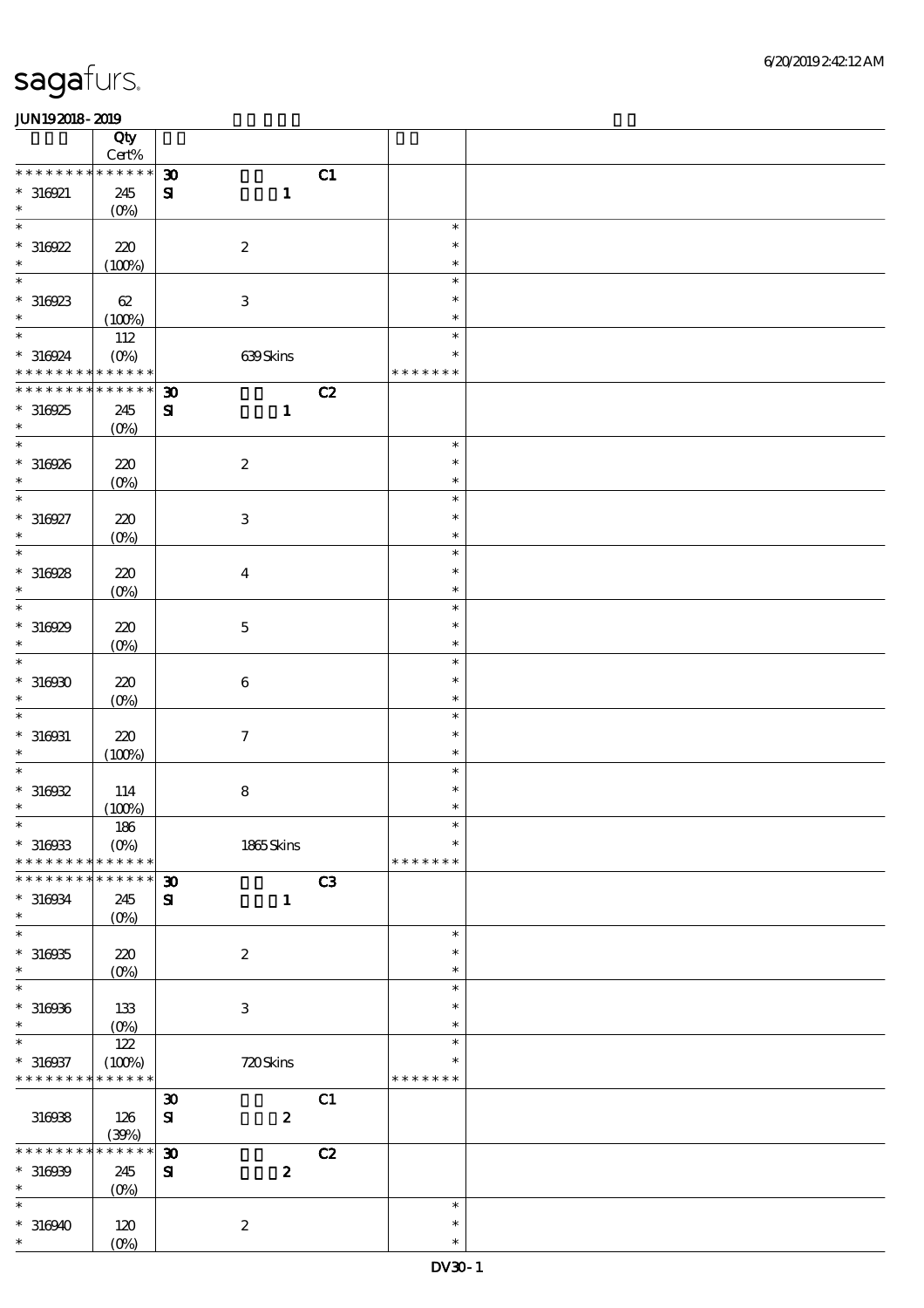|                                  | Qty                   |                                |                  |    |                  |  |
|----------------------------------|-----------------------|--------------------------------|------------------|----|------------------|--|
| $\ast$                           | Cert%                 |                                |                  |    | $\ast$           |  |
|                                  | 129                   | $\boldsymbol{\mathfrak{D}}$    |                  | C2 | $\ast$           |  |
| $* 316941$<br>* * * * * * * *    | (100%)<br>* * * * * * | $\mathbf{S}$                   | $\pmb{2}$        |    | * * * * * * *    |  |
|                                  |                       | $\boldsymbol{\mathfrak{D}}$    |                  | C3 |                  |  |
| 316942                           | 182                   | $\mathbf{S}$                   | $\boldsymbol{2}$ |    |                  |  |
|                                  | (30%)                 |                                |                  |    |                  |  |
| * * * * * * * *                  | * * * * * *           | $\boldsymbol{\mathfrak{D}}$    |                  | C2 |                  |  |
| $*316943$                        | 245                   | $\mathbf{B}$                   | $\mathbf{1}$     |    |                  |  |
| $\ast$                           | (23%)                 |                                |                  |    |                  |  |
| $\ast$                           | $235\,$               |                                |                  |    | $\ast$           |  |
| $*316944$                        | (27%)                 |                                | 480Skins         |    | $\ast$           |  |
| * * * * * * * *                  | * * * * * *           |                                |                  |    | * * * * * * *    |  |
| * * * * * * * *                  | * * * * * *           | $\boldsymbol{\mathfrak{D}}$    |                  | C2 |                  |  |
| $*316945$                        | 245                   | $\mathbf{B}$                   | $\boldsymbol{z}$ |    |                  |  |
| $\ast$<br>$\ast$                 | (28%)                 |                                |                  |    | $\ast$           |  |
|                                  | 81                    |                                |                  |    | $\ast$           |  |
| $* 316946$<br>* * * * *<br>* * * | (37%)<br>* * * * * *  |                                | 326Skins         |    | * * * * * * *    |  |
| * * * * * * * *                  | * * * * * *           | $\boldsymbol{\mathfrak{D}}$    |                  | C1 |                  |  |
| $* 316947$                       | 225                   | <b>SAGA</b>                    | $\mathbf{1}$     |    |                  |  |
| $\ast$                           | $(O\%)$               |                                |                  |    |                  |  |
| $\ast$                           |                       |                                |                  |    | $\ast$           |  |
| $* 316948$                       | 200                   |                                | $\boldsymbol{2}$ |    | $\ast$           |  |
| $\ast$                           | $(0\%)$               |                                |                  |    | $\ast$           |  |
| $\ast$                           |                       |                                |                  |    | $\ast$           |  |
| $*316949$                        | 200                   |                                | $\,3$            |    | $\ast$           |  |
| $\ast$                           | $(O\!/\!o)$           |                                |                  |    | $\ast$           |  |
| $\ast$                           |                       |                                |                  |    | $\ast$           |  |
| $*316950$                        | 200                   |                                | $\boldsymbol{4}$ |    | $\ast$           |  |
| $\ast$                           | (100%)                |                                |                  |    | $\ast$           |  |
| $\ast$                           |                       |                                |                  |    | $\ast$           |  |
| $* 316051$                       | 200                   |                                | $\mathbf 5$      |    | $\ast$           |  |
| $\ast$<br>$\ast$                 | (90%)                 |                                |                  |    | $\ast$<br>$\ast$ |  |
|                                  |                       |                                |                  |    | $\ast$           |  |
| $*316952$<br>$\ast$              | 200                   |                                | $\,6\,$          |    | $\ast$           |  |
| $*$                              | (100%)                |                                |                  |    | $\ast$           |  |
| $*316953$                        | 114                   |                                | $\boldsymbol{7}$ |    | $\ast$           |  |
| $\ast$                           | (100%)                |                                |                  |    | $\ast$           |  |
| $\ast$                           | 47                    |                                |                  |    | $\ast$           |  |
| $*316954$                        | $(O\%)$               |                                | 1386Skins        |    | *                |  |
| * * * * * * * *                  | * * * * * *           |                                |                  |    | * * * * * * *    |  |
| * * * * * * *                    | * * * * * *           | $\boldsymbol{\mathfrak{D}}$    |                  | C2 |                  |  |
| $*316955$                        | 225                   | $\operatorname{\mathsf{SAGA}}$ | $\mathbf{1}$     |    |                  |  |
| $\ast$                           | $(O\%)$               |                                |                  |    |                  |  |
| $\ast$                           |                       |                                |                  |    | $\ast$           |  |
| $* 316956$                       | 200                   |                                | $\boldsymbol{2}$ |    | $\ast$           |  |
| $\ast$                           | $(0\%)$               |                                |                  |    | $\ast$<br>$\ast$ |  |
|                                  |                       |                                |                  |    | $\ast$           |  |
| $* 316957$<br>$\ast$             | 200                   |                                | $\,3$            |    | $\ast$           |  |
| $\ast$                           | $(O\!/\!o)$           |                                |                  |    | $\ast$           |  |
| $*316958$                        | 200                   |                                | $\bf{4}$         |    | $\ast$           |  |
| $\ast$                           | $(0\%)$               |                                |                  |    | $\ast$           |  |
| $\ast$                           |                       |                                |                  |    | $\ast$           |  |
| $* 316959$                       | 200                   |                                | $\bf 5$          |    | $\ast$           |  |
| $\ast$                           | $(0\%)$               |                                |                  |    | $\ast$           |  |
| $\ast$                           |                       |                                |                  |    | $\ast$           |  |
| $*316960$                        | 200                   |                                | $\boldsymbol{6}$ |    | $\ast$           |  |
| $\ast$                           | $(O\%)$               |                                |                  |    | $\ast$           |  |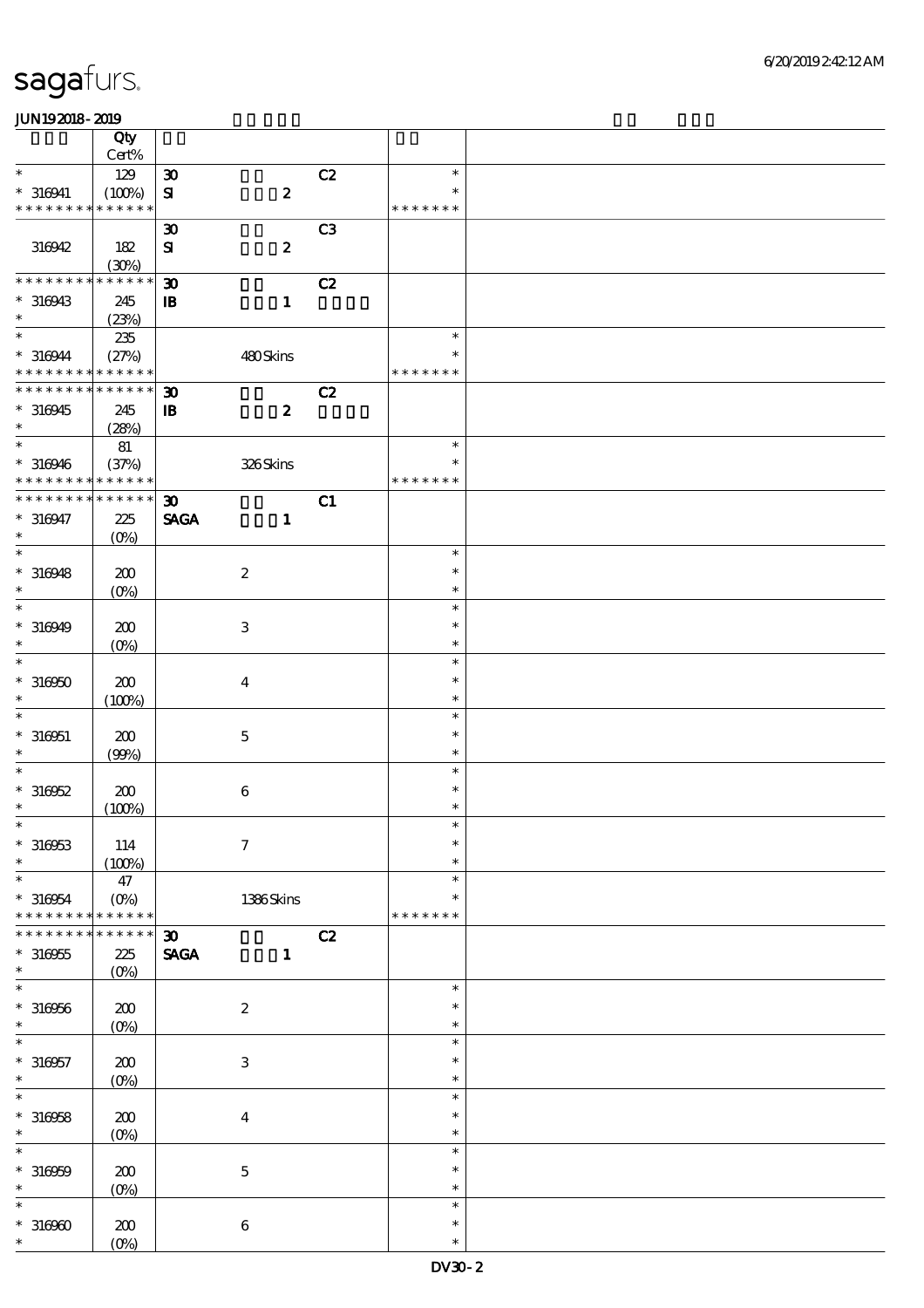|                                    | Qty<br>$\mbox{Cert}\%$ |                                                |    |                  |  |
|------------------------------------|------------------------|------------------------------------------------|----|------------------|--|
| $\ast$                             |                        | $\boldsymbol{\mathfrak{D}}$                    | C2 | $\ast$           |  |
| $* 316961$                         | $200\,$                | $\operatorname{\mathsf{SAGA}}$<br>$\mathbf{1}$ |    | $\ast$           |  |
| $\ast$                             | (0%)                   |                                                |    | $\ast$           |  |
| $\ast$                             | $200\,$                | $\bf 8$                                        |    | $\ast$<br>$\ast$ |  |
| $*310002$                          | (1%)                   |                                                |    | $\ast$           |  |
| $\ast$                             |                        |                                                |    | $\ast$           |  |
| $* 316963$                         | $200\,$                | $\boldsymbol{9}$                               |    | $\ast$           |  |
| $\ast$<br>$\ast$                   | (0%)                   |                                                |    | $\ast$<br>$\ast$ |  |
| $* 316964$                         | $\pmb{30}$             | $10\,$                                         |    | $\ast$           |  |
| $\ast$                             | $(0\%)$                |                                                |    | $\ast$           |  |
| $\overline{\phantom{0}}$           |                        |                                                |    | $\ast$           |  |
| $^\ast$ 316965                     | $\pmb{30}$             | $11\,$                                         |    | $\ast$           |  |
| $\ast$<br>$\overline{\phantom{0}}$ | (0%)                   |                                                |    | $\ast$<br>$\ast$ |  |
| $* 316966$                         | $\pmb{30}$             | $12\,$                                         |    | $\ast$           |  |
| $\ast$                             | $(0\%)$                |                                                |    | $\ast$           |  |
| $\overline{\ast}$                  |                        |                                                |    | $\ast$           |  |
| $* 316967$<br>$\ast$               | $200\,$                | $13\,$                                         |    | $\ast$<br>$\ast$ |  |
| $\overline{\phantom{a}^*}$         | (0%)                   |                                                |    | $\ast$           |  |
| $* 316968$                         | 200                    | $14\,$                                         |    | $\ast$           |  |
| $\ast$                             | (0%)                   |                                                |    | $\ast$           |  |
| $\overline{\ast}$                  |                        |                                                |    | $\ast$<br>$\ast$ |  |
| $* 316969$<br>$\ast$               | 200<br>$(0\%)$         | $15\,$                                         |    | $\ast$           |  |
| $\overline{\ast}$                  |                        |                                                |    | $\ast$           |  |
| $*316970$                          | $200\,$                | $16\,$                                         |    | $\ast$           |  |
| $\ast$<br>$\ast$                   | $(0\%)$                |                                                |    | $\ast$           |  |
| $^*$ 316971                        | $200\,$                | $17\,$                                         |    | $\ast$<br>$\ast$ |  |
| $\ast$                             | (100%)                 |                                                |    | $\ast$           |  |
| $\ast$                             |                        |                                                |    | $\ast$           |  |
| $*316972$<br>$\ast$                | $\pmb{30}$             | $18\,$                                         |    | $\ast$           |  |
| $*$                                | (90%)                  |                                                |    | $\ast$<br>$\ast$ |  |
| $* 316973$                         | 200                    | $19\,$                                         |    | $\ast$           |  |
| $\ast$                             | (100%)                 |                                                |    | $\ast$           |  |
| $\ast$                             |                        |                                                |    | $\ast$           |  |
| $* 316974$<br>$\ast$               | 200<br>(100%)          | $\pmb{\mathcal{X}}$                            |    | $\ast$<br>$\ast$ |  |
| $\ast$                             |                        |                                                |    | $\ast$           |  |
| $*316975$                          | 200                    | 21                                             |    | $\ast$           |  |
| $\ast$                             | (100%)                 |                                                |    | $\ast$           |  |
| $\ast$<br>$* 316976$               | 200                    | $\boldsymbol{\mathcal{Z}}$                     |    | $\ast$<br>$\ast$ |  |
| $\ast$                             | (100%)                 |                                                |    | $\ast$           |  |
| $\ast$                             |                        |                                                |    | $\ast$           |  |
| $* 316977$                         | 192                    | $2\!3$                                         |    | $\ast$           |  |
| $\ast$<br>$\overline{\ast}$        | (100%)<br>128          |                                                |    | $\ast$<br>$\ast$ |  |
| $*316978$                          | $(0\%)$                | 4745Skins                                      |    | $\ast$           |  |
| * * * * * * * *                    | * * * * * *            |                                                |    | * * * * * * *    |  |
| ********                           | $******$               | $\boldsymbol{\mathfrak{D}}$                    | C3 |                  |  |
| $*316979$<br>$\ast$                | 225<br>$(O\%)$         | <b>SAGA</b><br>$\mathbf{1}$                    |    |                  |  |
| $\ast$                             |                        |                                                |    | $\ast$           |  |
| $*316980$                          | 200                    | $\boldsymbol{2}$                               |    | $\ast$           |  |
| $\ast$                             | (O <sub>0</sub> )      |                                                |    | $\ast$           |  |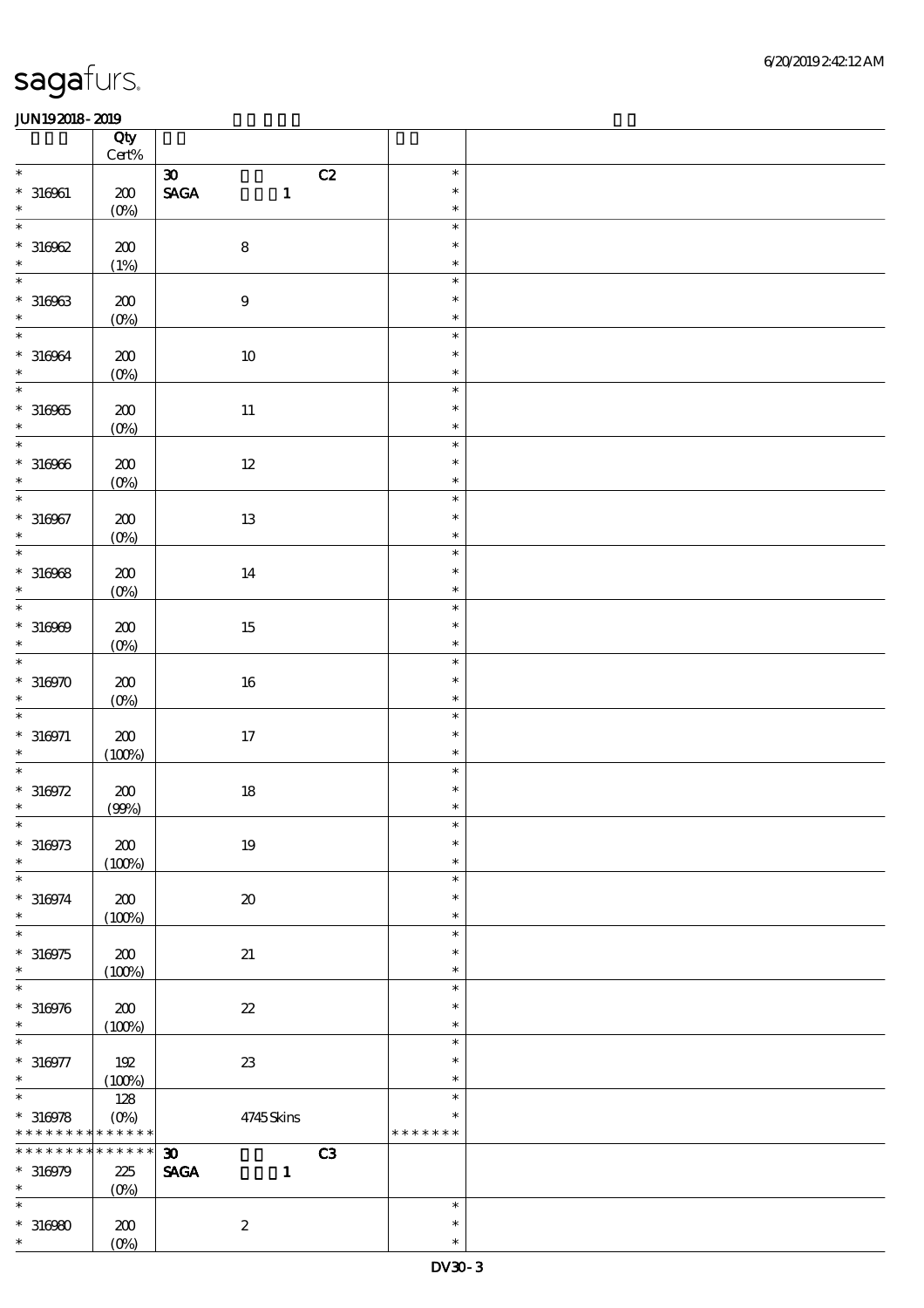|                             | Qty<br>Cert% |                                                    |    |               |  |
|-----------------------------|--------------|----------------------------------------------------|----|---------------|--|
| $\ast$                      |              |                                                    |    | $\ast$        |  |
|                             |              | $\boldsymbol{\mathfrak{D}}$                        | C3 |               |  |
| $*316081$                   | 200          | $\ensuremath{\mathsf{SAGA}}$<br>$\mathbf{1}$       |    | $\ast$        |  |
| $\ast$                      | $(0\%)$      |                                                    |    | $\ast$        |  |
| $\ast$                      |              |                                                    |    | $\ast$        |  |
| $*316982$                   | 200          | $\boldsymbol{4}$                                   |    | $\ast$        |  |
|                             |              |                                                    |    |               |  |
| $\ast$                      | $(0\%)$      |                                                    |    | $\ast$        |  |
| $\ast$                      |              |                                                    |    | $\ast$        |  |
| $* 316983$                  | 200          | $\mathbf 5$                                        |    | $\ast$        |  |
| $\ast$                      |              |                                                    |    | $\ast$        |  |
| $\ast$                      | $(0\%)$      |                                                    |    |               |  |
|                             |              |                                                    |    | $\ast$        |  |
| $* 316984$                  | 200          | $\,6\,$                                            |    | $\ast$        |  |
| $\ast$                      | $(0\%)$      |                                                    |    | $\ast$        |  |
| $\overline{\ast}$           |              |                                                    |    | $\ast$        |  |
|                             |              |                                                    |    | $\ast$        |  |
| $*316985$                   | 200          | $\boldsymbol{\tau}$                                |    |               |  |
| $\ast$                      | (90%)        |                                                    |    | $\ast$        |  |
| $\overline{\ast}$           |              |                                                    |    | $\ast$        |  |
| $* 316966$                  | 163          | $\bf8$                                             |    | $\ast$        |  |
| $\ast$                      | (100%)       |                                                    |    | $\ast$        |  |
| $\overline{\ast}$           |              |                                                    |    |               |  |
|                             | 108          |                                                    |    | $\ast$        |  |
| $* 316987$                  | $(O\%)$      | 1696Skins                                          |    | $\ast$        |  |
| * * * * * * * *             | * * * * * *  |                                                    |    | * * * * * * * |  |
| * * * * * * * * * * * * * * |              | $\boldsymbol{\mathfrak{D}}$                        | C1 |               |  |
|                             |              |                                                    |    |               |  |
| $*316988$                   | 225          | <b>SAGA</b><br>$\boldsymbol{z}$                    |    |               |  |
| $\ast$                      | $(O\%)$      |                                                    |    |               |  |
| $\overline{\ast}$           |              |                                                    |    | $\ast$        |  |
| $* 316989$                  | 200          | $\boldsymbol{2}$                                   |    | $\ast$        |  |
| $\ast$                      |              |                                                    |    | $\ast$        |  |
|                             | $(O\%)$      |                                                    |    |               |  |
| $\ast$                      |              |                                                    |    | $\ast$        |  |
| $*316900$                   | 200          | $\ensuremath{\mathbf{3}}$                          |    | $\ast$        |  |
| $\ast$                      | (100%)       |                                                    |    | $\ast$        |  |
| $\ast$                      |              |                                                    |    | $\ast$        |  |
|                             |              |                                                    |    |               |  |
| $* 316991$                  | 200          | $\boldsymbol{4}$                                   |    | $\ast$        |  |
| $\ast$                      | (100%)       |                                                    |    | $\ast$        |  |
| $\ast$                      |              |                                                    |    | $\ast$        |  |
| $*316992$                   | 154          | $\mathbf 5$                                        |    | $\ast$        |  |
| $\ast$                      | (100%)       |                                                    |    | $\ast$        |  |
|                             |              |                                                    |    |               |  |
| $\ast$                      | $10B$        |                                                    |    | $\ast$        |  |
| $*316993$                   | $(O\%)$      | 1082Skins                                          |    | $\ast$        |  |
| * * * * * * * *             | * * * * * *  |                                                    |    | * * * * * * * |  |
| * * * * * * *               | * * * * * *  | $\boldsymbol{\mathfrak{D}}$                        | C2 |               |  |
|                             |              |                                                    |    |               |  |
| $* 316994$                  | 225          | $\operatorname{\mathsf{SAGA}}$<br>$\boldsymbol{z}$ |    |               |  |
| $\ast$                      | $(0\%)$      |                                                    |    |               |  |
| $\ast$                      |              |                                                    |    | $\ast$        |  |
| $*316995$                   | 200          | $\boldsymbol{2}$                                   |    | $\ast$        |  |
| $\ast$                      | $(O\!/\!o)$  |                                                    |    | $\ast$        |  |
| $\ast$                      |              |                                                    |    | $\ast$        |  |
|                             |              |                                                    |    |               |  |
| $* 316966$                  | 200          | $\ensuremath{\mathbf{3}}$                          |    | $\ast$        |  |
| $\ast$                      | $(0\%)$      |                                                    |    | $\ast$        |  |
| $\ast$                      |              |                                                    |    | $\ast$        |  |
|                             |              |                                                    |    | $\ast$        |  |
| $* 316997$                  | 200          | $\boldsymbol{4}$                                   |    |               |  |
| $\ast$                      | $(0\%)$      |                                                    |    | $\ast$        |  |
| $\ast$                      |              |                                                    |    | $\ast$        |  |
| $* 316998$                  | 200          | $\mathbf 5$                                        |    | $\ast$        |  |
| $\ast$                      | $(0\%)$      |                                                    |    | $\ast$        |  |
| $\ast$                      |              |                                                    |    | $\ast$        |  |
|                             |              |                                                    |    |               |  |
| $*316999$                   | 200          | $\,6\,$                                            |    | $\ast$        |  |
| $\ast$                      | $(0\%)$      |                                                    |    | $\ast$        |  |
| $\ast$                      |              |                                                    |    | $\ast$        |  |
| $*317000$                   |              |                                                    |    | $\ast$        |  |
|                             | 200          | $\boldsymbol{\tau}$                                |    |               |  |
| $\ast$                      | $(O\%)$      |                                                    |    | $\ast$        |  |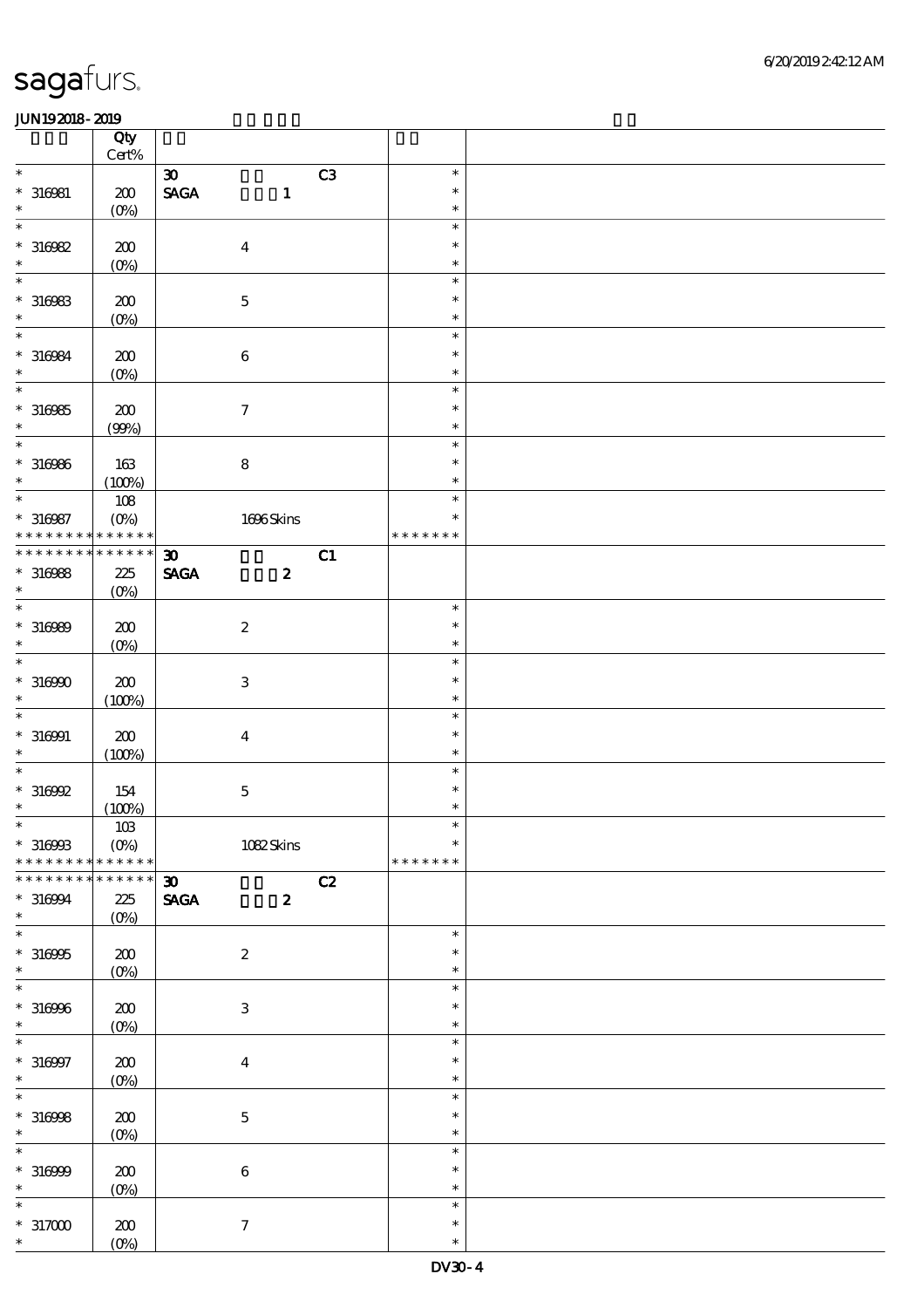|                          | Qty<br>Cert%    |                                |                  |               |  |
|--------------------------|-----------------|--------------------------------|------------------|---------------|--|
| $\ast$                   |                 | $\boldsymbol{\mathfrak{B}}$    | C2               | $\ast$        |  |
|                          |                 |                                |                  |               |  |
| $*317001$                | 200             | $\ensuremath{\mathsf{SAGA}}$   | $\pmb{2}$        | $\ast$        |  |
| $\ast$                   | $(0\%)$         |                                |                  | $\ast$        |  |
| $\overline{\ast}$        |                 |                                |                  | $\ast$        |  |
| $*317002$                | 200             | $\boldsymbol{9}$               |                  | $\ast$        |  |
| $\ast$                   | (100%)          |                                |                  | $\ast$        |  |
| $\overline{\ast}$        |                 |                                |                  | $\ast$        |  |
|                          |                 |                                |                  |               |  |
| $*317003$                | 200             | $10\,$                         |                  | $\ast$        |  |
| $\ast$                   | (100%)          |                                |                  | $\ast$        |  |
| $\overline{\ast}$        |                 |                                |                  | $\ast$        |  |
| $*317004$                | 200             | $11\,$                         |                  | $\ast$        |  |
| $\ast$                   |                 |                                |                  | $\ast$        |  |
| $\overline{\phantom{0}}$ | (100%)          |                                |                  |               |  |
|                          |                 |                                |                  | $\ast$        |  |
| $*317005$                | 200             | $12\,$                         |                  | $\ast$        |  |
| $\ast$                   | (100%)          |                                |                  | $\ast$        |  |
| $\overline{\ast}$        |                 |                                |                  | $\ast$        |  |
|                          |                 |                                |                  | $\ast$        |  |
| $*317006$                | 200             | 13                             |                  |               |  |
| $\ast$                   | (100%)          |                                |                  | $\ast$        |  |
| $\overline{\ast}$        |                 |                                |                  | $\ast$        |  |
| $*317007$                | 138             | 14                             |                  | $\ast$        |  |
| $\ast$                   | (100%)          |                                |                  | $\ast$        |  |
| $_{*}^{-}$               | ${\mathfrak A}$ |                                |                  | $\ast$        |  |
|                          |                 |                                |                  |               |  |
| $*317008$                | $(O\%)$         | 2855Skins                      |                  | $\ast$        |  |
| * * * * * * * *          | * * * * * *     |                                |                  | * * * * * * * |  |
| * * * * * * *            | * * * * * *     | $\boldsymbol{\mathfrak{D}}$    | C3               |               |  |
| $*317009$                | 225             | <b>SAGA</b>                    | $\boldsymbol{z}$ |               |  |
| $\ast$                   |                 |                                |                  |               |  |
| $\ast$                   | $(0\%)$         |                                |                  |               |  |
|                          |                 |                                |                  | $\ast$        |  |
| $*317010$                | 200             | $\boldsymbol{2}$               |                  | $\ast$        |  |
| $\ast$                   | $(0\%)$         |                                |                  | $\ast$        |  |
| $\ast$                   |                 |                                |                  | $\ast$        |  |
|                          |                 |                                |                  | $\ast$        |  |
| $*317011$                | 200             | $\,3$                          |                  |               |  |
| $\ast$                   | (100%)          |                                |                  | $\ast$        |  |
| $\ast$                   |                 |                                |                  | $\ast$        |  |
| $*317012$                | $59$            | $\boldsymbol{4}$               |                  | $\ast$        |  |
| $\ast$                   | (100%)          |                                |                  | $\ast$        |  |
| $\ast$                   | $191\,$         |                                |                  | $\ast$        |  |
|                          |                 |                                |                  | $\ast$        |  |
| $*317013$                | $(O\%)$         | 875Skins                       |                  |               |  |
| * * * * * * * *          | * * * * * *     |                                |                  | * * * * * * * |  |
|                          |                 | $\boldsymbol{\mathfrak{D}}$    | C2               |               |  |
| 317014                   | 208             | $\operatorname{\mathsf{SAGA}}$ | $\mathbf{3}$     |               |  |
|                          | (60%)           |                                |                  |               |  |
| * * * * * * *            | * * * * * *     | $\boldsymbol{\mathfrak{D}}$    | C2               |               |  |
|                          |                 |                                |                  |               |  |
| $*317015$                | 225             | $\mathbf{I} \mathbf{A}$        | $\mathbf{1}$     |               |  |
| $\ast$                   | (19%)           |                                |                  |               |  |
| $\ast$                   |                 |                                |                  | $\ast$        |  |
| $*317016$                | 200             | $\boldsymbol{2}$               |                  | $\ast$        |  |
| $\ast$                   | (23%)           |                                |                  | $\ast$        |  |
| $\ast$                   |                 |                                |                  | $\ast$        |  |
|                          |                 |                                |                  |               |  |
| $* 317017$               | 200             | $\,3$                          |                  | $\ast$        |  |
| $\ast$                   | (57%)           |                                |                  | $\ast$        |  |
| $\ast$                   |                 |                                |                  | $\ast$        |  |
| $*317018$                | 200             | $\boldsymbol{4}$               |                  | $\ast$        |  |
| $\ast$                   |                 |                                |                  | $\ast$        |  |
|                          | (55%)           |                                |                  |               |  |
| $\ast$                   |                 |                                |                  | $\ast$        |  |
| $*317019$                | 200             | $\mathbf 5$                    |                  | $\ast$        |  |
| $\ast$                   | (30%)           |                                |                  | $\ast$        |  |
| $\ast$                   |                 |                                |                  | $\ast$        |  |
|                          |                 |                                |                  | $\ast$        |  |
| $*317000$                | 200             | $\boldsymbol{6}$               |                  |               |  |
| $\ast$                   | (27%)           |                                |                  | $\ast$        |  |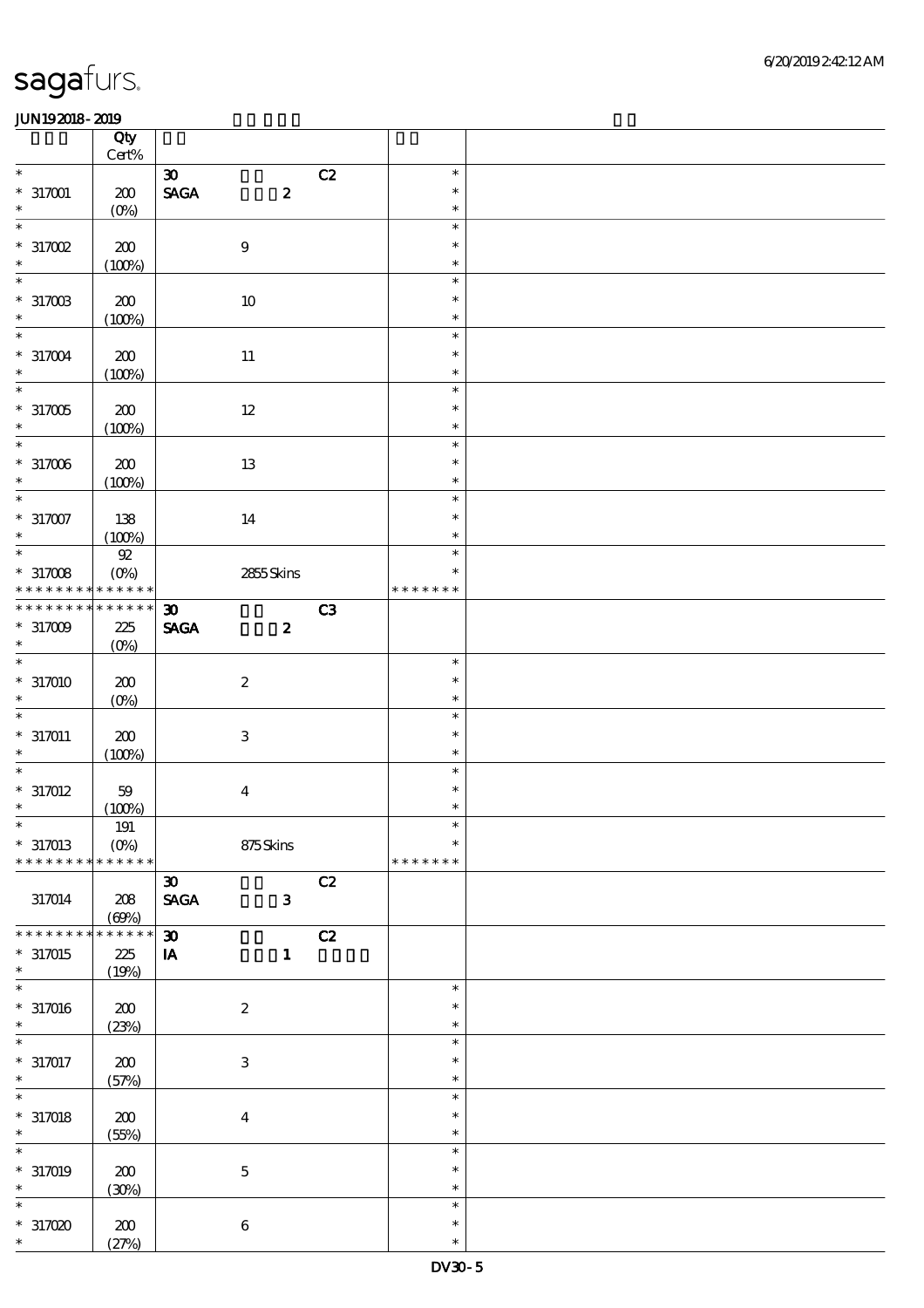|                             | Qty<br>$\mbox{Cert}\%$ |                             |                  |    |               |  |
|-----------------------------|------------------------|-----------------------------|------------------|----|---------------|--|
| $\ast$                      |                        | $\pmb{\mathfrak{D}}$        |                  | C2 | $\ast$        |  |
| $*317021$                   | $200$                  | $\mathbf{I}\mathbf{A}$      | $\mathbf{1}$     |    | $\ast$        |  |
| $\ast$                      |                        |                             |                  |    | $\ast$        |  |
| $\ast$                      | (22%)                  |                             |                  |    | $\ast$        |  |
|                             |                        |                             |                  |    | $\ast$        |  |
| $*317022$                   | 200                    |                             | $\bf 8$          |    |               |  |
| $\ast$                      | (24%)                  |                             |                  |    | $\ast$        |  |
| $\ast$                      |                        |                             |                  |    | $\ast$        |  |
| $*317023$                   | $\pmb{30}$             |                             | $\boldsymbol{9}$ |    | $\ast$        |  |
| $\ast$                      | (16%)                  |                             |                  |    | $\ast$        |  |
| $\ast$                      |                        |                             |                  |    | $\ast$        |  |
| $*317024$                   | 200                    |                             | 10               |    | $\ast$        |  |
| $\ast$                      | (20%)                  |                             |                  |    | $\ast$        |  |
| $\ast$                      |                        |                             |                  |    | $\ast$        |  |
| $*317025$                   | 200                    |                             |                  |    | $\ast$        |  |
| $\ast$                      |                        |                             | $11\,$           |    | $\ast$        |  |
| $\overline{\phantom{0}}$    | (4%)                   |                             |                  |    | $\ast$        |  |
|                             | 196                    |                             |                  |    |               |  |
| $*317026$                   | (5%)                   |                             | 2421 Skins       |    | $\ast$        |  |
| * * *                       | * * * * * *            |                             |                  |    | * * * * * * * |  |
| * * * * * * * *             | * * * * * *            | $\boldsymbol{\mathfrak{D}}$ |                  | C2 |               |  |
| $*317027$                   | $225\,$                | $\mathbf{I} \mathbf{A}$     | $\boldsymbol{z}$ |    |               |  |
| $\ast$                      | (45%)                  |                             |                  |    |               |  |
| $\ast$                      |                        |                             |                  |    | $\ast$        |  |
| $*317028$                   | 200                    |                             | $\boldsymbol{2}$ |    | $\ast$        |  |
| $\ast$                      | (72%)                  |                             |                  |    | $\ast$        |  |
| $\ast$                      |                        |                             |                  |    | $\ast$        |  |
| $*317029$                   | 200                    |                             | $\,3$            |    | $\ast$        |  |
| $\ast$                      | (51%)                  |                             |                  |    | $\ast$        |  |
| $\ast$                      |                        |                             |                  |    | $\ast$        |  |
| $*317000$                   | 200                    |                             | $\boldsymbol{4}$ |    | $\ast$        |  |
| $\ast$                      |                        |                             |                  |    | $\ast$        |  |
| $\ast$                      | (36%)                  |                             |                  |    |               |  |
|                             |                        |                             |                  |    | $\ast$        |  |
| $*317031$                   | 200                    |                             | $\mathbf 5$      |    | $\ast$        |  |
| $\ast$                      | (33%)                  |                             |                  |    | $\ast$        |  |
| $\ast$                      |                        |                             |                  |    | $\ast$        |  |
| $*317032$                   | ${\bf Z0}$             |                             | $\,6\,$          |    | $\ast$        |  |
| $\ast$                      | (33%)                  |                             |                  |    | $\ast$        |  |
| $*$                         |                        |                             |                  |    | $\ast$        |  |
| $*317033$                   | 200                    |                             | $\boldsymbol{7}$ |    | $\ast$        |  |
| $\ast$                      | (14%)                  |                             |                  |    | $\ast$        |  |
| $\ast$                      |                        |                             |                  |    | $\ast$        |  |
| $^*$ 317034 $\,$            | 200                    |                             | $\bf 8$          |    | $\ast$        |  |
| $\ast$                      | (24%)                  |                             |                  |    | $\ast$        |  |
| $\ast$                      | 50                     |                             |                  |    | $\ast$        |  |
| $*317035$                   | (30%)                  |                             | 1675Skins        |    | $\ast$        |  |
| * * * * * * * *             | * * * * * *            |                             |                  |    | * * * * * * * |  |
| * * * * * * *               | * * * * * *            | $\boldsymbol{\mathfrak{D}}$ |                  | C1 |               |  |
| $*317036$                   | 205                    | <b>SROY</b>                 | $\mathbf{1}$     |    |               |  |
| $\ast$                      |                        |                             |                  |    |               |  |
| $\ast$                      | $(0\%)$                |                             |                  |    | $\ast$        |  |
|                             |                        |                             |                  |    | $\ast$        |  |
| $* 317037$                  | 180                    |                             | $\boldsymbol{2}$ |    |               |  |
| $\ast$<br>$\overline{\ast}$ | (100%)                 |                             |                  |    | $\ast$        |  |
|                             |                        |                             |                  |    | $\ast$        |  |
| $*317038$                   | 180                    |                             | $\,3$            |    | $\ast$        |  |
| $\ast$                      | (100%)                 |                             |                  |    | $\ast$        |  |
| $\ast$                      |                        |                             |                  |    | $\ast$        |  |
| $*317009$                   | 106                    |                             | $\boldsymbol{4}$ |    | $\ast$        |  |
| $\ast$                      | (100%)                 |                             |                  |    | $\ast$        |  |
| $\ast$                      | 110                    |                             |                  |    | $\ast$        |  |
| $*317040$                   |                        |                             | 781 Skins        |    | $\ast$        |  |
| * * * * * * * *             | * * * * * *            |                             |                  |    | * * * * * * * |  |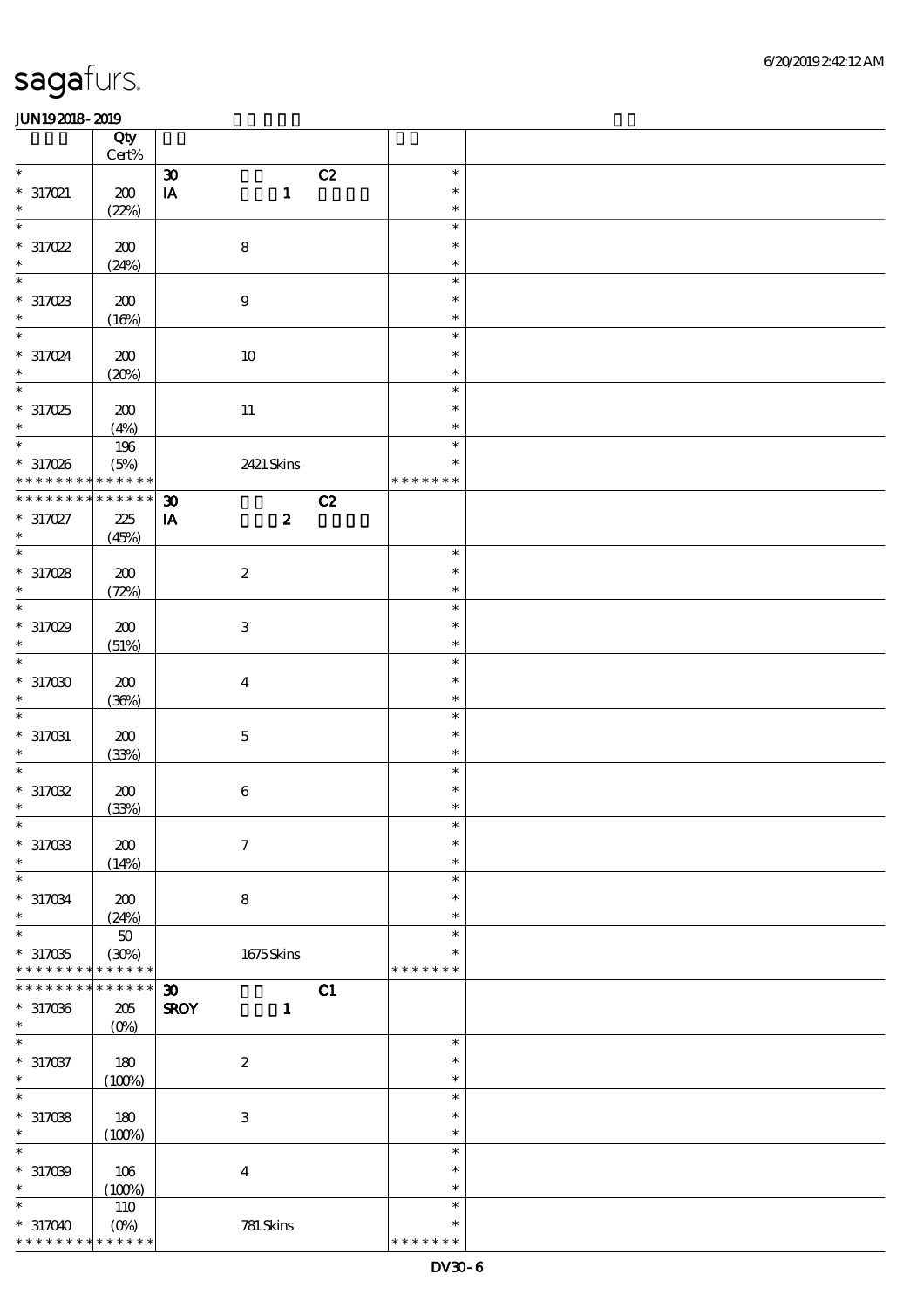|                             | Qty<br>$Cert\%$ |                             |                  |    |                  |  |
|-----------------------------|-----------------|-----------------------------|------------------|----|------------------|--|
| * * * * * * * *             | * * * * * *     | $\boldsymbol{\mathfrak{D}}$ |                  | C2 |                  |  |
| $* 317041$                  | $205\,$         | <b>SROY</b>                 | $\mathbf{1}$     |    |                  |  |
| $\ast$                      | $(0\%)$         |                             |                  |    |                  |  |
| $\ast$                      |                 |                             |                  |    | $\ast$           |  |
| $*317042$                   | $180$           | $\boldsymbol{2}$            |                  |    | $\ast$           |  |
| $\ast$                      | $(0\%)$         |                             |                  |    | $\ast$           |  |
| $\ast$                      |                 |                             |                  |    | $\ast$           |  |
| $*317043$                   | $180$           | $\,3$                       |                  |    | $\ast$           |  |
| $\ast$                      | $(0\%)$         |                             |                  |    | $\ast$           |  |
| $\ast$                      |                 |                             |                  |    | $\ast$           |  |
| $*317044$                   | $180$           | $\boldsymbol{4}$            |                  |    | $\ast$           |  |
| $\ast$                      | $(0\%)$         |                             |                  |    | $\ast$           |  |
| $\ast$                      |                 |                             |                  |    | $\ast$           |  |
| $*317045$                   | 180             | $\mathbf 5$                 |                  |    | $\ast$           |  |
| $\ast$                      | $(0\%)$         |                             |                  |    | $\ast$           |  |
| $\ast$                      |                 |                             |                  |    | $\ast$           |  |
| $*317046$                   | $180$           | $\,6\,$                     |                  |    | $\ast$           |  |
| $\ast$                      | $(0\%)$         |                             |                  |    | $\ast$           |  |
| $\ast$                      |                 |                             |                  |    | $\ast$           |  |
| $*317047$<br>$\ast$         | $180\,$         | $\boldsymbol{7}$            |                  |    | $\ast$           |  |
| $\ast$                      | (100%)          |                             |                  |    | $\ast$<br>$\ast$ |  |
|                             |                 |                             |                  |    | $\ast$           |  |
| $*317048$<br>$\ast$         | 180<br>(100%)   | $\bf 8$                     |                  |    | $\ast$           |  |
| $\ast$                      |                 |                             |                  |    | $\ast$           |  |
| $*317049$                   | 180             | $\boldsymbol{9}$            |                  |    | $\ast$           |  |
| $\ast$                      | (100%)          |                             |                  |    | $\ast$           |  |
| $\ast$                      |                 |                             |                  |    | $\ast$           |  |
| $*317050$                   | $180\,$         | $10\,$                      |                  |    | $\ast$           |  |
| $\ast$                      | (100%)          |                             |                  |    | $\ast$           |  |
| $\ast$                      |                 |                             |                  |    | $\ast$           |  |
| $*317051$                   | 182             | $11\,$                      |                  |    | $\ast$           |  |
| $\ast$                      | (100%)          |                             |                  |    | $\ast$           |  |
| $\ast$                      | $99\,$          |                             |                  |    | $\ast$           |  |
| $*317052$                   | (0%)            |                             | $2106$ Skins     |    | $\ast$           |  |
| * * * * * * * * * * * * * * |                 |                             |                  |    | * * * * * * *    |  |
| <b>00</b>                   |                 |                             |                  | C3 |                  |  |
| $*317053$                   | $205\,$         | <b>SROY</b>                 | $\mathbf{1}$     |    |                  |  |
| $\ast$                      | $(O\%)$         |                             |                  |    |                  |  |
| $\ast$                      |                 |                             |                  |    | $\ast$           |  |
| $*317054$                   | 180             | $\boldsymbol{2}$            |                  |    | $\ast$           |  |
| $\ast$<br>$\ast$            | $(O\%)$         |                             |                  |    | $\ast$           |  |
| $*317055$                   |                 | $\,3$                       |                  |    | $\ast$<br>$\ast$ |  |
| $\ast$                      | 145<br>$(0\%)$  |                             |                  |    | $\ast$           |  |
| $\ast$                      | 139             |                             |                  |    | $\ast$           |  |
| $*317056$                   | (100%)          |                             | 669Skins         |    | $\ast$           |  |
| * * * * * * * *             | * * * * * *     |                             |                  |    | * * * * * * *    |  |
| * * * * * * * *             | $* * * * * * *$ | $\boldsymbol{\mathfrak{D}}$ |                  | C1 |                  |  |
| $*317057$                   | 112             | <b>SROY</b>                 | $\boldsymbol{z}$ |    |                  |  |
| $\ast$                      | $(0\%)$         |                             |                  |    |                  |  |
| $\overline{\ast}$           |                 |                             |                  |    | $\ast$           |  |
| $*317058$                   | 180             | $\boldsymbol{2}$            |                  |    | $\ast$           |  |
| $\ast$                      | (100%)          |                             |                  |    | $\ast$           |  |
| $\ast$                      | ${\bf 80}$      |                             |                  |    | $\ast$           |  |
| $*317059$                   | (100%)          |                             | 372Skins         |    | $\ast$           |  |
| * * * * * * * *             | * * * * * *     |                             |                  |    | * * * * * * *    |  |
| * * * * * * * *             |                 | $\boldsymbol{\mathfrak{D}}$ |                  | C2 |                  |  |
| $*317000$<br>$\ast$         | 205             | <b>SROY</b>                 | $\boldsymbol{z}$ |    |                  |  |
|                             | $(O\%)$         |                             |                  |    |                  |  |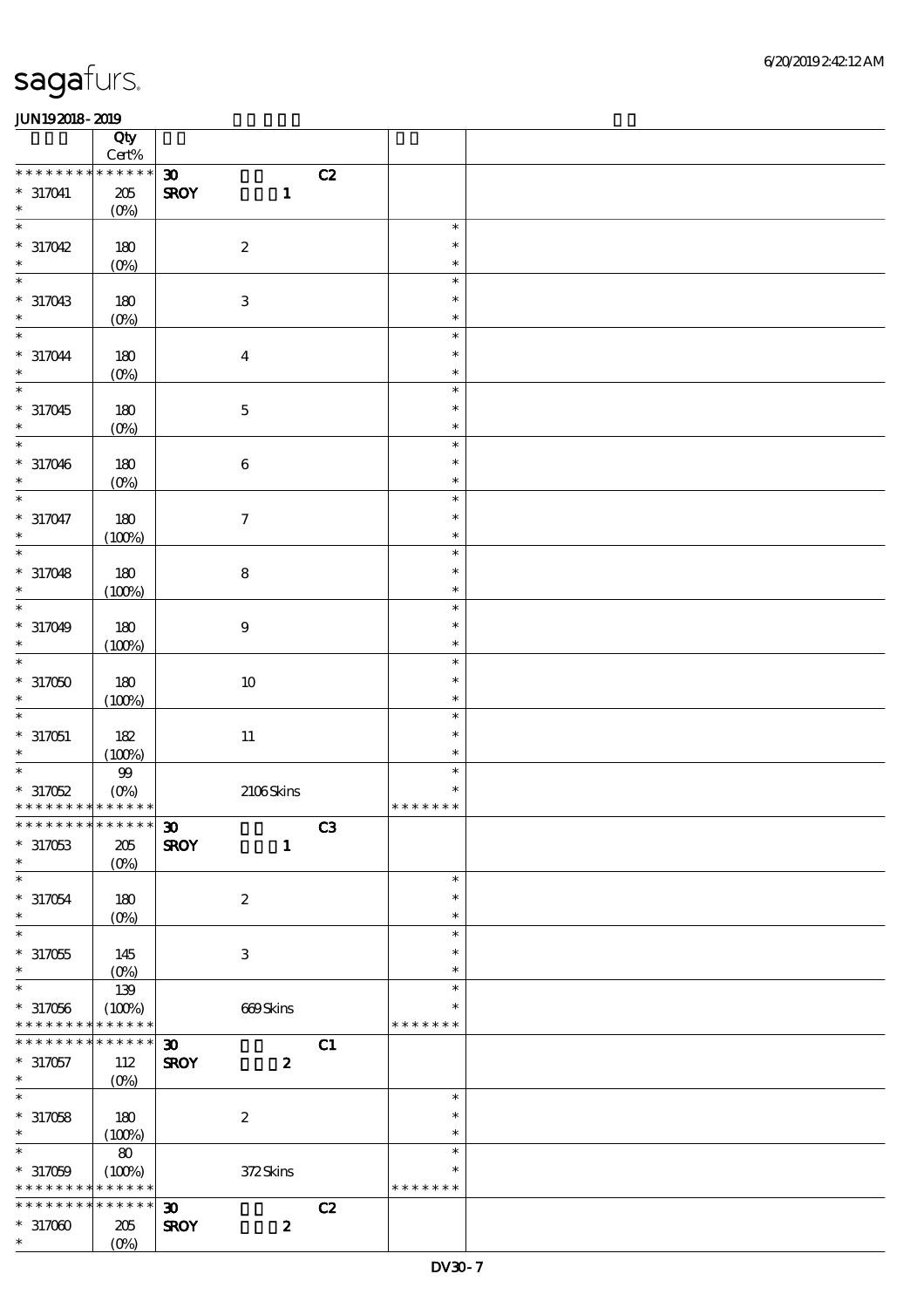|                             | Qty<br>$Cert\%$ |                                  |                  |       |               |  |
|-----------------------------|-----------------|----------------------------------|------------------|-------|---------------|--|
| $\ast$                      |                 | $\boldsymbol{\mathfrak{D}}$      |                  | C2    | $\ast$        |  |
| $*317061$                   | 160             | <b>SROY</b>                      | $\boldsymbol{z}$ |       | $\ast$        |  |
| $\ast$                      | $(O\!/\!o)$     |                                  |                  |       | $\ast$        |  |
| $\ast$                      |                 |                                  |                  |       | $\ast$        |  |
| $*317062$                   | 180             |                                  | $\,3$            |       | $\ast$        |  |
| $\ast$                      | (100%)          |                                  |                  |       | $\ast$        |  |
| $\ast$                      |                 |                                  |                  |       | $\ast$        |  |
| $*317033$                   | 180             |                                  | $\boldsymbol{4}$ |       | $\ast$        |  |
| $\ast$                      | (100%)          |                                  |                  |       | $\ast$        |  |
| $\ast$                      |                 |                                  |                  |       | $\ast$        |  |
| $*317064$                   | 194             |                                  | $\mathbf 5$      |       | $\ast$        |  |
| $\ast$                      | (100%)          |                                  |                  |       | $\ast$        |  |
| $\ast$                      | 48              |                                  |                  |       | $\ast$        |  |
| $^\ast$ 317065              | $(O\%)$         |                                  | 967Skins         |       | $\ast$        |  |
| * * * * * * * * * * * * * * |                 |                                  |                  |       | * * * * * * * |  |
| * * * * * * * * * * * * * * |                 | 30 <sub>o</sub>                  |                  | C3    |               |  |
| $*317066$                   | 163             | <b>SROY</b>                      | $\boldsymbol{z}$ |       |               |  |
| $\ast$                      | $(0\%)$         |                                  |                  |       |               |  |
| $\ast$                      | 113             |                                  |                  |       | $\ast$        |  |
| $*317067$                   | (100%)          |                                  | 276Skins         |       | $\ast$        |  |
| * * * * * * * *             | * * * * * *     |                                  |                  |       | * * * * * * * |  |
|                             |                 | $\boldsymbol{\mathfrak{D}}$      |                  | C1/C2 |               |  |
| 317068                      | $207\,$         | $\textbf{L}\textbf{U}\textbf{M}$ | $\boldsymbol{2}$ |       |               |  |
|                             | (86%)           |                                  |                  |       |               |  |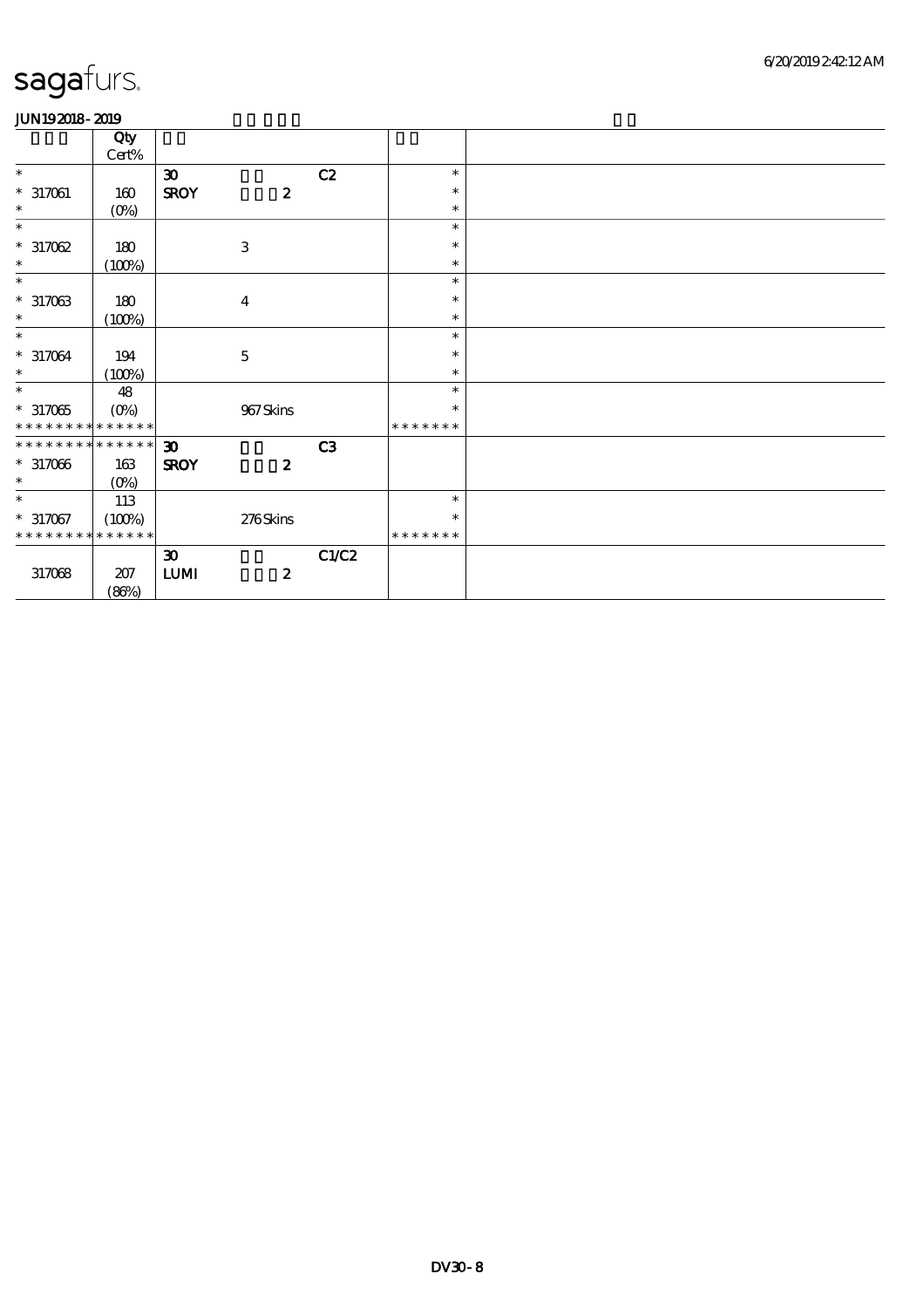|                             | Qty               |                             |                           |                |                  |  |
|-----------------------------|-------------------|-----------------------------|---------------------------|----------------|------------------|--|
|                             | Cert%             |                             |                           |                |                  |  |
| * * * * * * * * * * * * * * |                   | $\boldsymbol{\mathfrak{D}}$ |                           | C1             |                  |  |
| $* 317141$                  | 154               | $\mathbf{S}$                | $\mathbf{1}$              |                |                  |  |
| $\ast$                      | $(O\%)$           |                             |                           |                |                  |  |
| $\ast$                      | 198               |                             |                           |                | $\ast$           |  |
|                             |                   |                             |                           |                |                  |  |
| $* 317142$                  | (100%)            |                             | 352Skins                  |                | $\ast$           |  |
| * * * * * * * * * * * * * * |                   |                             |                           |                | * * * * * * *    |  |
| * * * * * * * *             | * * * * * *       | $\boldsymbol{\mathbf{z}}$   |                           | C2             |                  |  |
| $* 317143$                  | 285               | ${\bf s}$                   | $\mathbf{1}$              |                |                  |  |
| $\ast$                      | (O <sub>0</sub> ) |                             |                           |                |                  |  |
| $\ast$                      |                   |                             |                           |                | $\ast$           |  |
|                             |                   |                             |                           |                |                  |  |
| $* 317144$                  | 260               |                             | $\boldsymbol{2}$          |                | $\ast$           |  |
| $\ast$                      | $(O\!/\!\delta)$  |                             |                           |                | $\ast$           |  |
| $\ast$                      |                   |                             |                           |                | $\ast$           |  |
| $* 317145$                  | 208               |                             | $\ensuremath{\mathbf{3}}$ |                | $\ast$           |  |
| $\ast$                      |                   |                             |                           |                | $\ast$           |  |
| $\overline{\ast}$           | $(O\%)$           |                             |                           |                |                  |  |
|                             | 234               |                             |                           |                | $\ast$           |  |
| $* 317146$                  | (100%)            |                             | 987Skins                  |                | $\ast$           |  |
| * * * * * * * *             | * * * * * *       |                             |                           |                | * * * * *<br>* * |  |
| * * * * * * * *             | * * * * * *       | $\boldsymbol{\mathfrak{D}}$ |                           | C <sub>3</sub> |                  |  |
| $* 317147$                  | 285               | ${\bf S}$                   | $\mathbf{1}$              |                |                  |  |
| $\ast$                      |                   |                             |                           |                |                  |  |
| $\overline{\ast}$           | (O <sub>0</sub> ) |                             |                           |                |                  |  |
|                             |                   |                             |                           |                | $\ast$           |  |
| $* 317148$                  | 168               |                             | $\boldsymbol{2}$          |                | $\ast$           |  |
| $\ast$                      | $(O\%)$           |                             |                           |                | $\ast$           |  |
| $\ast$                      | 111               |                             |                           |                | $\ast$           |  |
| $* 317149$                  | (100%)            |                             | 564Skins                  |                | $\ast$           |  |
| * * * * * * * *             | * * * * * *       |                             |                           |                | * * * * * * *    |  |
|                             |                   |                             |                           |                |                  |  |
|                             |                   | $\boldsymbol{\mathfrak{D}}$ |                           | C1             |                  |  |
| 317150                      | 107               | $\mathbf{S}$                | $\boldsymbol{z}$          |                |                  |  |
|                             | (51%)             |                             |                           |                |                  |  |
| * * * * * * * *             | * * * * * *       | $\boldsymbol{\mathbf{z}}$   |                           | C2             |                  |  |
| $* 317151$                  | 285               | ${\bf s}$                   | $\pmb{2}$                 |                |                  |  |
| $\ast$                      |                   |                             |                           |                |                  |  |
|                             | (O <sub>0</sub> ) |                             |                           |                | $\ast$           |  |
|                             |                   |                             |                           |                |                  |  |
| $*317152$                   | $93$              |                             | $\boldsymbol{2}$          |                | $\ast$           |  |
| $\ast$                      | $(0\%)$           |                             |                           |                | $\ast$           |  |
|                             | 124               |                             |                           |                |                  |  |
| $*317153$                   | (100%)            |                             | 502Skins                  |                | $\ast$           |  |
| * * * * * * * *             | * * * * * *       |                             |                           |                | * * * * * * *    |  |
|                             |                   | $\boldsymbol{\mathbf{z}}$   |                           | C <sub>3</sub> |                  |  |
|                             |                   |                             |                           |                |                  |  |
| 317154                      | 236               | ${\bf S}$                   | $\pmb{2}$                 |                |                  |  |
|                             | (17%)             |                             |                           |                |                  |  |
| * * * * * * * *             | * * * * * *       | $\boldsymbol{\mathsf{20}}$  |                           | C2             |                  |  |
| $^\ast$ 317155              | 265               | ${\bf I\!B}$                | $\mathbf{1}$              |                |                  |  |
| $\ast$                      | (27%)             |                             |                           |                |                  |  |
| $\ast$                      | 148               |                             |                           |                | $\ast$           |  |
|                             |                   |                             |                           |                | $\ast$           |  |
| $*317156$                   | (28%)             |                             | 413Skins                  |                |                  |  |
| * * * * * * * *             | * * * * * *       |                             |                           |                | * * * * * * *    |  |
|                             |                   | $\boldsymbol{\mathfrak{D}}$ |                           | C2             |                  |  |
| 317157                      | 135               | $\mathbf{B}$                | $\pmb{2}$                 |                |                  |  |
|                             | (29%)             |                             |                           |                |                  |  |
| * * * * * * *               | * * * * * *       | $\boldsymbol{\mathbf{z}}$   |                           | C1             |                  |  |
|                             |                   |                             |                           |                |                  |  |
| $*317158$                   | 266               | <b>SAGA</b>                 | $\mathbf{1}$              |                |                  |  |
| $\ast$                      | (O <sub>0</sub> ) |                             |                           |                |                  |  |
| $\ast$                      |                   |                             |                           |                | $\ast$           |  |
| $* 317159$                  | 240               |                             | $\boldsymbol{2}$          |                | $\ast$           |  |
| $\ast$                      | $(0\%)$           |                             |                           |                | $\ast$           |  |
| $\ast$                      |                   |                             |                           |                | $\ast$           |  |
| $*317160$                   |                   |                             |                           |                | $\ast$           |  |
|                             | 240               |                             | $\,3$                     |                |                  |  |
| $\ast$                      | (100%)            |                             |                           |                | $\ast$           |  |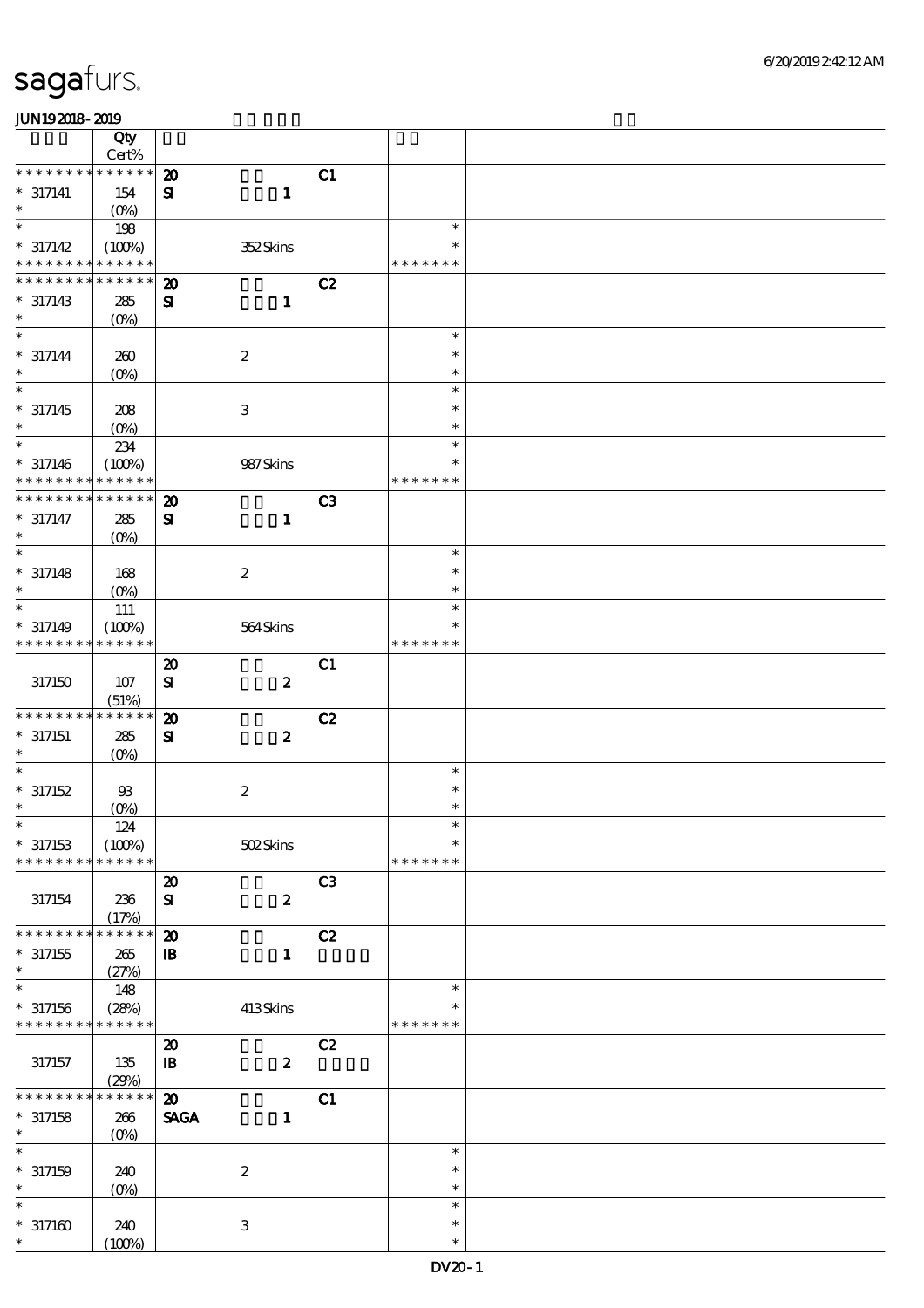|                   |                                                  | Qty<br>Cert%        |                              |                           |    |                         |  |
|-------------------|--------------------------------------------------|---------------------|------------------------------|---------------------------|----|-------------------------|--|
|                   | $\ast$                                           |                     | $\boldsymbol{\mathfrak{D}}$  |                           | C1 | $\ast$                  |  |
|                   | $* 317161$<br>$\ast$                             | 240<br>(100%)       | $\ensuremath{\mathsf{SAGA}}$ | $\mathbf 1$               |    | $\ast$<br>$\ast$        |  |
|                   | $\ast$                                           |                     |                              |                           |    | $\ast$                  |  |
|                   | $* 317162$<br>$\ast$                             | 240<br>(100%)       |                              | $\mathbf 5$               |    | $\ast$<br>$\ast$        |  |
|                   | $\ast$                                           |                     |                              |                           |    | $\ast$                  |  |
|                   | $* 317163$<br>$\ast$                             | 240<br>(100%)       |                              | $\bf 6$                   |    | $\ast$<br>$\ast$        |  |
| $\ast$            |                                                  |                     |                              |                           |    | $\ast$                  |  |
|                   | $* 317164$<br>$\ast$                             | 79<br>(100%)        |                              | $\tau$                    |    | $\ast$<br>$\ast$        |  |
| $_{\ast}^{-}$     |                                                  | $166\,$             |                              |                           |    | $\ast$                  |  |
|                   | $*317165$<br>* * * * * * * *                     | $(O\%)$<br>$******$ |                              | $1711$ Skins              |    | $\ast$<br>* * * * * * * |  |
|                   | $*********$                                      | $******$            | $\boldsymbol{\omega}$        |                           | C2 |                         |  |
|                   | $*317166$<br>$\ast$                              | 265<br>$(O\%)$      | <b>SAGA</b>                  | $\mathbf{1}$              |    |                         |  |
| $\overline{\ast}$ |                                                  |                     |                              |                           |    | $\ast$                  |  |
|                   | $* 317167$<br>$\ast$                             | 240<br>$(0\%)$      |                              | $\boldsymbol{2}$          |    | $\ast$<br>$\ast$        |  |
|                   | $\overline{\ast}$                                |                     |                              |                           |    | $\ast$                  |  |
|                   | $* 317168$<br>$\ast$                             | 240<br>$(0\%)$      |                              | $\ensuremath{\mathbf{3}}$ |    | $\ast$<br>$\ast$        |  |
| $\ast$            |                                                  |                     |                              |                           |    | $\ast$                  |  |
|                   | $* 317169$<br>$\ast$                             | 240<br>$(O\%)$      |                              | $\boldsymbol{4}$          |    | $\ast$<br>$\ast$        |  |
|                   | $\ast$                                           |                     |                              |                           |    | $\ast$                  |  |
| $\ast$            | $*317170$                                        | 240<br>$(O\!/\!o)$  |                              | $\mathbf 5$               |    | $\ast$<br>$\ast$        |  |
|                   | $\ast$                                           |                     |                              |                           |    | $\ast$                  |  |
|                   | $* 317171$<br>$\ast$                             | 240<br>$(0\%)$      |                              | $\,6\,$                   |    | $\ast$<br>$\ast$        |  |
|                   | $\ast$                                           |                     |                              |                           |    | $\ast$                  |  |
|                   | $* 317172$<br>$\ast$                             | 240<br>(0%)         |                              | $\boldsymbol{7}$          |    | $\ast$<br>$\ast$        |  |
|                   | $*$                                              |                     |                              |                           |    | $\ast$                  |  |
| $\ast$            | $*317173$                                        | 240<br>$(0\%)$      |                              | $\bf 8$                   |    | $\ast$<br>$\ast$        |  |
| $\ast$            |                                                  |                     |                              |                           |    | $\ast$                  |  |
|                   | $* 317174$<br>$\ast$                             | 240<br>$(0\%)$      |                              | $\boldsymbol{9}$          |    | $\ast$<br>$\ast$        |  |
|                   | $\overline{\ast}$                                |                     |                              |                           |    | $\ast$                  |  |
|                   | $*317175$<br>$\ast$                              | 240<br>$(0\%)$      |                              | $10\,$                    |    | $\ast$<br>$\ast$        |  |
| $\ast$            |                                                  |                     |                              |                           |    | $\ast$                  |  |
|                   | $* 317176$<br>$\ast$<br>$\overline{\phantom{1}}$ | 240<br>$(0\%)$      |                              | $11\,$                    |    | $\ast$<br>$\ast$        |  |
|                   |                                                  |                     |                              |                           |    | $\ast$                  |  |
|                   | $* 317177$<br>$\ast$                             | 240<br>$(0\%)$      |                              | $12\,$                    |    | $\ast$<br>$\ast$        |  |
|                   | $\overline{\ast}$                                |                     |                              |                           |    | $\ast$                  |  |
|                   | $* 317178$<br>$\ast$                             | 240<br>(0%)         |                              | $1\!3$                    |    | $\ast$<br>$\ast$        |  |
| $\ast$            |                                                  |                     |                              |                           |    | $\ast$                  |  |
|                   | $* 317179$                                       | 240                 |                              | $14\,$                    |    | $\ast$                  |  |
|                   | $\ast$                                           | (0%)                |                              |                           |    | $\ast$                  |  |
| $\ast$            |                                                  |                     |                              |                           |    | $\ast$                  |  |
|                   | $*317180$<br>$\ast$                              | 240<br>$(O\%)$      |                              | $15\,$                    |    | $\ast$<br>$\ast$        |  |
|                   |                                                  |                     |                              |                           |    |                         |  |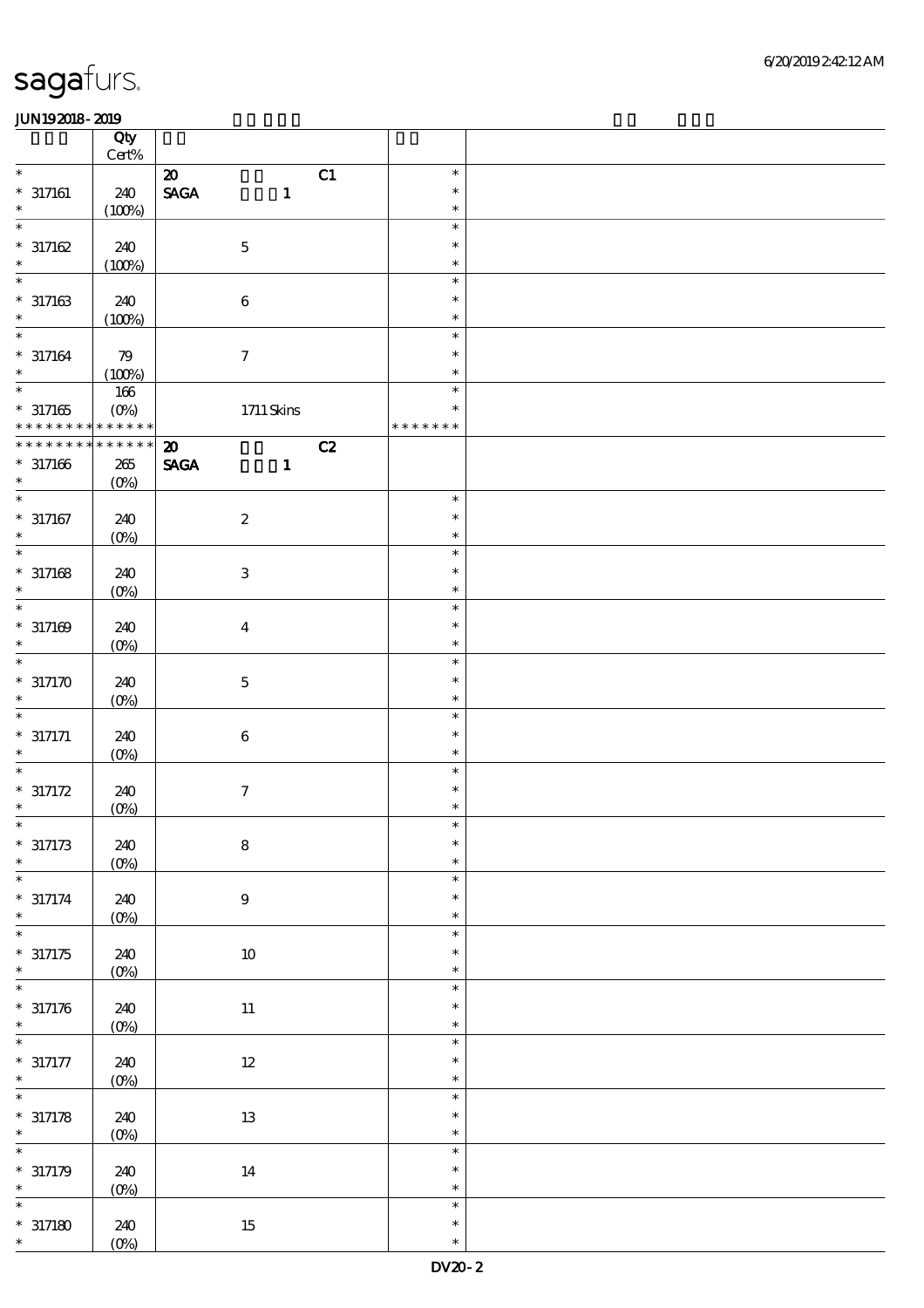|                      | Qty<br>$Cert\%$           |                                              |    |                  |  |
|----------------------|---------------------------|----------------------------------------------|----|------------------|--|
| $\ast$               |                           | $\boldsymbol{\mathfrak{D}}$                  | C2 | $\ast$           |  |
| $*$ 317181           | 240                       | $\ensuremath{\mathsf{SAGA}}$<br>$\mathbf{1}$ |    | $\ast$           |  |
| $\ast$               | (100%)                    |                                              |    | $\ast$           |  |
| $\ast$               |                           |                                              |    | $\ast$           |  |
| $*317182$            | 240                       | 17                                           |    | $\ast$           |  |
| $\ast$               | (100%)                    |                                              |    | $\ast$           |  |
| $\ast$               |                           |                                              |    | $\ast$           |  |
| $*317183$            | 240                       | $18\,$                                       |    | $\ast$           |  |
| $\ast$               | (100%)                    |                                              |    | $\ast$           |  |
| $\ast$               |                           |                                              |    | $\ast$           |  |
| $* 317184$           | 240                       | $19\,$                                       |    | $\ast$           |  |
| $\ast$               | (100%)                    |                                              |    | $\ast$           |  |
| $\overline{\ast}$    |                           |                                              |    | $\ast$           |  |
| $*317185$            | 240                       | ${\bf 20}$                                   |    | $\ast$           |  |
| $\ast$<br>$\ast$     | (100%)                    |                                              |    | $\ast$           |  |
|                      |                           |                                              |    | $\ast$<br>$\ast$ |  |
| $*$ 317186<br>$\ast$ | 240<br>(90%)              | 21                                           |    | $\ast$           |  |
| $\ast$               |                           |                                              |    | $\ast$           |  |
| $^*$ 317187          | 272                       | $\boldsymbol{\mathcal{Z}}$                   |    | $\ast$           |  |
| $\ast$               | (100%)                    |                                              |    | $\ast$           |  |
| $\ast$               | 133                       |                                              |    | $\ast$           |  |
| $* 317188$           | $(0\%)$                   | 5470Skins                                    |    | $\ast$           |  |
| * * * * * * * *      | * * * * * *               |                                              |    | * * * * * * *    |  |
| * * * * * * * *      | * * * * * *               | $\boldsymbol{\mathbf{z}}$                    | C3 |                  |  |
| $*317189$            | $265\,$                   | <b>SAGA</b><br>$\mathbf{1}$                  |    |                  |  |
| $\ast$               | $(O\%)$                   |                                              |    |                  |  |
| $\ast$               |                           |                                              |    | $\ast$           |  |
| $*317190$            | 240                       | $\boldsymbol{2}$                             |    | $\ast$           |  |
| $\ast$<br>$\ast$     | $(O\!/\!o)$               |                                              |    | $\ast$           |  |
|                      |                           |                                              |    | $\ast$<br>$\ast$ |  |
| $* 317191$<br>$\ast$ | 240<br>$(O\%)$            | $\,3\,$                                      |    | $\ast$           |  |
| $\ast$               |                           |                                              |    | $\ast$           |  |
| $* 317192$           | 240                       | $\boldsymbol{4}$                             |    | $\ast$           |  |
| $\ast$               | (0%)                      |                                              |    | $\ast$           |  |
| $\ast$               |                           |                                              |    | $\ast$           |  |
| $*317193$            | 240                       | $\mathbf 5$                                  |    | $\ast$           |  |
| $\ast$               | $(0\%)$                   |                                              |    | $\ast$           |  |
| $\ast$               |                           |                                              |    | $\ast$           |  |
| $* 317194$           | 240                       | $\boldsymbol{6}$                             |    | $\ast$           |  |
| $\ast$               | $(O\!/\!\!\delta)$        |                                              |    | $\ast$           |  |
| $\ast$               |                           |                                              |    | $\ast$           |  |
| $*317195$<br>$\ast$  | 240                       | $\boldsymbol{7}$                             |    | $\ast$           |  |
| $\ast$               | $(0\%)$                   |                                              |    | $\ast$<br>$\ast$ |  |
| $*317196$            | 240                       | $\bf8$                                       |    | $\ast$           |  |
| $\ast$               | (100%)                    |                                              |    | $\ast$           |  |
| $\ast$               |                           |                                              |    | $\ast$           |  |
| $* 317197$           | 189                       | $\boldsymbol{9}$                             |    | $\ast$           |  |
| $\ast$               | (100%)                    |                                              |    | $\ast$           |  |
| $\overline{\ast}$    | $5\!6$                    |                                              |    | $\ast$           |  |
| $*317198$            | $(O\!\!\!\!\!\!\!/\,\!o)$ | 2190Skins                                    |    | $\ast$           |  |
| * * * * * * * *      | * * * * * *               |                                              |    | * * * * * * *    |  |
| * * * * * * * *      | * * * * * *               | $\boldsymbol{\mathfrak{D}}$                  | C1 |                  |  |
| $*317199$            | $265\,$                   | <b>SAGA</b><br>$\boldsymbol{z}$              |    |                  |  |
| $\ast$               | $(O\%)$                   |                                              |    |                  |  |
| $\ast$               | 240                       |                                              |    | $\ast$<br>$\ast$ |  |
| $*317200$            |                           | $\boldsymbol{2}$                             |    |                  |  |
| $\ast$               | (100%)                    |                                              |    | $\ast$           |  |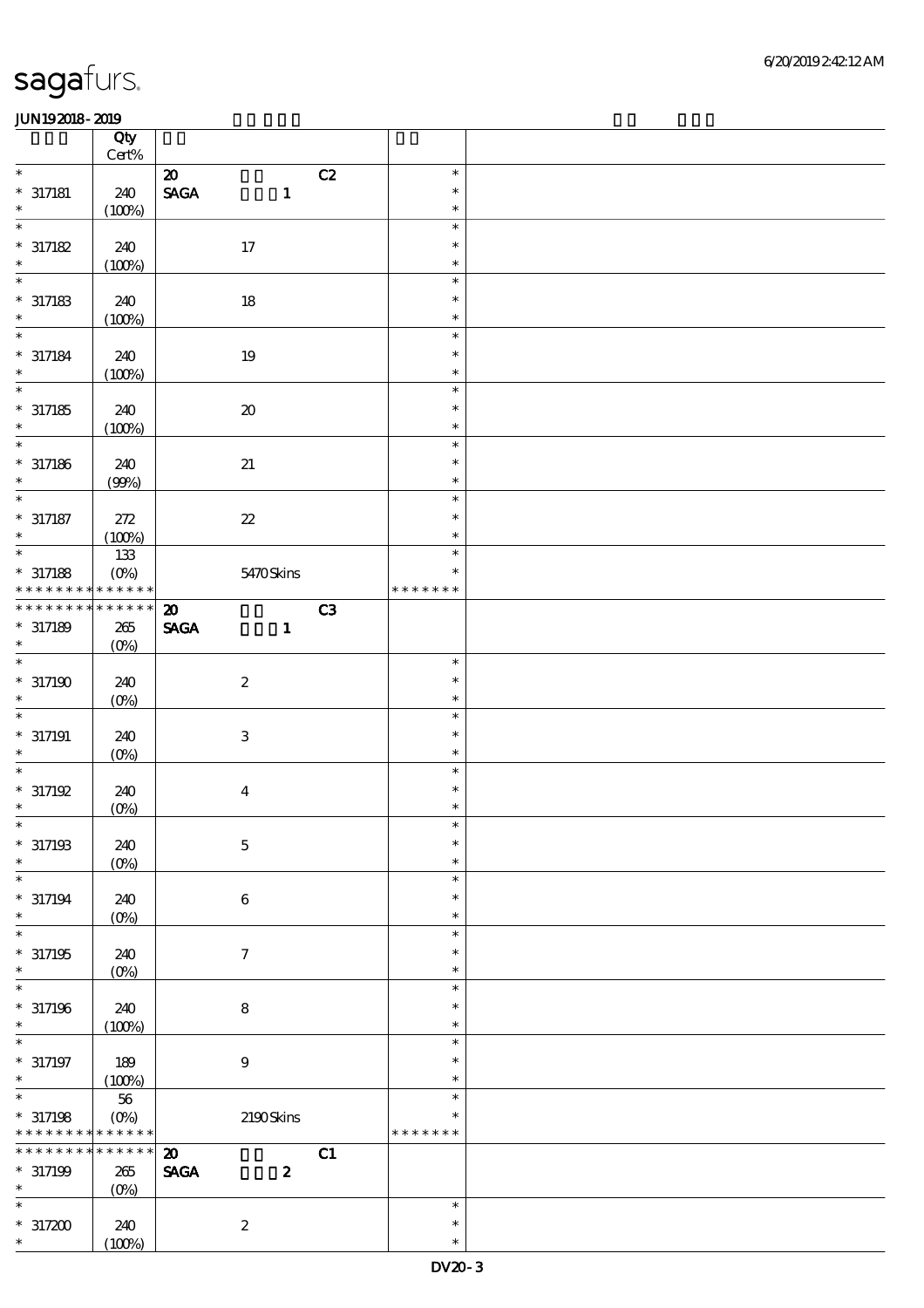|                                          | Qty                        |                                                             |                        |                         |  |
|------------------------------------------|----------------------------|-------------------------------------------------------------|------------------------|-------------------------|--|
| $\ast$                                   | $\mbox{Cert}\%$            |                                                             |                        | $\ast$                  |  |
| $*317201$                                | 240                        | $\boldsymbol{\mathfrak{D}}$<br>$\ensuremath{\mathsf{SAGA}}$ | C1<br>$\boldsymbol{z}$ | $\ast$                  |  |
| $\ast$                                   | (100%)                     |                                                             |                        | $\ast$                  |  |
| $\ast$<br>$*317202$                      | 104                        | $\boldsymbol{4}$                                            |                        | $\ast$<br>$\ast$        |  |
| $\ast$                                   | (100%)                     |                                                             |                        | $\ast$                  |  |
| $\ast$                                   | 139                        |                                                             |                        | $\ast$                  |  |
| $*317203$<br>* * * * * * * * * * * * * * | $(O\!\!\!\!\!\!\!/\,\!o)$  | 988Skins                                                    |                        | $\ast$<br>* * * * * * * |  |
| * * * * * * * *                          | $******$                   | $\boldsymbol{\mathfrak{D}}$                                 | C2                     |                         |  |
| $* 317204$<br>$\ast$                     | 265<br>$(0\%)$             | <b>SAGA</b>                                                 | $\boldsymbol{z}$       |                         |  |
| $\overline{\ast}$                        |                            |                                                             |                        | $\ast$                  |  |
| $*317205$<br>$\ast$                      | 240<br>$(0\%)$             | $\boldsymbol{2}$                                            |                        | $\ast$<br>$\ast$        |  |
| $\overline{\phantom{0}}$                 |                            |                                                             |                        | $\ast$                  |  |
| $*317206$<br>$\ast$                      | 240<br>$(0\%)$             | $\ensuremath{\mathbf{3}}$                                   |                        | $\ast$<br>$\ast$        |  |
| $\overline{\ast}$                        |                            |                                                             |                        | $\ast$                  |  |
| $* 317207$<br>$\ast$                     | 240<br>$(0\%)$             | $\boldsymbol{4}$                                            |                        | $\ast$<br>$\ast$        |  |
| $\overline{\ast}$                        |                            |                                                             |                        | $\ast$                  |  |
| $*317208$                                | 240                        | $\mathbf 5$                                                 |                        | $\ast$                  |  |
| $\ast$                                   | $(0\%)$                    |                                                             |                        | $\ast$                  |  |
| $\overline{\phantom{0}}$                 |                            |                                                             |                        | $\ast$                  |  |
| $*317209$<br>$\ast$                      | 240<br>$(O\%)$             | $\bf 6$                                                     |                        | $\ast$<br>$\ast$        |  |
| $\ast$                                   |                            |                                                             |                        | $\ast$                  |  |
| $* 317210$<br>$\ast$                     | 240<br>(100%)              | $\tau$                                                      |                        | $\ast$<br>$\ast$        |  |
| $\ast$                                   |                            |                                                             |                        | $\ast$                  |  |
| $* 317211$<br>$\ast$                     | 240<br>(100%)              | ${\bf 8}$                                                   |                        | $\ast$<br>$\ast$        |  |
|                                          |                            |                                                             |                        | $\ast$                  |  |
| $* 317212$                               | 240                        | $\boldsymbol{9}$                                            |                        | $\ast$                  |  |
| $\ast$<br>$\ast$                         | (100%)                     |                                                             |                        | $\ast$                  |  |
| $* 317213$                               | 240                        | $10\,$                                                      |                        | $\ast$                  |  |
| $\ast$                                   | (100%)                     |                                                             |                        | $\ast$                  |  |
| $\ast$                                   |                            |                                                             |                        | $\ast$                  |  |
| $* 317214$<br>$\ast$                     | 226<br>(100%)              | $11\,$                                                      |                        | $\ast$<br>$\ast$        |  |
| $\ast$                                   | 203                        |                                                             |                        | $\ast$                  |  |
| $* 317215$                               | $(O\%)$                    | $2854$ Skins                                                |                        | $\ast$                  |  |
| * * * * * * * *<br>* * * * * * *         | * * * * * *<br>* * * * * * |                                                             |                        | * * * * * * *           |  |
| $* 317216$                               | 265                        | $\boldsymbol{\mathfrak{D}}$<br><b>SAGA</b>                  | C3<br>$\boldsymbol{z}$ |                         |  |
| $\ast$                                   | $(O\%)$                    |                                                             |                        |                         |  |
| $\ast$                                   |                            |                                                             |                        | $\ast$                  |  |
| $* 317217$<br>$\ast$                     | 240<br>$(0\%)$             | $\boldsymbol{2}$                                            |                        | $\ast$<br>$\ast$        |  |
| $\ast$                                   |                            |                                                             |                        | $\ast$                  |  |
| $* 317218$<br>$\ast$                     | 240                        | $\ensuremath{\mathbf{3}}$                                   |                        | $\ast$<br>$\ast$        |  |
| $\ast$                                   | $(0\%)$                    |                                                             |                        | $\ast$                  |  |
| $* 317219$                               | 240                        | $\boldsymbol{4}$                                            |                        | $\ast$                  |  |
| $\ast$                                   | (100%)                     |                                                             |                        | $\ast$                  |  |
| $\ast$                                   |                            |                                                             |                        | $\ast$                  |  |
| $*317220$<br>$\ast$                      | ${\bf 39}$<br>(100%)       | $\mathbf 5$                                                 |                        | $\ast$<br>$\ast$        |  |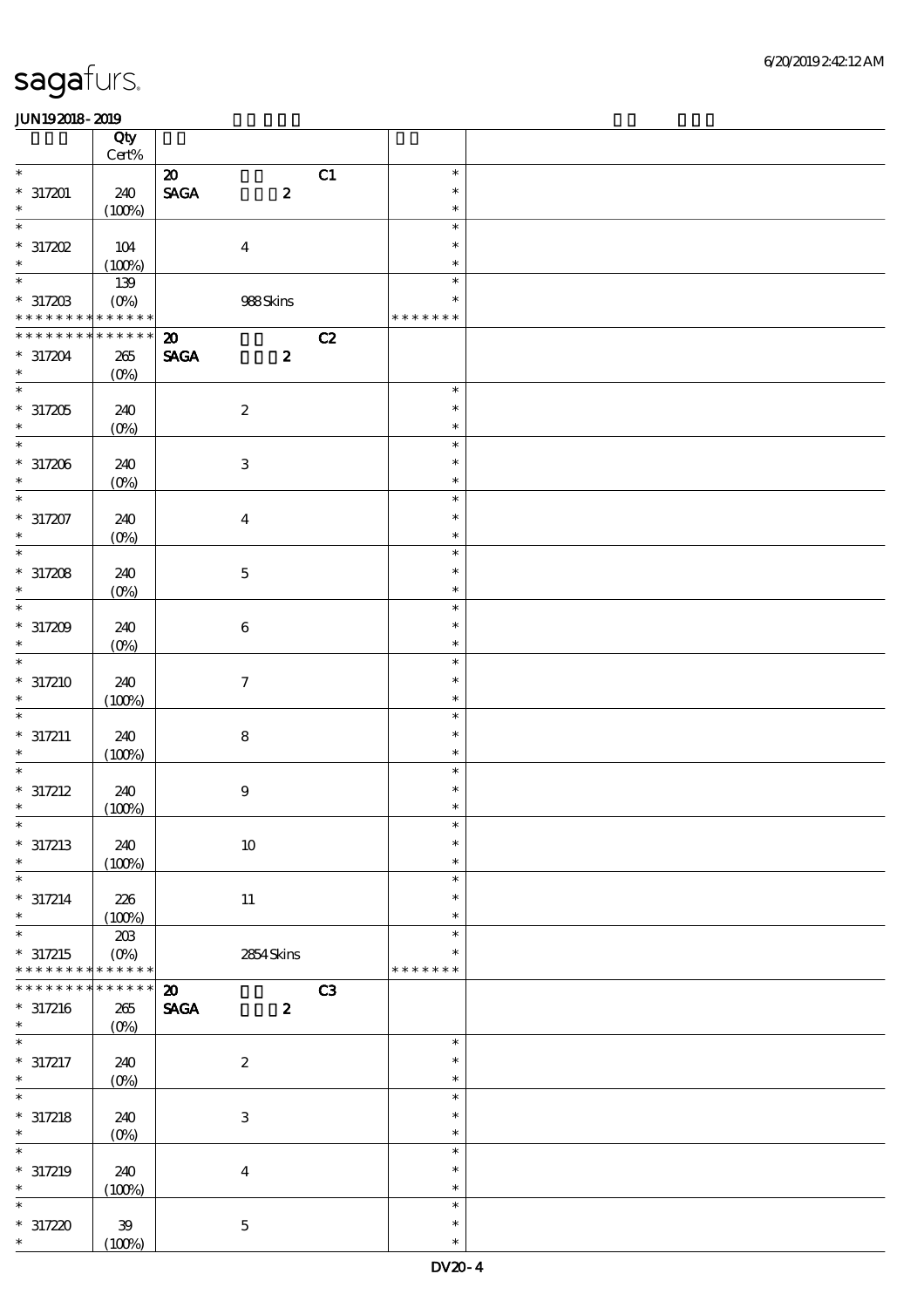|                                           | Qty                         |                             |                  |    |                  |  |
|-------------------------------------------|-----------------------------|-----------------------------|------------------|----|------------------|--|
| $\ast$                                    | $Cert\%$                    |                             |                  |    |                  |  |
|                                           | ${\bf 35}$                  | $\boldsymbol{\mathbf{z}}$   |                  | C3 | $\ast$<br>$\ast$ |  |
| $* 317221$<br>* * * * * * * * * * * * * * | (0%)                        | <b>SAGA</b>                 | $\boldsymbol{z}$ |    | * * * * * * *    |  |
|                                           |                             | $\boldsymbol{\mathfrak{D}}$ |                  | C2 |                  |  |
| 317222                                    | $\boldsymbol{\mathfrak{D}}$ | <b>SAGA</b>                 | $\mathbf{3}$     |    |                  |  |
|                                           | (66%)                       |                             |                  |    |                  |  |
| * * * * * * *                             | * * * * * *                 | $\boldsymbol{\mathbf{z}}$   |                  | C2 |                  |  |
| $* 317223$                                | 265                         | IA                          | $\mathbf{1}$     |    |                  |  |
| $\ast$                                    | (11%)                       |                             |                  |    |                  |  |
| $\ast$                                    |                             |                             |                  |    | $\ast$           |  |
| $* 317224$                                | 240                         |                             | $\boldsymbol{2}$ |    | $\ast$           |  |
| $\ast$                                    | (65%)                       |                             |                  |    | $\ast$           |  |
| $\ast$                                    |                             |                             |                  |    | $\ast$           |  |
| $*317225$                                 | 240                         |                             | $\,3\,$          |    | $\ast$           |  |
| $\ast$                                    | (46%)                       |                             |                  |    | $\ast$           |  |
| $\ast$                                    |                             |                             |                  |    | $\ast$           |  |
| $* 317226$                                | 240                         |                             | $\boldsymbol{4}$ |    | $\ast$           |  |
| $\ast$                                    | (22%)                       |                             |                  |    | $\ast$           |  |
| $\ast$                                    |                             |                             |                  |    | $\ast$           |  |
| $* 317227$                                | 240                         |                             | $\mathbf 5$      |    | $\ast$           |  |
| $\ast$<br>$\ast$                          | (9%)                        |                             |                  |    | $\ast$           |  |
|                                           |                             |                             |                  |    | $\ast$           |  |
| $*317228$<br>$\ast$                       | 240                         |                             | $\,6\,$          |    | $\ast$<br>$\ast$ |  |
| $\ast$                                    | (7%)                        |                             |                  |    | $\ast$           |  |
| $*317229$                                 | 240                         |                             | $\boldsymbol{7}$ |    | $\ast$           |  |
| $\ast$                                    | (13%)                       |                             |                  |    | $\ast$           |  |
| $\ast$                                    |                             |                             |                  |    | $\ast$           |  |
| $*317230$                                 | 240                         |                             | $\bf 8$          |    | $\ast$           |  |
| $\ast$                                    | (12%)                       |                             |                  |    | $\ast$           |  |
| $\ast$                                    | $222\,$                     |                             |                  |    | $\ast$           |  |
| $* 317231$                                | (14%)                       |                             | 2177Skins        |    | ∗                |  |
| * * * * * * * *                           | * * * * * *                 |                             |                  |    | * * * * * * *    |  |
| * * * * * * * *                           | * * * * * *                 | $\boldsymbol{\mathsf{20}}$  |                  | C2 |                  |  |
| $*317232$                                 | 265                         | ${\bf I} {\bf A}$           | $\boldsymbol{z}$ |    |                  |  |
| $\ast$                                    | (40%)                       |                             |                  |    |                  |  |
|                                           |                             |                             |                  |    | $\star$          |  |
| $*317233$                                 | 240                         |                             | $\boldsymbol{2}$ |    | $\ast$           |  |
| $\ast$<br>$\ast$                          | (34%)                       |                             |                  |    | $\ast$           |  |
|                                           |                             |                             |                  |    | $\ast$<br>$\ast$ |  |
| $*317234$<br>$\ast$                       | 240                         |                             | $\,3$            |    | $\ast$           |  |
| $\ast$                                    | (18%)<br>225                |                             |                  |    | $\ast$           |  |
| $*317235$                                 | (34%)                       |                             | 970Skins         |    | $\ast$           |  |
| * * * * * * * *                           | * * * * * *                 |                             |                  |    | * * * * * * *    |  |
| * * * * * * *                             | * * * * * *                 | $\boldsymbol{\mathfrak{D}}$ |                  | C1 |                  |  |
| $*317236$                                 | 245                         | <b>SROY</b>                 | $\mathbf{1}$     |    |                  |  |
| $\ast$                                    | $(O\%)$                     |                             |                  |    |                  |  |
| $\ast$                                    |                             |                             |                  |    | $\ast$           |  |
| $* 317237$                                | 220                         |                             | $\boldsymbol{2}$ |    | $\ast$           |  |
| $\ast$                                    | $(O\!/\!\delta)$            |                             |                  |    | $\ast$           |  |
| $\ast$                                    |                             |                             |                  |    | $\ast$           |  |
| $*317238$<br>$\ast$                       | $220$                       |                             | $\,3\,$          |    | $\ast$<br>$\ast$ |  |
| $\ast$                                    | $(Q_0)$                     |                             |                  |    | $\ast$           |  |
| $*317239$                                 | $220$                       |                             | $\boldsymbol{4}$ |    | $\ast$           |  |
| $\ast$                                    | (100%)                      |                             |                  |    | $\ast$           |  |
| $\ast$                                    |                             |                             |                  |    | $\ast$           |  |
| $*317240$                                 | 220                         |                             | $\mathbf 5$      |    | $\ast$           |  |
| $\ast$                                    | (100%)                      |                             |                  |    | $\ast$           |  |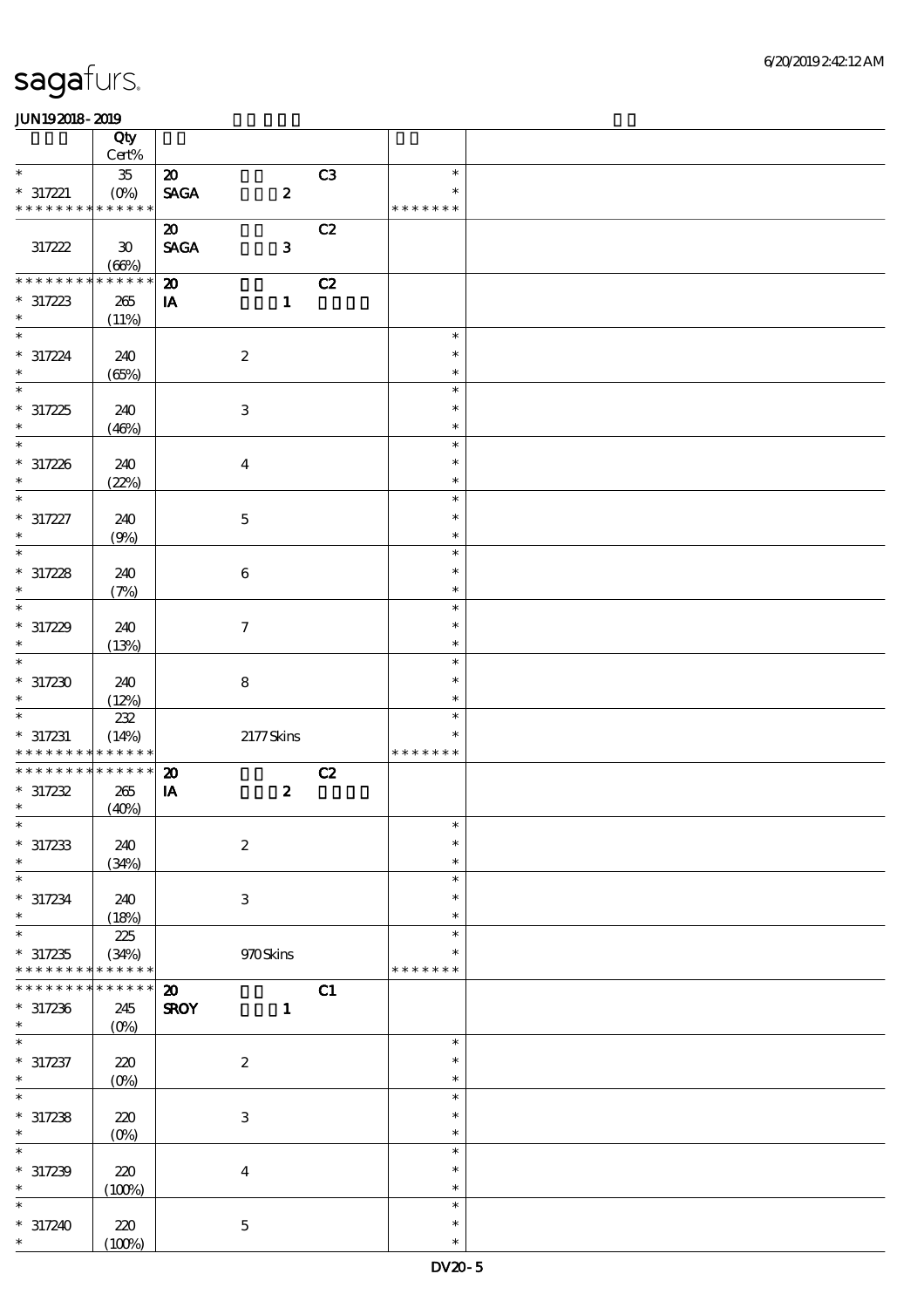|                                            | Qty                   |                             |                  |    |                  |  |
|--------------------------------------------|-----------------------|-----------------------------|------------------|----|------------------|--|
| $\ast$                                     | $Cert\%$              | $\boldsymbol{\mathfrak{D}}$ |                  | C1 | $\ast$           |  |
| $* 317241$                                 | $220$                 | <b>SROY</b>                 | $\mathbf{1}$     |    | $\ast$           |  |
| $\ast$                                     | (100%)                |                             |                  |    | $\ast$           |  |
| $\ast$                                     |                       |                             |                  |    | $\ast$           |  |
| $* 317242$                                 | 220                   |                             | $\boldsymbol{7}$ |    | $\ast$           |  |
| $\ast$                                     | (100%)                |                             |                  |    | $\ast$           |  |
| $\ast$                                     |                       |                             |                  |    | $\ast$           |  |
| $* 317243$                                 | 220                   |                             | $\bf 8$          |    | $\ast$           |  |
| $\ast$<br>$\ast$                           | (100%)                |                             |                  |    | $\ast$           |  |
| $* 317244$                                 |                       |                             |                  |    | $\ast$<br>$\ast$ |  |
| $\ast$                                     | 57<br>(100%)          |                             | $\boldsymbol{9}$ |    | $\ast$           |  |
| $\overline{\phantom{0}}$                   | ${\mathfrak{A}}$      |                             |                  |    | $\ast$           |  |
| $* 317245$                                 | $(O\%)$               |                             | 1934 Skins       |    | $\ast$           |  |
| * * * * * * * * <mark>* * * * * * *</mark> |                       |                             |                  |    | * * * * * * *    |  |
| * * * * * * * * * * * * * *                |                       | $\boldsymbol{\mathbf{z}}$   |                  | C2 |                  |  |
| $* 317246$                                 | 245                   | <b>SROY</b>                 | $\mathbf{1}$     |    |                  |  |
| $\ast$<br>$\ast$                           | $(O\%)$               |                             |                  |    |                  |  |
|                                            |                       |                             |                  |    | $\ast$<br>$\ast$ |  |
| $* 317247$<br>$\ast$                       | 220<br>$(0\%)$        |                             | $\boldsymbol{2}$ |    | $\ast$           |  |
| $\ast$                                     |                       |                             |                  |    | $\ast$           |  |
| $* 317248$                                 | 220                   |                             | $\,3\,$          |    | $\ast$           |  |
| $\ast$                                     | $(0\%)$               |                             |                  |    | $\ast$           |  |
| $\ast$                                     |                       |                             |                  |    | $\ast$           |  |
| $* 317249$                                 | 220                   |                             | $\boldsymbol{4}$ |    | $\ast$           |  |
| $\ast$                                     | $(0\%)$               |                             |                  |    | $\ast$           |  |
| $\ast$                                     |                       |                             |                  |    | $\ast$           |  |
| $*317250$<br>$\ast$                        | 220                   |                             | $\mathbf 5$      |    | $\ast$<br>$\ast$ |  |
| $\ast$                                     | $(O\%)$               |                             |                  |    | $\ast$           |  |
| $* 317251$                                 | 220                   |                             | $\,6\,$          |    | $\ast$           |  |
| $\ast$                                     | $(0\%)$               |                             |                  |    | $\ast$           |  |
| $\ast$                                     |                       |                             |                  |    | $\ast$           |  |
| $*317252$                                  | $220$                 |                             | $\boldsymbol{7}$ |    | $\ast$           |  |
| $\ast$                                     | (100%)                |                             |                  |    | $\ast$           |  |
| $\ast$                                     |                       |                             |                  |    | $\ast$<br>$\ast$ |  |
| $* 317253$<br>$\ast$                       | 220                   |                             | $\bf 8$          |    | $\ast$           |  |
| $\ast$                                     | (100%)                |                             |                  |    | $\ast$           |  |
| $* 317254$                                 | 220                   |                             | $\boldsymbol{9}$ |    | $\ast$           |  |
| $\ast$                                     | (100%)                |                             |                  |    | $\ast$           |  |
| $\ast$                                     |                       |                             |                  |    | $\ast$           |  |
| $*317255$                                  | $35\,$                |                             | $10\,$           |    | $\ast$           |  |
| $\ast$<br>$\ast$                           | (100%)                |                             |                  |    | $\ast$<br>$\ast$ |  |
| $*317256$                                  | $137$<br>$(O\%)$      |                             | $2177$ Skins     |    | $\ast$           |  |
| * * * * * * * * * * * * * *                |                       |                             |                  |    | * * * * * * *    |  |
| * * * * * * * *                            | * * * * * *           | $\boldsymbol{\mathbf{z}}$   |                  | C3 |                  |  |
| $* 317257$                                 | 245                   | <b>SROY</b>                 | 1                |    |                  |  |
| $\ast$                                     | (20%)                 |                             |                  |    |                  |  |
| $\overline{\ast}$                          |                       |                             |                  |    | $\ast$           |  |
| $*317258$                                  | 220                   |                             | $\boldsymbol{2}$ |    | $\ast$           |  |
| $\ast$<br>$\ast$                           | (O <sub>0</sub> )     |                             |                  |    | $\ast$<br>$\ast$ |  |
| $* 317259$                                 | $\boldsymbol{\omega}$ |                             |                  |    | $\ast$           |  |
| * * * * * * * * <mark>* * * * * *</mark>   | $(O\%)$               |                             | 534Skins         |    | * * * * * * *    |  |
| * * * * * * * *                            | * * * * * *           | $\boldsymbol{\mathfrak{D}}$ |                  | C1 |                  |  |
| $*317200$                                  | 245                   | <b>SROY</b>                 | $\boldsymbol{z}$ |    |                  |  |
| $\ast$                                     | $(O\!/\!\!\delta)$    |                             |                  |    |                  |  |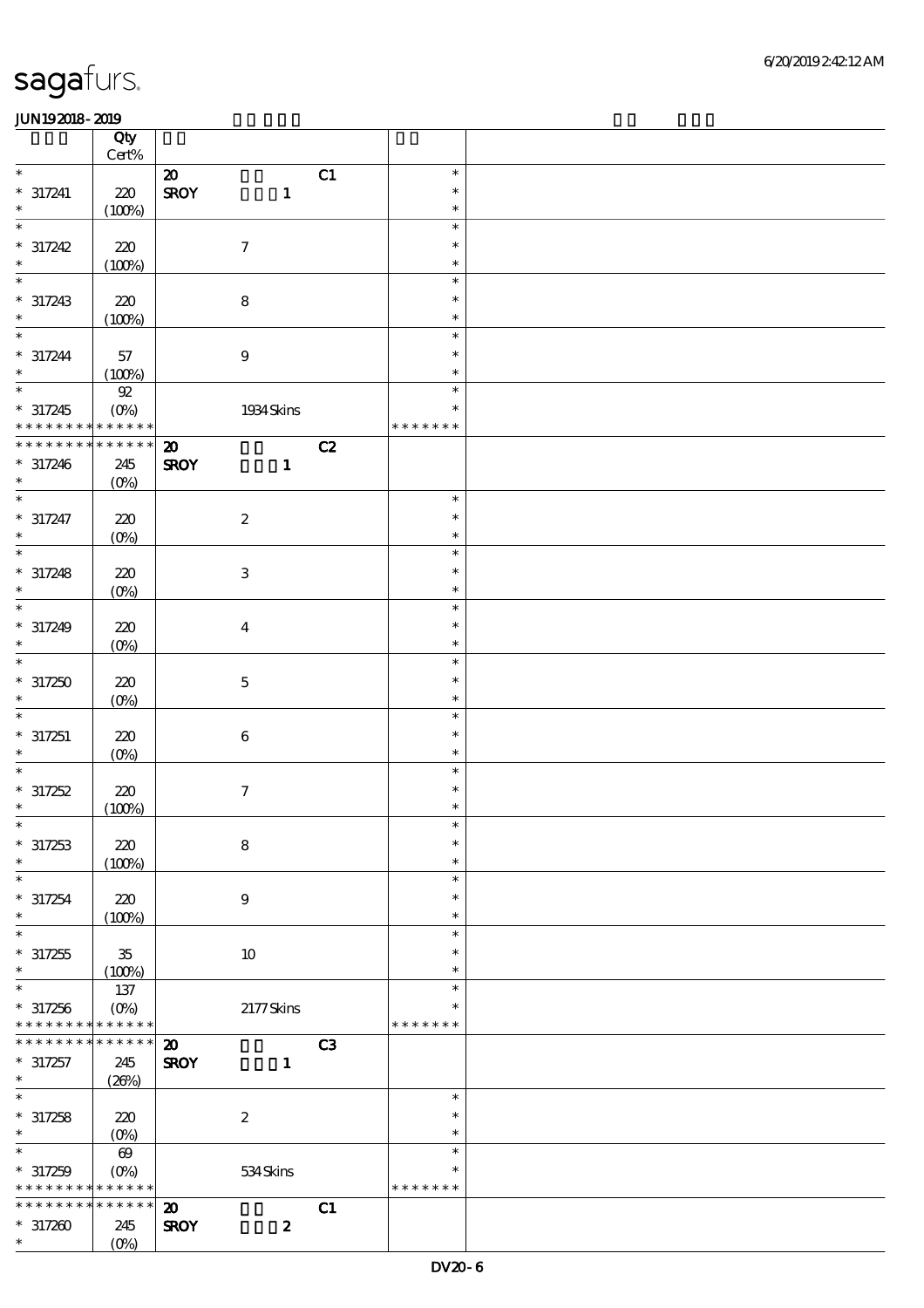|                                                     | Qty<br>Cert%       |                             |                           |    |                                   |  |
|-----------------------------------------------------|--------------------|-----------------------------|---------------------------|----|-----------------------------------|--|
| $\ast$                                              |                    | $\boldsymbol{\mathfrak{D}}$ |                           | C1 | $\ast$                            |  |
| $* 317261$<br>$\ast$                                | 220<br>(100%)      | <b>SROY</b>                 | $\boldsymbol{z}$          |    | $\ast$<br>$\ast$                  |  |
| $\ast$                                              |                    |                             |                           |    | $\ast$                            |  |
| $* 317262$                                          | 220                |                             | $\,3$                     |    | $\ast$                            |  |
| $\ast$                                              | (100%)             |                             |                           |    | $\ast$                            |  |
| $\ast$<br>$* 317263$<br>$\ast$                      | 172                |                             | $\bf{4}$                  |    | $\ast$<br>$\ast$<br>$\ast$        |  |
|                                                     | (100%)             |                             |                           |    |                                   |  |
| $\ast$<br>$* 317264$<br>* * * * * * * * * * * * * * | $68\,$<br>$(O\%)$  |                             | 925Skins                  |    | $\ast$<br>$\ast$<br>* * * * * * * |  |
| * * * * * * * * * * * * * *                         |                    | $\boldsymbol{\mathbf{z}}$   |                           | C2 |                                   |  |
| $*317265$<br>$\ast$                                 | 245<br>$(O\%)$     | <b>SROY</b>                 | $\boldsymbol{z}$          |    |                                   |  |
| $\ast$                                              |                    |                             |                           |    | $\ast$                            |  |
| $* 317266$<br>$\ast$                                | 220<br>$(O\!/\!o)$ |                             | $\boldsymbol{2}$          |    | $\ast$<br>$\ast$                  |  |
| $\ast$                                              |                    |                             |                           |    | $\ast$                            |  |
| $* 317267$<br>$\ast$                                | 220<br>(100%)      |                             | $\ensuremath{\mathbf{3}}$ |    | $\ast$<br>$\ast$                  |  |
| $\ast$                                              |                    |                             |                           |    | $\ast$                            |  |
| $* 317268$<br>$\ast$                                | 220<br>(100%)      |                             | $\bf{4}$                  |    | $\ast$<br>$\ast$                  |  |
| $\ast$                                              |                    |                             |                           |    | $\ast$                            |  |
| $* 317209$<br>$\ast$                                | 51<br>(100%)       |                             | $\mathbf 5$               |    | $\ast$<br>$\ast$                  |  |
| $\ast$                                              | ${\bf 80}$         |                             |                           |    | $\ast$                            |  |
| $* 317270$                                          | $(O\%)$            |                             | 1036Skins                 |    | ∗                                 |  |
| * * * * * * * * * * * * * *                         |                    |                             |                           |    | * * * * * * *                     |  |
| * * * * * * * *                                     | * * * * * *        | $\boldsymbol{\mathbf{Z}}$   |                           | C2 |                                   |  |
| $* 317271$<br>$\ast$                                | 220                | <b>SROY</b>                 | $\boldsymbol{z}$          |    |                                   |  |
| $\ast$                                              | (100%)             |                             |                           |    | $\ast$                            |  |
|                                                     |                    |                             |                           |    | $\ast$                            |  |
| $* 317272$<br>$\ast$                                | 220                |                             | $\boldsymbol{2}$          |    | $\ast$                            |  |
|                                                     | (100%)             |                             |                           |    | $\ast$                            |  |
| $*$<br>$* 317273$                                   | $220\,$            |                             | $\,3\,$                   |    | $\ast$                            |  |
| $\ast$<br>$\ast$                                    | (100%)             |                             |                           |    | $\ast$                            |  |
| $* 317274$<br>$\ast$                                | 220                |                             | $\boldsymbol{4}$          |    | $\ast$<br>$\ast$<br>$\ast$        |  |
| $\ast$                                              | (100%)             |                             |                           |    | $\ast$                            |  |
| $* 317275$<br>$\ast$                                | 220                |                             | $\mathbf 5$               |    | $\ast$<br>$\ast$                  |  |
| $\ast$                                              | (100%)             |                             |                           |    | $\ast$                            |  |
| $* 317276$<br>$\ast$                                | 220<br>(100%)      |                             | $\,6\,$                   |    | $\ast$<br>$\ast$                  |  |
|                                                     |                    |                             |                           |    | $\ast$                            |  |
| $* 317277$<br>$\ast$                                | 220<br>(100%)      |                             | $\boldsymbol{7}$          |    | $\ast$<br>$\ast$                  |  |
| $\ast$                                              |                    |                             |                           |    | $\ast$                            |  |
| $\ast$                                              | 220                |                             | $\bf 8$                   |    | $\ast$<br>$\ast$                  |  |
| $\ast$                                              | (100%)             |                             |                           |    | $\ast$                            |  |
| $* 317278$<br>$* 317279$                            | 220                |                             | $\boldsymbol{9}$          |    | $\ast$                            |  |
| $\ast$                                              | (90%)              |                             |                           |    | $\ast$                            |  |
| $*317280$<br>$\ast$                                 | 220<br>(100%)      |                             | $10\,$                    |    | $\ast$<br>$\ast$<br>$\ast$        |  |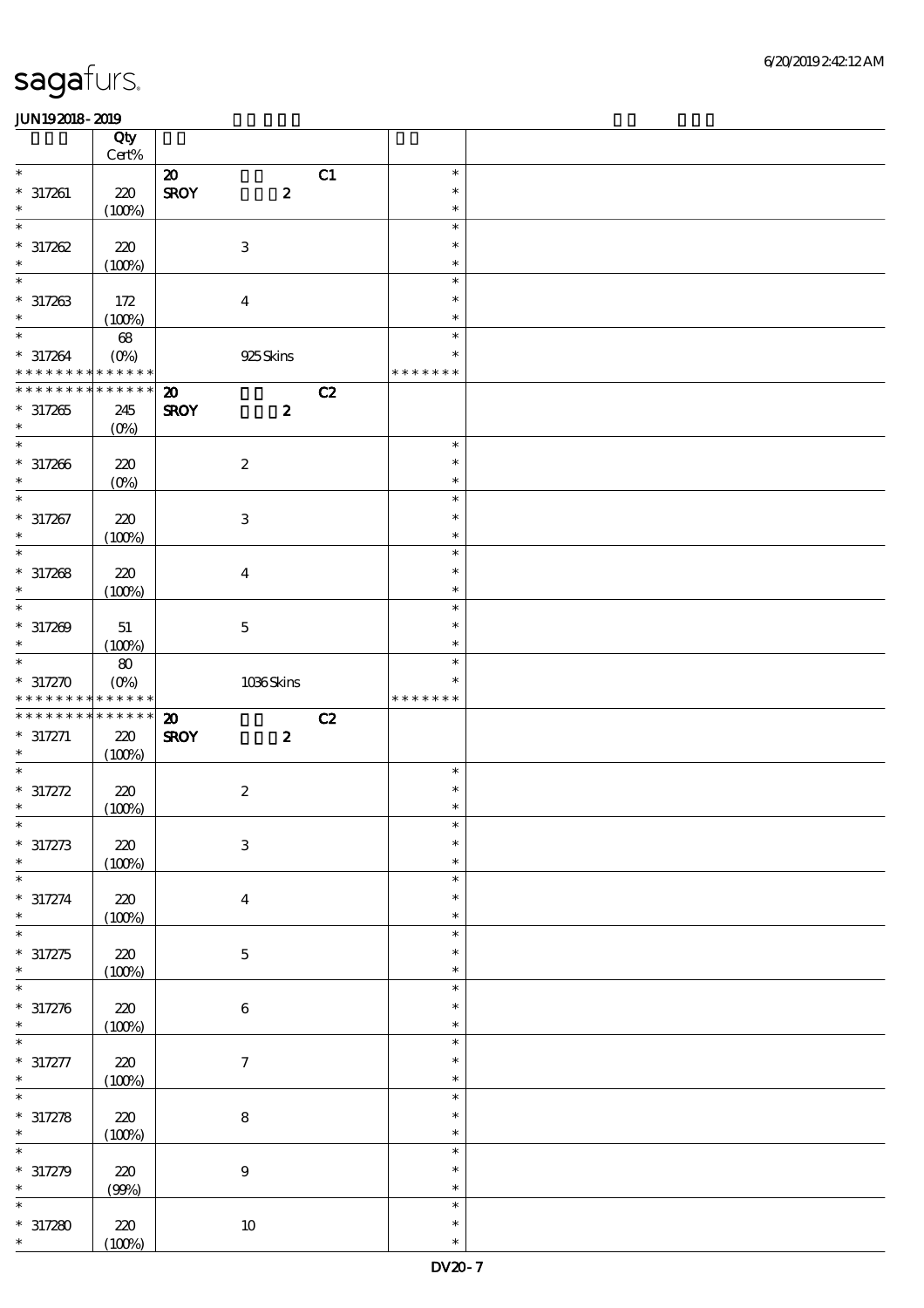| Qty<br>Cert%<br>$\ast$<br>C2<br>$\boldsymbol{\mathfrak{D}}$<br>$\ast$<br>$* 317281$<br><b>SROY</b><br>$\boldsymbol{z}$<br>220<br>$\ast$<br>$\ast$<br>(100%)<br>$\ast$<br>$\ast$<br>$\ast$<br>$* 317282$<br>220<br>$12 \,$<br>$\ast$<br>$\ast$<br>(100%)<br>$\ast$<br>$\ast$<br>$\ast$<br>$* 317283$<br>220<br>13<br>$\ast$<br>$\ast$<br>(100%)<br>$\ast$<br>$\ast$<br>$\ast$ |  |
|------------------------------------------------------------------------------------------------------------------------------------------------------------------------------------------------------------------------------------------------------------------------------------------------------------------------------------------------------------------------------|--|
|                                                                                                                                                                                                                                                                                                                                                                              |  |
|                                                                                                                                                                                                                                                                                                                                                                              |  |
|                                                                                                                                                                                                                                                                                                                                                                              |  |
|                                                                                                                                                                                                                                                                                                                                                                              |  |
|                                                                                                                                                                                                                                                                                                                                                                              |  |
|                                                                                                                                                                                                                                                                                                                                                                              |  |
|                                                                                                                                                                                                                                                                                                                                                                              |  |
|                                                                                                                                                                                                                                                                                                                                                                              |  |
|                                                                                                                                                                                                                                                                                                                                                                              |  |
|                                                                                                                                                                                                                                                                                                                                                                              |  |
|                                                                                                                                                                                                                                                                                                                                                                              |  |
|                                                                                                                                                                                                                                                                                                                                                                              |  |
| $* 317284$<br>220<br>14<br>$\ast$                                                                                                                                                                                                                                                                                                                                            |  |
| $\ast$<br>(100%)<br>$\ast$                                                                                                                                                                                                                                                                                                                                                   |  |
| $\ast$<br>$\ast$                                                                                                                                                                                                                                                                                                                                                             |  |
| $* 317285$<br>220<br>$\ast$                                                                                                                                                                                                                                                                                                                                                  |  |
| $15\,$<br>$\ast$<br>$\ast$                                                                                                                                                                                                                                                                                                                                                   |  |
| (100%)<br>$\ast$                                                                                                                                                                                                                                                                                                                                                             |  |
| 210<br>$\ast$                                                                                                                                                                                                                                                                                                                                                                |  |
| $* 317286$<br>(100%)<br>$3510\mbox{Skirs}$<br>$\ast$                                                                                                                                                                                                                                                                                                                         |  |
| * * * * * *<br>* * * * * * * *<br>* * * * * * *                                                                                                                                                                                                                                                                                                                              |  |
| C <sub>3</sub><br>$\boldsymbol{\mathfrak{D}}$                                                                                                                                                                                                                                                                                                                                |  |
| 317287<br>207<br><b>SROY</b><br>$\boldsymbol{z}$                                                                                                                                                                                                                                                                                                                             |  |
| (29%)                                                                                                                                                                                                                                                                                                                                                                        |  |
| C1/C2<br>$\boldsymbol{\mathfrak{D}}$                                                                                                                                                                                                                                                                                                                                         |  |
| ${\bf LUM}$<br>$\boldsymbol{z}$<br>317288<br>195                                                                                                                                                                                                                                                                                                                             |  |
| (50%)                                                                                                                                                                                                                                                                                                                                                                        |  |
| * * * * * * *<br>$\boldsymbol{\mathsf{20}}$<br>C1/C2<br>* * * * * * * *                                                                                                                                                                                                                                                                                                      |  |
| $* 317289$<br>$\mathbf{L}\mathbf{U}\mathbf{M}$<br>$\boldsymbol{z}$<br>245                                                                                                                                                                                                                                                                                                    |  |
| $\ast$<br>(84%)                                                                                                                                                                                                                                                                                                                                                              |  |
| $\ast$<br>$\ast$                                                                                                                                                                                                                                                                                                                                                             |  |
|                                                                                                                                                                                                                                                                                                                                                                              |  |
| $*317290$<br>$\boldsymbol{2}$<br>220<br>$\ast$                                                                                                                                                                                                                                                                                                                               |  |
| $\ast$<br>(100%)<br>$\ast$                                                                                                                                                                                                                                                                                                                                                   |  |
| $\ast$<br>198<br>$\ast$                                                                                                                                                                                                                                                                                                                                                      |  |
| $^*$ 317291<br>(100%)<br>663Skins<br>$\ast$                                                                                                                                                                                                                                                                                                                                  |  |
| * * * * * * * * * * * * * *<br>* * * * * * *                                                                                                                                                                                                                                                                                                                                 |  |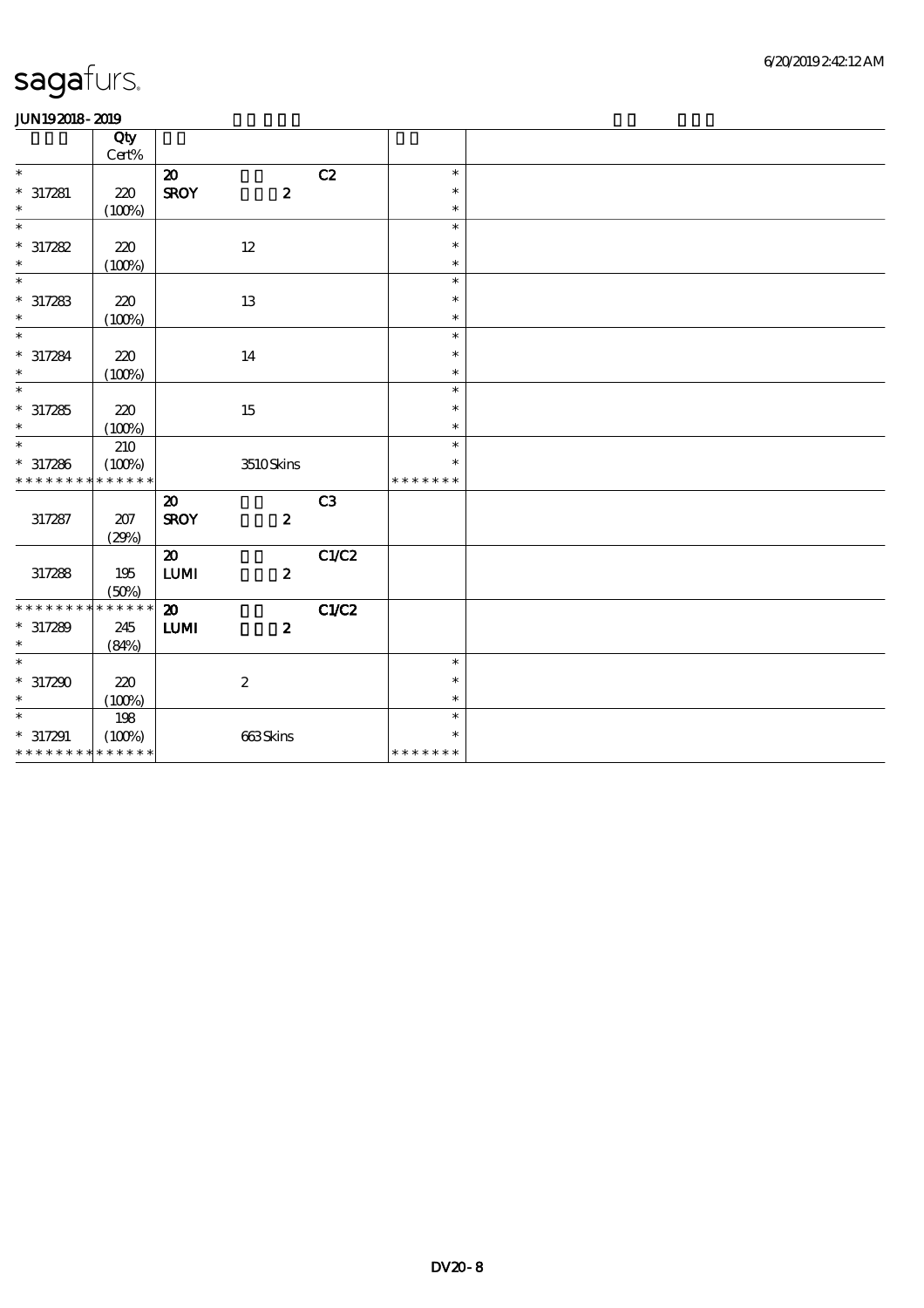|                            | Qty                               |                                           |                |               |  |
|----------------------------|-----------------------------------|-------------------------------------------|----------------|---------------|--|
|                            | Cert%                             |                                           |                |               |  |
| 317361                     | 122                               | $\mathbf{o}$<br>${\bf s}$<br>$\mathbf{1}$ | C1             |               |  |
|                            | (71%)                             |                                           |                |               |  |
| * * * * * * * *            | * * * * * *                       | $\mathbf 0$                               | C2             |               |  |
| $*317362$                  | 294                               | $\mathbf{1}$<br>${\bf s}$                 |                |               |  |
| $\ast$                     | $(O\%)$                           |                                           |                |               |  |
| $\ast$                     | 158                               |                                           |                | $\ast$        |  |
| $*317363$                  | (90%)                             | 452Skins                                  |                |               |  |
| * * * * * * * *            | * * * * * *                       |                                           |                | * * * * * * * |  |
|                            |                                   | $\mathbf{o}$                              | C <sub>3</sub> |               |  |
| 317364                     | 270                               | $\mathbf{S}$<br>$\mathbf{1}$              |                |               |  |
|                            | (22%)                             |                                           |                |               |  |
| * * * * * * * *            | * * * * * *                       | $\mathbf 0$                               | C2             |               |  |
| $*317365$                  | 305                               | $\mathbf{1}$<br>$\mathbf{B}$              |                |               |  |
| $\ast$                     | (57%)                             |                                           |                |               |  |
| $\ast$                     | 278                               |                                           |                | $\ast$        |  |
| $* 317366$                 | (28%)                             | 583Skins                                  |                | $\ast$        |  |
| * * * * * * * *            | * * * * * *                       |                                           |                | * * * * * * * |  |
| * * * * * * *              | * * * * * *                       | $\mathbf{O}$                              | C1             |               |  |
| $* 317367$                 | 258                               | <b>SAGA</b><br>$\mathbf{1}$               |                |               |  |
| $\ast$                     | $(O\%)$                           |                                           |                |               |  |
| $\overline{\ast}$          |                                   |                                           |                | $\ast$        |  |
| $*317368$                  | 260                               | $\boldsymbol{z}$                          |                | $\ast$        |  |
| $\ast$                     | (100%)                            |                                           |                | $\ast$        |  |
| $\ast$                     |                                   |                                           |                | $\ast$        |  |
| $* 317309$                 | 260                               | 3                                         |                | $\ast$        |  |
| $\ast$                     | (100%)                            |                                           |                | $\ast$        |  |
| $\ast$                     | 54                                |                                           |                | $\ast$        |  |
| $*317370$                  | (100%)                            | 832Skins                                  |                |               |  |
| * * * * * * * *            | * * * * * *                       |                                           |                | * * * * * * * |  |
| * * * * * * *              | * * * * * *                       | $\mathbf 0$                               | C2             |               |  |
|                            |                                   |                                           |                |               |  |
|                            |                                   |                                           |                |               |  |
| $* 317371$<br>$\ast$       | 285                               | <b>SAGA</b><br>$\mathbf{1}$               |                |               |  |
| $\ast$                     | $(O\%)$                           |                                           |                | $\ast$        |  |
|                            |                                   |                                           |                | $\ast$        |  |
| $* 317372$<br>$\ast$       | 260                               | $\boldsymbol{2}$                          |                | $\ast$        |  |
| $\ast$                     | $(0\%)$                           |                                           |                | $\ast$        |  |
|                            |                                   |                                           |                | $\ast$        |  |
| $\ast$                     | 260                               | $\ensuremath{\mathsf{3}}$                 |                | $\ast$        |  |
| $* 317373$<br>$\ast$       | $(0\%)$                           |                                           |                | $\ast$        |  |
|                            |                                   |                                           |                | $\ast$        |  |
| $* 317374$<br>$\ast$       | 260                               | $\bf{4}$                                  |                | $\ast$        |  |
| $\ast$                     | $(0\%)$                           |                                           |                | $\ast$        |  |
|                            | 260                               |                                           |                | ∗             |  |
| $* 317375$<br>$\ast$       |                                   | $\mathbf 5$                               |                | $\ast$        |  |
| $\ast$                     | $(0\%)$                           |                                           |                | $\ast$        |  |
|                            |                                   |                                           |                | $\ast$        |  |
| $* 317376$<br>$\ast$       | 260                               | $\bf 6$                                   |                | $\ast$        |  |
|                            | (100%)                            |                                           |                | $\ast$        |  |
|                            |                                   |                                           |                | $\ast$        |  |
| $* 317377$<br>$\ast$       | 260                               | $\boldsymbol{7}$                          |                | $\ast$        |  |
| $\ast$                     | (100%)                            |                                           |                | $\ast$        |  |
|                            |                                   |                                           |                | $\ast$        |  |
| $* 317378$<br>$\ast$       | 260                               | ${\bf 8}$                                 |                | $\ast$        |  |
| $\ast$                     | (100%)                            |                                           |                | $\ast$        |  |
|                            |                                   |                                           |                | $\ast$        |  |
| $* 317379$<br>$\ast$       | 208                               | $\boldsymbol{9}$                          |                | $\ast$        |  |
| $\ast$                     | (100%)                            |                                           |                | $\ast$        |  |
|                            | $99\,$                            |                                           |                | *             |  |
| $*317380$<br>* * * * * * * | $(O\!/\!\!\delta)$<br>* * * * * * | 2412Skins                                 |                | * * * * * * * |  |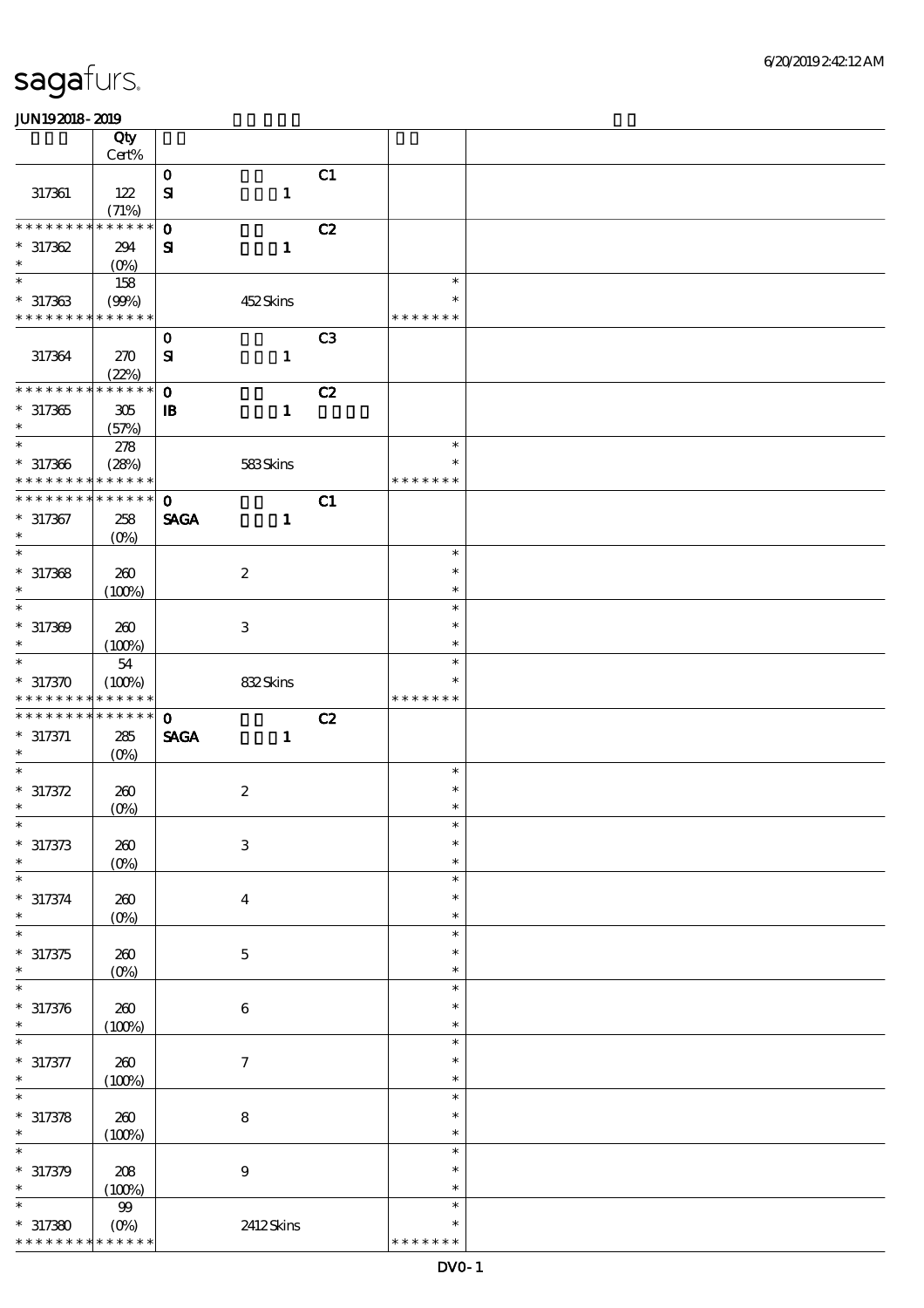|                             | Qty<br>Cert%      |                             |                  |    |               |  |
|-----------------------------|-------------------|-----------------------------|------------------|----|---------------|--|
| * * * * * * *               | * * * * * *       |                             |                  |    |               |  |
| $* 317381$                  | 285               | $\mathbf{o}$<br><b>SAGA</b> | $\mathbf{1}$     | C3 |               |  |
| $\ast$                      | $(O\%)$           |                             |                  |    |               |  |
| $\overline{\ast}$           |                   |                             |                  |    | $\ast$        |  |
| $*317382$                   | 260               |                             | $\boldsymbol{2}$ |    | $\ast$        |  |
| $\ast$                      | $(0\%)$           |                             |                  |    | $\ast$        |  |
| $\ast$                      |                   |                             |                  |    | $\ast$        |  |
| $*317383$                   | 51                |                             | $\,3\,$          |    | $\ast$        |  |
| $\ast$                      |                   |                             |                  |    |               |  |
|                             | $(0\%)$           |                             |                  |    | $\ast$        |  |
| $\ast$                      | 164               |                             |                  |    | $\ast$        |  |
| $* 317384$                  | (100%)            |                             | 760Skins         |    | $\ast$        |  |
| * * * * * * * *             | * * * * * *       |                             |                  |    | * * * * * * * |  |
|                             |                   | $\mathbf{o}$                |                  | C1 |               |  |
| 317385                      |                   | <b>SAGA</b>                 | $\boldsymbol{z}$ |    |               |  |
|                             | 214               |                             |                  |    |               |  |
|                             | (81%)             |                             |                  |    |               |  |
|                             |                   | $\mathbf{O}$                |                  | C1 |               |  |
| 317386                      | 189               | <b>SAGA</b>                 | $\boldsymbol{z}$ |    |               |  |
|                             | (80%)             |                             |                  |    |               |  |
| * * * * * * *               | * * * * * *       | $\mathbf{o}$                |                  | C2 |               |  |
| $* 317387$                  | 285               | <b>SAGA</b>                 | $\boldsymbol{z}$ |    |               |  |
| $\ast$                      |                   |                             |                  |    |               |  |
|                             | (O <sub>0</sub> ) |                             |                  |    |               |  |
| $\overline{\ast}$           |                   |                             |                  |    | $\ast$        |  |
| $*317388$                   | 260               |                             | $\boldsymbol{2}$ |    | $\ast$        |  |
| $\ast$                      | (100%)            |                             |                  |    | $\ast$        |  |
| $\ast$                      |                   |                             |                  |    | $\ast$        |  |
|                             |                   |                             |                  |    | $\ast$        |  |
| $* 317389$                  | 174               |                             | $\,3\,$          |    |               |  |
| $\ast$                      | (100%)            |                             |                  |    | $\ast$        |  |
| $\ast$                      | 182               |                             |                  |    | $\ast$        |  |
| $*317300$                   | $(O\%)$           |                             | 901 Skins        |    | $\ast$        |  |
| * * * * * * * *             | * * * * * *       |                             |                  |    | * * * * * * * |  |
| * * * * * * *               | * * * * * *       | $\mathbf 0$                 |                  | C3 |               |  |
|                             |                   |                             |                  |    |               |  |
| $*317391$                   | 271               | <b>SAGA</b>                 | $\boldsymbol{z}$ |    |               |  |
| $\ast$                      | (0%)              |                             |                  |    |               |  |
| $\ast$                      | 147               |                             |                  |    | $\ast$        |  |
| $* 317392$                  | (100%)            |                             | 418Skins         |    | $\ast$        |  |
| * * * * * * * * * * * * * * |                   |                             |                  |    | * * * * * * * |  |
| *************** 0           |                   |                             |                  | C2 |               |  |
| $*317303$                   |                   |                             |                  |    |               |  |
|                             | ${\bf 285}$       | ${\bf I} {\bf A}$           | $\mathbf{1}$     |    |               |  |
| $\ast$                      | (31%)             |                             |                  |    |               |  |
| $\ast$                      |                   |                             |                  |    | $\ast$        |  |
| $* 317394$                  | 260               |                             | $\boldsymbol{2}$ |    | $\ast$        |  |
| $\ast$                      | (30%)             |                             |                  |    | $\ast$        |  |
| $\ast$                      |                   |                             |                  |    | $\ast$        |  |
|                             |                   |                             |                  |    | ∗             |  |
| $*317305$                   | 260               |                             | $\,3\,$          |    |               |  |
| $\ast$                      | (22%)             |                             |                  |    | $\ast$        |  |
| $\ast$                      | 119               |                             |                  |    | $\ast$        |  |
| $* 317396$                  | (14%)             |                             | $924\,$ Skins    |    | ∗             |  |
| * * * * * * * *             | * * * * * *       |                             |                  |    | * * * * * * * |  |
| * * * * * * *               | * * * * * *       | $\mathbf{o}$                |                  | C2 |               |  |
|                             |                   |                             |                  |    |               |  |
| $* 317397$                  | 285               | IA                          | $\mathbf{1}$     |    |               |  |
| $\ast$                      | (43%)             |                             |                  |    |               |  |
| $\ast$                      |                   |                             |                  |    | $\ast$        |  |
| $* 317398$                  | 260               |                             | $\boldsymbol{2}$ |    | $\ast$        |  |
| $\ast$                      | (47%)             |                             |                  |    | $\ast$        |  |
| $\ast$                      |                   |                             |                  |    | $\ast$        |  |
|                             |                   |                             |                  |    |               |  |
| $* 317399$                  | 260               |                             | $\,3\,$          |    | $\ast$        |  |
| $\ast$                      | (57%)             |                             |                  |    | $\ast$        |  |
| $\ast$                      |                   |                             |                  |    | $\ast$        |  |
| $*317400$                   | 260               |                             | $\boldsymbol{4}$ |    | $\ast$        |  |
| $\ast$                      | (35%)             |                             |                  |    | $\ast$        |  |
|                             |                   |                             |                  |    |               |  |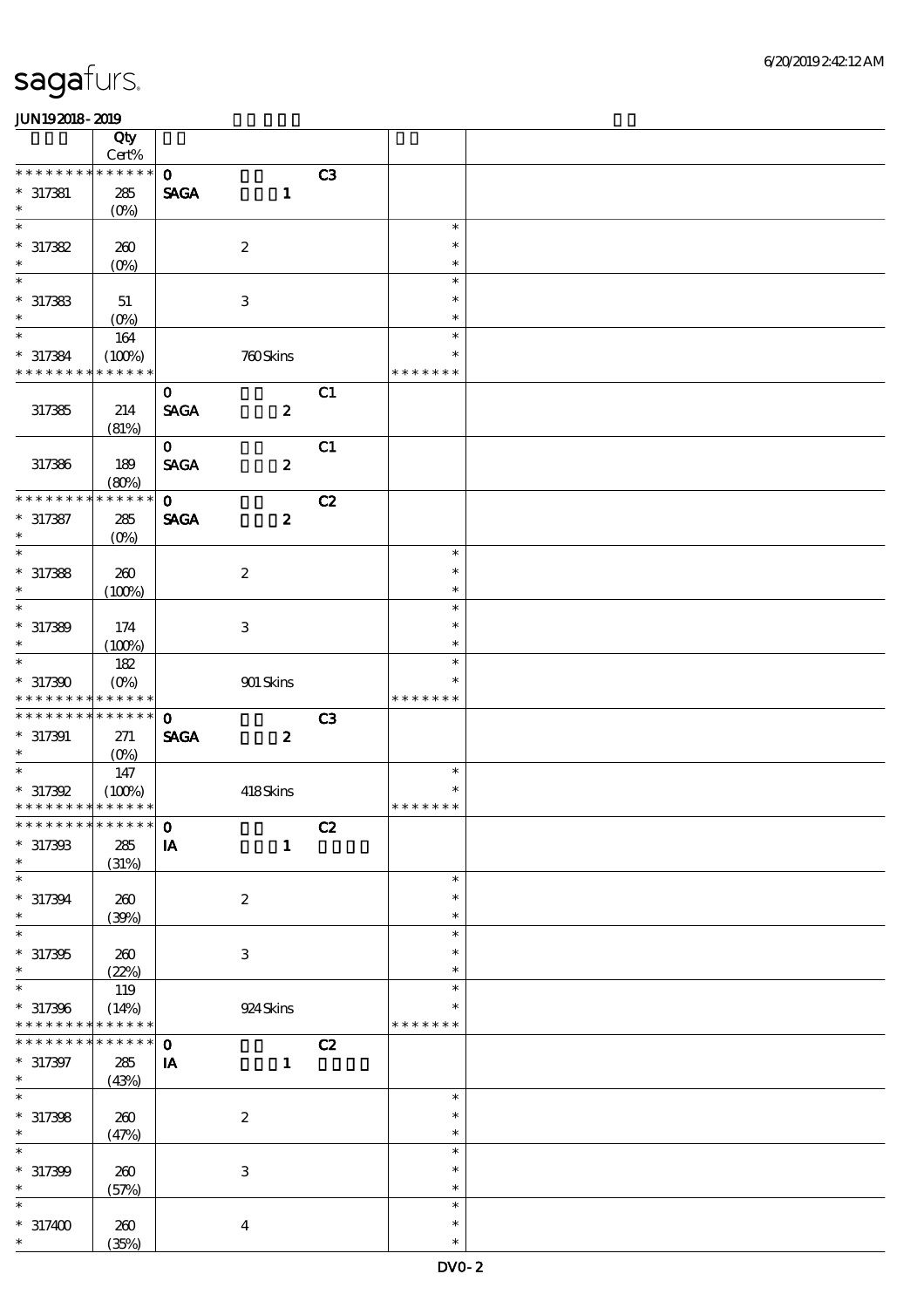|                             | Qty                   |                        |                           |                |               |  |
|-----------------------------|-----------------------|------------------------|---------------------------|----------------|---------------|--|
| $\ast$                      | Cert%                 |                        |                           |                | $\ast$        |  |
|                             |                       | $\mathbf O$            |                           | C2             |               |  |
| $* 317401$                  | 260                   | $\mathbf{I}\mathbf{A}$ | $\mathbf 1$               |                | $\ast$        |  |
| $\ast$                      | (60%)                 |                        |                           |                | $\ast$        |  |
| $\ast$                      |                       |                        |                           |                | $\ast$        |  |
| $* 317402$                  | 260                   |                        | $\boldsymbol{6}$          |                | $\ast$        |  |
| $\ast$                      | (66%)                 |                        |                           |                | $\ast$        |  |
| $\ast$                      | 111                   |                        |                           |                | $\ast$        |  |
| $* 31740B$                  | (81%)                 |                        | 1696Skins                 |                | $\ast$        |  |
| * * * * * * * *             | * * * * * *           |                        |                           |                | * * * * * * * |  |
| * * * * * * *               | * * * * * *           | $\mathbf 0$            |                           | C2             |               |  |
|                             |                       |                        |                           |                |               |  |
| $* 317404$<br>$\ast$        | 285                   | IA                     | $\boldsymbol{z}$          |                |               |  |
|                             | (43%)                 |                        |                           |                |               |  |
| $\ast$                      | $\boldsymbol{\omega}$ |                        |                           |                | $\ast$        |  |
| $*317405$                   | (40%)                 |                        | 354Skins                  |                | ∗             |  |
| * * * * * * * *             | * * * * * *           |                        |                           |                | * * * * * * * |  |
| * * * * * * * *             | * * * * * *           | $\mathbf{o}$           |                           | C2             |               |  |
| $* 317406$                  | 285                   | IA                     | $\boldsymbol{z}$          |                |               |  |
| $\ast$                      | (76%)                 |                        |                           |                |               |  |
| $\overline{\phantom{1}}$    |                       |                        |                           |                | $\ast$        |  |
| $* 317407$                  | 260                   |                        | $\boldsymbol{2}$          |                | $\ast$        |  |
| $\ast$                      | (68%)                 |                        |                           |                | $\ast$        |  |
| $\ast$                      |                       |                        |                           |                | $\ast$        |  |
|                             |                       |                        |                           |                |               |  |
| $* 317408$                  | 260                   |                        | $\ensuremath{\mathsf{3}}$ |                | $\ast$        |  |
| $\ast$                      | (41%)                 |                        |                           |                | $\ast$        |  |
| $\ast$                      | 119                   |                        |                           |                | $\ast$        |  |
| $* 317409$                  | (24%)                 |                        | 924 Skins                 |                | $\ast$        |  |
| * * * * * * * *             | * * * * * *           |                        |                           |                | * * * * * * * |  |
|                             |                       | $\mathbf{o}$           |                           | C1             |               |  |
| 317410                      | 112                   | <b>SROY</b>            | $\mathbf{1}$              |                |               |  |
|                             | (73%)                 |                        |                           |                |               |  |
| * * * * * * * *             | * * * * * *           | $\mathbf 0$            |                           | C1             |               |  |
|                             |                       |                        |                           |                |               |  |
| $* 317411$                  | $265\,$               | <b>SROY</b>            | $\mathbf{1}$              |                |               |  |
| $\ast$                      | (86%)                 |                        |                           |                |               |  |
|                             | 49                    |                        |                           |                | $\ast$        |  |
| $* 317412$                  | (100%)                |                        | 314Skins                  |                | $\ast$        |  |
| * * * * * * * * * * * * * * |                       |                        |                           |                | * * * * * * * |  |
|                             |                       |                        |                           | $\overline{c}$ |               |  |
| $* 317413$                  | 245                   | <b>SROY</b>            | $\mathbf{1}$              |                |               |  |
| $\ast$                      | (2%)                  |                        |                           |                |               |  |
| $\ast$                      |                       |                        |                           |                | $\ast$        |  |
| $* 317414$                  | 266                   |                        | $\boldsymbol{2}$          |                | $\ast$        |  |
| $\ast$                      | (98%)                 |                        |                           |                | $\ast$        |  |
| $\ast$                      | 48                    |                        |                           |                | $\ast$        |  |
|                             |                       |                        |                           |                |               |  |
| $* 317415$                  | $(O\%)$               |                        | 559Skins                  |                | $\ast$        |  |
| * * * * * * * *             | * * * * * *           |                        |                           |                | * * * * * * * |  |
| * * * * * * *               | * * * * * *           | $\mathbf 0$            |                           | C2             |               |  |
| $* 317416$                  | 265                   | <b>SROY</b>            | $\mathbf{1}$              |                |               |  |
| $\ast$                      | $(0\%)$               |                        |                           |                |               |  |
| $\ast$                      |                       |                        |                           |                | $\ast$        |  |
| $* 317417$                  | 240                   |                        | $\boldsymbol{2}$          |                | $\ast$        |  |
| $\ast$                      | (100%)                |                        |                           |                | $\ast$        |  |
|                             |                       |                        |                           |                | $\ast$        |  |
| $* 317418$                  | 240                   |                        | $\ensuremath{\mathbf{3}}$ |                | $\ast$        |  |
| $\ast$                      |                       |                        |                           |                | $\ast$        |  |
| $\ast$                      | (100%)                |                        |                           |                | $\ast$        |  |
|                             |                       |                        |                           |                |               |  |
| $* 317419$                  | 240                   |                        | $\boldsymbol{4}$          |                | $\ast$        |  |
| $\ast$                      | (100%)                |                        |                           |                | $\ast$        |  |
| $\ast$                      |                       |                        |                           |                | $\ast$        |  |
| $*317420$                   | 240                   |                        | $\bf 5$                   |                | $\ast$        |  |
| $\ast$                      | (100%)                |                        |                           |                | $\ast$        |  |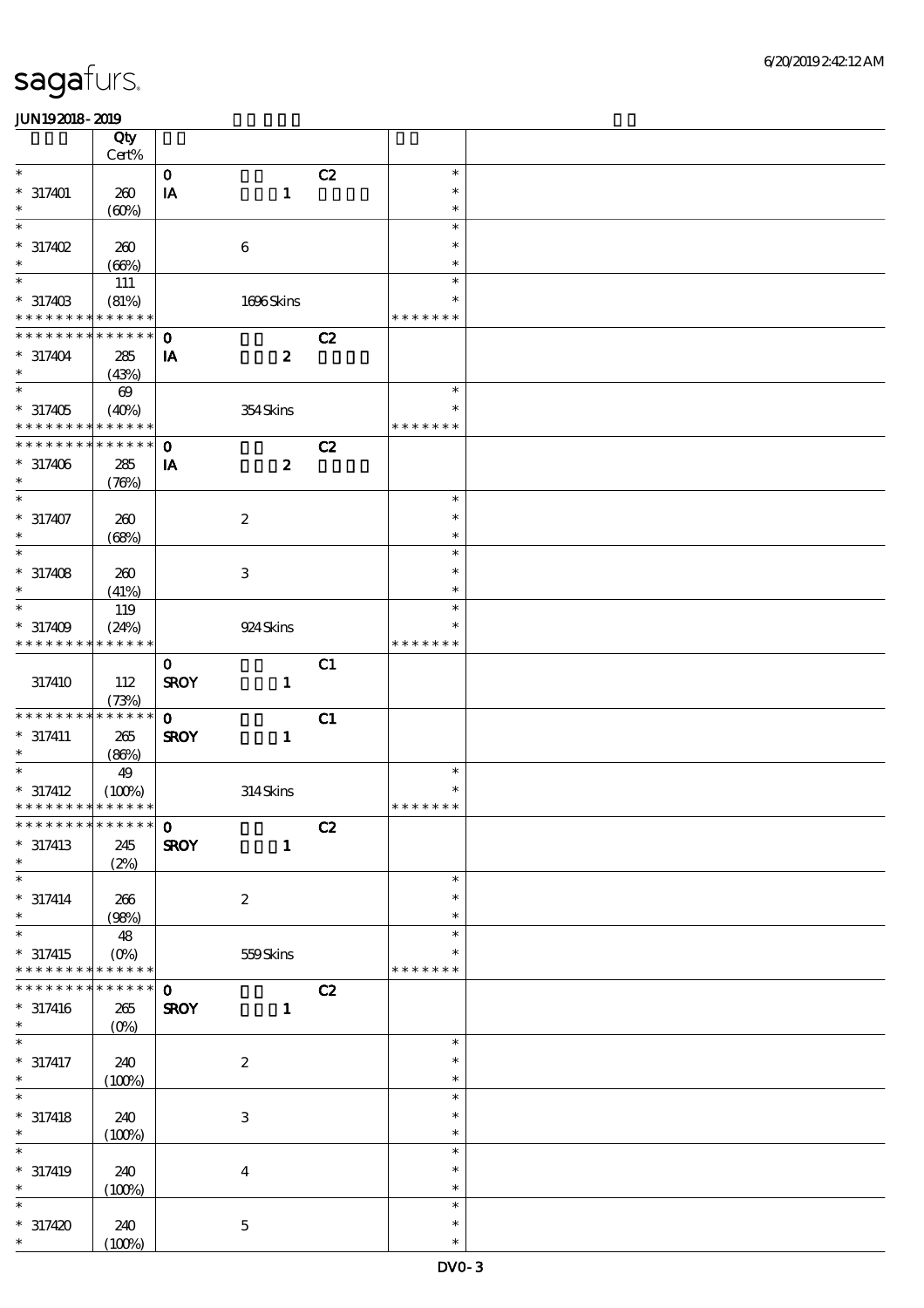|                             | Qty                       |              |                         |                |                  |  |
|-----------------------------|---------------------------|--------------|-------------------------|----------------|------------------|--|
| $\ast$                      | Cert%                     |              |                         |                | $\ast$           |  |
| $* 317421$                  |                           | $\mathbf{o}$ |                         | C2             | $\ast$           |  |
| $\ast$                      | 240<br>(100%)             | <b>SROY</b>  | $\mathbf{1}$            |                | $\ast$           |  |
| $\overline{\ast}$           |                           |              |                         |                | $\ast$           |  |
| $* 317422$                  | 114                       |              | $\tau$                  |                | $\ast$           |  |
| $\ast$                      | (98%)                     |              |                         |                | $\ast$           |  |
| $\overline{\phantom{a}^*}$  | 46                        |              |                         |                | $\ast$           |  |
| $* 317423$                  | $(O\!\!\!\!\!\!\!/\,\!o)$ |              | 1625Skins               |                | $\ast$           |  |
| * * * * * * * *             | * * * * * *               |              |                         |                | * * * * * * *    |  |
|                             |                           | $\mathbf{O}$ |                         | C <sub>3</sub> |                  |  |
| 317424                      | 233                       | <b>SROY</b>  | $\mathbf{1}$            |                |                  |  |
|                             | (19%)                     |              |                         |                |                  |  |
|                             |                           | $\mathbf{O}$ |                         | C1             |                  |  |
| 317425                      | 194                       | <b>SROY</b>  | $\boldsymbol{z}$        |                |                  |  |
|                             | (87%)                     |              |                         |                |                  |  |
| * * * * * * * * * * * * * * |                           | $\mathbf{o}$ |                         | C1/C2          |                  |  |
| $* 317426$<br>$\ast$        | 217                       | <b>SROY</b>  | $\boldsymbol{z}$        |                |                  |  |
| $\overline{\ast}$           | $(O\%)$                   |              |                         |                | $\ast$           |  |
| $* 317427$                  | 276                       |              |                         |                | $\ast$           |  |
| * * * * * * * *             | (100%)<br>* * * * * *     |              | 493Skins                |                | * * * * * * *    |  |
| * * * * * * * * * * * * * * |                           | $\mathbf{o}$ |                         | C2             |                  |  |
| $* 317428$                  | 152                       | <b>SROY</b>  | $\boldsymbol{z}$        |                |                  |  |
| $\ast$                      | (17%)                     |              |                         |                |                  |  |
| $\ast$                      |                           |              |                         |                | $\ast$           |  |
| $*317429$                   | 240                       |              | $\boldsymbol{2}$        |                | $\ast$           |  |
| $\ast$                      | (100%)                    |              |                         |                | $\ast$           |  |
| $\overline{\ast}$           |                           |              |                         |                | $\ast$           |  |
| $*317430$                   | 240                       |              | $\,3$                   |                | $\ast$           |  |
| $\ast$                      | (100%)                    |              |                         |                | $\ast$           |  |
| $\ast$                      |                           |              |                         |                | $\ast$           |  |
| $* 317431$                  | 240                       |              | $\overline{\mathbf{4}}$ |                | $\ast$           |  |
| $\ast$<br>$\ast$            | (100%)                    |              |                         |                | $\ast$<br>$\ast$ |  |
| $* 317432$                  | 224                       |              |                         |                |                  |  |
| * * * * * * * * * * * * * * | (100%)                    |              | 1096Skins               |                | * * * * * * *    |  |
|                             |                           | $\mathbf 0$  |                         | C <sub>3</sub> |                  |  |
| $317433\,$                  | 169                       | <b>SROY</b>  | $\boldsymbol{z}$        |                |                  |  |
|                             | (31%)                     |              |                         |                |                  |  |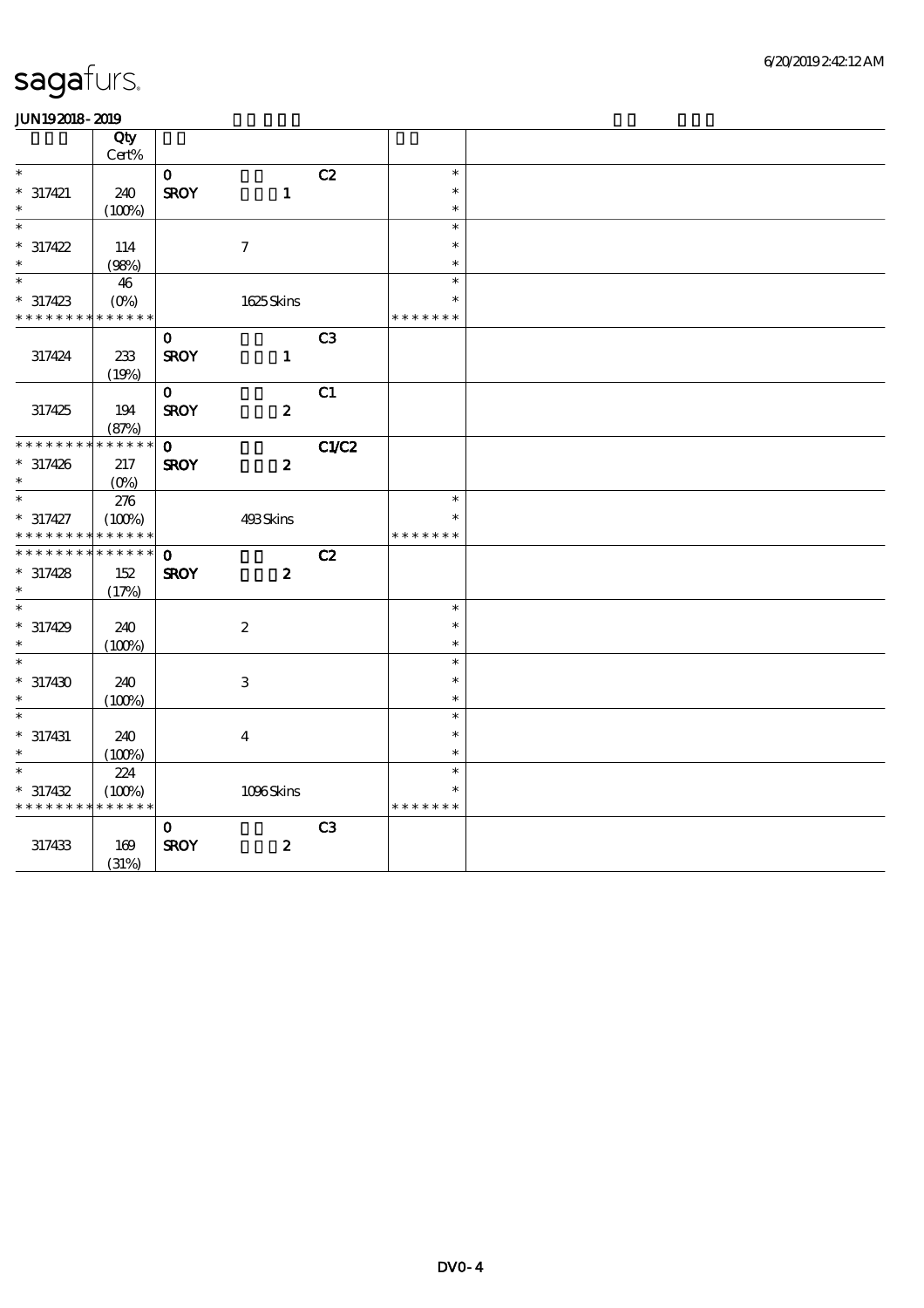|                              | Qty                   |                                |                           |                |                  |  |
|------------------------------|-----------------------|--------------------------------|---------------------------|----------------|------------------|--|
|                              | Cert%                 |                                |                           |                |                  |  |
|                              |                       | $\mathbf{1}$                   |                           | C1             |                  |  |
| 317501                       | 145                   | $\mathbf{S}$                   | $\mathbf{1}$              |                |                  |  |
| * * * * * * *<br>$\ast$      | (68%)<br>* * * * * *  | $\mathbf{1}$                   |                           | C2             |                  |  |
| $*317502$                    | 135                   | $\mathbf{S}$                   | $\mathbf{1}$              |                |                  |  |
| $\ast$                       | $(0\%)$               |                                |                           |                |                  |  |
| $\overline{\phantom{1}}$     | 215                   |                                |                           |                | $\ast$           |  |
| $*31750B$                    | (100%)                |                                | 350Skins                  |                |                  |  |
| * * * * * * * *              | * * * * * *           |                                |                           |                | * * * * * * *    |  |
|                              |                       | $\mathbf{1}$                   |                           | C <sub>3</sub> |                  |  |
| 317504                       | 125                   | $\mathbf{S}$                   | $\mathbf{1}$              |                |                  |  |
|                              | (45%)                 |                                |                           |                |                  |  |
|                              |                       | $\mathbf{1}$                   |                           | C2             |                  |  |
| 317505                       | 159                   | $\mathbf{B}$                   | $\mathbf{1}$              |                |                  |  |
|                              | (50%)                 |                                |                           |                |                  |  |
| * * * * * * * *              | * * * * * *           | $\mathbf{1}$                   |                           | C1             |                  |  |
| $*317506$                    | 152                   | <b>SAGA</b>                    | $\mathbf{1}$              |                |                  |  |
| $\ast$<br>$\overline{\ast}$  | $(O\%)$               |                                |                           |                | $\ast$           |  |
| $* 317507$                   | $320\,$               |                                | $\boldsymbol{2}$          |                | $\ast$           |  |
| $\ast$                       | (100%)                |                                |                           |                | $\ast$           |  |
| $\ast$                       | $96\,$                |                                |                           |                | $\ast$           |  |
| $*317508$                    | (100%)                |                                | $568\mathrm{S}$ kins      |                | ∗                |  |
| * * * * * * * *              | * * * * * *           |                                |                           |                | * * * * * * *    |  |
| * * * * * * *<br>$\ast$      | * * * * * *           | $\mathbf{1}$                   |                           | C2             |                  |  |
| $*317509$                    | 345                   | <b>SAGA</b>                    | $\mathbf{1}$              |                |                  |  |
| $\ast$                       | $(O\%)$               |                                |                           |                |                  |  |
| $\ast$                       |                       |                                |                           |                | $\ast$           |  |
| $*317510$                    | $320\,$               |                                | $\boldsymbol{2}$          |                | $\ast$           |  |
| $\ast$                       | (90%)                 |                                |                           |                | $\ast$           |  |
| $\ast$                       |                       |                                |                           |                | $\ast$           |  |
| $* 317511$<br>$\ast$         | 300                   |                                | $\ensuremath{\mathsf{3}}$ |                | $\ast$<br>$\ast$ |  |
| $\ast$                       | (100%)                |                                |                           |                | $\ast$           |  |
| $* 317512$                   | $53\,$                |                                | $\bf{4}$                  |                | $\ast$           |  |
| $\ast$                       | (100%)                |                                |                           |                | $\ast$           |  |
| $*$                          | 153                   |                                |                           |                | $\ast$           |  |
| $*317513$                    | $(O\%)$               |                                | $1171$ Skins              |                | $\ast$           |  |
| * * * * * * * *              | * * * * * *           |                                |                           |                | * * * * * * *    |  |
| * * * * * * *<br>$\ast$      | * * * * * *           | $\mathbf{1}$                   |                           | C3             |                  |  |
| $*317514$                    | 199                   | <b>SAGA</b>                    | $\mathbf{1}$              |                |                  |  |
| $\ast$                       | $(O\%)$               |                                |                           |                |                  |  |
| $\ast$                       | 146                   |                                |                           |                | $\ast$           |  |
| $*317515$<br>* * * * * * * * | (100%)<br>* * * * * * |                                | 345Skins                  |                | * * * * * * *    |  |
|                              |                       |                                |                           |                |                  |  |
|                              |                       | $\mathbf{1}$<br><b>SAGA</b>    | $\boldsymbol{z}$          | C1             |                  |  |
| 317516                       | 130<br>(75%)          |                                |                           |                |                  |  |
| * * * * * * *                | * * * * * *           | $\mathbf{1}$                   |                           | C2             |                  |  |
| $* 317517$                   | 112                   | <b>SAGA</b>                    | $\boldsymbol{2}$          |                |                  |  |
| $\ast$                       | $(0\%)$               |                                |                           |                |                  |  |
| $\ast$                       | 178                   |                                |                           |                | $\ast$           |  |
| $*317518$                    | (100%)                |                                | 290Skins                  |                |                  |  |
| * * * * * * * *              | * * * * * *           |                                |                           |                | * * * * * * *    |  |
|                              |                       | $\mathbf{1}$                   |                           | C3             |                  |  |
| 317519                       | 113                   | $\operatorname{\mathsf{SAGA}}$ | $\boldsymbol{z}$          |                |                  |  |
| * * * * * * * *              | (52%)<br>* * * * * *  |                                |                           |                |                  |  |
|                              |                       | $\mathbf{1}$                   |                           | C2             |                  |  |
| $*317520$<br>$\ast$          | 345<br>(61%)          | IA                             | $\mathbf{1}$              |                |                  |  |
|                              |                       |                                |                           |                |                  |  |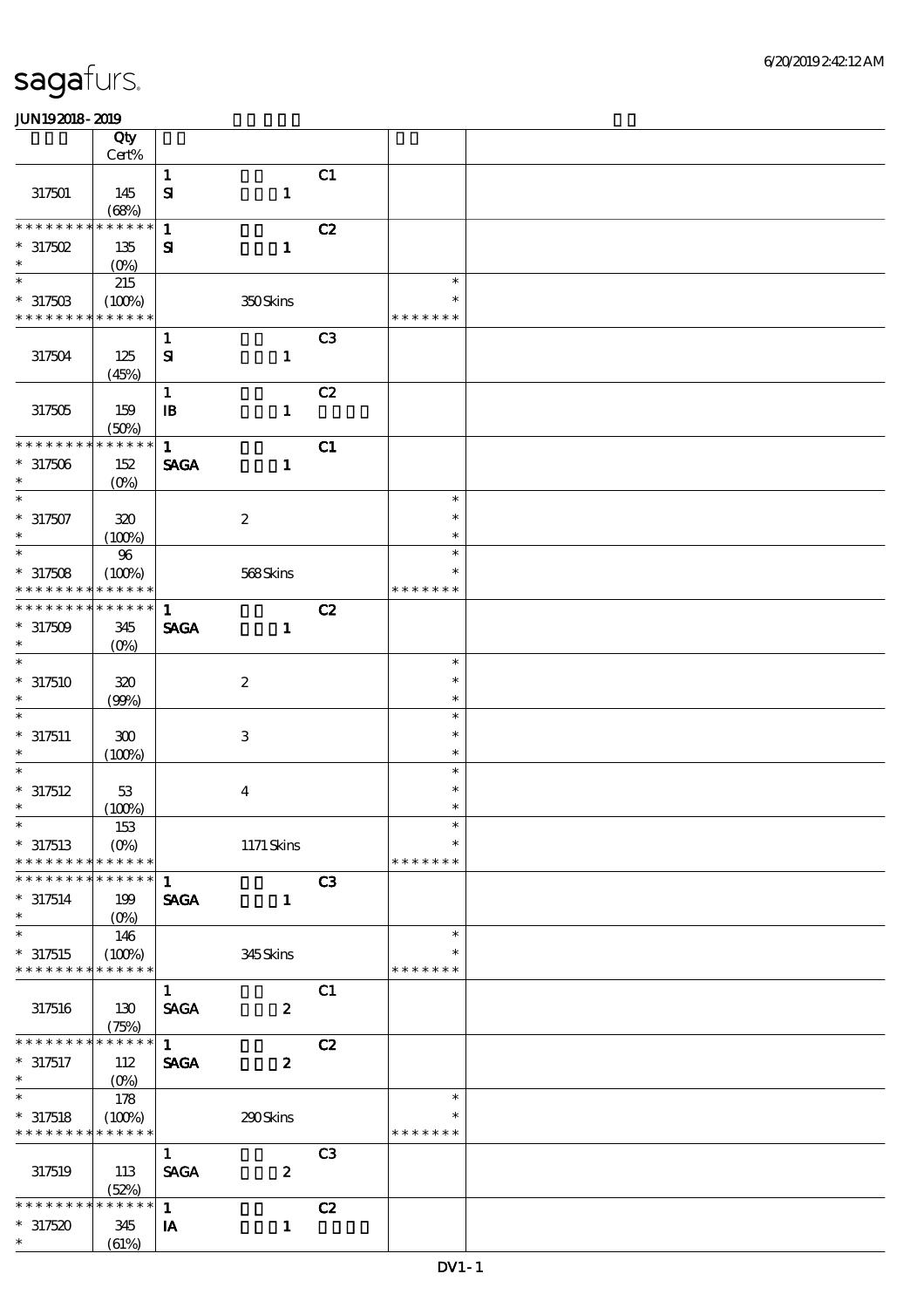|                               | Qty     |              |                  |                |               |  |
|-------------------------------|---------|--------------|------------------|----------------|---------------|--|
|                               | Cert%   |              |                  |                |               |  |
| $\ast$                        | 241     |              |                  | C2             | $\ast$        |  |
| $* 317521$                    | (49%)   | IA           | 1                |                | $\ast$        |  |
| **************                |         |              |                  |                | * * * * * * * |  |
|                               |         |              |                  | C1             |               |  |
| 317522                        | 111     | <b>SROY</b>  | 1                |                |               |  |
|                               | (67%)   |              |                  |                |               |  |
| * * * * * * * * * * * * * * * |         | $\mathbf{1}$ |                  | C2             |               |  |
| $*317523$                     | 141     | <b>SROY</b>  | 1                |                |               |  |
| $\ast$                        | $(O\%)$ |              |                  |                |               |  |
| $\ast$                        | 172     |              |                  |                | $\ast$        |  |
| $*317524$                     | (100%)  |              | 313Skins         |                | $\ast$        |  |
| * * * * * * * * * * * * * *   |         |              |                  |                | *******       |  |
|                               |         |              |                  | C <sub>3</sub> |               |  |
| 317525                        | 97      | <b>SROY</b>  | 1                |                |               |  |
|                               | (27%)   |              |                  |                |               |  |
|                               |         |              |                  | C1/C2          |               |  |
| 317526                        | 213     | <b>SROY</b>  | $\boldsymbol{z}$ |                |               |  |
|                               | (76%)   |              |                  |                |               |  |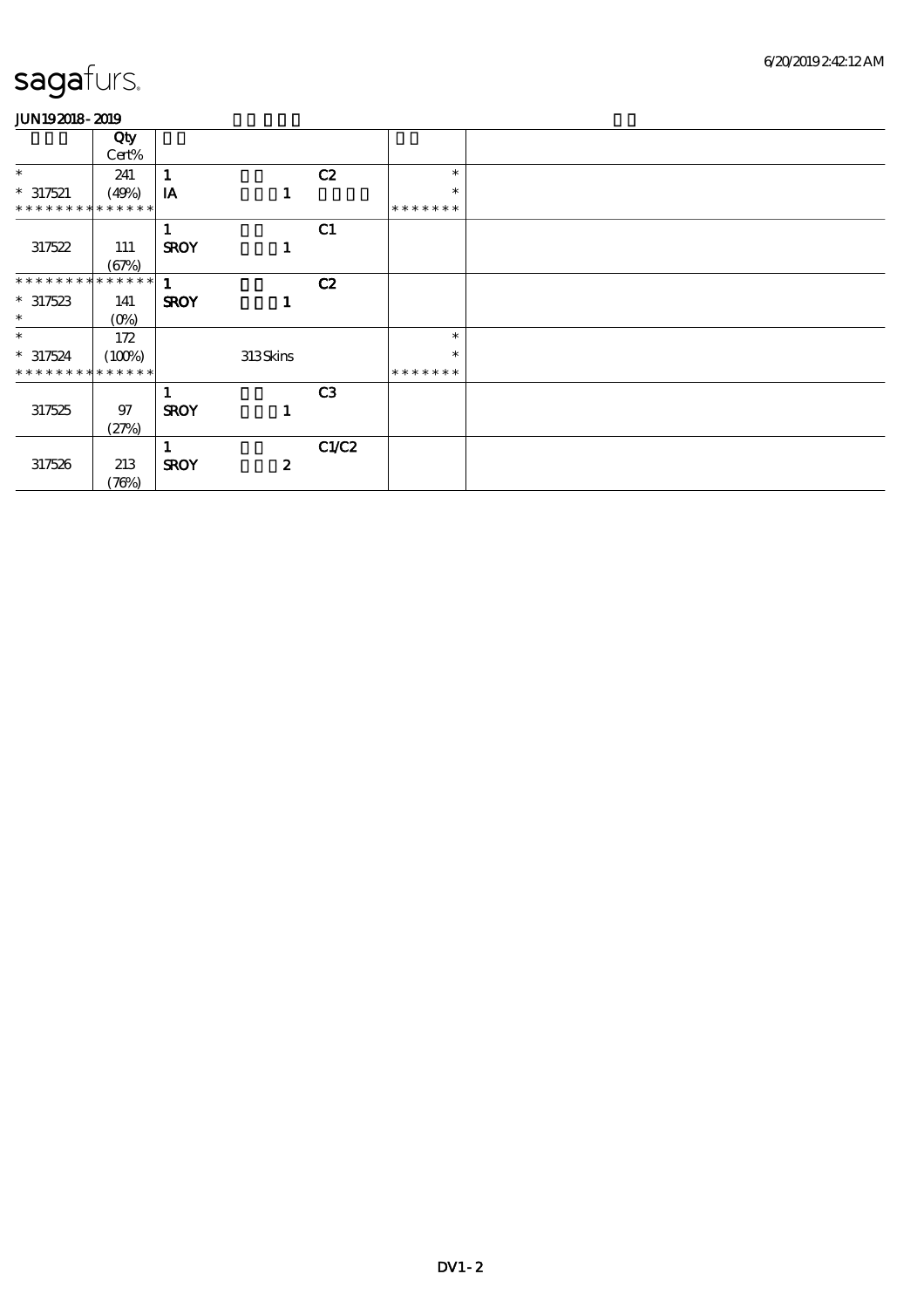|                              | Qty                  |                             |                  |                            |                  |                         |  |
|------------------------------|----------------------|-----------------------------|------------------|----------------------------|------------------|-------------------------|--|
|                              | $Cert\%$             |                             |                  |                            |                  |                         |  |
|                              |                      | 50                          |                  | C2                         |                  |                         |  |
| 317601                       | 163<br>(20%)         | (S)                         | $\mathbf{1}$     |                            | $\mathbf{1}$     |                         |  |
|                              |                      | 50                          |                  | C2                         |                  |                         |  |
| 317602                       | 86                   | (S)                         | $\mathbf{1}$     |                            | $\boldsymbol{2}$ |                         |  |
|                              | (29%)                |                             |                  |                            |                  |                         |  |
|                              |                      | 5040                        |                  | C2                         |                  |                         |  |
| 317603                       | 72                   | $\boldsymbol{S}$            | $\mathbf{1}$     |                            |                  |                         |  |
|                              | (8%)                 |                             |                  |                            |                  |                         |  |
| * * * * * * * *              | * * * * * *          | $\boldsymbol{\omega}$       |                  | C2                         |                  |                         |  |
| $*317604$                    | 225                  | (S)                         | $\mathbf{1}$     | $\blacksquare$             |                  |                         |  |
| $\ast$<br>$\ast$             | (24%)                |                             |                  |                            |                  | $\ast$                  |  |
|                              | $92\,$               |                             |                  |                            |                  | $\ast$                  |  |
| $*317605$<br>* * * * * * * * | (38%)<br>* * * * * * |                             | 317Skins         |                            |                  | * * * * * * *           |  |
| * * * * * * * *              | * * * * * *          | $\boldsymbol{\omega}$       |                  | C2                         |                  |                         |  |
| $*317606$                    | 205                  | $\boldsymbol{\mathcal{S}}$  | $\mathbf{1}$     |                            | $\mathbf{1}$     |                         |  |
| $\ast$                       | (46%)                |                             |                  |                            |                  |                         |  |
| $\ast$                       | $155\,$              |                             |                  |                            |                  | $\ast$                  |  |
| $* 317607$                   | (27%)                |                             | 360Skins         |                            |                  | $\ast$                  |  |
| * * * * * * * *              | * * * * * *          |                             |                  |                            |                  | * * * * * * *           |  |
| * * * * * * * *              | * * * * * *          | $\boldsymbol{\omega}$       |                  | C2                         |                  |                         |  |
| $*317608$                    | 205                  | $\boldsymbol{S}$            | $\boldsymbol{z}$ |                            | $\blacksquare$   |                         |  |
| $\ast$<br>$\ast$             | (42%)                |                             |                  |                            |                  | $\ast$                  |  |
| $*317609$                    | 68<br>(36%)          |                             | 273Skins         |                            |                  | $\ast$                  |  |
| * * * * * * * *              | * * * * * *          |                             |                  |                            |                  | * * * * * * *           |  |
| * * * * * * * *              | * * * * * *          | $\boldsymbol{\omega}$       |                  | C2                         |                  |                         |  |
| $*317610$                    | 225                  | (S)                         | $\mathbf{1}$     |                            | $\boldsymbol{z}$ |                         |  |
| $\ast$                       | (36%)                |                             |                  |                            |                  |                         |  |
| $\ast$                       | $78$                 |                             |                  |                            |                  | $\ast$                  |  |
| $* 317611$                   | (33%)                |                             | 308Skins         |                            |                  | $\ast$                  |  |
| * * * * * * * *              | * * * * * *          |                             |                  |                            |                  | * * * * * * *           |  |
| 317612                       | 108                  | $\boldsymbol{\omega}$       | $\mathbf{1}$     | C2                         | $\boldsymbol{2}$ |                         |  |
|                              | (49%)                | $\boldsymbol{S}$            |                  |                            |                  |                         |  |
|                              |                      | $\boldsymbol{\omega}$       |                  | C2                         |                  |                         |  |
| 317613                       | 207                  | (S)                         | $\boldsymbol{z}$ | $\overline{\phantom{a}}$ 2 |                  |                         |  |
|                              | (51%)                |                             |                  |                            |                  |                         |  |
| * * * * * * * *              | * * * * * *          | $\boldsymbol{\mathfrak{D}}$ |                  | C2                         |                  |                         |  |
| $* 317614$                   | 245                  | $\mathbf{C}$                | $\mathbf{1}$     |                            | $\blacksquare$   |                         |  |
| $\ast$                       | (33%)                |                             |                  |                            |                  |                         |  |
| $\ast$                       | 168                  |                             |                  |                            |                  | $\ast$                  |  |
| $*317615$<br>* * * * * * * * | (20%)<br>* * * * * * |                             | 413Skins         |                            |                  | $\ast$<br>* * * * * * * |  |
| * * * * * *                  | * * * * * *          | $\boldsymbol{\mathfrak{D}}$ |                  | C2                         |                  |                         |  |
| $* 317616$                   | 225                  | $\boldsymbol{S}$            | $\mathbf{1}$     | $\blacksquare$             |                  |                         |  |
| $\ast$                       | (57%)                |                             |                  |                            |                  |                         |  |
| $\ast$                       |                      |                             |                  |                            |                  | $\ast$                  |  |
| $* 317617$                   | 200                  |                             | $\boldsymbol{2}$ |                            |                  | $\ast$                  |  |
| $\ast$                       | (29%)                |                             |                  |                            |                  | $\ast$                  |  |
| $\ast$                       |                      |                             |                  |                            |                  | $\ast$                  |  |
| $* 317618$<br>$\ast$         | 200                  |                             | $\,3$            |                            |                  | $\ast$                  |  |
| $\ast$                       | (38%)                |                             |                  |                            |                  | $\ast$<br>$\ast$        |  |
| $* 317619$                   | 200                  |                             | $\boldsymbol{4}$ |                            |                  | $\ast$                  |  |
| $\ast$                       | (51%)                |                             |                  |                            |                  | $\ast$                  |  |
| $\ast$                       |                      |                             |                  |                            |                  | $\ast$                  |  |
| $*317620$                    | 200                  |                             | $\mathbf 5$      |                            |                  | $\ast$                  |  |
| $\ast$                       | (31%)                |                             |                  |                            |                  | $\ast$                  |  |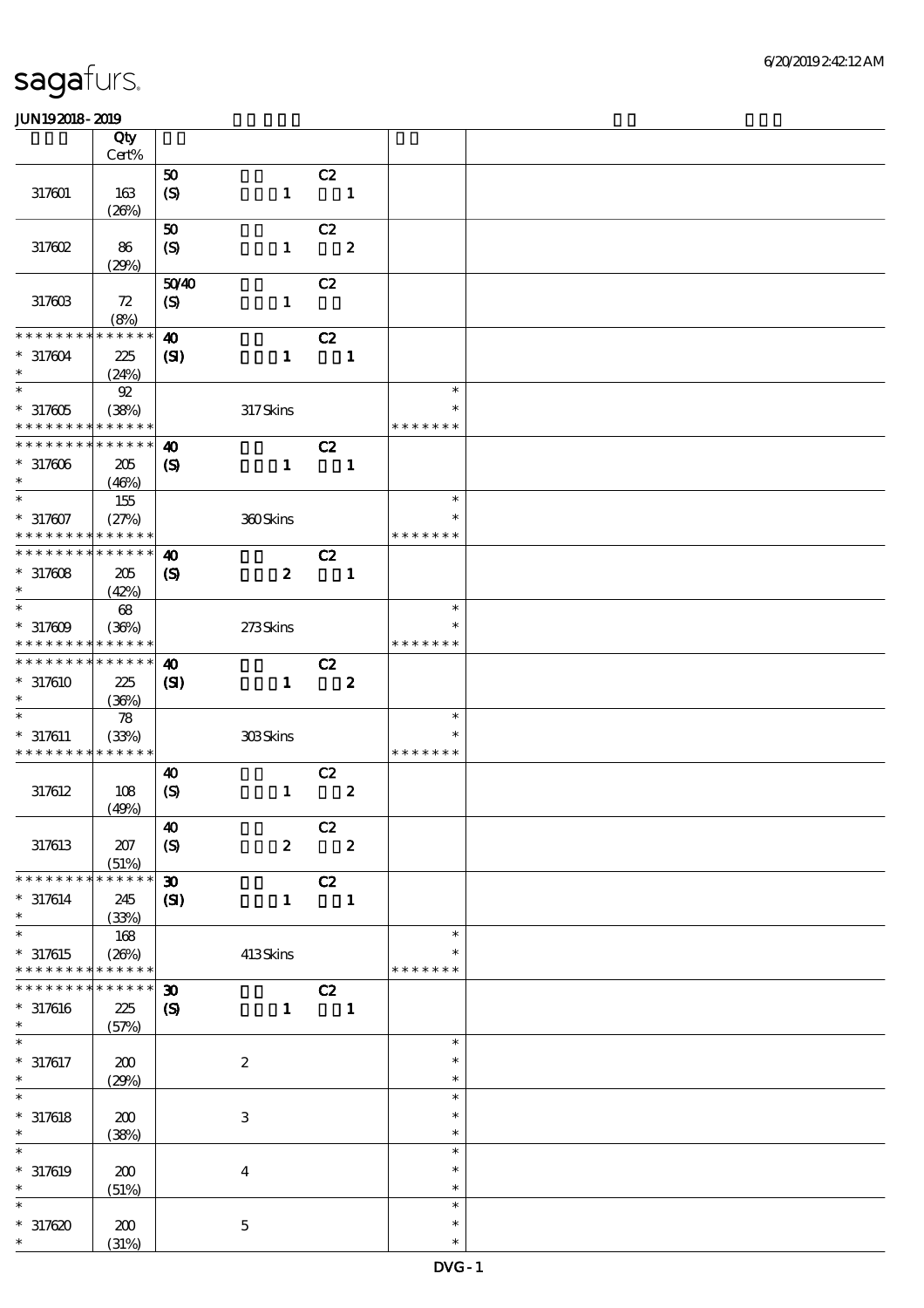|                                              | Qty            |                                     |                  |                         |                  |                  |  |
|----------------------------------------------|----------------|-------------------------------------|------------------|-------------------------|------------------|------------------|--|
| $\ast$                                       | $Cert\%$       | $\boldsymbol{\mathfrak{D}}$         |                  | C2                      |                  | $\ast$           |  |
| $* 317621$                                   | 200            | $\pmb{\in}$                         | $\mathbf{1}$     |                         | $\mathbf{1}$     | $\ast$           |  |
| $\ast$                                       | (25%)          |                                     |                  |                         |                  | $\ast$           |  |
| $\ast$                                       |                |                                     |                  |                         |                  | $\ast$           |  |
| $*317622$                                    | 200            |                                     | $\boldsymbol{7}$ |                         |                  | $\ast$           |  |
| $\ast$                                       | (19%)          |                                     |                  |                         |                  | $\ast$           |  |
| $\ast$                                       |                |                                     |                  |                         |                  | $\ast$           |  |
| $*317623$<br>$\ast$                          | 200            |                                     | $\bf 8$          |                         |                  | $\ast$           |  |
| $\ast$                                       | (16%)          |                                     |                  |                         |                  | $\ast$<br>$\ast$ |  |
| $* 317624$                                   | $109$<br>(4%)  |                                     | 1734Skins        |                         |                  | $\ast$           |  |
| * * * * * * * * <mark>* * * * * * *</mark>   |                |                                     |                  |                         |                  | * * * * * * *    |  |
| * * * * * * *                                | * * * * * *    | $\boldsymbol{\mathfrak{D}}$         |                  | C2                      |                  |                  |  |
| $*317625$                                    | $225\,$        | $\boldsymbol{S}$                    | $\boldsymbol{2}$ |                         | $\mathbf{1}$     |                  |  |
| $\ast$                                       | (41%)          |                                     |                  |                         |                  |                  |  |
| $\overline{\ast}$                            |                |                                     |                  |                         |                  | $\ast$           |  |
| $*317626$<br>$\ast$                          | 200            |                                     | $\boldsymbol{2}$ |                         |                  | $\ast$<br>$\ast$ |  |
| $\ast$                                       | (70%)          |                                     |                  |                         |                  | $\ast$           |  |
| $* 317627$                                   | 200            |                                     | $\,3$            |                         |                  | $\ast$           |  |
| $\ast$                                       | (43%)          |                                     |                  |                         |                  | $\ast$           |  |
| $\ast$                                       |                |                                     |                  |                         |                  | $\ast$           |  |
| $*317628$                                    | 200            |                                     | $\boldsymbol{4}$ |                         |                  | $\ast$           |  |
| $\ast$                                       | (48%)          |                                     |                  |                         |                  | $\ast$           |  |
| $\ast$                                       |                |                                     |                  |                         |                  | $\ast$<br>$\ast$ |  |
| $*317629$<br>$\ast$                          | 200<br>(55%)   |                                     | $\mathbf 5$      |                         |                  | $\ast$           |  |
| $\ast$                                       |                |                                     |                  |                         |                  | $\ast$           |  |
| $*317630$                                    | 200            |                                     | $\bf 6$          |                         |                  | $\ast$           |  |
| $\ast$                                       | (49%)          |                                     |                  |                         |                  | $\ast$           |  |
| $\ast$                                       | $9\hskip-2pt9$ |                                     |                  |                         |                  | $\ast$           |  |
| $* 317631$                                   | (46%)          |                                     | 1324Skins        |                         |                  | $\ast$           |  |
| * * * * * * * * <mark>* * * * * *</mark>     |                |                                     |                  |                         |                  | * * * * * * *    |  |
| 317632                                       | 163            | $\boldsymbol{\mathfrak{D}}$<br>(SI) | $\mathbf{1}$     | C2                      | $\boldsymbol{z}$ |                  |  |
|                                              | (33%)          |                                     |                  |                         |                  |                  |  |
| ************** 30                            |                |                                     |                  | $\overline{c}$          |                  |                  |  |
| $*317633$                                    | 225            | $\boldsymbol{S}$                    | $\mathbf{1}$     | $\overline{\mathbf{2}}$ |                  |                  |  |
| $\ast$                                       | (23%)          |                                     |                  |                         |                  |                  |  |
| $\ast$                                       |                |                                     |                  |                         |                  | $\ast$           |  |
| $* 317634$<br>$\ast$                         | 200            |                                     | $\boldsymbol{2}$ |                         |                  | $\ast$<br>$\ast$ |  |
| $\ast$                                       | (58%)          |                                     |                  |                         |                  | $\ast$           |  |
| $*317635$                                    | 200            |                                     | $\,3$            |                         |                  | $\ast$           |  |
| $\ast$                                       | (36%)          |                                     |                  |                         |                  | $\ast$           |  |
| $\ast$                                       | $197$          |                                     |                  |                         |                  | $\ast$           |  |
| $*317636$                                    | (32%)          |                                     | 822Skins         |                         |                  | $\ast$           |  |
| * * * * * * * * * * * * * *<br>* * * * * * * |                |                                     |                  |                         |                  | * * * * * * *    |  |
| $* 317637$                                   | * * * * * *    | $\boldsymbol{\mathfrak{D}}$         | $\boldsymbol{z}$ | C2                      | $\boldsymbol{z}$ |                  |  |
| $*$                                          | 225<br>(63%)   | $\boldsymbol{\mathcal{S}}$          |                  |                         |                  |                  |  |
| $\overline{\ast}$                            |                |                                     |                  |                         |                  | $\ast$           |  |
| $*317638$                                    | 200            |                                     | $\boldsymbol{2}$ |                         |                  | $\ast$           |  |
| $\ast$                                       | (54%)          |                                     |                  |                         |                  | $\ast$           |  |
| $\ast$                                       | 117            |                                     |                  |                         |                  | $\ast$           |  |
| $*317639$                                    | (64%)          |                                     | 542Skins         |                         |                  | $\ast$           |  |
| * * * * * * * *                              | * * * * * *    |                                     |                  |                         |                  | * * * * * * *    |  |
| 317640                                       | 73             | 3020<br>$\boldsymbol{S}$            | $\mathbf{1}$     | C2                      |                  |                  |  |
|                                              | (15%)          |                                     |                  |                         |                  |                  |  |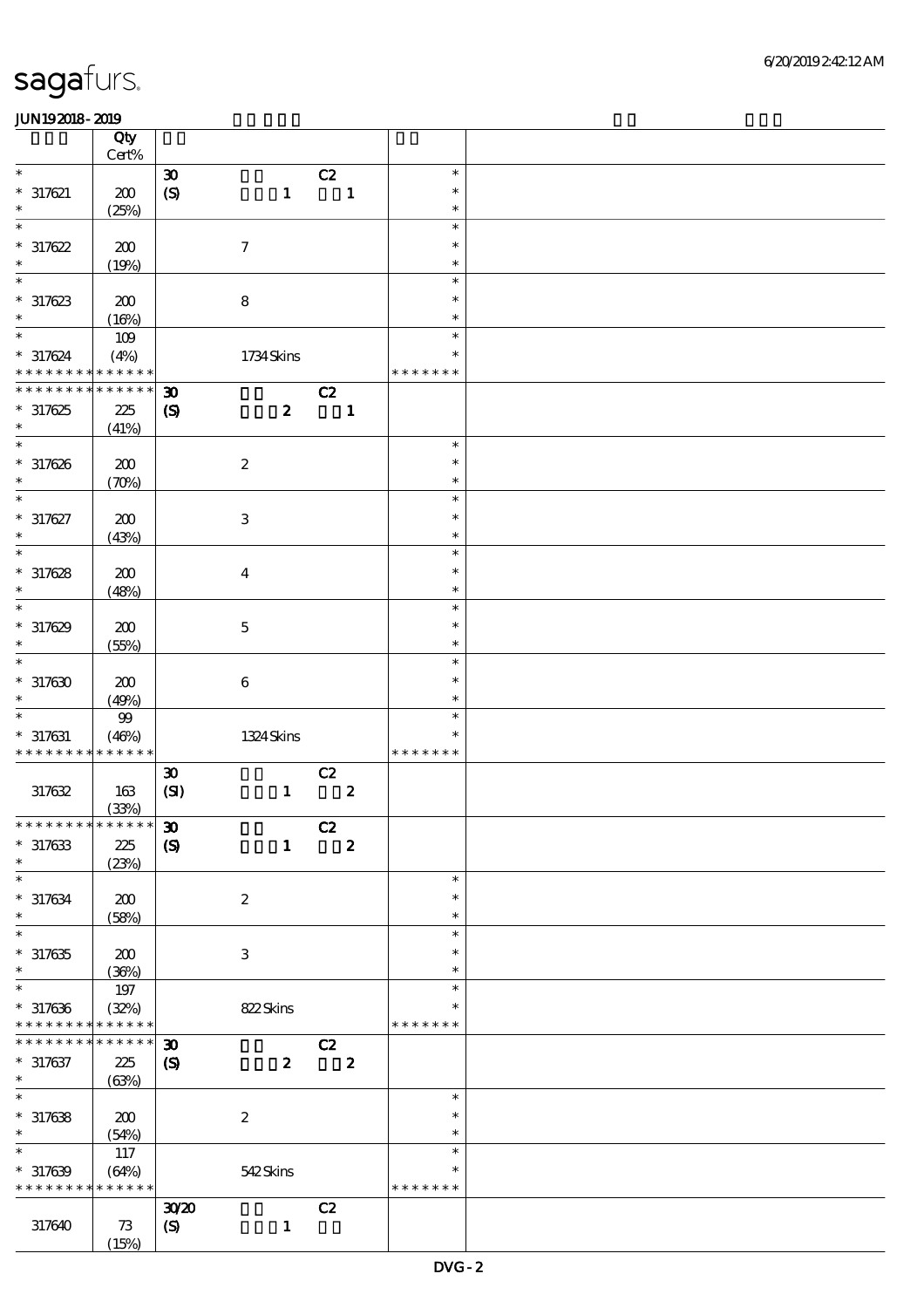|                                                         | Qty<br>Cert% |                             |                     |                  |                |                         |                         |  |
|---------------------------------------------------------|--------------|-----------------------------|---------------------|------------------|----------------|-------------------------|-------------------------|--|
| * * * * * * * *                                         | * * * * * *  | $\boldsymbol{\mathfrak{D}}$ |                     |                  | C2             |                         |                         |  |
| $* 317641$<br>$\ast$                                    | 285<br>(40%) | $\mathbf{C}$                |                     | $\mathbf{1}$     |                | $\mathbf{1}$            |                         |  |
| $\ast$                                                  | ${\bf 39}$   |                             |                     |                  |                |                         | $\ast$                  |  |
| $*317642$<br>* * * * * * * * <mark>* * * * * * *</mark> | (38%)        |                             | 324Skins            |                  |                |                         | $\ast$<br>* * * * * * * |  |
| * * * * * * * *                                         | * * * * * *  | $\boldsymbol{\mathbf{z}}$   |                     |                  | C2             |                         |                         |  |
| $*317643$<br>$\ast$                                     | 265<br>(20%) | $\boldsymbol{\mathcal{S}}$  |                     | $\mathbf{1}$     | $\blacksquare$ |                         |                         |  |
| $\ast$                                                  |              |                             |                     |                  |                |                         | $\ast$                  |  |
| $* 317644$<br>$\ast$                                    | 240<br>(65%) |                             | $\boldsymbol{2}$    |                  |                |                         | $\ast$<br>$\ast$        |  |
| $\overline{\ast}$                                       |              |                             |                     |                  |                |                         | $\ast$                  |  |
| $* 317645$<br>$\ast$                                    | 240<br>(48%) |                             | $\,3$               |                  |                |                         | $\ast$<br>$\ast$        |  |
| $\ast$                                                  |              |                             |                     |                  |                |                         | $\ast$                  |  |
| $* 317646$<br>$\ast$                                    | 240<br>(54%) |                             | $\boldsymbol{4}$    |                  |                |                         | $\ast$<br>$\ast$        |  |
| $\ast$                                                  |              |                             |                     |                  |                |                         | $\ast$                  |  |
| $* 317647$<br>$\ast$                                    | 240<br>(50%) |                             | $\mathbf 5$         |                  |                |                         | $\ast$<br>$\ast$        |  |
| $\ast$                                                  |              |                             |                     |                  |                |                         | $\ast$                  |  |
| $* 317648$<br>$\ast$                                    | 240<br>(32%) |                             | $\boldsymbol{6}$    |                  |                |                         | $\ast$<br>$\ast$        |  |
| $\ast$                                                  |              |                             |                     |                  |                |                         | $\ast$                  |  |
| $* 317649$<br>$\ast$                                    | 240<br>(27%) |                             | $\boldsymbol{\tau}$ |                  |                |                         | $\ast$<br>$\ast$        |  |
| $\ast$                                                  | $71\,$       |                             |                     |                  |                |                         | $\ast$                  |  |
| $*317650$<br>* * * * * * * * <mark>* * * * * *</mark> * | (28%)        |                             | 1776Skins           |                  |                |                         | $\ast$<br>* * * * * * * |  |
| * * * * * * * *                                         | * * * * * *  |                             |                     |                  |                |                         |                         |  |
|                                                         |              | $\boldsymbol{\mathbf{z}}$   |                     |                  | C2             |                         |                         |  |
| $* 317651$<br>$\ast$                                    | 265          | $\boldsymbol{\mathcal{S}}$  |                     | $\boldsymbol{z}$ | $\blacksquare$ |                         |                         |  |
| $\ast$                                                  | (48%)        |                             |                     |                  |                |                         | $\ast$                  |  |
| $*317652$                                               | 240          |                             | $\boldsymbol{2}$    |                  |                |                         | $\ast$                  |  |
| $\ast$                                                  | (64%)        |                             |                     |                  |                |                         | $\ast$                  |  |
| $\ast$                                                  | $202\,$      |                             |                     |                  |                |                         | $\ast$                  |  |
| $*317653$                                               | (46%)        |                             | 707Skins            |                  |                |                         | $\ast$                  |  |
| * * * * * * * *                                         | * * * * * *  |                             |                     |                  |                |                         | * * * * * * *           |  |
|                                                         |              | $\boldsymbol{\mathbf{z}}$   |                     |                  | C2             |                         |                         |  |
| 317654                                                  | 164<br>(38%) | (SI)                        |                     | $\mathbf{1}$     |                | $\overline{\mathbf{2}}$ |                         |  |
| * * * * * * * *                                         | * * * * * *  | $\boldsymbol{\mathfrak{D}}$ |                     |                  | C2             |                         |                         |  |
| $*317655$<br>$\ast$                                     | 265<br>(21%) | $\boldsymbol{S}$            |                     | $\mathbf{1}$     |                | $\overline{\mathbf{2}}$ |                         |  |
| $\ast$                                                  |              |                             |                     |                  |                |                         | $\ast$                  |  |
| $* 317656$                                              | $2\!2$       |                             | $\boldsymbol{2}$    |                  |                |                         | $\ast$                  |  |
| $\ast$                                                  | (37%)        |                             |                     |                  |                |                         | $\ast$                  |  |
| $\ast$                                                  |              |                             |                     |                  |                |                         | $\ast$                  |  |
| $* 317657$                                              | 240          |                             | $\,3$               |                  |                |                         | $\ast$                  |  |
| $\ast$                                                  | (42%)        |                             |                     |                  |                |                         | $\ast$                  |  |
| $\overline{\ast}$                                       |              |                             |                     |                  |                |                         | $\ast$                  |  |
| $* 317658$                                              | 240          |                             | $\boldsymbol{4}$    |                  |                |                         | $\ast$                  |  |
| $\ast$                                                  | (50%)        |                             |                     |                  |                |                         | $\ast$                  |  |
| $\ast$                                                  | 88           |                             |                     |                  |                |                         | $\ast$                  |  |
| $* 317659$                                              | (20%)        |                             | $1065$ Skins        |                  |                |                         | $\ast$                  |  |
| * * * * * * * *                                         | * * * * * *  |                             |                     |                  |                |                         | * * * * * * *           |  |
| * * * * * * *                                           | * * * * * *  | $\boldsymbol{\mathbf{z}}$   |                     |                  | C2             |                         |                         |  |
| $*317600$                                               | 265          | $\boldsymbol{\mathcal{S}}$  |                     | $\boldsymbol{z}$ |                | $\mathbf{2}$            |                         |  |
| $\ast$                                                  | (51%)        |                             |                     |                  |                |                         |                         |  |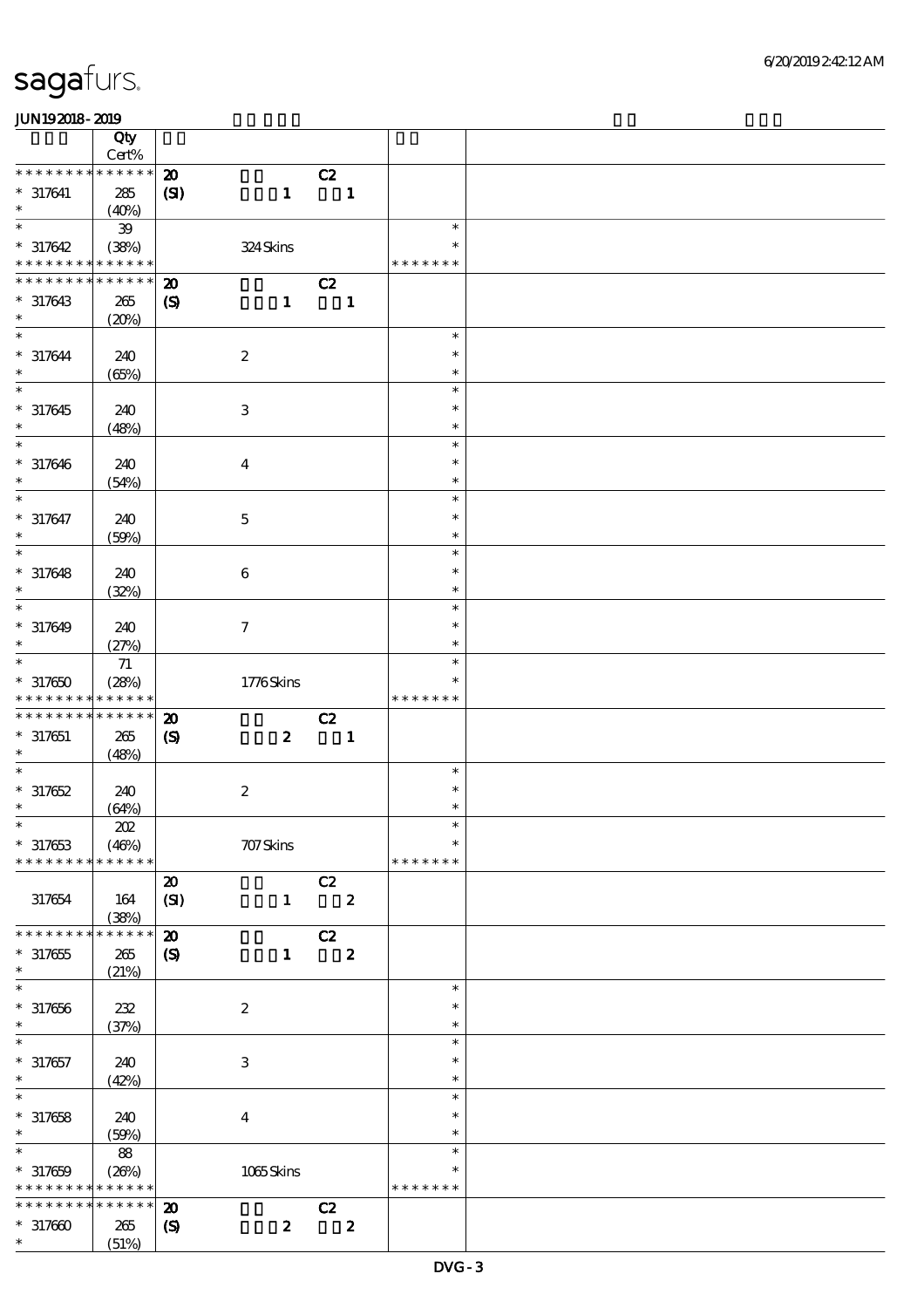| .                           |             |                             |                  |                            |                  |               |  |
|-----------------------------|-------------|-----------------------------|------------------|----------------------------|------------------|---------------|--|
|                             | Qty         |                             |                  |                            |                  |               |  |
|                             | Cert%       |                             |                  |                            |                  |               |  |
| $\ast$                      | 200         | $\boldsymbol{\mathfrak{D}}$ |                  | C2                         |                  | $\ast$        |  |
| $* 317661$                  | (52%)       | (S)                         | $\boldsymbol{z}$ | $\overline{\mathbf{2}}$    |                  | $\ast$        |  |
| * * * * * * * * * * * * * * |             |                             |                  |                            |                  | * * * * * * * |  |
|                             |             | $\mathbf{O}$                |                  | C2                         |                  |               |  |
| 317662                      | 101         | (SI)                        | $\mathbf{1}$     | $\overline{\phantom{a}}$ 1 |                  |               |  |
|                             | (42%)       |                             |                  |                            |                  |               |  |
| * * * * * * * *             | * * * * * * | $\mathbf{o}$                |                  | C2                         |                  |               |  |
| $* 317663$                  | 285         | $\boldsymbol{\mathcal{S}}$  |                  | $1 \quad 1$                |                  |               |  |
| $\ast$                      | (55%)       |                             |                  |                            |                  |               |  |
| $\ast$                      | 204         |                             |                  |                            |                  | $\ast$        |  |
| $* 317664$                  | (22%)       |                             | 489Skins         |                            |                  |               |  |
| * * * * * * * * * * * * * * |             |                             |                  |                            |                  | * * * * * * * |  |
|                             |             | $\mathbf{O}$                |                  | C2                         |                  |               |  |
|                             |             |                             |                  |                            |                  |               |  |
| 317665                      | 169         | $\boldsymbol{S}$            | $\boldsymbol{z}$ | $\blacksquare$             |                  |               |  |
|                             | (57%)       |                             |                  |                            |                  |               |  |
|                             |             | $\mathbf{O}$                |                  | C2                         |                  |               |  |
| 317666                      | 152         | (SI)                        |                  | $1 \t 2$                   |                  |               |  |
|                             | (23%)       |                             |                  |                            |                  |               |  |
| * * * * * * * *             | * * * * * * | $\mathbf{o}$                |                  | $\overline{c}z$            |                  |               |  |
| $* 317667$                  | 285         | $\boldsymbol{\mathrm{(S)}}$ | $\mathbf{1}$     | $\overline{\mathbf{z}}$    |                  |               |  |
| $\ast$                      | (55%)       |                             |                  |                            |                  |               |  |
| $\ast$                      | 56          |                             |                  |                            |                  | $\ast$        |  |
| $*317668$                   | (28%)       |                             | $341$ Skins      |                            |                  | $\ast$        |  |
| * * * * * * * *             | * * * * * * |                             |                  |                            |                  | * * * * * * * |  |
|                             |             | $\mathbf{O}$                |                  | C2                         |                  |               |  |
| 317669                      | 220         | $\boldsymbol{S}$            | $\boldsymbol{z}$ | $\overline{\phantom{a}}$ 2 |                  |               |  |
|                             | (50%)       |                             |                  |                            |                  |               |  |
|                             |             | $\mathbf{1}$                |                  | C2                         |                  |               |  |
| 317670                      | $355\,$     | (S)                         | $\mathbf{1}$     | $\overline{\phantom{a}}$   |                  |               |  |
|                             | (60%)       |                             |                  |                            |                  |               |  |
|                             |             | $\mathbf{1}$                |                  | C2                         |                  |               |  |
| 317671                      | 110         | (SI)                        | $\mathbf{1}$     | $\overline{\mathbf{z}}$    |                  |               |  |
|                             | (45%)       |                             |                  |                            |                  |               |  |
|                             |             | $\mathbf{1}$                |                  | C2                         |                  |               |  |
| 317672                      | 142         | $\circledS$                 | $\mathbf{1}$     |                            | $\boldsymbol{2}$ |               |  |
|                             |             |                             |                  |                            |                  |               |  |
|                             | (60%)       |                             |                  |                            |                  |               |  |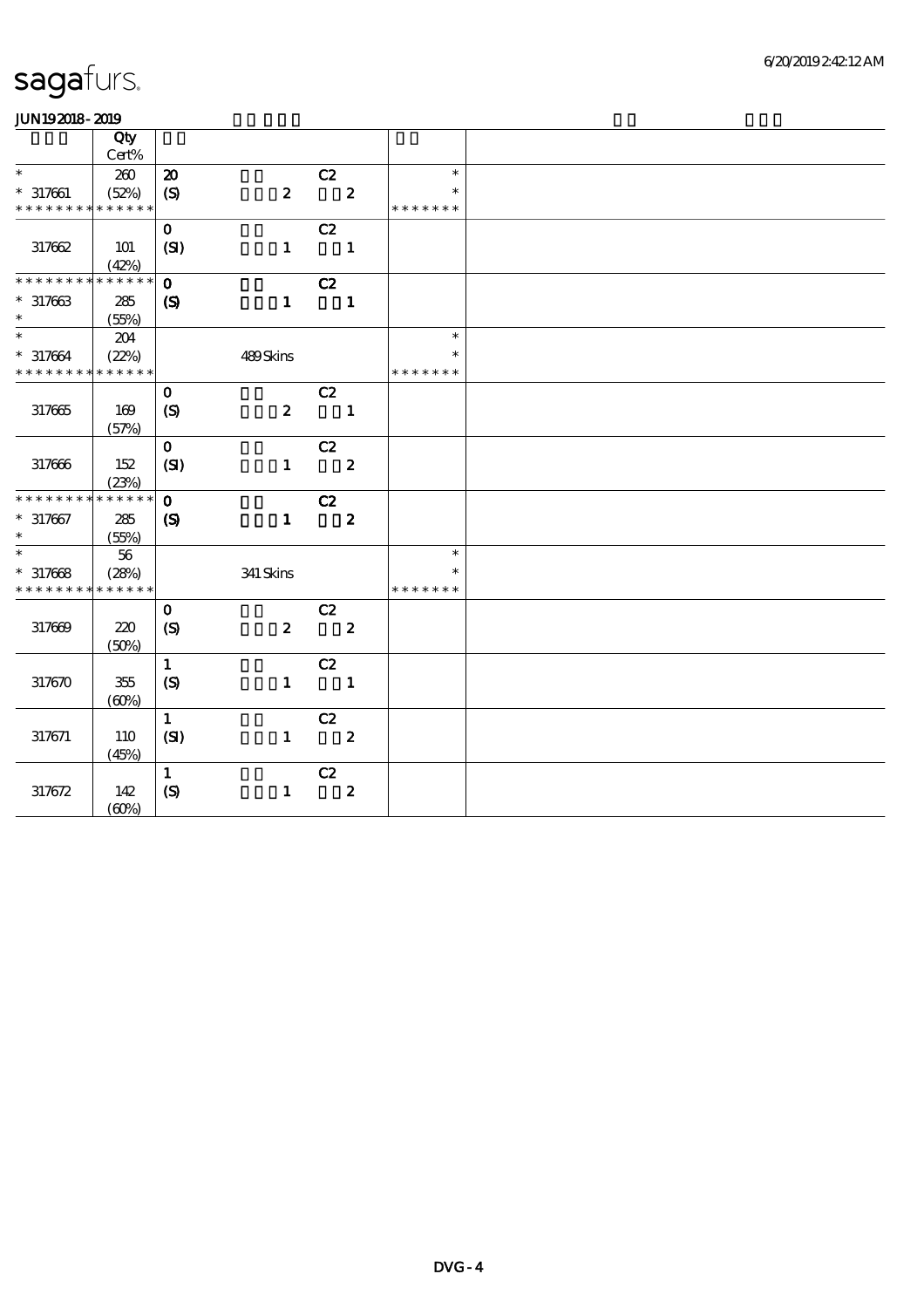|                            | Qty<br>Cert%    |                                           |                  |             |                  |  |
|----------------------------|-----------------|-------------------------------------------|------------------|-------------|------------------|--|
|                            |                 |                                           |                  |             |                  |  |
| 317741                     | 96              | 50<br>$\boldsymbol{\mathrm{(S)}}$         | $\pmb{2}$        | C2          |                  |  |
|                            | (21%)           |                                           |                  |             |                  |  |
|                            |                 | $\boldsymbol{40}$                         |                  | C2          |                  |  |
| 317742                     | 84<br>(23%)     | (SI)                                      | $\mathbf{1}$     |             |                  |  |
|                            |                 | $\boldsymbol{\omega}$                     |                  | C2          |                  |  |
| 317743                     | 110             | $\boldsymbol{S}$                          | $\mathbf{1}$     |             |                  |  |
|                            | (27%)           | $\boldsymbol{\omega}$                     |                  | C2          |                  |  |
| 317744                     | 143<br>(25%)    | (SI)                                      | $\pmb{2}$        |             |                  |  |
|                            |                 | $\boldsymbol{40}$                         |                  | C2          |                  |  |
| 317745                     | 136             | (S)                                       | $\pmb{2}$        |             |                  |  |
|                            | (32%)           |                                           |                  | C2          |                  |  |
| 317746                     | 149<br>(33%)    | $\boldsymbol{\omega}$<br>$\boldsymbol{S}$ | $\pmb{2}$        | <b>LNAP</b> |                  |  |
| * * * * * * *              | * * * * * *     | $\boldsymbol{\mathfrak{D}}$               |                  | C2          |                  |  |
| $* 317747$<br>$\ast$       | 245<br>(35%)    | $\mathbf{C}$                              | $\mathbf{1}$     |             |                  |  |
| $\ast$                     | ${\bf 34}$      |                                           |                  |             | $\ast$           |  |
| $* 317748$                 | (29%)           |                                           | 279Skins         |             | $\ast$           |  |
| * * * * * * * *            | * * * * * *     |                                           |                  |             | * * * * * * *    |  |
| * * * * * * *              | * * * * * *     | $\boldsymbol{\mathfrak{D}}$               |                  | C2          |                  |  |
| $* 317749$                 | 225             | $\boldsymbol{\mathcal{S}}$                | $\mathbf{1}$     |             |                  |  |
| $\ast$                     | (33%)           |                                           |                  |             |                  |  |
| $\ast$                     |                 |                                           |                  |             | $\ast$           |  |
| $*317750$                  | 200             |                                           | $\boldsymbol{2}$ |             | $\ast$           |  |
| $\ast$<br>$\ast$           | (28%)           |                                           |                  |             | $\ast$           |  |
|                            |                 |                                           |                  |             | $\ast$<br>$\ast$ |  |
| $* 317751$<br>$\ast$       | 200<br>(49%)    |                                           | $\,3$            |             | $\ast$           |  |
| $\ast$                     |                 |                                           |                  |             | $\ast$           |  |
| $* 317752$                 | 200             |                                           | $\boldsymbol{4}$ |             | $\ast$           |  |
| $\ast$                     | (35%)           |                                           |                  |             | $\ast$           |  |
| $\ast$                     | $139\,$         |                                           |                  |             | $\ast$           |  |
| $*317753$                  | (36%)           |                                           | 964Skins         |             | $\ast$           |  |
| * * * * * * * *            | * * * * * *     |                                           |                  |             | * * * * * * *    |  |
|                            |                 | $\pmb{\mathfrak{D}}$                      |                  | C2          |                  |  |
| 317754                     | 228<br>(55%)    | (SI)                                      | $\mathbf{1}$     | <b>LNAP</b> |                  |  |
|                            |                 | $\pmb{\mathfrak{D}}$                      |                  | C2          |                  |  |
| 317755                     | 161<br>(45%)    | $\boldsymbol{S}$                          | $\mathbf{1}$     | <b>LNAP</b> |                  |  |
|                            |                 | $\pmb{\mathfrak{D}}$                      |                  | C2          |                  |  |
| 317756                     | $100$<br>(20%)  | (SI)                                      | $\pmb{2}$        |             |                  |  |
| * * * * * *                | * * * * * *     | $\boldsymbol{\mathfrak{D}}$               |                  | C2          |                  |  |
| $* 317757$                 | $225\,$         | $\pmb{\in}$                               | $\pmb{2}$        |             |                  |  |
| $\ast$                     | (43%)           |                                           |                  |             |                  |  |
| $\overline{\phantom{a}^*}$ |                 |                                           |                  |             | $\ast$           |  |
| $* 317758$<br>$\ast$       | 200             |                                           | $\boldsymbol{2}$ |             | $\ast$<br>$\ast$ |  |
| $\ast$                     | (35%)<br>$57\,$ |                                           |                  |             | $\ast$           |  |
| $* 317759$                 | (64%)           |                                           | 482Skins         |             | $\ast$           |  |
| * * * * * * * *            | * * * * * *     |                                           |                  |             | * * * * * * *    |  |
|                            |                 | $\boldsymbol{\mathfrak{D}}$               |                  | C2          |                  |  |
| 317760                     | $108$<br>(47%)  | (S)                                       | $\pmb{2}$        | <b>LNAP</b> |                  |  |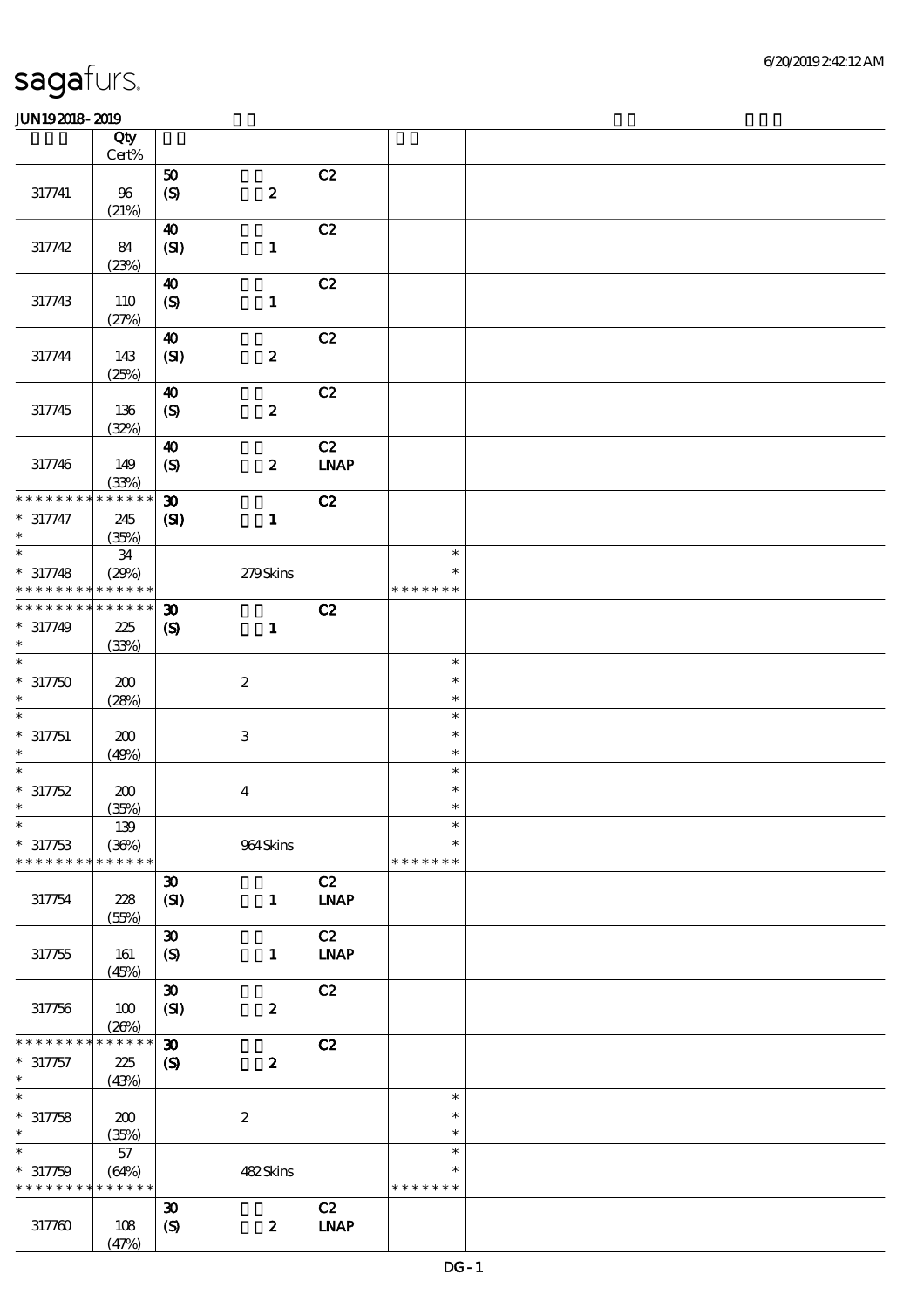|                                                     | Qty                                |                                                          |                           |                   |                                   |  |
|-----------------------------------------------------|------------------------------------|----------------------------------------------------------|---------------------------|-------------------|-----------------------------------|--|
| * * * * * * * *                                     | Cert%<br>* * * * * *               |                                                          |                           |                   |                                   |  |
| $* 317761$<br>$\ast$                                | 285<br>(42%)                       | $\boldsymbol{\mathbf{z}}$<br>(S)                         | $\mathbf{1}$              | C2                |                                   |  |
| $\overline{\ast}$<br>$* 317762$                     | 221<br>(31%)                       |                                                          | 506Skins                  |                   | $\ast$<br>$\ast$                  |  |
| * * * * * * * *                                     | * * * * * *                        |                                                          |                           |                   | * * * * * * *                     |  |
| * * * * * * *<br>$* 317763$<br>$\ast$               | * * * * * *<br>265<br>(31%)        | $\boldsymbol{\mathbf{z}}$<br>$\boldsymbol{\mathcal{S}}$  | $\mathbf{1}$              | C2                |                                   |  |
| $\ast$<br>$* 317764$<br>$\ast$                      | 240<br>(47%)                       |                                                          | $\boldsymbol{2}$          |                   | $\ast$<br>$\ast$<br>$\ast$        |  |
| $\overline{\ast}$<br>$* 317765$<br>$\ast$           | 240<br>(43%)                       |                                                          | $\ensuremath{\mathbf{3}}$ |                   | $\ast$<br>$\ast$<br>$\ast$        |  |
| $\ast$<br>$* 317766$<br>$\ast$                      | 240<br>(42%)                       |                                                          | $\bf{4}$                  |                   | $\ast$<br>$\ast$<br>$\ast$        |  |
| $\ast$<br>$* 317767$<br>* * * * * * * *             | $5\!3$<br>(20%)<br>* * * * * *     |                                                          | 1038Skins                 |                   | $\ast$<br>$\ast$<br>* * * * * * * |  |
| 317768                                              | 151<br>(43%)                       | $\boldsymbol{\mathfrak{D}}$<br>(SI)                      | $\mathbf{1}$              | C2<br><b>LNAP</b> |                                   |  |
| 317769                                              | 193<br>(34%)                       | $\boldsymbol{\mathsf{20}}$<br>$\boldsymbol{S}$           | $\mathbf{1}$              | C2<br><b>LNAP</b> |                                   |  |
| 317770                                              | 257<br>(41%)                       | $\boldsymbol{\mathfrak{D}}$<br>(SI)                      | $\pmb{2}$                 | C2                |                                   |  |
| * * * * * * * *<br>$* 317771$<br>$\ast$             | * * * * * *<br>265<br>(43%)        | $\boldsymbol{\mathbf{z}}$<br>$\boldsymbol{\mathrm{(S)}}$ | $\boldsymbol{2}$          | C2                |                                   |  |
| $\ast$<br>$* 317772$<br>* * * * * * * * * * * * * * | 197<br>(42%)                       |                                                          | 462Skins                  |                   | $\ast$<br>$\ast$<br>* * * * * * * |  |
| 317773                                              | $122$<br>(44%)                     | $\pmb{\mathcal{Z}}$<br>(SI)                              | $\boldsymbol{z}$          | C2<br><b>LNAP</b> |                                   |  |
| 317774                                              | 102<br>(46%)                       | $\boldsymbol{\mathfrak{D}}$<br>(S)                       | $\pmb{2}$                 | C2<br><b>LNAP</b> |                                   |  |
| 31775                                               | 120<br>(47%)                       | $\mathbf{o}$<br>(SI)                                     | $\mathbf{1}$              | C2                |                                   |  |
| * * * * * * *<br>$* 317776$<br>$\ast$               | * * * * * *<br>285<br>(55%)        | $\mathbf 0$<br>$\boldsymbol{S}$                          | $\mathbf{1}$              | C2                |                                   |  |
| $* 317777$<br>* * * * * * * *                       | ${\bf 50}$<br>(52%)<br>* * * * * * |                                                          | 335Skins                  |                   | $\ast$<br>$\ast$<br>* * * * * * * |  |
| 317778                                              | 179<br>(51%)                       | $\mathbf{o}$<br>(SI)                                     | $\pmb{2}$                 | C2                |                                   |  |
| * * * * * * *<br>$* 317779$<br>$\ast$               | * * * * * *<br>285<br>(57%)        | $\mathbf{o}$<br>$\boldsymbol{S}$                         | $\boldsymbol{2}$          | C2                |                                   |  |
| $\ast$<br>$* 317780$<br>* * * * * * * *             | 156<br>(37%)<br>* * * * * *        |                                                          | 441 Skins                 |                   | $\ast$<br>$\ast$<br>* * * * * * * |  |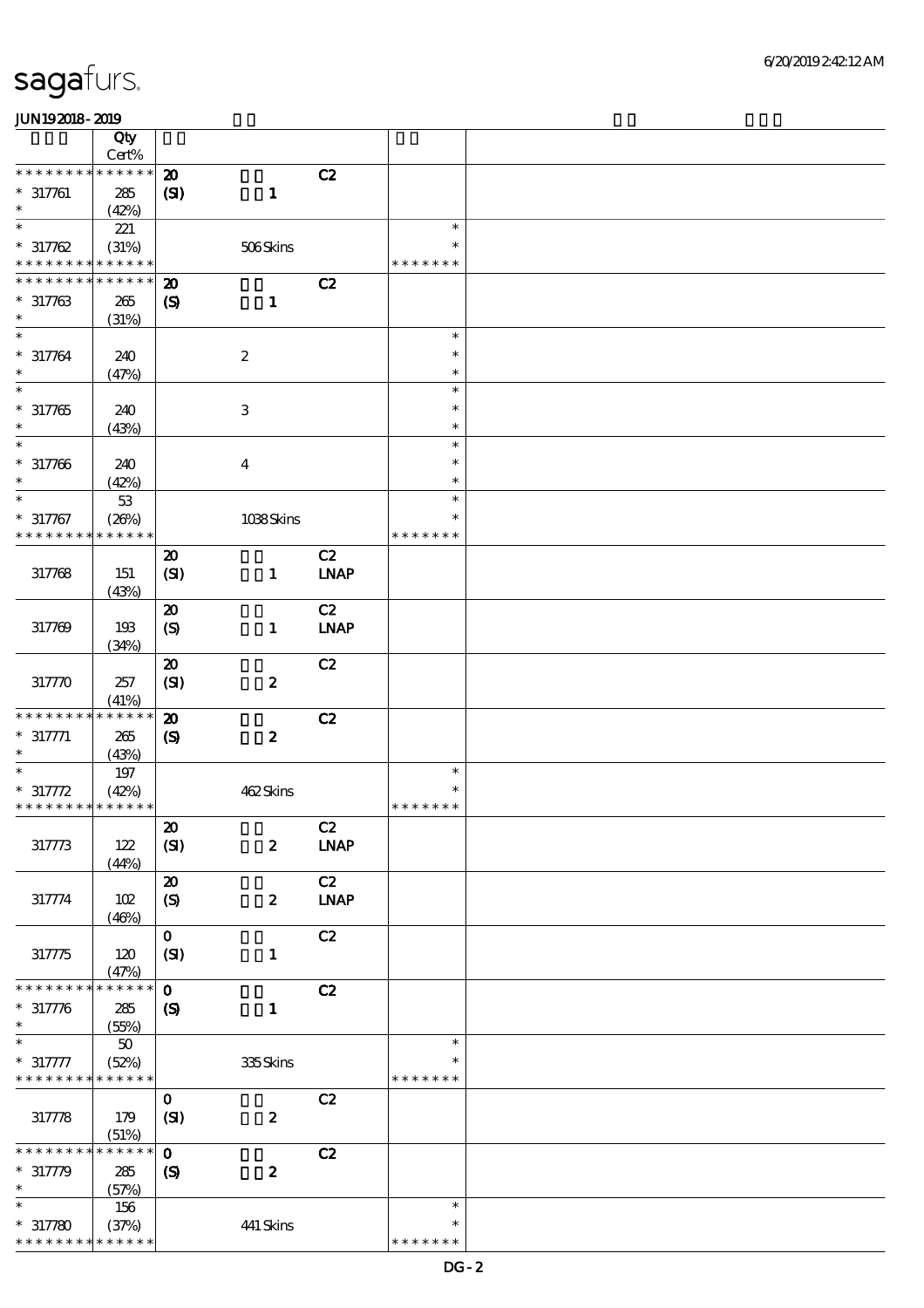|        | Qty   |                  |                  |             |  |
|--------|-------|------------------|------------------|-------------|--|
|        | Cert% |                  |                  |             |  |
|        |       | $\mathbf{o}$     |                  | C2          |  |
| 317781 | 122   | (SI)             | $\boldsymbol{z}$ | <b>LNAP</b> |  |
|        | (53%) |                  |                  |             |  |
|        |       | $\bf{0}$         |                  | C2          |  |
| 317782 | 152   | (S)              | $\boldsymbol{z}$ | <b>LNAP</b> |  |
|        | (65%) |                  |                  |             |  |
|        |       | L.               |                  | C2          |  |
| 317783 | 170   | $\boldsymbol{S}$ |                  |             |  |
|        | (45%) |                  |                  |             |  |
|        |       |                  |                  | C2          |  |
| 317784 | 147   | (SI)             | $\boldsymbol{z}$ |             |  |
|        | (50%) |                  |                  |             |  |
|        |       | <b>L</b>         |                  | C2          |  |
| 317785 | 127   | $\boldsymbol{S}$ | $\boldsymbol{z}$ |             |  |
|        | (55%) |                  |                  |             |  |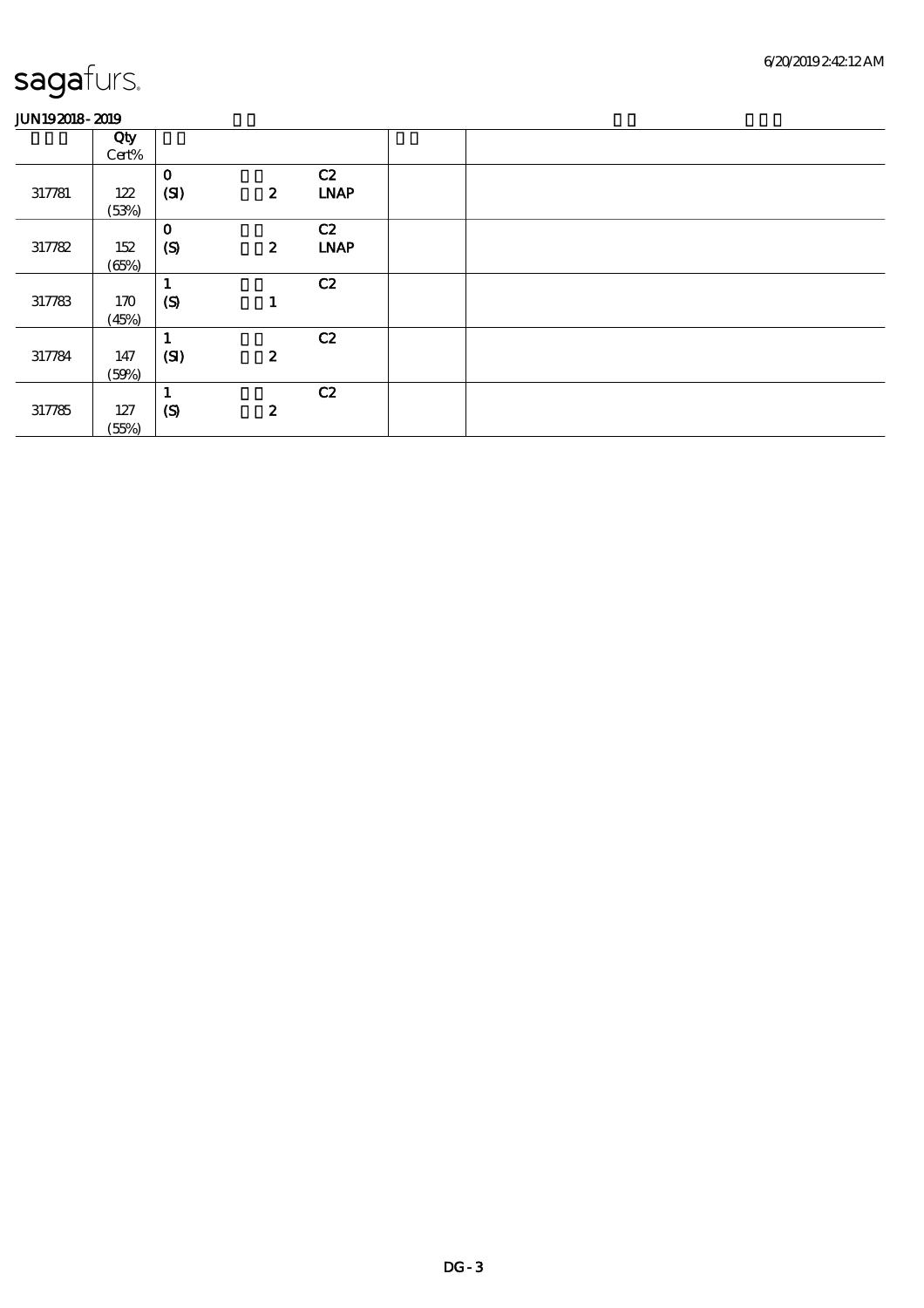#### 6/20/2019 2:42:12 AM

| <b>JUN192018-2019</b> |              |                                          |    | Female |
|-----------------------|--------------|------------------------------------------|----|--------|
|                       | Qty<br>Cert% |                                          |    |        |
|                       |              | $\boldsymbol{\mathbf{z}}$                | C1 |        |
| 416001                | 184          | ${\bf s}$                                |    |        |
|                       | (15%)        | $\boldsymbol{\mathfrak{D}}$              | C2 |        |
| 416002                | 160          | ${\bf s}$                                |    |        |
|                       | (32%)        |                                          |    |        |
|                       |              | $\boldsymbol{\mathfrak{D}}$              | C2 |        |
| $416003$              | 104          | $\mathbf{B}$                             |    |        |
|                       | (16%)        |                                          |    |        |
| 416004                | 215          | $\boldsymbol{\mathbf{z}}$<br><b>SAGA</b> | C1 |        |
|                       | (40%)        |                                          |    |        |
|                       |              | $\boldsymbol{\mathfrak{D}}$              | C2 |        |
| $416005$              | 91           | <b>SAGA</b>                              |    |        |
|                       | (25%)        |                                          |    |        |
|                       |              | $\boldsymbol{\mathfrak{D}}$              | C2 |        |
| 416006                | 165          | IA                                       |    |        |
|                       | (38%)        |                                          |    |        |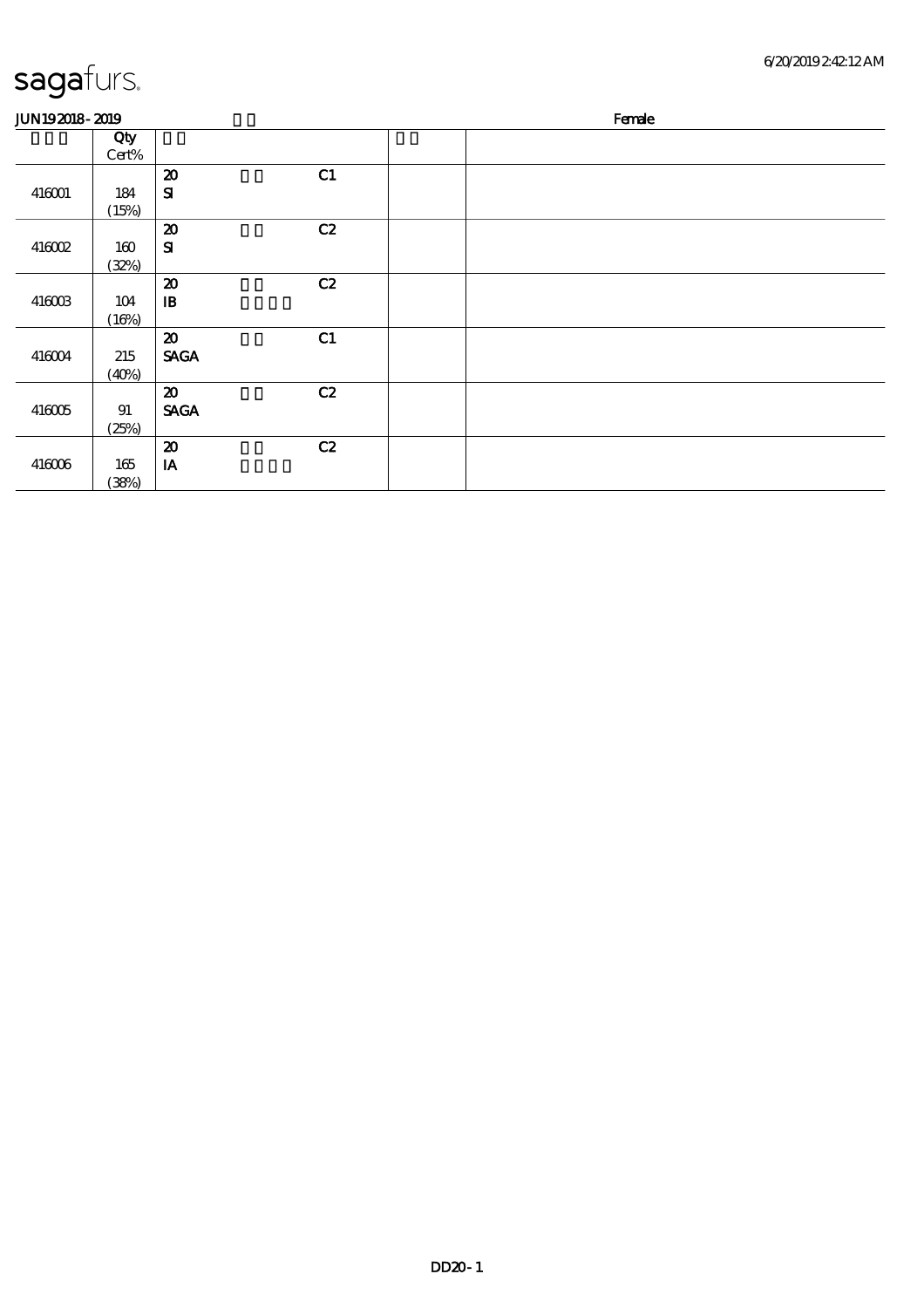| sagafurs. |  |
|-----------|--|
|           |  |

| <b>JUN192018-2019</b>                      |                           |              |                  |             |               | Female |
|--------------------------------------------|---------------------------|--------------|------------------|-------------|---------------|--------|
|                                            | Qty                       |              |                  |             |               |        |
|                                            | Cert%                     |              |                  |             |               |        |
|                                            |                           | $\mathbf 0$  |                  | C1          |               |        |
| 416081                                     | 149                       | $\mathbf{S}$ |                  |             |               |        |
|                                            | (63%)                     |              |                  |             |               |        |
| * * * * * * * *                            | $* * * * * * *$           | $\mathbf 0$  |                  | C2          |               |        |
| $* 416082$                                 | 187                       | ${\bf s}$    |                  |             |               |        |
| $\ast$                                     | $(0\%)$                   |              |                  |             |               |        |
| $\ast$                                     | 108                       |              |                  |             | $\ast$        |        |
| $* 416083$                                 | (100%)                    |              | 295Skins         |             | $\ast$        |        |
| * * * * * * * * * * * * * *                |                           |              |                  |             | * * * * * * * |        |
|                                            |                           | $\mathbf{o}$ |                  | C3          |               |        |
| 416084                                     | 178                       | ${\bf s}$    |                  |             |               |        |
|                                            | (19%)                     |              |                  |             |               |        |
| * * * * * * * *                            | * * * * * *               | $\mathbf 0$  |                  | C1/C2       |               |        |
| $* 416085$                                 | 145                       | ${\bf s}$    | <b>INAP</b>      |             |               |        |
| $\ast$                                     | $(O\%)$                   |              |                  |             |               |        |
| $\ast$                                     | 216                       |              |                  |             | $\ast$        |        |
| $* 416066$                                 |                           |              | 361 Skins        |             | $\ast$        |        |
| * * * * * * * *                            | (100%)<br>* * * * * *     |              |                  |             | * * * * * * * |        |
|                                            |                           |              |                  |             |               |        |
|                                            |                           | $\mathbf{o}$ |                  | C3          |               |        |
| 416087                                     | 123                       | ${\bf s}$    | <b>INAP</b>      |             |               |        |
|                                            | (58%)                     |              |                  |             |               |        |
|                                            |                           | $\mathbf 0$  |                  | C2          |               |        |
| 416088                                     | 138                       | $\mathbf{B}$ |                  |             |               |        |
|                                            | (60%)                     |              |                  |             |               |        |
|                                            |                           | $\mathbf{o}$ |                  | C2          |               |        |
| 416089                                     | 190                       | $\mathbf{B}$ |                  | <b>LNAP</b> |               |        |
|                                            | (65%)                     |              |                  |             |               |        |
|                                            |                           | 200          |                  | C2          |               |        |
| 416090                                     | 375                       | П            |                  |             |               |        |
|                                            | (34%)                     |              |                  |             |               |        |
|                                            |                           | 200          |                  | C2          |               |        |
| 416091                                     | 122                       | П            | <b>INAP</b>      |             |               |        |
|                                            | (50%)                     |              |                  |             |               |        |
| * * * * * * * *                            | $ ****** $                | $\mathbf{o}$ |                  | C1          |               |        |
| $\hspace{0.1cm}^*$ 416092                  | 174                       | <b>SAGA</b>  |                  |             |               |        |
| $*$                                        | (0%)                      |              |                  |             |               |        |
| $\ast$                                     | 424                       |              |                  |             | $\ast$        |        |
| $* 4160B$                                  | (100%)                    |              | 598Skins         |             | $\ast$        |        |
| * * * * * * * *                            | $* * * * * * *$           |              |                  |             | * * * * * * * |        |
| * * * * * * *<br>∗                         | ******                    | $\mathbf 0$  |                  | C2          |               |        |
| $\hspace{0.1cm}^*$ 416094                  | 445                       | <b>SAGA</b>  |                  |             |               |        |
| $\ast$                                     | $(O\%)$                   |              |                  |             |               |        |
| $\ast$                                     |                           |              |                  |             | $\ast$        |        |
| $* 416005$                                 | 420                       |              | $\boldsymbol{2}$ |             | ∗             |        |
| $\ast$                                     | (100%)                    |              |                  |             | $\ast$        |        |
| $\ast$                                     |                           |              |                  |             | $\ast$        |        |
| $* 416096$                                 | 122                       |              | 3                |             | $\ast$        |        |
| $\ast$                                     | (100%)                    |              |                  |             | $\ast$        |        |
| $\ast$                                     | 293                       |              |                  |             | $\ast$        |        |
| $* 416097$                                 | $(O\!\!\!\!\!\!\!/\,\!o)$ |              | 1280Skins        |             | ∗             |        |
| * * * * * * * * <mark>* * * * * *</mark>   |                           |              |                  |             | * * * * * * * |        |
| * * * * * * * * <mark>* * * * * * *</mark> |                           | $\mathbf{o}$ |                  | C3          |               |        |
| $* 416088$                                 | 435                       | <b>SAGA</b>  |                  |             |               |        |
| $\ast$                                     | $(10\%)$                  |              |                  |             |               |        |
| $\ast$                                     | 61                        |              |                  |             | $\ast$        |        |
| $* 416099$                                 | (78%)                     |              | 496Skins         |             | ∗             |        |
| * * * * * * * * <mark>* * * * * * *</mark> |                           |              |                  |             | * * * * * * * |        |
| * * * * * * * *                            | * * * * * *               | $\mathbf 0$  |                  | C1/C2       |               |        |
| $*$ 416100                                 | 182                       | <b>SAGA</b>  | <b>INAP</b>      |             |               |        |
| $\ast$                                     | (1%)                      |              |                  |             |               |        |
|                                            |                           |              |                  |             |               |        |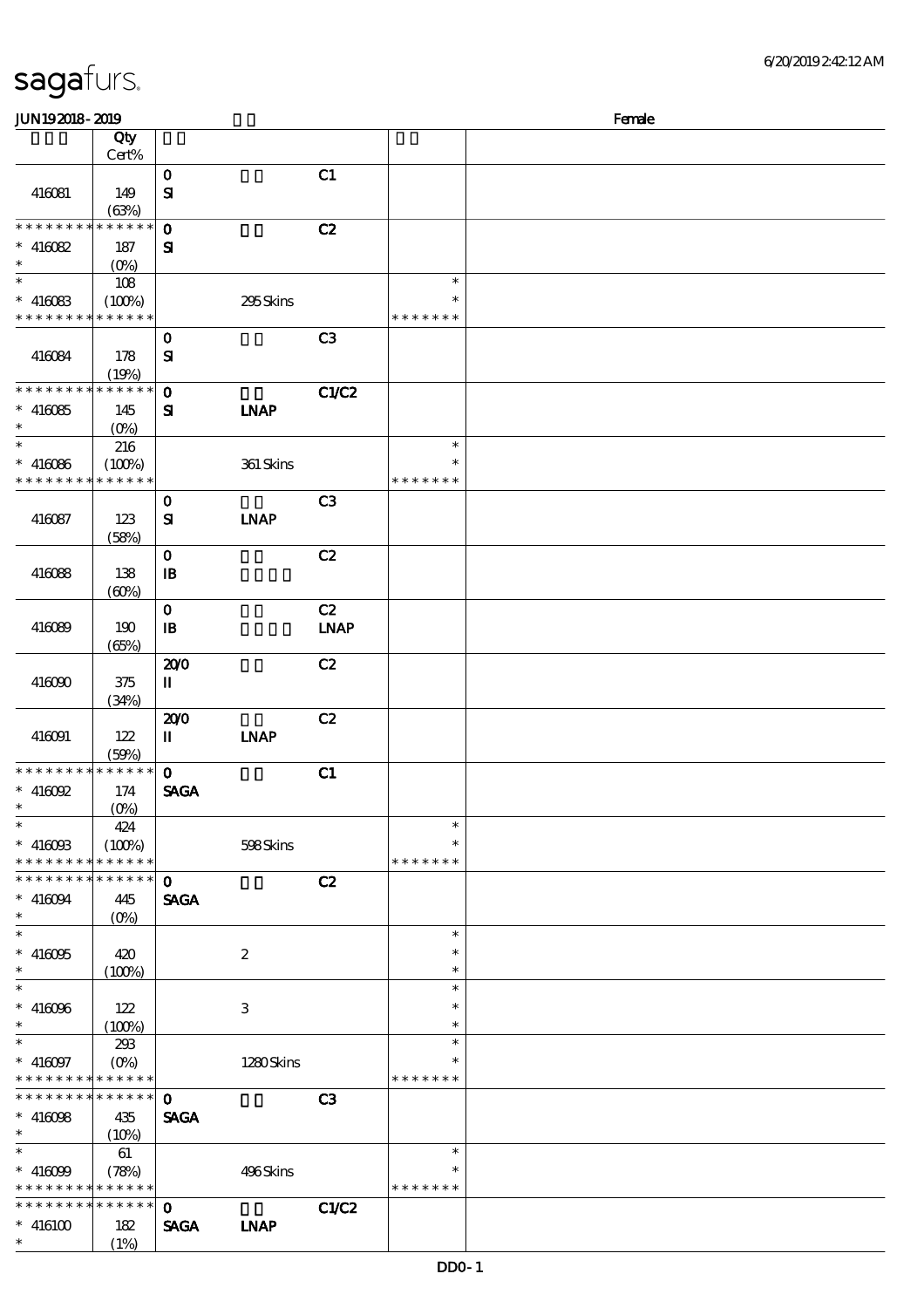#### 6/20/2019 2:42:12 AM

| <b>JUN192018-2019</b>       |            |              |             |             |         | Female |
|-----------------------------|------------|--------------|-------------|-------------|---------|--------|
|                             | Qty        |              |             |             |         |        |
|                             | Cert%      |              |             |             |         |        |
| $\ast$                      | 409        | $\mathbf{o}$ |             | C1/C2       | $\ast$  |        |
| $* 416101$                  | (90%)      | <b>SAGA</b>  | <b>INAP</b> |             | $\ast$  |        |
| * * * * * * * * * * * * * * |            |              |             |             | ******* |        |
|                             |            | $\mathbf 0$  |             | C3          |         |        |
| 416102                      | 185        | <b>SAGA</b>  | <b>LNAP</b> |             |         |        |
|                             | (60%)      |              |             |             |         |        |
| * * * * * * * * * * * * * * |            | $\mathbf 0$  |             | C2          |         |        |
| $* 41610B$                  | 446        | IA           |             |             |         |        |
| $\ast$                      | (57%)      |              |             |             |         |        |
| $\ast$                      | 276        |              |             |             | $\ast$  |        |
| $* 416104$                  | (33%)      |              | 722Skins    |             | $\ast$  |        |
| * * * * * * * * * * * * * * |            |              |             |             | ******* |        |
|                             |            | $\mathbf{o}$ |             | C2          |         |        |
| 416105                      | ${\bf 30}$ | IA           |             | <b>LNAP</b> |         |        |
|                             | (66%)      |              |             |             |         |        |
|                             |            | $\mathbf{o}$ |             | C1          |         |        |
| 416106                      | 202        | <b>SROY</b>  |             |             |         |        |
|                             | (65%)      |              |             |             |         |        |
|                             |            | $\mathbf 0$  |             | C2          |         |        |
| 416107                      | 232        | <b>SROY</b>  |             |             |         |        |
|                             | (58%)      |              |             |             |         |        |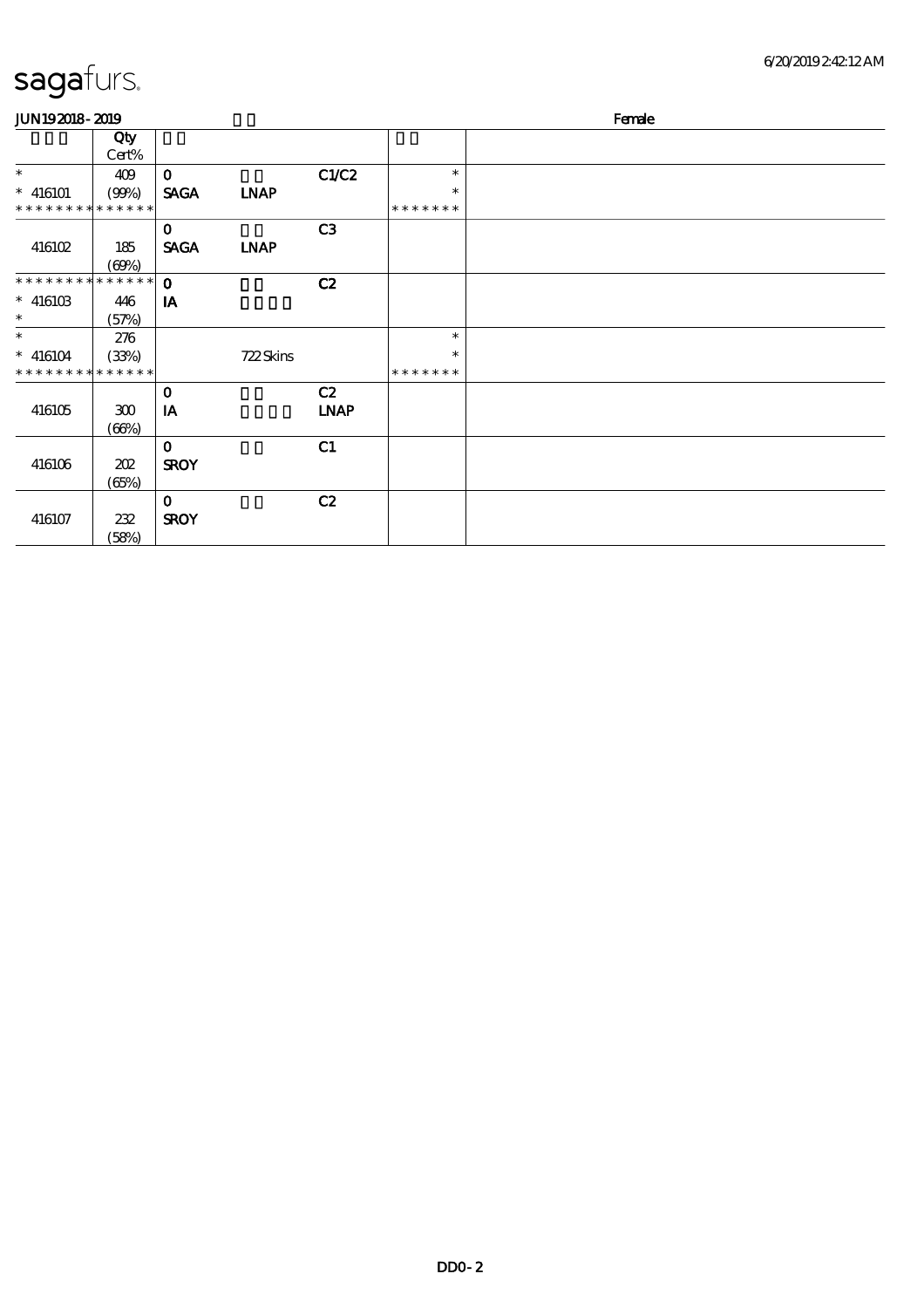| JUN192018-2019                             |             |              |                  |             |               | Female |
|--------------------------------------------|-------------|--------------|------------------|-------------|---------------|--------|
|                                            | Qty         |              |                  |             |               |        |
|                                            | Cert%       |              |                  |             |               |        |
| * * * * * * * *                            | ******      | $\mathbf{1}$ |                  | C1          |               |        |
| $* 416181$                                 | 234         | ${\bf s}$    |                  |             |               |        |
| $\ast$                                     | $(O\%)$     |              |                  |             |               |        |
| $\overline{\ast}$                          |             |              |                  |             | $\ast$        |        |
| $* 416182$                                 | 480         |              | $\boldsymbol{2}$ |             | $\ast$        |        |
| $\ast$                                     | (100%)      |              |                  |             | $\ast$        |        |
|                                            |             |              |                  |             | $\ast$        |        |
|                                            | 304         |              |                  |             |               |        |
| $* 416183$                                 | (100%)      |              | 1018Skins        |             |               |        |
| * * * * * * * *                            | * * * * * * |              |                  |             | * * * * * * * |        |
| * * * * * * * *                            | ******      | $\mathbf{1}$ |                  | C2          |               |        |
| $* 416184$                                 | 505         | ${\bf s}$    |                  |             |               |        |
| $\ast$                                     | $(O\%)$     |              |                  |             |               |        |
| $\overline{\ast}$                          |             |              |                  |             | $\ast$        |        |
| $* 416185$                                 | 480         |              | $\boldsymbol{2}$ |             | $\ast$        |        |
| $\ast$                                     | (100%)      |              |                  |             | $\ast$        |        |
| $\ast$                                     |             |              |                  |             | $\ast$        |        |
| $* 416186$                                 | 247         |              | 3                |             | $\ast$        |        |
| $\ast$                                     |             |              |                  |             | $\ast$        |        |
|                                            | (100%)      |              |                  |             |               |        |
| $\ast$                                     | 201         |              |                  |             | $\ast$        |        |
| $* 416187$                                 | $(O\%)$     |              | 1433Skins        |             | $\ast$        |        |
| * * * * * * * *                            | * * * * * * |              |                  |             | * * * * * * * |        |
| * * * * * * * * <mark>* * * * * * *</mark> |             | $\mathbf{1}$ |                  | C3          |               |        |
| $* 416188$                                 | 344         | ${\bf s}$    |                  |             |               |        |
| $\ast$                                     | $(0\%)$     |              |                  |             |               |        |
| $\overline{\phantom{0}}$                   | 124         |              |                  |             | $\ast$        |        |
| $* 416189$                                 | (100%)      |              | 468Skins         |             |               |        |
| * * * * * * * *                            | * * * * * * |              |                  |             | * * * * * * * |        |
|                                            |             |              |                  |             |               |        |
| * * * * * * * *                            | * * * * * * | $\mathbf{1}$ |                  | C1/C2       |               |        |
| $* 416190$                                 | 283         | ${\bf s}$    | <b>INAP</b>      |             |               |        |
| $\ast$                                     | $(0\%)$     |              |                  |             |               |        |
| $\ast$                                     |             |              |                  |             | $\ast$        |        |
| $* 416191$                                 | 480         |              | $\boldsymbol{2}$ |             | $\ast$        |        |
| $\ast$                                     | (100%)      |              |                  |             | $\ast$        |        |
| $\ast$                                     |             |              |                  |             | $\ast$        |        |
| $*$ 416192                                 | 480         |              | $\,3$            |             | $\ast$        |        |
| $\ast$                                     |             |              |                  |             | $\ast$        |        |
| *                                          | (100%)      |              |                  |             | $\ast$        |        |
|                                            | 150         |              |                  |             |               |        |
| $* 416193$                                 | (100%)      |              | 1393Skins        |             | $\ast$        |        |
| * * * * * * * *                            | * * * * * * |              |                  |             | * * * * * * * |        |
|                                            |             | $\mathbf{1}$ |                  | C3          |               |        |
| 416194                                     | 264         | ${\bf s}$    | <b>INAP</b>      |             |               |        |
|                                            | (73%)       |              |                  |             |               |        |
| * * * * * * * *                            | $*******$   | $\mathbf{1}$ |                  | C2          |               |        |
| $* 416195$                                 | 505         | $\mathbf{B}$ |                  |             |               |        |
| $\ast$                                     | (49%)       |              |                  |             |               |        |
| $\ast$                                     | 66          |              |                  |             | $\ast$        |        |
|                                            |             |              |                  |             |               |        |
| $* 416196$                                 | (57%)       |              | 571 Skins        |             |               |        |
| * * * * * * * *                            | * * * * * * |              |                  |             | * * * * * * * |        |
|                                            |             | $\mathbf{1}$ |                  | C2          |               |        |
| 416197                                     | 202         | $\mathbf{B}$ |                  | <b>LNAP</b> |               |        |
|                                            | (81%)       |              |                  |             |               |        |
| * * * * * * * *                            | $*******$   | $\mathbf{1}$ |                  | C2          |               |        |
| $* 416198$                                 | $505\,$     | П            |                  |             |               |        |
| $\ast$                                     | (74%)       |              |                  |             |               |        |
| $\ast$                                     |             |              |                  |             | $\ast$        |        |
|                                            |             |              |                  |             | $\ast$        |        |
| $* 416199$                                 | 480         |              | $\boldsymbol{2}$ |             | $\ast$        |        |
| $\ast$                                     | (60%)       |              |                  |             |               |        |
| $\ast$                                     | 140         |              |                  |             | $\ast$        |        |
| $* 416200$                                 | (52%)       |              | 1125Skins        |             | $\ast$        |        |
| * * * * * * * *                            | * * * * * * |              |                  |             | * * * * * * * |        |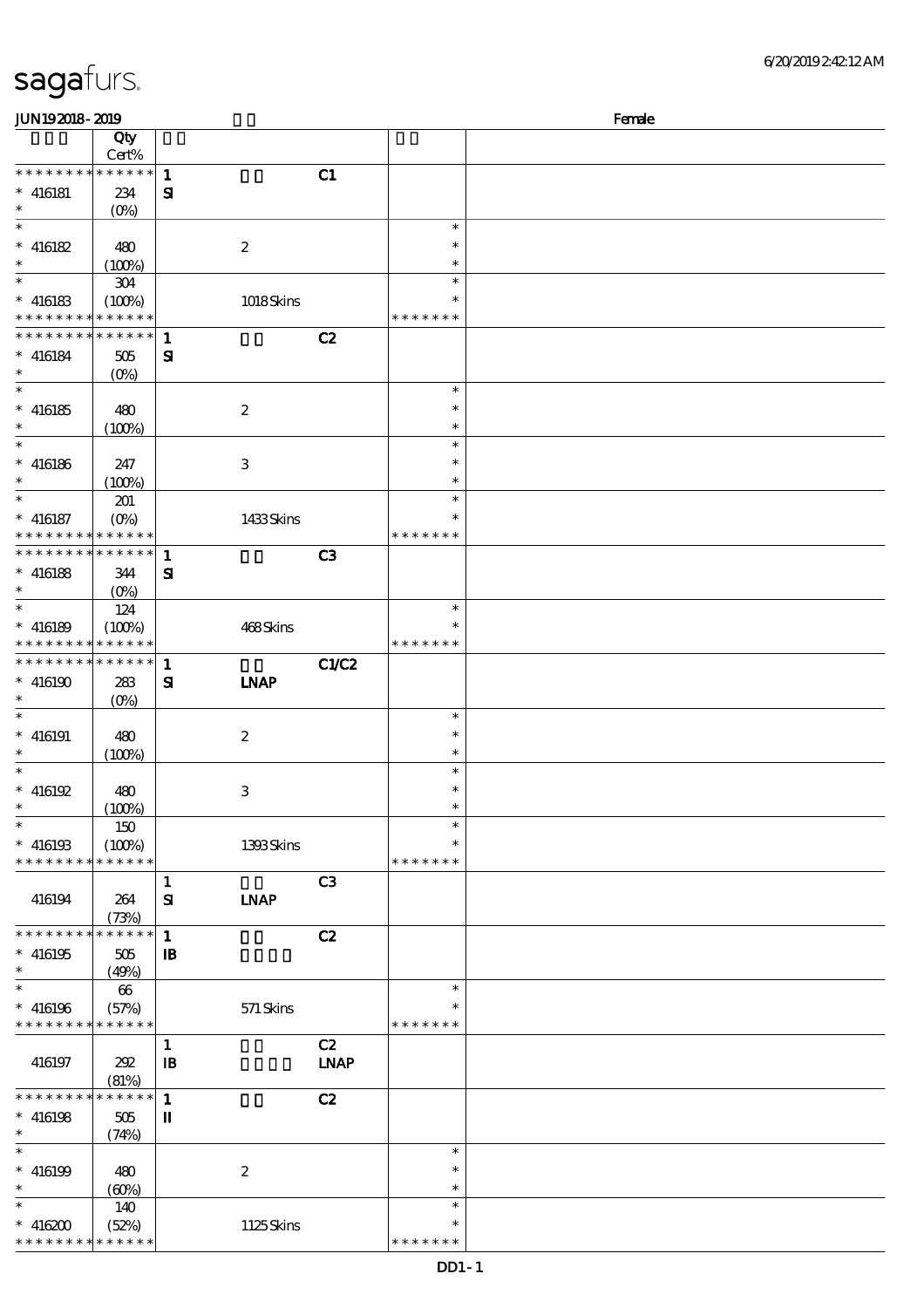\* \* \* \* \* \* \*

### 6/20/2019 2:42:12 AM

| JUN192018-2019                           |                  |                            |    |                  | Female |
|------------------------------------------|------------------|----------------------------|----|------------------|--------|
|                                          | Qty              |                            |    |                  |        |
|                                          | Cert%            |                            |    |                  |        |
|                                          |                  | $\mathbf{1}$               | C2 |                  |        |
| 416201                                   | 440<br>(84%)     | $\mathbf I$<br><b>INAP</b> |    |                  |        |
| * * * * * * * *                          | $******$         | $\mathbf{1}$               | C1 |                  |        |
| $*$ 416202                               | 485              | <b>SAGA</b>                |    |                  |        |
| $\ast$                                   | $(0\%)$          |                            |    |                  |        |
| $\ast$                                   |                  |                            |    | $\ast$           |        |
| $* 41620B$                               | 460              | $\boldsymbol{2}$           |    | $\ast$           |        |
| $\ast$                                   | (100%)           |                            |    | $\ast$           |        |
| $\ast$<br>$* 416204$                     |                  |                            |    | $\ast$<br>$\ast$ |        |
| $\ast$                                   | 460<br>(100%)    | $\,3$                      |    | $\ast$           |        |
| $\ast$                                   |                  |                            |    | $\ast$           |        |
| $* 416205$                               | 460              | $\boldsymbol{4}$           |    | $\ast$           |        |
| $\ast$                                   | (100%)           |                            |    | $\ast$           |        |
| $\ast$                                   |                  |                            |    | $\ast$           |        |
| $* 416206$                               | 460              | $\mathbf 5$                |    | $\ast$           |        |
| $\ast$<br>$\ast$                         | (100%)           |                            |    | $\ast$<br>$\ast$ |        |
| $* 416207$                               | 325              | $\,6\,$                    |    | $\ast$           |        |
| $\ast$                                   | (100%)           |                            |    | $\ast$           |        |
| $\ast$                                   | $10B$            |                            |    | $\ast$           |        |
| $* 416208$                               | $(O\!/\!\delta)$ | 2753Skins                  |    | $\ast$           |        |
| * * * * * * * * <mark>* * * * * *</mark> |                  |                            |    | * * * * * * *    |        |
| * * * * * * * *                          | * * * * * *      | $\mathbf{1}$               | C2 |                  |        |
| $* 416209$<br>$\ast$                     | 485<br>$(O\%)$   | <b>SAGA</b>                |    |                  |        |
| $\ast$                                   |                  |                            |    | $\ast$           |        |
| $* 416210$                               | 460              | $\boldsymbol{2}$           |    | $\ast$           |        |
|                                          | $(0\%)$          |                            |    | $\ast$           |        |
| $\ast$                                   |                  |                            |    | $\ast$           |        |
| $* 416211$<br>$\ast$                     | 460              | $\,3\,$                    |    | $\ast$<br>$\ast$ |        |
| $\ast$                                   | $(0\%)$          |                            |    | $\ast$           |        |
| $* 416212$                               | 460              | $\boldsymbol{4}$           |    | $\ast$           |        |
| $\ast$                                   | (100%)           |                            |    | $\ast$           |        |
| $\ast$                                   |                  |                            |    | $\ast$           |        |
| $* 416213$                               | 460              | $\mathbf 5$                |    | $\ast$           |        |
| $\ast$                                   | (100%)           |                            |    | $\ast$           |        |
| $\ast$<br>$* 416214$                     |                  | $\,6\,$                    |    | $\ast$<br>$\ast$ |        |
| $\ast$                                   | 460<br>(100%)    |                            |    | $\ast$           |        |
| $\ast$                                   |                  |                            |    | $\ast$           |        |
| $* 416215$                               | 460              | $\boldsymbol{7}$           |    | $\ast$           |        |
| $\ast$                                   | (100%)           |                            |    | $\ast$           |        |
| $\ast$                                   |                  |                            |    | $\ast$           |        |
| $* 416216$<br>$\ast$                     | 486              | $\bf 8$                    |    | $\ast$<br>$\ast$ |        |
| $\ast$                                   | (100%)<br>448    |                            |    | $\ast$           |        |
| $* 416217$                               | $(O\%)$          | 4179Skins                  |    | $\ast$           |        |
| * * * * * * * *                          | * * * * * *      |                            |    | * * * * * * *    |        |
| * * * * * * * *                          | * * * * * *      | $\mathbf{1}$               | C3 |                  |        |
| $* 416218$                               | 485              | <b>SAGA</b>                |    |                  |        |
| $\ast$<br>$\ast$                         | $(O\%)$          |                            |    | $\ast$           |        |
| $* 416219$                               | 322              | $\boldsymbol{2}$           |    | $\ast$           |        |
| $\ast$                                   | $(0\%)$          |                            |    | $\ast$           |        |
| $\ast$                                   | 263              |                            |    | $\ast$           |        |
| $* 416220$                               | (100%)           | $1070$ Skins               |    | $\ast$           |        |

# sagafurs.

\* \* \* \* \* \* \* \* <mark>\* \* \* \* \* \* \*</mark>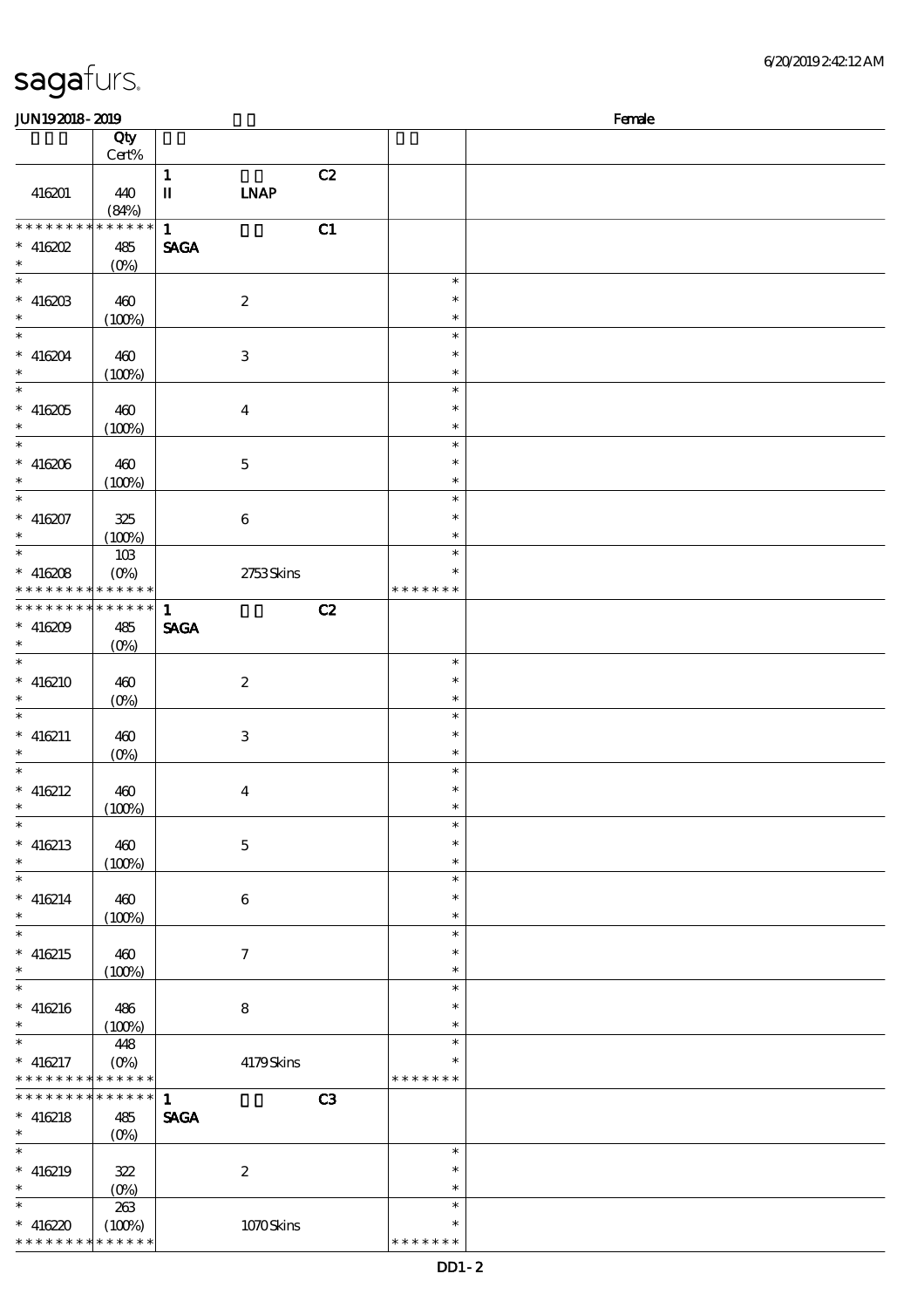| <b>JUN192018-2019</b>       |                            |              |                  |             |               | Female |
|-----------------------------|----------------------------|--------------|------------------|-------------|---------------|--------|
|                             | Qty                        |              |                  |             |               |        |
|                             | Cert%                      |              |                  |             |               |        |
| * * * * * * * * * * * * * * |                            | $\mathbf{1}$ |                  | C1/C2       |               |        |
| $* 416221$                  | 183                        | <b>SAGA</b>  | <b>INAP</b>      |             |               |        |
| $\ast$                      | $(O\!/\!\delta)$           |              |                  |             |               |        |
| $\ast$                      |                            |              |                  |             | $\ast$        |        |
| $* 416222$                  | 460                        |              | $\boldsymbol{2}$ |             | $\ast$        |        |
| $\ast$                      | (100%)                     |              |                  |             | $\ast$        |        |
| $\ast$                      |                            |              |                  |             | $\ast$        |        |
| $* 416223$                  | 460                        |              | $\,3\,$          |             | $\ast$        |        |
| $\ast$                      | (100%)                     |              |                  |             | $\ast$        |        |
| $\ast$                      | 57                         |              |                  |             | $\ast$        |        |
| $* 416224$                  | (100%)                     |              | 1160Skins        |             | *             |        |
| $*********$                 | * * * * * *                |              |                  |             | * * * * * * * |        |
|                             |                            |              |                  | C3          |               |        |
|                             |                            | $\mathbf{1}$ |                  |             |               |        |
| 416225                      | 278                        | <b>SAGA</b>  | <b>LNAP</b>      |             |               |        |
| * * * * * * * *             | (68%)<br>$* * * * * * *$   |              |                  |             |               |        |
|                             |                            | $\mathbf{1}$ |                  | C2          |               |        |
| $* 416226$                  | 485                        | IA           |                  |             |               |        |
| $\ast$<br>$\overline{\ast}$ | (32%)                      |              |                  |             |               |        |
|                             |                            |              |                  |             | $\ast$        |        |
| $* 416227$                  | 460                        |              | $\boldsymbol{2}$ |             | $\ast$        |        |
| $\ast$                      | (62%)                      |              |                  |             | $\ast$        |        |
| $\overline{\ast}$           |                            |              |                  |             | $\ast$        |        |
| $* 416228$                  | 460                        |              | 3                |             | $\ast$        |        |
| $\ast$                      | (43%)                      |              |                  |             | $\ast$        |        |
| $\ast$                      | 259                        |              |                  |             | $\ast$        |        |
| $* 416229$                  | (50%)                      |              | 1664 Skins       |             | $\ast$        |        |
| * * * * * * * *             | * * * * * *                |              |                  |             | * * * * * * * |        |
|                             |                            | $\mathbf{1}$ |                  | C2          |               |        |
| 416230                      | 225                        | IA           |                  | <b>LNAP</b> |               |        |
|                             | (80%)                      |              |                  |             |               |        |
|                             |                            | $\mathbf{1}$ |                  | C1          |               |        |
| 416231                      | 160                        | <b>SROY</b>  |                  |             |               |        |
|                             | $(\mathcal{X}\mathcal{Y})$ |              |                  |             |               |        |
| * * * * * * * *             | * * * * * *                | $\mathbf{1}$ |                  | C2          |               |        |
| $* 416232$                  | 160                        | <b>SROY</b>  |                  |             |               |        |
| $*$                         | (O <sub>6</sub> )          |              |                  |             |               |        |
| $\overline{\phantom{a}}$    | 230                        |              |                  |             | $\ast$        |        |
| $* 416233$                  | (100%)                     |              | 390Skins         |             | $\ast$        |        |
| * * * * * * * *             | * * * * * *                |              |                  |             | * * * * * * * |        |
|                             |                            | $\mathbf{1}$ |                  | C3          |               |        |
|                             |                            |              |                  |             |               |        |
| 416234                      | $93$                       | <b>SROY</b>  |                  |             |               |        |
|                             | (32%)                      |              |                  |             |               |        |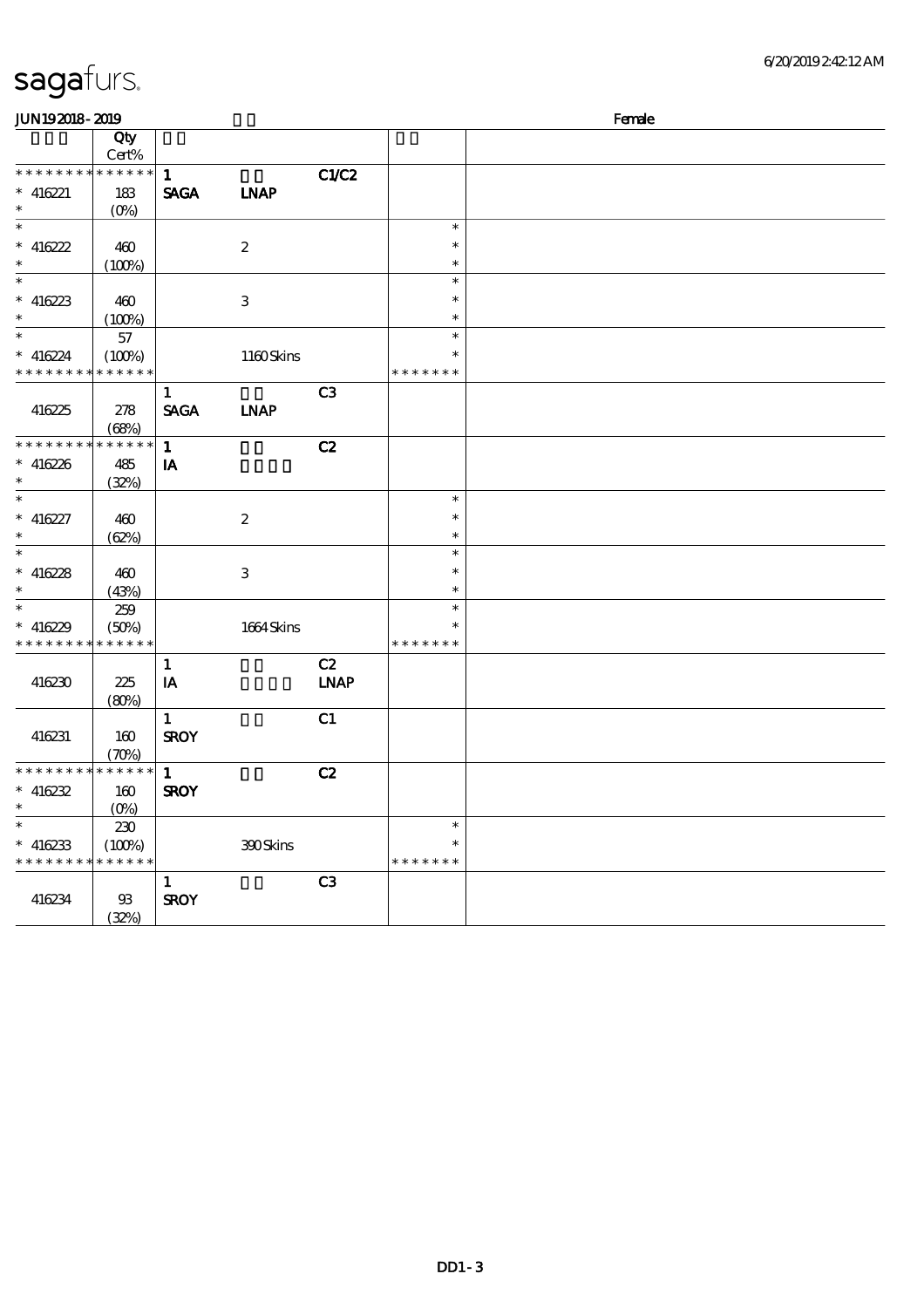| JUN192018-2019                           |                            |                  |                  |             |               | Female |
|------------------------------------------|----------------------------|------------------|------------------|-------------|---------------|--------|
|                                          | Qty                        |                  |                  |             |               |        |
|                                          | Cert%                      |                  |                  |             |               |        |
| * * * * * * * *                          | $*******$                  | $\boldsymbol{z}$ |                  | C1          |               |        |
| $* 416301$                               | 128                        | ${\bf s}$        |                  |             |               |        |
| $\ast$                                   | $(O\%)$                    |                  |                  |             |               |        |
| $\overline{\ast}$                        |                            |                  |                  |             | $\ast$        |        |
|                                          |                            |                  |                  |             | $\ast$        |        |
| $*$ 416302                               | 480                        |                  | $\boldsymbol{2}$ |             |               |        |
| $\ast$                                   | (100%)                     |                  |                  |             | $\ast$        |        |
|                                          | 106                        |                  |                  |             | $\ast$        |        |
| $* 416303$                               | (100%)                     |                  | 714Skins         |             |               |        |
| * * * * * * * *                          | * * * * * *                |                  |                  |             | * * * * * * * |        |
| * * * * * * * *                          | * * * * * *                | $\boldsymbol{z}$ |                  | C2          |               |        |
| $* 416304$                               | 506                        | ${\bf s}$        |                  |             |               |        |
| $\ast$                                   | $(O\%)$                    |                  |                  |             |               |        |
| $\overline{\ast}$                        |                            |                  |                  |             | $\ast$        |        |
| $* 416305$                               | 480                        |                  | $\boldsymbol{2}$ |             | $\ast$        |        |
| $\ast$                                   | (100%)                     |                  |                  |             | $\ast$        |        |
| $\ast$                                   |                            |                  |                  |             | $\ast$        |        |
|                                          |                            |                  |                  |             |               |        |
| $* 416306$                               | 300                        |                  | 3                |             | $\ast$        |        |
| $\ast$                                   | (100%)                     |                  |                  |             | $\ast$        |        |
| $\ast$                                   | 89                         |                  |                  |             | $\ast$        |        |
| $* 416307$                               | $(O\%)$                    |                  | 1435Skins        |             | $\ast$        |        |
| * * * * * * * *                          | * * * * * *                |                  |                  |             | * * * * * * * |        |
| * * * * * * * * <mark>* * * * * *</mark> |                            | $\boldsymbol{z}$ |                  | C3          |               |        |
| $* 416308$                               | 369                        | Я                |                  |             |               |        |
| $\ast$                                   | (O <sub>0</sub> )          |                  |                  |             |               |        |
|                                          | 138                        |                  |                  |             | $\ast$        |        |
| $* 416309$                               | (100%)                     |                  | 507Skins         |             |               |        |
| * * * * * * * *                          | * * * * * *                |                  |                  |             | * * * * * * * |        |
| * * * * * * * *                          | * * * * * *                |                  |                  |             |               |        |
|                                          |                            | $\boldsymbol{z}$ |                  | C1/C2       |               |        |
| $* 416310$                               | 277                        | ${\bf s}$        | <b>INAP</b>      |             |               |        |
| $\ast$                                   | $(0\%)$                    |                  |                  |             |               |        |
| $\ast$                                   |                            |                  |                  |             | $\ast$        |        |
| $* 416311$                               | 480                        |                  | $\boldsymbol{2}$ |             | $\ast$        |        |
| $\ast$                                   | (100%)                     |                  |                  |             | $\ast$        |        |
| $\ast$                                   | 156                        |                  |                  |             | $\ast$        |        |
| $* 416312$                               | (100%)                     |                  | 913Skins         |             | $\ast$        |        |
| * * * * * * * * * * * * * *              |                            |                  |                  |             | *******       |        |
| * * * * * * * *                          | ******                     | $\boldsymbol{z}$ |                  | C3          |               |        |
| $*$ 416313                               | 128                        | ${\bf s}$        | <b>INAP</b>      |             |               |        |
| $\ast$                                   | $(O\% )$                   |                  |                  |             |               |        |
| $\ast$                                   | 192                        |                  |                  |             | $\ast$        |        |
|                                          |                            |                  |                  |             | $\ast$        |        |
| $* 416314$<br>* * * * * * * *            | (100%)<br>* * * * * *      |                  | 320Skins         |             | * * * * * * * |        |
| * * * * * * * *                          | * * * * * *                |                  |                  |             |               |        |
|                                          |                            | $\boldsymbol{z}$ |                  | C2          |               |        |
| $* 416315$                               | 505                        | $\mathbf{B}$     |                  |             |               |        |
| $\ast$                                   | (49%)                      |                  |                  |             |               |        |
| $\ast$                                   | 125                        |                  |                  |             | $\ast$        |        |
| $* 416316$                               | (50%)                      |                  | 630Skins         |             |               |        |
| * * * * * * * *                          | $***$ * * * *              |                  |                  |             | * * * * * * * |        |
|                                          |                            | $\boldsymbol{z}$ |                  | C2          |               |        |
| 416317                                   | 193                        | $\mathbf{B}$     |                  | <b>LNAP</b> |               |        |
|                                          | $(\mathcal{X}\mathcal{Y})$ |                  |                  |             |               |        |
| * * * * * * * *                          | $******$                   | $\boldsymbol{z}$ |                  | C2          |               |        |
| $* 416318$                               | 505                        | $\mathbf{I}$     |                  |             |               |        |
| $\ast$                                   |                            |                  |                  |             |               |        |
| $\ast$                                   | (60%)                      |                  |                  |             | $\ast$        |        |
|                                          | 156                        |                  |                  |             |               |        |
| $* 416319$                               | (51%)                      |                  | 661 Skins        |             |               |        |
| * * * * * * * *                          | * * * * * *                |                  |                  |             | * * * * * * * |        |
|                                          |                            | $\boldsymbol{z}$ |                  | C2          |               |        |
| 416320                                   | 419                        | п                | <b>LNAP</b>      |             |               |        |
|                                          | (77%)                      |                  |                  |             |               |        |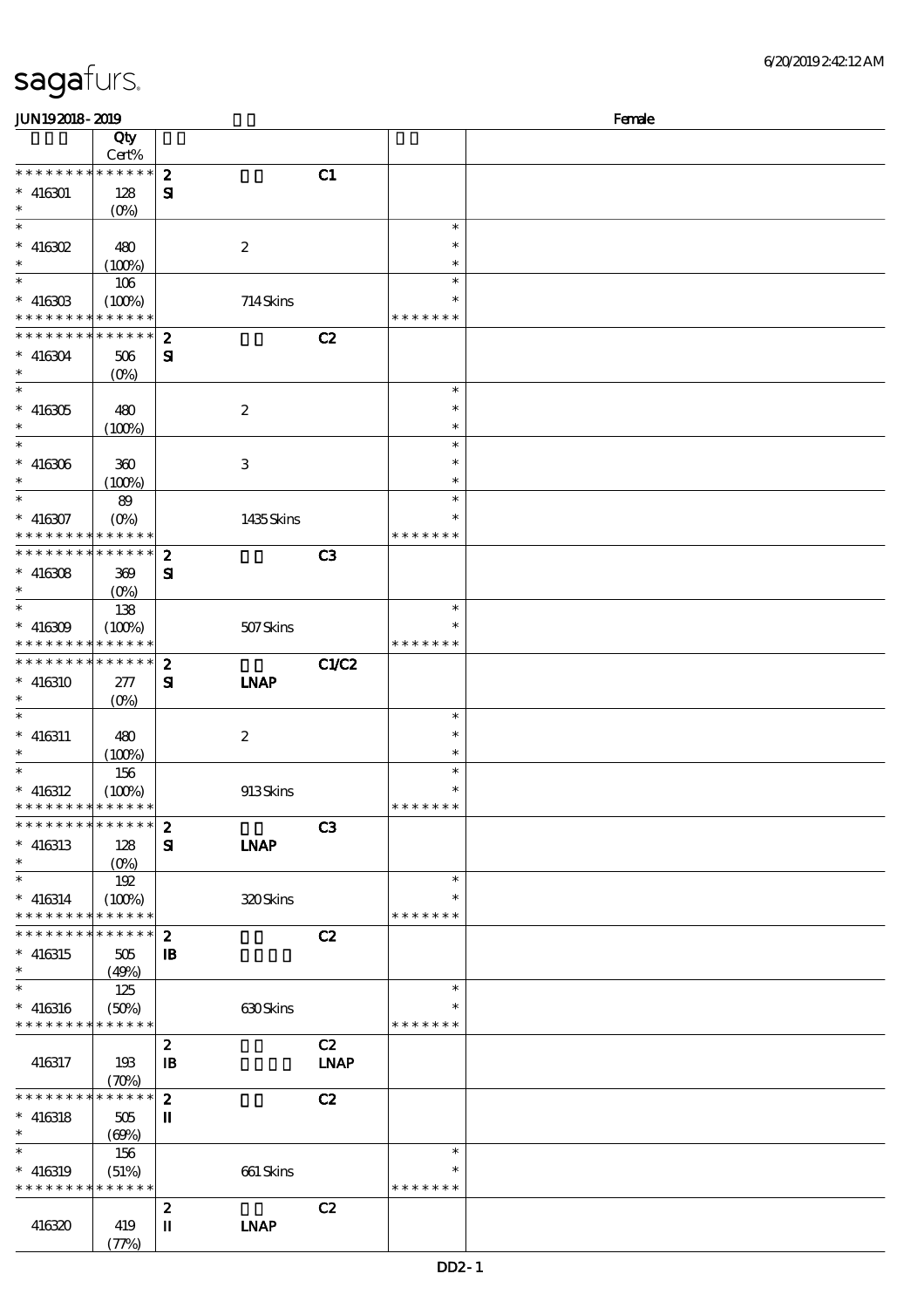| 6/20/201924212AM |
|------------------|
|------------------|

| <b>JUN192018-2019</b>                                    |                       |                            |       |                         | Female |
|----------------------------------------------------------|-----------------------|----------------------------|-------|-------------------------|--------|
|                                                          | Qty                   |                            |       |                         |        |
| * * * * * * * * * * * * * *                              | Cert%                 | $\mathbf{z}$               |       |                         |        |
| $* 416321$                                               | $380\,$               | <b>SAGA</b>                | C1    |                         |        |
| $\ast$                                                   | $(O\%)$               |                            |       |                         |        |
| $\ast$                                                   |                       |                            |       | $\ast$                  |        |
| $* 416322$                                               | 460                   | $\boldsymbol{z}$           |       | $\ast$                  |        |
| $\ast$                                                   | (90%)                 |                            |       | $\ast$                  |        |
| $\overline{\phantom{0}}$                                 |                       |                            |       | $\ast$                  |        |
| $* 416323$                                               | 460                   | $\ensuremath{\mathsf{3}}$  |       | $\ast$                  |        |
| $\ast$<br>$\ast$                                         | (100%)                |                            |       | $\ast$<br>$\ast$        |        |
| $* 416324$                                               | 460                   | $\boldsymbol{4}$           |       | $\ast$                  |        |
| $\ast$                                                   | (100%)                |                            |       | $\ast$                  |        |
| $\ast$                                                   | 174                   |                            |       | $\ast$                  |        |
| $* 416325$                                               | (100%)                | 1934 Skins                 |       | $\ast$                  |        |
| * * * * * * * * <mark>* * * * * * *</mark>               |                       |                            |       | * * * * * * *           |        |
| * * * * * * * * * * * * * *                              |                       | $\boldsymbol{z}$           | C2    |                         |        |
| $* 416326$                                               | 485                   | <b>SAGA</b>                |       |                         |        |
| $\ast$<br>$\overline{\phantom{a}^*}$                     | $(O\%)$               |                            |       |                         |        |
|                                                          |                       |                            |       | $\ast$<br>$\ast$        |        |
| $* 416327$<br>$\ast$                                     | 460                   | $\boldsymbol{2}$           |       | $\ast$                  |        |
| $_{*}^{-}$                                               | $(0\%)$               |                            |       | $\ast$                  |        |
| $* 416328$                                               | 440                   | $\ensuremath{\mathsf{3}}$  |       | $\ast$                  |        |
| $\ast$                                                   | (0%)                  |                            |       | $\ast$                  |        |
| $\overline{\ast}$                                        |                       |                            |       | $\ast$                  |        |
| $* 416329$                                               | 460                   | $\boldsymbol{4}$           |       | $\ast$                  |        |
| $\ast$                                                   | (100%)                |                            |       | $\ast$                  |        |
| $\overline{\ast}$                                        |                       |                            |       | $\ast$                  |        |
| $* 416330$                                               | 460                   | $\bf 5$                    |       | $\ast$                  |        |
| $\ast$<br>$\ast$                                         | (100%)                |                            |       | $\ast$<br>$\ast$        |        |
|                                                          |                       |                            |       | $\ast$                  |        |
| $* 416331$<br>$\ast$                                     | 460<br>(100%)         | $\bf 6$                    |       | $\ast$                  |        |
| $\overline{\phantom{0}}$                                 |                       |                            |       | $\ast$                  |        |
| $* 416332$                                               | 460                   | $\tau$                     |       | $\ast$                  |        |
| $\ast$                                                   | (100%)                |                            |       | $\ast$                  |        |
| $\overline{\phantom{a}}$                                 |                       |                            |       | $\ast$                  |        |
| $*$ 416333                                               | 294                   | $\bf8$                     |       | $\ast$                  |        |
| $\ast$<br>$\overline{\phantom{a}^*}$                     | (90%)                 |                            |       | $\ast$                  |        |
|                                                          | 78                    |                            |       | $\ast$<br>$\ast$        |        |
| $* 416334$<br>* * * * * * * * <mark>* * * * * * *</mark> | $(O\%)$               | 3597Skins                  |       | * * * * * * *           |        |
| * * * * * * * * * * * * * *                              |                       | $\boldsymbol{z}$           | C3    |                         |        |
| $* 416335$                                               | 485                   | <b>SAGA</b>                |       |                         |        |
| $\ast$                                                   | $(O\%)$               |                            |       |                         |        |
| $\overline{\phantom{1}}$                                 |                       |                            |       | $\ast$                  |        |
| $* 416336$                                               | 194                   | $\boldsymbol{2}$           |       | *                       |        |
| $\ast$                                                   | $(0\%)$               |                            |       | $\ast$                  |        |
| $\ast$                                                   | 226                   |                            |       | $\ast$                  |        |
| $* 416337$<br>* * * * * * * *                            | (100%)<br>* * * * * * | 905Skins                   |       | $\ast$<br>* * * * * * * |        |
| * * * * * * * * * * * * * *                              |                       | $\boldsymbol{z}$           | C1/C2 |                         |        |
| $* 416338$                                               | 471                   | <b>SAGA</b><br><b>INAP</b> |       |                         |        |
| $\ast$                                                   | $(O_0)$               |                            |       |                         |        |
| $\ast$                                                   |                       |                            |       | $\ast$                  |        |
| $* 416339$                                               | 460                   | $\boldsymbol{2}$           |       | *                       |        |
| $\ast$                                                   | (100%)                |                            |       | $\ast$                  |        |
| $\ast$                                                   | 453                   |                            |       | $\ast$                  |        |
| $* 416340$                                               | (100%)                | 1384Skins                  |       | $\ast$                  |        |
| * * * * * * * * * * * * * *                              |                       |                            |       | * * * * * * *           |        |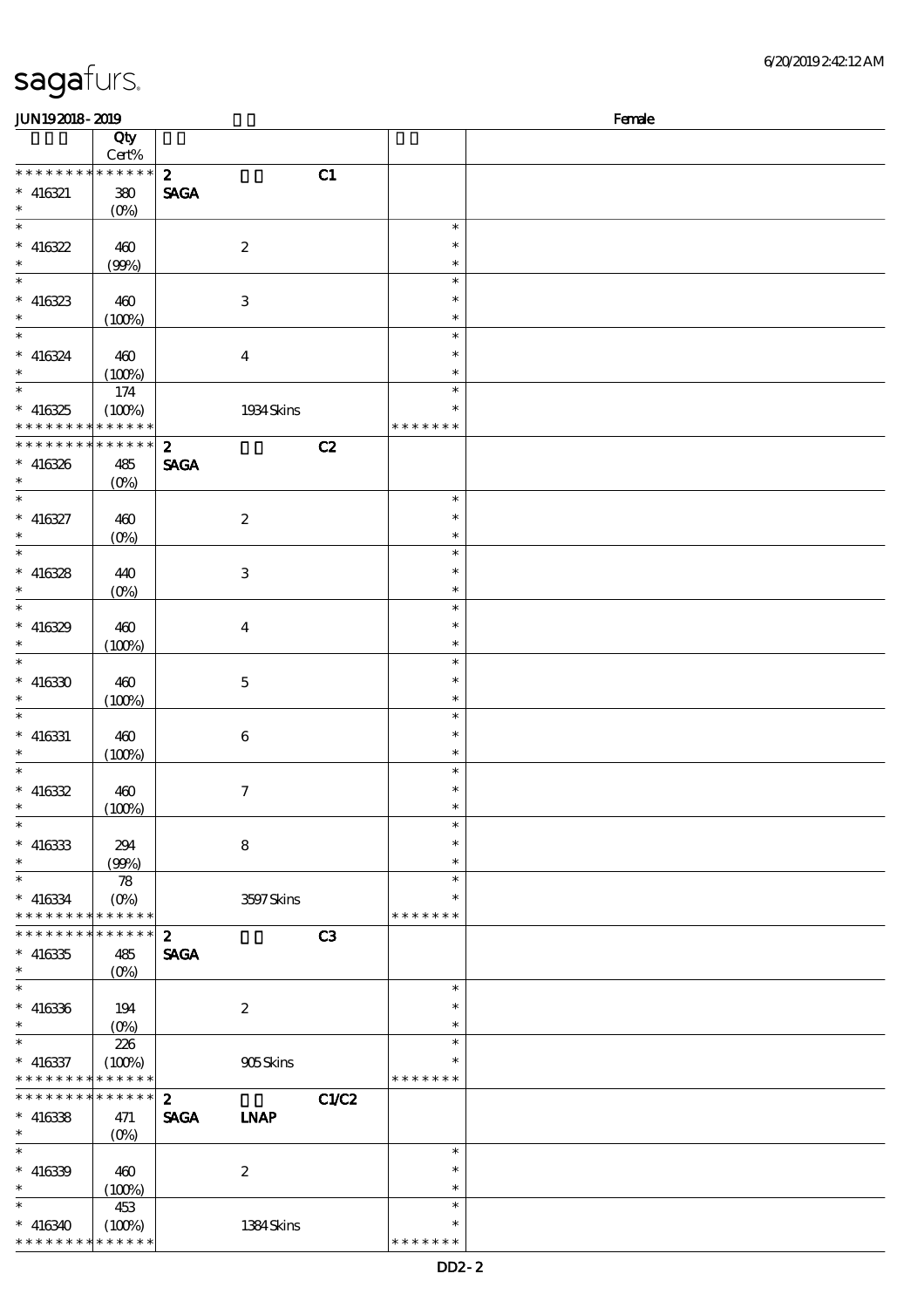| <b>JUN192018-2019</b>                    |                 |                  |                  |             |               | Female |
|------------------------------------------|-----------------|------------------|------------------|-------------|---------------|--------|
|                                          | Qty<br>$Cert\%$ |                  |                  |             |               |        |
| * * * * * * * * * * * * * *              |                 | $\boldsymbol{z}$ |                  | C3          |               |        |
| $* 416341$                               | 134             | <b>SAGA</b>      | <b>INAP</b>      |             |               |        |
| $\ast$                                   | $(O\%)$         |                  |                  |             |               |        |
| $\overline{\ast}$                        | 177             |                  |                  |             | $\ast$        |        |
| $* 416342$                               | (100%)          |                  | $311$ Skins      |             | *             |        |
| * * * * * * * * <mark>* * * * * *</mark> |                 |                  |                  |             | * * * * * * * |        |
| * * * * * * * * * * * * * *              |                 | $\boldsymbol{z}$ |                  | C2          |               |        |
| $* 416343$                               | 485             | IA               |                  |             |               |        |
| $\ast$                                   | (48%)           |                  |                  |             |               |        |
| $\ast$                                   |                 |                  |                  |             | $\ast$        |        |
| $* 416344$                               | 460             |                  | $\boldsymbol{2}$ |             | $\ast$        |        |
| $\ast$                                   | (66%)           |                  |                  |             | $\ast$        |        |
| $\ast$                                   | 421             |                  |                  |             | $\ast$        |        |
| $* 416345$                               | (46%)           |                  | 1366Skins        |             | $\ast$        |        |
| * * * * * * * *                          | * * * * * *     |                  |                  |             | * * * * * * * |        |
|                                          |                 | $\boldsymbol{z}$ |                  | C2          |               |        |
| 416346                                   | 240             | IA               |                  | <b>INAP</b> |               |        |
|                                          | (73%)           |                  |                  |             |               |        |
|                                          |                 | $\boldsymbol{z}$ |                  | C1          |               |        |
| 416347                                   | 189             | <b>SROY</b>      |                  |             |               |        |
|                                          | (84%)           |                  |                  |             |               |        |
| * * * * * * * * * * * * * *              |                 | $\mathbf{z}$     |                  | C2          |               |        |
| $* 416348$                               | 143             | <b>SROY</b>      |                  |             |               |        |
| $\ast$                                   | $(O\%)$         |                  |                  |             |               |        |
| $\ast$                                   | 413             |                  |                  |             | $\ast$        |        |
| $* 416349$                               | (100%)          |                  | 556Skins         |             | $\ast$        |        |
| * * * * * * * * * * * * * *              |                 |                  |                  |             | * * * * * * * |        |
|                                          |                 | $\boldsymbol{z}$ |                  | C3          |               |        |
| 416350                                   | 104             | <b>SROY</b>      |                  |             |               |        |
|                                          | (41%)           |                  |                  |             |               |        |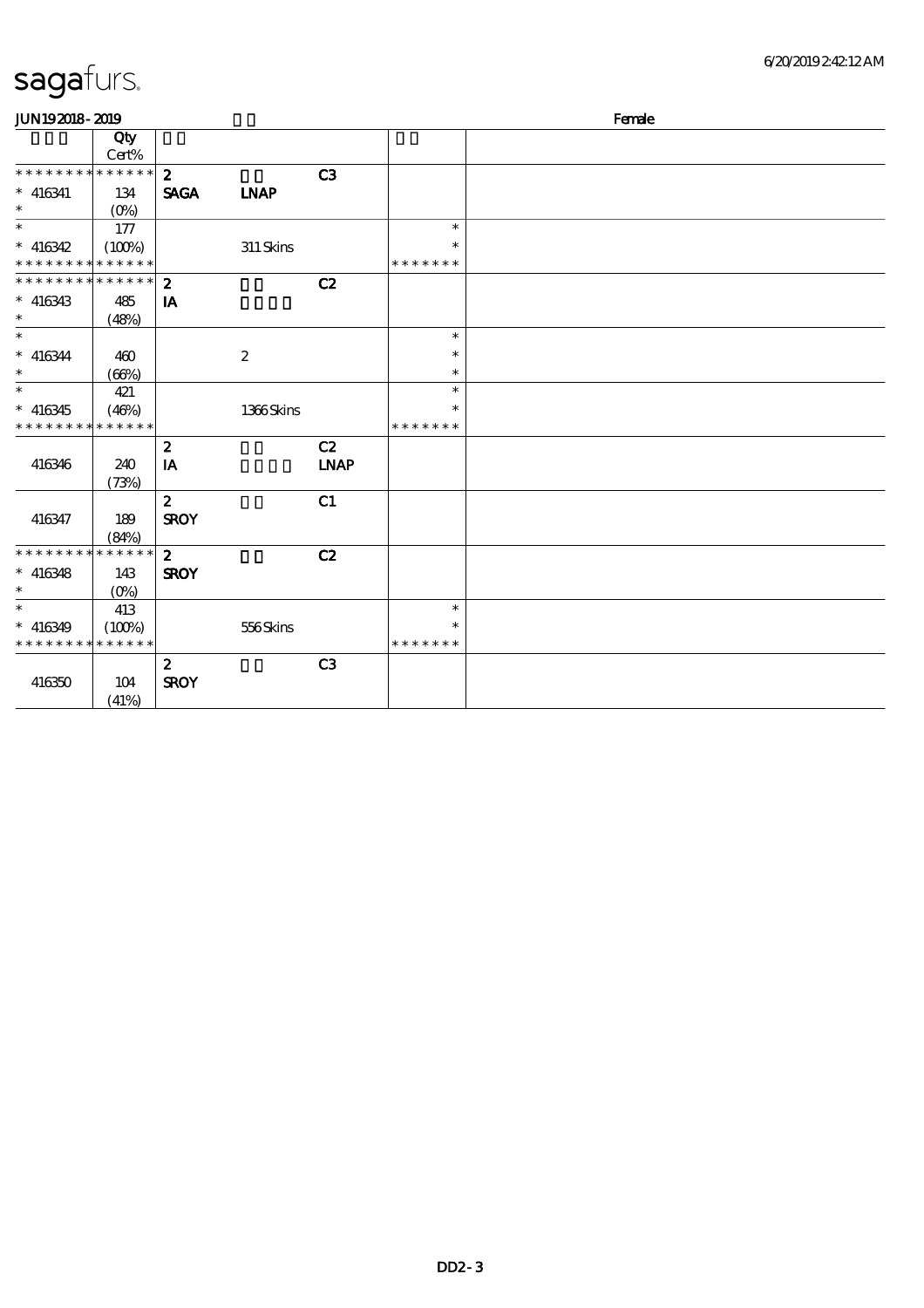| sagafurs. |
|-----------|
|-----------|

| <b>JUN192018-2019</b>       |                      |                |             |                |               | Female |
|-----------------------------|----------------------|----------------|-------------|----------------|---------------|--------|
|                             | Qty                  |                |             |                |               |        |
|                             | Cert%                |                |             |                |               |        |
|                             |                      | ${\bf 3}$      |             | C1             |               |        |
| 416421                      | 181                  | $\mathbf{S}$   |             |                |               |        |
|                             | (67%)                |                |             |                |               |        |
| * * * * * * * *             | $* * * * * * *$      | $\mathbf{3}$   |             | C2             |               |        |
| $* 416422$                  | 125                  | ${\bf s}$      |             |                |               |        |
| $\ast$                      | $(0\%)$              |                |             |                |               |        |
| $\ast$                      | 244                  |                |             |                | $\ast$        |        |
| $* 416423$                  |                      |                |             |                | $\ast$        |        |
| * * * * * * * * * * * * * * | (100%)               |                | 369Skins    |                | * * * * * * * |        |
|                             |                      |                |             |                |               |        |
|                             |                      | $\mathbf{3}$   |             | C <sub>3</sub> |               |        |
| 416424                      | 88                   | $\mathbf{S}$   |             |                |               |        |
|                             | (43%)                |                |             |                |               |        |
|                             |                      | $\mathbf{3}$   |             | C1/C2          |               |        |
| 416425                      | 170                  | ${\bf s}$      | <b>LNAP</b> |                |               |        |
|                             | (41%)                |                |             |                |               |        |
|                             |                      | $\mathbf{3}$   |             | C <sub>3</sub> |               |        |
| 416426                      | 136                  | $\mathbf{S}$   | <b>INAP</b> |                |               |        |
|                             | (41%)                |                |             |                |               |        |
|                             |                      | $\mathbf{3}$   |             | C2             |               |        |
| 416427                      | 275                  | $\mathbf{B}$   |             |                |               |        |
|                             | (46%)                |                |             |                |               |        |
|                             |                      | $\mathbf{3}$   |             | C2             |               |        |
| 416428                      | 108                  | $\mathbf I$    |             |                |               |        |
|                             |                      |                |             |                |               |        |
| * * * * * * * *             | (66%)<br>* * * * * * | $\mathbf{3}$   |             |                |               |        |
|                             |                      |                |             | C1             |               |        |
| $* 416429$<br>$\ast$        | 109                  | <b>SAGA</b>    |             |                |               |        |
|                             | $(0\%)$              |                |             |                |               |        |
| $\ast$                      | 202                  |                |             |                | $\ast$        |        |
| $* 416430$                  | (90%)                |                | 311 Skins   |                | $\ast$        |        |
| * * * * * * * * * * * * * * |                      |                |             |                | * * * * * * * |        |
| * * * * * * * *             | * * * * * *          | $\mathbf{3}$   |             | C2             |               |        |
| $* 416431$                  | 309                  | <b>SAGA</b>    |             |                |               |        |
| $\ast$                      | (0%)                 |                |             |                |               |        |
| $\ast$                      | 516                  |                |             |                | $\ast$        |        |
| $* 416432$                  | (100%)               |                | 825Skins    |                | $\ast$        |        |
| * * * * * * * * * * * * * * |                      |                |             |                | * * * * * * * |        |
|                             |                      | $\mathbf{3}$   |             | C <sub>3</sub> |               |        |
| 416433                      | 194                  | <b>SAGA</b>    |             |                |               |        |
|                             | (36%)                |                |             |                |               |        |
| * * * * * * * *             | * * * * * *          | 3 <sup>1</sup> |             | C1/C2          |               |        |
| $* 416434$                  | 222                  | <b>SAGA</b>    | <b>INAP</b> |                |               |        |
| $\ast$                      |                      |                |             |                |               |        |
| $\ast$                      | 267                  |                |             |                | $\ast$        |        |
| $* 416435$                  | (100%)               |                | 489Skins    |                | ∗             |        |
| * * * * * * * * * * * * * * |                      |                |             |                | * * * * * * * |        |
|                             |                      |                |             |                |               |        |
|                             |                      | $\mathbf{3}$   |             | C <sub>3</sub> |               |        |
| 416436                      | 171                  | <b>SAGA</b>    | <b>LNAP</b> |                |               |        |
|                             | (46%)                |                |             |                |               |        |
| * * * * * * *               | * * * * * *          | $\mathbf{3}$   |             | C2             |               |        |
| $* 416437$                  | 485                  | IA             |             |                |               |        |
| $*$                         | (43%)                |                |             |                |               |        |
| $\overline{\ast}$           | 66                   |                |             |                | $\ast$        |        |
| $* 416438$                  | (46%)                |                | 551 Skins   |                | ∗             |        |
| * * * * * * * * * * * * * * |                      |                |             |                | * * * * * * * |        |
|                             |                      | $\mathbf{3}$   |             | C1/C2          |               |        |
| 416439                      | 218                  | <b>SROY</b>    |             |                |               |        |
|                             | (61%)                |                |             |                |               |        |
|                             |                      |                |             |                |               |        |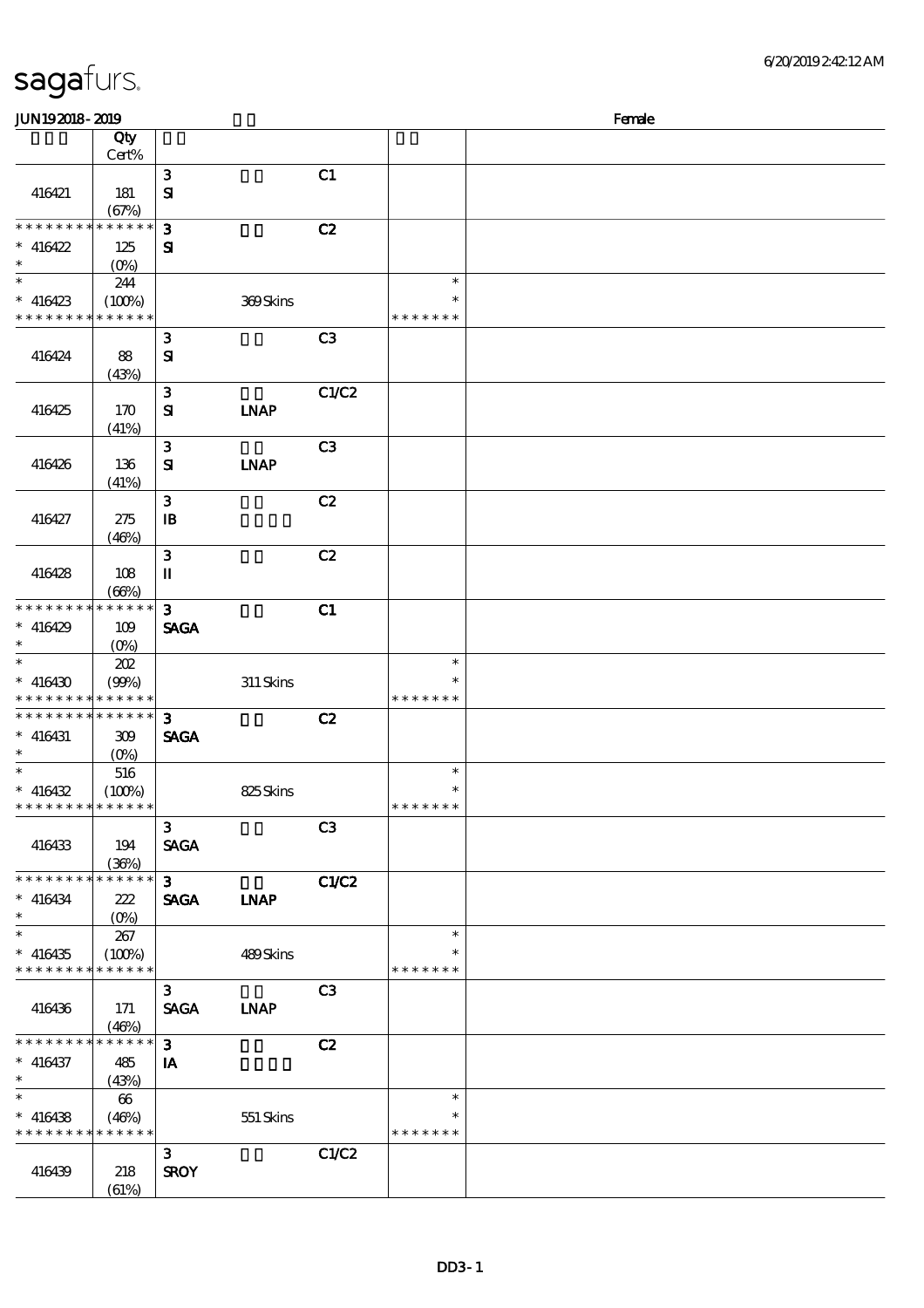| <b>JUN192018-2019</b>                      |                                                   |                             |                  |                |                  | Female |
|--------------------------------------------|---------------------------------------------------|-----------------------------|------------------|----------------|------------------|--------|
|                                            | Qty                                               |                             |                  |                |                  |        |
|                                            | $Cert\%$                                          |                             |                  |                |                  |        |
|                                            |                                                   | $\boldsymbol{\mathsf{20}}$  |                  | C1             |                  |        |
| 416501                                     | 255                                               | ${\bf s}$                   | $\mathbf 1$      |                |                  |        |
|                                            | (16%)                                             |                             |                  |                |                  |        |
|                                            |                                                   | $\boldsymbol{\mathfrak{D}}$ |                  | C1/C2          |                  |        |
| 416502                                     | 172                                               | ${\bf S}$                   | $\mathbf{1}$     |                |                  |        |
|                                            | (16%)                                             |                             |                  |                |                  |        |
| * * * * * * * *                            | * * * * * *                                       | $\boldsymbol{\mathbf{z}}$   |                  | C2             |                  |        |
| $* 41650B$                                 | 465                                               | ${\bf s}$                   | $\mathbf{1}$     |                |                  |        |
| $\ast$                                     | (12%)                                             |                             |                  |                |                  |        |
| $\overline{\ast}$                          | 265                                               |                             |                  |                | $\ast$           |        |
| $* 416504$                                 | $(O\%)$                                           |                             | 730Skins         |                |                  |        |
| * * * * * * * * * * * * * *                |                                                   |                             |                  |                | * * * * * * *    |        |
|                                            |                                                   | $\boldsymbol{\mathfrak{D}}$ |                  | C3             |                  |        |
| 416505                                     | 323                                               | ${\bf s}$                   | $\mathbf{1}$     |                |                  |        |
|                                            | (5%)                                              |                             |                  |                |                  |        |
|                                            |                                                   | $\boldsymbol{\mathbf{z}}$   |                  | C1             |                  |        |
| 416506                                     | 128                                               | $\bf S\!I$                  | $\boldsymbol{z}$ |                |                  |        |
|                                            | (14%)                                             |                             |                  |                |                  |        |
|                                            |                                                   | $\boldsymbol{\mathbf{z}}$   |                  | C1/C2          |                  |        |
| 416507                                     | 257                                               | $\bf S\!I$                  | $\boldsymbol{z}$ |                |                  |        |
|                                            | (23%)                                             |                             |                  |                |                  |        |
|                                            |                                                   | $\boldsymbol{\mathfrak{D}}$ |                  | C2             |                  |        |
| 416508                                     | 391                                               | ${\bf S}$                   | $\boldsymbol{z}$ |                |                  |        |
|                                            | (5%)                                              |                             |                  |                |                  |        |
|                                            |                                                   | $\boldsymbol{\mathbf{z}}$   |                  | C <sub>3</sub> |                  |        |
| 416509                                     | 213                                               | ${\bf S\hspace{-.075ex}I}$  | $\boldsymbol{z}$ |                |                  |        |
|                                            | (2%)                                              |                             |                  |                |                  |        |
|                                            |                                                   | $\boldsymbol{\mathsf{20}}$  |                  | C2             |                  |        |
| 416510                                     | 268                                               | $\mathbf{B}$                | $\mathbf{1}$     |                |                  |        |
|                                            | (18%)                                             |                             |                  |                |                  |        |
|                                            |                                                   | $\boldsymbol{\mathfrak{D}}$ |                  | C1             |                  |        |
| 416511                                     | 240                                               | <b>SAGA</b>                 | $\mathbf{1}$     |                |                  |        |
|                                            | (22%)                                             |                             |                  |                |                  |        |
|                                            |                                                   | $\boldsymbol{\mathfrak{D}}$ |                  | C1             |                  |        |
| 416512                                     | 302                                               | <b>SAGA</b>                 | $\mathbf{1}$     |                |                  |        |
| * * * * * * * * * * * * * *                | (28%)                                             |                             |                  |                |                  |        |
|                                            |                                                   | $\boldsymbol{\mathfrak{D}}$ |                  | C2             |                  |        |
| $* 416513$                                 | 405                                               | <b>SAGA</b>                 | $\mathbf{1}$     |                |                  |        |
| $\ast$<br>$\ast$                           | $(O\%)$                                           |                             |                  |                |                  |        |
|                                            |                                                   |                             |                  |                | $\ast$<br>$\ast$ |        |
| $* 416514$<br>$\ast$                       | 197                                               |                             | $\boldsymbol{z}$ |                | $\ast$           |        |
| $\ast$                                     | 147                                               |                             |                  |                | $\ast$           |        |
|                                            |                                                   |                             |                  |                | $\ast$           |        |
| $* 416515$<br>* * * * * * * * * * * * * *  | (100%)                                            |                             | 749Skins         |                | * * * * * * *    |        |
| * * * * * * * * <mark>* * * * * * *</mark> |                                                   | $\boldsymbol{\mathfrak{D}}$ |                  | C2             |                  |        |
| $* 416516$                                 | 445                                               | <b>SAGA</b>                 | $\mathbf{1}$     |                |                  |        |
| $\ast$                                     | $(O\!\!\!\!\!\!\!\backslash \!\!\!\!\!\backslash$ |                             |                  |                |                  |        |
| $\ast$                                     | 406                                               |                             |                  |                | $\ast$           |        |
| $* 416517$                                 | $(O\!\!\!\!\!\!/\,\!o)$                           |                             | 851 Skins        |                | ∗                |        |
| * * * * * * * * * * * * * *                |                                                   |                             |                  |                | * * * * * * *    |        |
|                                            |                                                   | $\boldsymbol{\mathfrak{D}}$ |                  | C <sub>3</sub> |                  |        |
| 416518                                     | 165                                               | <b>SAGA</b>                 | $\mathbf{1}$     |                |                  |        |
|                                            | (22%)                                             |                             |                  |                |                  |        |
|                                            |                                                   | $\boldsymbol{\mathfrak{D}}$ |                  | C1             |                  |        |
| 416519                                     | 259                                               | <b>SAGA</b>                 | $\boldsymbol{z}$ |                |                  |        |
|                                            | (17%)                                             |                             |                  |                |                  |        |
| * * * * * * * *                            | * * * * * *                                       | $\boldsymbol{\omega}$       |                  | C2             |                  |        |
| $* 416520$                                 | 465                                               | <b>SAGA</b>                 | $\boldsymbol{z}$ |                |                  |        |
| $*$                                        | $(O\%)$                                           |                             |                  |                |                  |        |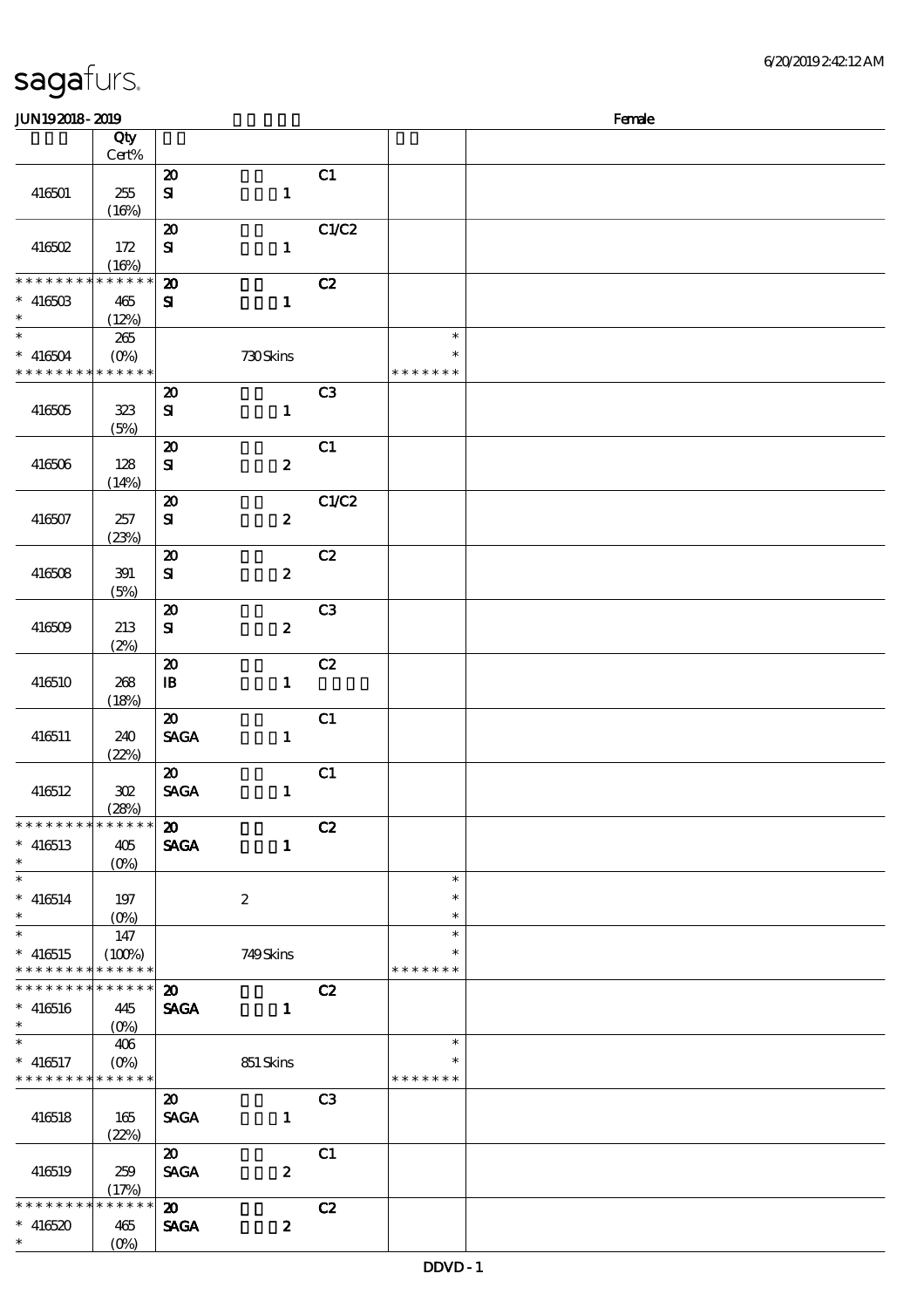| <b>JUN192018-2019</b>       |             |                             |                  |                |               | Female |
|-----------------------------|-------------|-----------------------------|------------------|----------------|---------------|--------|
|                             | Qty         |                             |                  |                |               |        |
|                             | Cert%       |                             |                  |                |               |        |
| $\ast$                      |             | $\boldsymbol{\mathfrak{D}}$ |                  | C2             | $\ast$        |        |
| $* 416521$                  | 176         | <b>SAGA</b>                 | $\boldsymbol{z}$ |                | $\ast$        |        |
| $\ast$                      | $(O\%)$     |                             |                  |                | $\ast$        |        |
| $\ast$                      | 172         |                             |                  |                | $\ast$        |        |
| $* 416522$                  | (100%)      |                             | 813Skins         |                | $\ast$        |        |
| * * * * * * * * * * * * * * |             |                             |                  |                | * * * * * * * |        |
|                             |             | $\boldsymbol{\mathfrak{D}}$ |                  | C2             |               |        |
| 416523                      | 445         | <b>SAGA</b>                 | $\boldsymbol{z}$ |                |               |        |
|                             | (16%)       |                             |                  |                |               |        |
|                             |             | $\boldsymbol{\mathfrak{D}}$ |                  | C <sub>3</sub> |               |        |
| 416524                      | 115         | <b>SAGA</b>                 | $\boldsymbol{z}$ |                |               |        |
|                             | (20%)       |                             |                  |                |               |        |
|                             |             | $\boldsymbol{\mathfrak{D}}$ |                  | C <sub>3</sub> |               |        |
| 416525                      | 289         | <b>SAGA</b>                 | $\boldsymbol{z}$ |                |               |        |
|                             | (2%)        |                             |                  |                |               |        |
| * * * * * * * *             | * * * * * * | $\boldsymbol{\mathbf{z}}$   |                  | C2             |               |        |
| $* 416526$                  | 425         | IA                          | $\mathbf{1}$     |                |               |        |
| $\ast$                      | (27%)       |                             |                  |                |               |        |
| $\ast$                      | 85          |                             |                  |                | $\ast$        |        |
| $* 416527$                  | (23%)       |                             | 510Skins         |                | $\ast$        |        |
| * * * * * * * * * * * * * * |             |                             |                  |                | * * * * * * * |        |
|                             |             | $\boldsymbol{\mathfrak{D}}$ |                  | C2             |               |        |
| 416528                      | 395         | IA                          | $\boldsymbol{z}$ |                |               |        |
|                             | (24%)       |                             |                  |                |               |        |
|                             |             | $\boldsymbol{\mathfrak{D}}$ |                  | C1/C2          |               |        |
| 416529                      | 149         | <b>SROY</b>                 | $\mathbf{1}$     |                |               |        |
|                             | (20%)       |                             |                  |                |               |        |
| * * * * * * * * * * * * * * |             | $\boldsymbol{\mathfrak{D}}$ |                  | C1/C2          |               |        |
| $* 416530$                  | 157         | <b>SROY</b>                 | $\boldsymbol{z}$ |                |               |        |
| $\ast$                      | $(O\%)$     |                             |                  |                |               |        |
| $\ast$                      | 87          |                             |                  |                | $\ast$        |        |
| $* 416531$                  | (100%)      |                             | 244Skins         |                | $\ast$        |        |
| * * * * * * * * * * * * * * |             |                             |                  |                | * * * * * * * |        |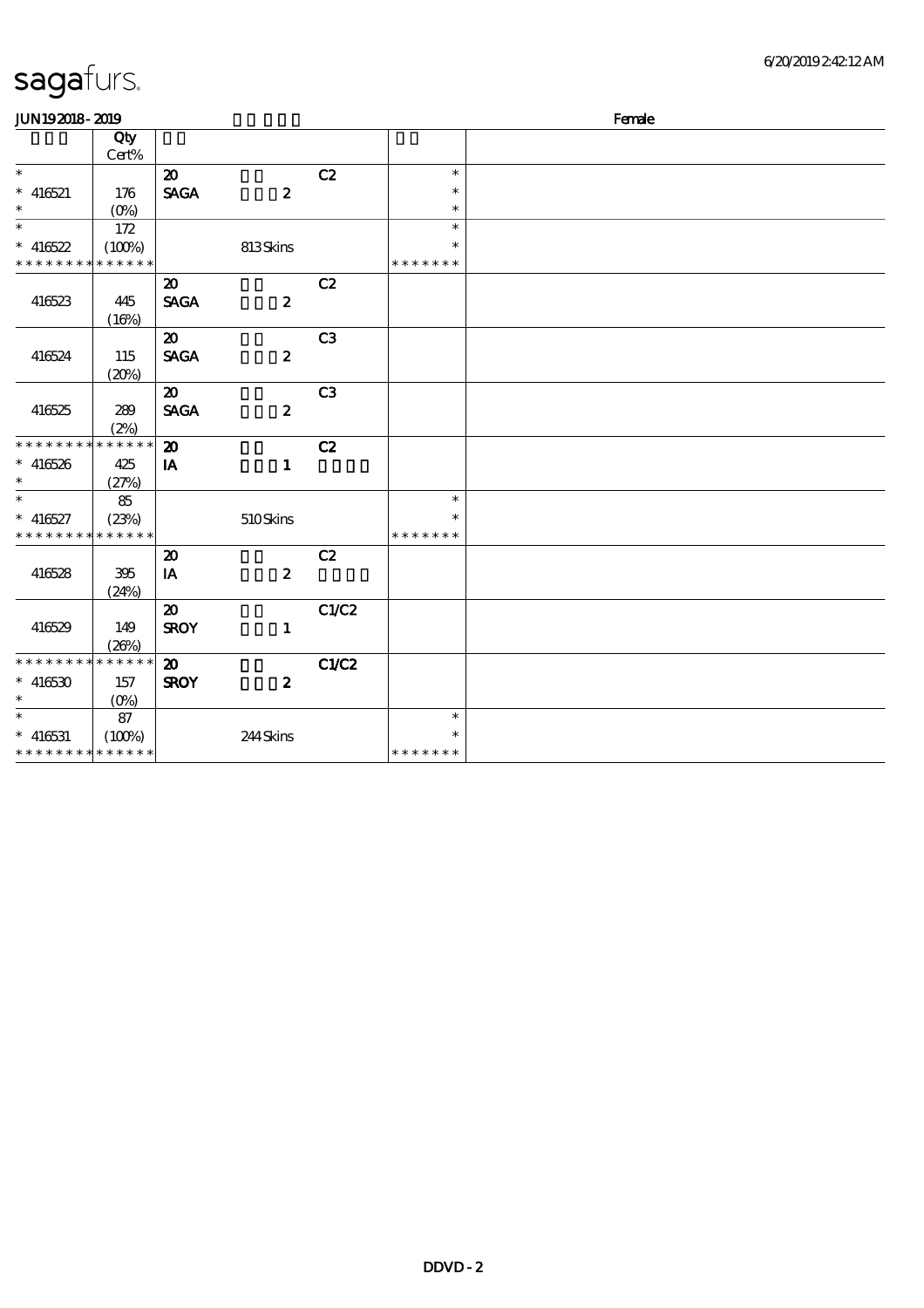| sagafurs. |  |
|-----------|--|
|           |  |

| <b>JUN192018-2019</b>                      |                                 |              |                  |                |               | Female |
|--------------------------------------------|---------------------------------|--------------|------------------|----------------|---------------|--------|
|                                            | Qty                             |              |                  |                |               |        |
|                                            | Cert%                           |              |                  |                |               |        |
|                                            |                                 | $\mathbf O$  |                  | C1             |               |        |
| 416601                                     | 249                             | ${\bf s}$    | $\mathbf{1}$     |                |               |        |
|                                            | (37%)                           |              |                  |                |               |        |
| * * * * * * * *                            | * * * * * *                     |              |                  |                |               |        |
|                                            |                                 | $\mathbf 0$  |                  | C2             |               |        |
| $*$ 416602                                 | 465                             | ${\bf s}$    | $\mathbf{1}$     |                |               |        |
| $\ast$                                     | (19%)                           |              |                  |                |               |        |
| $\ast$                                     | 169                             |              |                  |                | $\ast$        |        |
| $* 41660B$                                 | $(O\!/\!\!\delta)$              |              | 634 Skins        |                | ∗             |        |
| * * * * * * * * <mark>* * * * * *</mark>   |                                 |              |                  |                | * * * * * * * |        |
| * * * * * * * * <mark>* * * * * * *</mark> |                                 | $\mathbf 0$  |                  | C <sub>3</sub> |               |        |
| $* 416604$                                 | 465                             | ${\bf s}$    | $\mathbf{1}$     |                |               |        |
| $\ast$                                     |                                 |              |                  |                |               |        |
| $\overline{\ast}$                          | (7%)                            |              |                  |                |               |        |
|                                            | 83                              |              |                  |                | $\ast$        |        |
| $^*$ 416605 $\,$                           | $(O_0)$                         |              | 548Skins         |                | $\ast$        |        |
| * * * * * * * * * * * * * *                |                                 |              |                  |                | * * * * * * * |        |
| * * * * * * * * * * * * * * *              |                                 | $\mathbf{o}$ |                  | C1/C2          |               |        |
| $\hspace{0.1cm}^*$ 416606                  | 445                             | ${\bf s}$    | $\boldsymbol{z}$ |                |               |        |
| $\ast$                                     | $(O\% )$                        |              |                  |                |               |        |
| $\ast$                                     |                                 |              |                  |                | $\ast$        |        |
|                                            |                                 |              |                  |                | $\ast$        |        |
| $* 416607$                                 | $\boldsymbol{\omega}$           |              | $\boldsymbol{2}$ |                |               |        |
| $\ast$                                     | $(0\%)$                         |              |                  |                | $\ast$        |        |
| $\ast$                                     | 107                             |              |                  |                | $\ast$        |        |
| $* 41660B$                                 | (100%)                          |              | 612Skins         |                | $\ast$        |        |
| * * * * * * * *                            | * * * * * *                     |              |                  |                | * * * * * * * |        |
|                                            |                                 | $\mathbf{o}$ |                  | C <sub>3</sub> |               |        |
| 416609                                     | 335                             | ${\bf s}$    | $\boldsymbol{z}$ |                |               |        |
|                                            |                                 |              |                  |                |               |        |
|                                            | (7%)                            |              |                  |                |               |        |
| * * * * * * * *                            | $\ast\ast\ast\ast\ast\ast$      | $\mathbf{o}$ |                  | C2             |               |        |
| $* 416610$                                 | 465                             | $\mathbf{B}$ | $\mathbf{1}$     |                |               |        |
| $\ast$                                     | (12%)                           |              |                  |                |               |        |
| $\ast$                                     | 65                              |              |                  |                | $\ast$        |        |
| $* 416611$                                 | (9%)                            |              | 530Skins         |                | $\ast$        |        |
| * * * * * * * * <mark>* * * * * *</mark>   |                                 |              |                  |                | * * * * * * * |        |
|                                            |                                 | $\mathbf O$  |                  | C2             |               |        |
|                                            |                                 | $\mathbf{B}$ | $\boldsymbol{2}$ |                |               |        |
| 416612                                     | 239                             |              |                  |                |               |        |
| * * * * * * * *                            | (10%)<br>$\boxed{*******}$      |              |                  |                |               |        |
|                                            |                                 | $\mathbf{o}$ |                  | C1             |               |        |
| $* 416613$                                 | 313                             | <b>SAGA</b>  | $\mathbf{1}$     |                |               |        |
| $\ast$                                     |                                 |              |                  |                |               |        |
| $\ast$                                     | $309$                           |              |                  |                | $\ast$        |        |
| $* 416614$                                 | (100%)                          |              | 622Skins         |                | $\ast$        |        |
| * * * * * * * *                            | * * * * * *                     |              |                  |                | * * * * * * * |        |
| * * * * * * *                              | $* * * * * *$                   | $\mathbf{o}$ |                  | C2             |               |        |
|                                            |                                 |              |                  |                |               |        |
| $* 416615$<br>$\ast$                       | 445                             | <b>SAGA</b>  | $\mathbf{1}$     |                |               |        |
|                                            | $(O\!\!\!\!\!\!\backslash\rho)$ |              |                  |                |               |        |
| $\overline{\ast}$                          |                                 |              |                  |                | $\ast$        |        |
| $* 416616$                                 | 420                             |              | $\boldsymbol{2}$ |                | $\ast$        |        |
| $\ast$                                     | $(O\%)$                         |              |                  |                | $\ast$        |        |
| $\overline{\ast}$                          |                                 |              |                  |                | $\ast$        |        |
| $* 416617$                                 | 420                             |              | $\,3\,$          |                | $\ast$        |        |
| $*$                                        | $(O\!/\!\!\delta)$              |              |                  |                | $\ast$        |        |
| $\overline{\ast}$                          |                                 |              |                  |                | $\ast$        |        |
|                                            |                                 |              |                  |                |               |        |
| $* 416618$                                 | 420                             |              | $\boldsymbol{4}$ |                | $\ast$        |        |
| $\ast$                                     | $(O\!/\!\delta)$                |              |                  |                | $\ast$        |        |
| $\ast$                                     |                                 |              |                  |                | $\ast$        |        |
| $* 416619$                                 | 420                             |              | $\mathbf 5$      |                | $\ast$        |        |
| $\ast$                                     | $(O\!/\!o)$                     |              |                  |                | $\ast$        |        |
| $\ast$                                     |                                 |              |                  |                | $\ast$        |        |
| $* 416620$                                 | 420                             |              | 6                |                | $\ast$        |        |
| $\ast$                                     |                                 |              |                  |                | $\ast$        |        |
|                                            | (100%)                          |              |                  |                |               |        |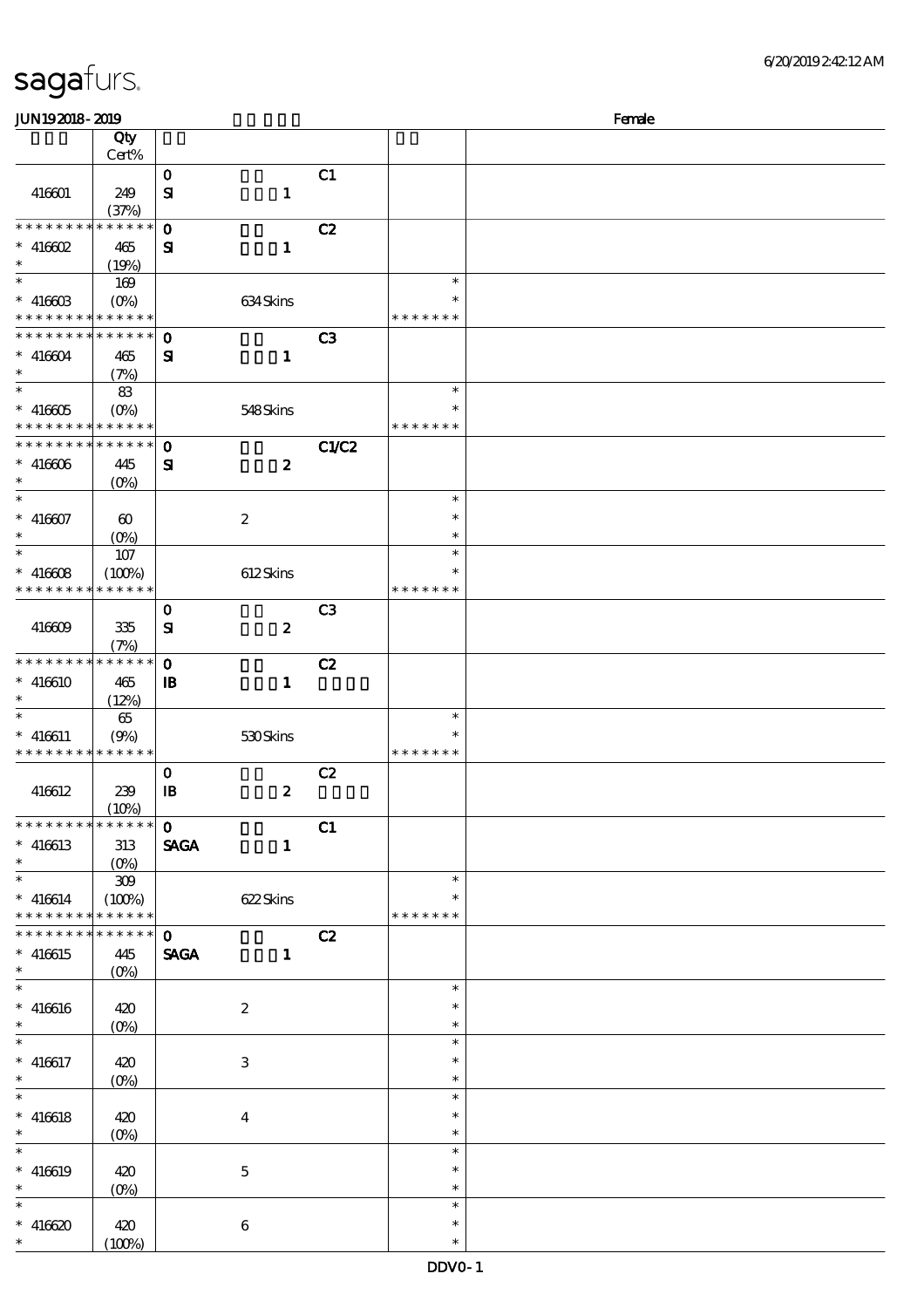| <b>JUN192018-2019</b>         |                             |              |                  |                |               | Female |
|-------------------------------|-----------------------------|--------------|------------------|----------------|---------------|--------|
|                               | Qty                         |              |                  |                |               |        |
|                               | Cert%                       |              |                  |                |               |        |
| $\ast$                        |                             | $\mathbf{O}$ |                  | C2             | $\ast$        |        |
| $* 416621$                    | 164                         | <b>SAGA</b>  | $\mathbf{1}$     |                | $\ast$        |        |
| $\ast$                        | (100%)                      |              |                  |                | $\ast$        |        |
| $\overline{\ast}$             |                             |              |                  |                | $\ast$        |        |
|                               | 357                         |              |                  |                |               |        |
| $* 416622$                    | $(O\!\!\!\!\!\!\!\!/\,\!o)$ |              | 3066Skins        |                | $\ast$        |        |
| * * * * * * * *               | $******$                    |              |                  |                | * * * * * * * |        |
| * * * * * * * *               | $* * * * * * *$             | $\mathbf{o}$ |                  | C <sub>3</sub> |               |        |
| $* 416623$                    | 445                         | <b>SAGA</b>  | $\mathbf{1}$     |                |               |        |
| $\ast$                        | (19%)                       |              |                  |                |               |        |
| $\overline{\ast}$             |                             |              |                  |                | $\ast$        |        |
| $* 416624$                    | 420                         |              | $\boldsymbol{2}$ |                | $\ast$        |        |
| $\ast$                        |                             |              |                  |                | $\ast$        |        |
|                               | $(O\%)$                     |              |                  |                |               |        |
|                               | 212                         |              |                  |                | $\ast$        |        |
| $* 416625$                    | $(O\%)$                     |              | 1077Skins        |                | $\ast$        |        |
| * * * * * * * *               | * * * * * *                 |              |                  |                | * * * * * * * |        |
| * * * * * * * * * * * * * * * |                             | $\mathbf{o}$ |                  | C1             |               |        |
| $* 416626$                    | 263                         | <b>SAGA</b>  | $\boldsymbol{z}$ |                |               |        |
| $\ast$                        | $(O\%)$                     |              |                  |                |               |        |
| $*$                           | 211                         |              |                  |                | $\ast$        |        |
|                               |                             |              |                  |                | $\ast$        |        |
| $* 416627$                    | (100%)                      |              | 474Skins         |                |               |        |
| * * * * * * * *               | $******$                    |              |                  |                | * * * * * * * |        |
| * * * * * * * * * * * * * *   |                             | $\mathbf{O}$ |                  | C2             |               |        |
| $* 416628$                    | 445                         | <b>SAGA</b>  | $\boldsymbol{z}$ |                |               |        |
| $\ast$                        | (O <sub>0</sub> )           |              |                  |                |               |        |
|                               |                             |              |                  |                | $\ast$        |        |
| $* 416629$                    | 420                         |              | $\boldsymbol{z}$ |                | $\ast$        |        |
| $\ast$                        |                             |              |                  |                | $\ast$        |        |
| $\ast$                        | $(O\!/\!o)$                 |              |                  |                | $\ast$        |        |
|                               |                             |              |                  |                |               |        |
| $* 416630$                    | 420                         |              | $\,3$            |                | $\ast$        |        |
| $\ast$                        | $(O\%)$                     |              |                  |                | $\ast$        |        |
| $\ast$                        |                             |              |                  |                | $\ast$        |        |
| $* 416631$                    | 440                         |              | $\boldsymbol{4}$ |                | $\ast$        |        |
| $*$                           | $(O\!/\!o)$                 |              |                  |                | $\ast$        |        |
| $\ast$                        |                             |              |                  |                | $\ast$        |        |
| $* 416632$                    | 400                         |              | $\mathbf 5$      |                | $\ast$        |        |
| $*$ $*$                       |                             |              |                  |                | $\ast$        |        |
|                               | (100%)                      |              |                  |                |               |        |
| $\ast$                        |                             |              |                  |                | $\ast$        |        |
| $* 416633$                    | 83                          |              | $\bf 6$          |                | $\ast$        |        |
| $\ast$                        | (100%)                      |              |                  |                | $\ast$        |        |
| $\ast$                        | 84                          |              |                  |                | $\ast$        |        |
| $* 416634$                    | $(O\%)$                     |              | 2292Skins        |                | $\ast$        |        |
| * * * * * * * *               | * * * * * *                 |              |                  |                | * * * * * * * |        |
| * * * * * * *                 | * * * * * *                 | $\mathbf 0$  |                  | C3             |               |        |
| $* 416635$                    | 445                         | <b>SAGA</b>  | $\boldsymbol{z}$ |                |               |        |
| $\ast$                        |                             |              |                  |                |               |        |
| $\overline{\ast}$             | (16%)                       |              |                  |                |               |        |
|                               | 385                         |              |                  |                | $\ast$        |        |
| $* 416636$                    | $(O\!/\!o)$                 |              | 830Skins         |                | $\ast$        |        |
| * * * * * * * *               | * * * * * *                 |              |                  |                | * * * * * * * |        |
|                               |                             | 200          |                  | C2             |               |        |
| 416637                        | 231                         | <b>SAGA</b>  | ${\bf 3}$        |                |               |        |
|                               | (28%)                       |              |                  |                |               |        |
| * * * * * * *                 | * * * * * *                 | $\mathbf 0$  |                  | C2             |               |        |
|                               |                             |              |                  |                |               |        |
| $* 416638$                    | 445                         | IA           | $\mathbf{1}$     |                |               |        |
| $\ast$                        | (23%)                       |              |                  |                |               |        |
| $\ast$                        |                             |              |                  |                | $\ast$        |        |
| $* 416639$                    | 420                         |              | $\boldsymbol{2}$ |                | $\ast$        |        |
| $\ast$                        | (11%)                       |              |                  |                | $\ast$        |        |
| $\ast$                        |                             |              |                  |                | $\ast$        |        |
| $* 416640$                    | 420                         |              | 3                |                | $\ast$        |        |
| $\ast$                        | (13%)                       |              |                  |                | $\ast$        |        |
|                               |                             |              |                  |                |               |        |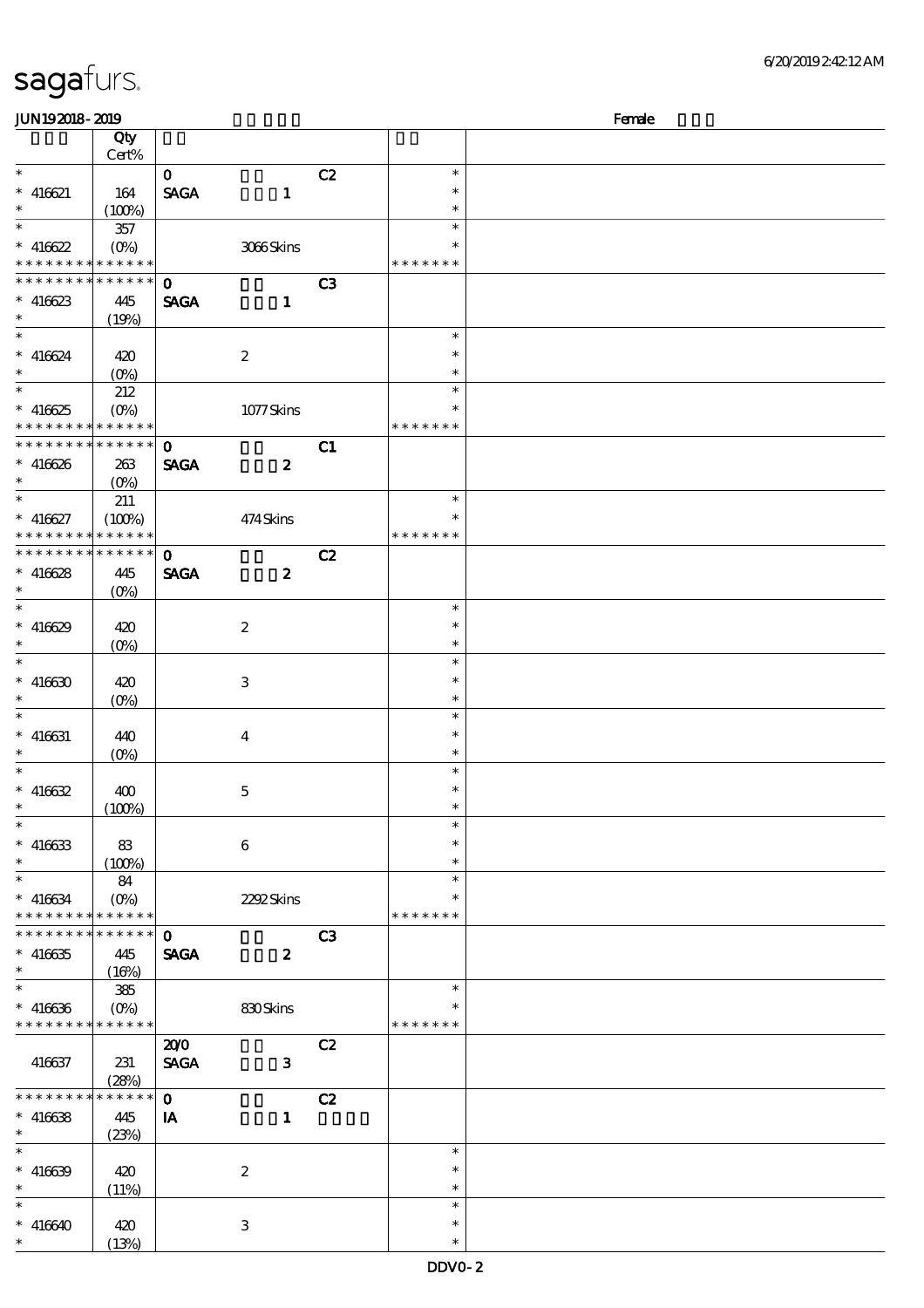| Female<br><b>JUN192018-2019</b> |                    |                                  |                  |                |               |  |  |
|---------------------------------|--------------------|----------------------------------|------------------|----------------|---------------|--|--|
|                                 | Qty<br>Cert%       |                                  |                  |                |               |  |  |
| $\ast$                          |                    | $\mathbf{o}$                     |                  | C2             | $\ast$        |  |  |
| $* 416641$                      | 420                | IA                               | $\mathbf{1}$     |                | $\ast$        |  |  |
| $\ast$                          | (17%)              |                                  |                  |                | $\ast$        |  |  |
| $\ast$                          | 187                |                                  |                  |                | $\ast$        |  |  |
| $* 416642$                      | (13%)              |                                  | 1892Skins        |                | $\ast$        |  |  |
| * * * * * * * *                 | * * * * * *        |                                  |                  |                | * * * * * * * |  |  |
| * * * * * * * *                 | * * * * * *        | $\mathbf 0$                      |                  | C2             |               |  |  |
| $* 416643$                      | 445                | IA                               | $\boldsymbol{z}$ |                |               |  |  |
| $\ast$                          | (29%)              |                                  |                  |                |               |  |  |
| $\ast$                          |                    |                                  |                  |                | $\ast$        |  |  |
| $* 416644$                      | 420                |                                  | $\boldsymbol{2}$ |                | $\ast$        |  |  |
| $\ast$                          | (12%)              |                                  |                  |                | $\ast$        |  |  |
| $\overline{\ast}$               |                    |                                  |                  |                | $\ast$        |  |  |
| $* 416645$                      |                    |                                  |                  |                | $\ast$        |  |  |
| $\ast$                          | 420                |                                  | $\,3$            |                | $\ast$        |  |  |
| $\ast$                          | (11%)              |                                  |                  |                | $\ast$        |  |  |
|                                 | $90\,$             |                                  |                  |                | $\ast$        |  |  |
| $* 416646$<br>* * * * * * * *   | (20%)              |                                  | 1375Skins        |                |               |  |  |
|                                 | * * * * * *        |                                  |                  |                | * * * * * * * |  |  |
|                                 |                    | $\mathbf{O}$                     |                  | C1             |               |  |  |
| 416647                          | 187                | <b>SROY</b>                      | $\mathbf{1}$     |                |               |  |  |
|                                 | (30%)              |                                  |                  |                |               |  |  |
| * * * * * * * *                 | * * * * * *        | $\mathbf{o}$                     |                  | C2             |               |  |  |
| $* 416648$                      | 388                | <b>SROY</b>                      | $\mathbf{1}$     |                |               |  |  |
| $\ast$                          | $(O\%)$            |                                  |                  |                |               |  |  |
| $\ast$                          | 168                |                                  |                  |                | $\ast$        |  |  |
| $* 416649$                      | (100%)             |                                  | 556Skins         |                |               |  |  |
| * * * * * * * * * * * * * *     |                    |                                  |                  |                | * * * * * * * |  |  |
|                                 |                    | $\mathbf{O}$                     |                  | C <sub>3</sub> |               |  |  |
| 416650                          | 102                | <b>SROY</b>                      | $\mathbf{1}$     |                |               |  |  |
|                                 | (13%)              |                                  |                  |                |               |  |  |
| * * * * * * * *                 | * * * * * *        | $\mathbf{o}$                     |                  | C1             |               |  |  |
| $* 416651$                      | 131                | <b>SROY</b>                      | $\boldsymbol{z}$ |                |               |  |  |
| $\ast$                          | $(O\%)$            |                                  |                  |                |               |  |  |
| $\ast$                          | 109                |                                  |                  |                | $\ast$        |  |  |
| $* 416652$                      | (100%)             |                                  | 240Skins         |                | $\ast$        |  |  |
| * * * * * * * * * * * * * *     |                    |                                  |                  |                | *******       |  |  |
| * * * * * * * *                 | * * * * * *        | $\mathbf{O}$                     |                  | C2             |               |  |  |
| $* 416653$                      | 425                | <b>SROY</b>                      | $\boldsymbol{z}$ |                |               |  |  |
| $\ast$                          | $(0\%)$            |                                  |                  |                |               |  |  |
| $\ast$                          |                    |                                  |                  |                | $\ast$        |  |  |
| $* 416654$                      | 220                |                                  | $\boldsymbol{2}$ |                | $\ast$        |  |  |
| $\ast$                          | $(O\% )$           |                                  |                  |                | $\ast$        |  |  |
| $\ast$                          | 356                |                                  |                  |                | $\ast$        |  |  |
| $* 416655$                      | (100%)             |                                  | 1001 Skins       |                |               |  |  |
| * * * * * * * *                 | * * * * * *        |                                  |                  |                | * * * * * * * |  |  |
|                                 |                    | $\mathbf{O}$                     |                  | C <sub>3</sub> |               |  |  |
| 416656                          | 265                | <b>SROY</b>                      | $\boldsymbol{z}$ |                |               |  |  |
|                                 | (18%)              |                                  |                  |                |               |  |  |
|                                 |                    | $\mathbf{0}$                     |                  | C1/C2          |               |  |  |
| 416657                          | $\boldsymbol{\pi}$ | $\textbf{L}\textbf{U}\textbf{M}$ | $\boldsymbol{z}$ |                |               |  |  |
|                                 | (27%)              |                                  |                  |                |               |  |  |
|                                 |                    |                                  |                  |                |               |  |  |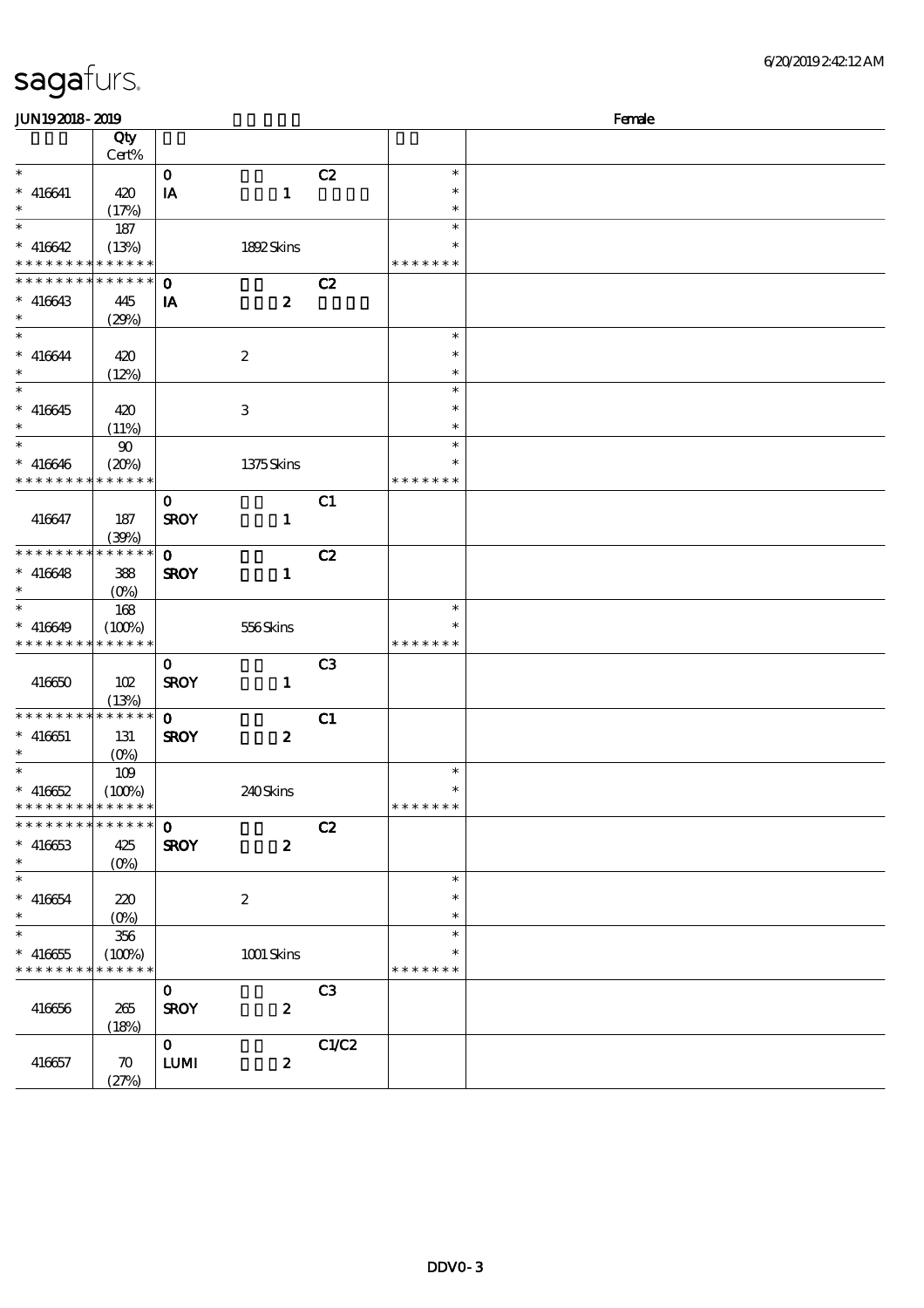| JUN192018-2019                                         |                       |                              |                  | Female         |                            |  |
|--------------------------------------------------------|-----------------------|------------------------------|------------------|----------------|----------------------------|--|
|                                                        | Qty<br>Cert%          |                              |                  |                |                            |  |
| * * * * * * * *<br>$* 416721$                          | $******$<br>$304\,$   | $\mathbf{1}$<br>$\mathbf{S}$ | $\mathbf{1}$     | C1             |                            |  |
| $\ast$<br>$\ast$                                       | $(0\%)$               |                              |                  |                | $\ast$                     |  |
| * 416722<br>$\ast$                                     | 480<br>(100%)         | $\boldsymbol{2}$             |                  |                | $\ast$<br>$\ast$           |  |
| $\ast$<br>$* 416723$                                   | 480                   | $\,3$                        |                  |                | $\ast$<br>$\ast$           |  |
| $\ast$<br>$\ast$                                       | (100%)<br>158         |                              |                  |                | $\ast$<br>$\ast$           |  |
| $* 416724$<br>* * * * * * * * <mark>* * * * * *</mark> | (100%)                |                              | 1422Skins        |                | $\ast$<br>* * * * * * *    |  |
| * * * * * * * *                                        | * * * * * *           | $\mathbf{1}$                 |                  | C2             |                            |  |
| $* 416725$<br>$\ast$                                   | 505<br>$(0\%)$        | $\mathbf{S}$                 | $\mathbf{1}$     |                |                            |  |
| $\ast$                                                 |                       |                              |                  |                | $\ast$                     |  |
| $* 416726$<br>$\ast$<br>$\ast$                         | 480<br>$(0\%)$        | $\boldsymbol{2}$             |                  |                | $\ast$<br>$\ast$           |  |
| $* 416727$                                             | 480                   | $\ensuremath{\mathbf{3}}$    |                  |                | $\ast$<br>$\ast$           |  |
| $\ast$                                                 | $(0\%)$               |                              |                  |                | $\ast$                     |  |
| $\ast$                                                 |                       |                              |                  |                | $\ast$                     |  |
| $* 416728$<br>$\ast$                                   | 480<br>$(0\%)$        | $\boldsymbol{4}$             |                  |                | $\ast$<br>$\ast$           |  |
| $\ast$                                                 |                       |                              |                  |                | $\ast$                     |  |
| $* 416729$<br>$\ast$<br>$\ast$                         | 480<br>$(0\%)$        | $\mathbf 5$                  |                  |                | $\ast$<br>$\ast$           |  |
| $* 416730$                                             | 480                   | $\,6$                        |                  |                | $\ast$<br>$\ast$           |  |
| $\ast$<br>$\ast$                                       | (100%)                |                              |                  |                | $\ast$<br>$\ast$           |  |
| $* 416731$<br>$\ast$                                   | 480<br>(100%)         | $\boldsymbol{\tau}$          |                  |                | $\ast$<br>$\ast$           |  |
| $\ast$                                                 |                       |                              |                  |                | $\ast$                     |  |
| $* 416732$<br>$\ast$                                   | 202<br>(100%)         | $\bf 8$                      |                  |                | $\ast$<br>$\ast$           |  |
| $\overline{\ast}$                                      | 202                   |                              |                  |                | $\ast$                     |  |
| $* 416733$<br>* * * * * * * * * * * * * *              | $(O\!/\!o)$           |                              | 3879Skins        |                | $\ast$<br>* * * * * * *    |  |
| * * * * * * * * * * * * * *                            |                       | $\mathbf{1}$                 |                  | C <sub>3</sub> |                            |  |
| $* 416734$<br>$\ast$<br>$\ast$                         | 505<br>$(0\%)$        | ${\bf s}$                    | $\mathbf{1}$     |                |                            |  |
| $* 416735$<br>$\ast$                                   | 480                   | $\boldsymbol{2}$             |                  |                | $\ast$<br>$\ast$<br>$\ast$ |  |
| $\ast$                                                 | (0%)                  |                              |                  |                | $\ast$                     |  |
| $* 416736$<br>$\ast$                                   | 480<br>$(0\%)$        | $\,3$                        |                  |                | $\ast$<br>$\ast$           |  |
| $\ast$                                                 |                       |                              |                  |                | $\ast$                     |  |
| $* 416737$<br>$\ast$                                   | 102                   | $\boldsymbol{4}$             |                  |                | $\ast$<br>$\ast$           |  |
| $\ast$                                                 | $(0\%)$<br>201        |                              |                  |                | $\ast$                     |  |
| $* 416738$<br>* * * * * * * *                          | (100%)<br>* * * * * * |                              | 1768Skins        |                | $\ast$<br>* * * * * * *    |  |
|                                                        |                       | $\mathbf{1}$                 |                  | C1             |                            |  |
| 416739                                                 | 132<br>(41%)          | ${\bf S}$                    | $\boldsymbol{z}$ |                |                            |  |
| * * * * * * * *                                        | * * * * * *           | $\mathbf{1}$                 |                  | C2             |                            |  |
| $* 416740$<br>$\ast$                                   | 505<br>$(0\%)$        | $\mathbf{S}$                 | $\boldsymbol{z}$ |                |                            |  |
|                                                        |                       |                              |                  |                |                            |  |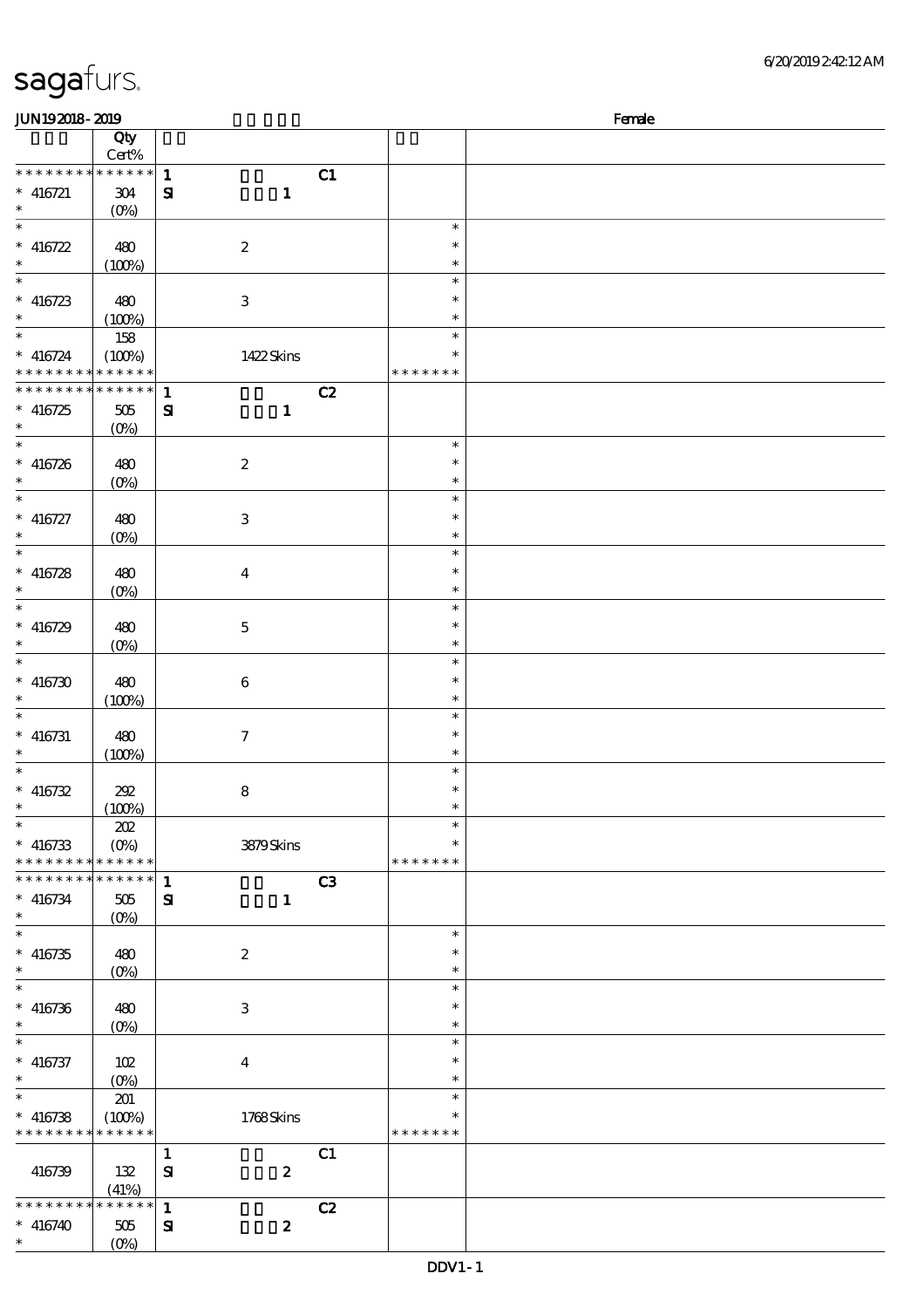| sagafurs. |
|-----------|
|-----------|

| Female<br><b>JUN192018-2019</b>            |                                   |              |                           |                |                  |  |  |
|--------------------------------------------|-----------------------------------|--------------|---------------------------|----------------|------------------|--|--|
|                                            | Qty                               |              |                           |                |                  |  |  |
|                                            | $Cert\%$                          |              |                           |                |                  |  |  |
| $\ast$                                     |                                   | $\mathbf{1}$ |                           | C2             | $\ast$           |  |  |
| $*$ 416741                                 | 238                               | $\mathbf{S}$ | $\boldsymbol{z}$          |                | $\ast$           |  |  |
| $\ast$                                     | $(0\%)$                           |              |                           |                | $\ast$           |  |  |
| $\ast$                                     |                                   |              |                           |                | $\ast$           |  |  |
|                                            | 169                               |              |                           |                | $\ast$           |  |  |
| $* 416742$                                 | (100%)                            |              | 912Skins                  |                |                  |  |  |
| * * * * * * * * * * * * * *                |                                   |              |                           |                | * * * * * * *    |  |  |
|                                            |                                   | $\mathbf{1}$ |                           | C <sub>3</sub> |                  |  |  |
| 416743                                     | 394                               | ${\bf s}$    | $\boldsymbol{z}$          |                |                  |  |  |
|                                            | (12%)                             |              |                           |                |                  |  |  |
| * * * * * * * * * * * * * *                |                                   | $\mathbf 1$  |                           | C2             |                  |  |  |
| $* 416744$                                 | 505                               | $\mathbf{B}$ | $\mathbf{1}$              |                |                  |  |  |
| $\ast$                                     | (17%)                             |              |                           |                |                  |  |  |
| $\overline{\phantom{0}}$                   |                                   |              |                           |                | $\ast$           |  |  |
| $* 416745$                                 | 480                               |              | $\boldsymbol{2}$          |                | $\ast$           |  |  |
|                                            | (11%)                             |              |                           |                | $\ast$           |  |  |
| $\ast$                                     |                                   |              |                           |                | $\ast$           |  |  |
| $* 416746$                                 | 480                               |              | $\ensuremath{\mathsf{3}}$ |                | $\ast$           |  |  |
| $\ast$                                     |                                   |              |                           |                | $\ast$           |  |  |
| $\ast$                                     | (30%)                             |              |                           |                | $\ast$           |  |  |
|                                            | 49                                |              |                           |                | $\ast$           |  |  |
| $* 416747$<br>* * * * * * * *              | (20%)<br>* * * * * *              |              | 1514Skins                 |                | * * * * * * *    |  |  |
| * * * * * * * * * * * * * *                |                                   |              |                           |                |                  |  |  |
|                                            |                                   | $\mathbf{1}$ |                           | C1             |                  |  |  |
| $* 416748$                                 | 485                               | <b>SAGA</b>  | $\mathbf{1}$              |                |                  |  |  |
| $\ast$                                     | $(O\%)$                           |              |                           |                |                  |  |  |
| $\ast$                                     |                                   |              |                           |                | $\ast$           |  |  |
| $* 416749$                                 | 460                               |              | $\boldsymbol{2}$          |                | $\ast$           |  |  |
| $\ast$                                     | $(O\%)$                           |              |                           |                | $\ast$           |  |  |
| $\ast$                                     |                                   |              |                           |                | $\ast$           |  |  |
| $* 416750$                                 | 460                               |              | $\,3$                     |                | $\ast$           |  |  |
| $\ast$                                     | $(0\%)$                           |              |                           |                | $\ast$           |  |  |
| $\ast$                                     |                                   |              |                           |                | $\ast$           |  |  |
| $* 416751$                                 | 460                               |              | $\bf{4}$                  |                | $\ast$           |  |  |
|                                            | (100%)                            |              |                           |                | $\ast$           |  |  |
| $\ast$                                     |                                   |              |                           |                | $\ast$           |  |  |
| $* 416752$                                 | 460                               |              | $\mathbf 5$               |                | $\ast$           |  |  |
| $*$                                        | (100%)                            |              |                           |                | $\ast$           |  |  |
| $\ast$                                     |                                   |              |                           |                | $\ast$           |  |  |
| $* 416753$                                 | 460                               |              | $\bf 6$                   |                | $\ast$           |  |  |
| $\ast$                                     | (100%)                            |              |                           |                | $\ast$           |  |  |
| $\ast$                                     |                                   |              |                           |                | $\ast$           |  |  |
| $* 416754$                                 | 460                               |              | $\tau$                    |                | $\ast$           |  |  |
| $\ast$                                     | (100%)                            |              |                           |                | $\ast$           |  |  |
| $\ast$                                     |                                   |              |                           |                | $\ast$           |  |  |
| $* 416755$                                 | 460                               |              | 8                         |                | $\ast$           |  |  |
| $\ast$                                     | (90%)                             |              |                           |                | $\ast$           |  |  |
| $\ast$                                     |                                   |              |                           |                | $\ast$           |  |  |
| $* 416756$                                 |                                   |              |                           |                | $\ast$           |  |  |
| $\ast$                                     | 89                                |              | 9                         |                | $\ast$           |  |  |
| $\ast$                                     | (100%)                            |              |                           |                |                  |  |  |
|                                            | 134                               |              |                           |                | $\ast$<br>$\ast$ |  |  |
| $* 416757$                                 | $(O\!\!\!\!\!\!/\,\!\!\!\!\!/\,)$ |              | 3928Skins                 |                |                  |  |  |
| * * * * * * * * <mark>* * * * * *</mark> * |                                   |              |                           |                | * * * * * * *    |  |  |
| * * * * * * * * * * * * * * *              |                                   | $\mathbf{1}$ |                           | C1             |                  |  |  |
| $* 416758$                                 | 460                               | <b>SAGA</b>  | $\mathbf{1}$              |                |                  |  |  |
| $\ast$                                     | (100%)                            |              |                           |                |                  |  |  |
| $\ast$                                     | 460                               |              |                           |                | $\ast$           |  |  |
| $* 416759$                                 | (100%)                            |              | 920 Skins                 |                | $\ast$           |  |  |
| * * * * * * * * * * * * * *                |                                   |              |                           |                | * * * * * * *    |  |  |
| * * * * * * * * * * * * * *                |                                   | $\mathbf{1}$ |                           | C2             |                  |  |  |
| $* 416760$                                 | 485                               | <b>SAGA</b>  | $\mathbf{1}$              |                |                  |  |  |
| $*$                                        | $(O\%)$                           |              |                           |                |                  |  |  |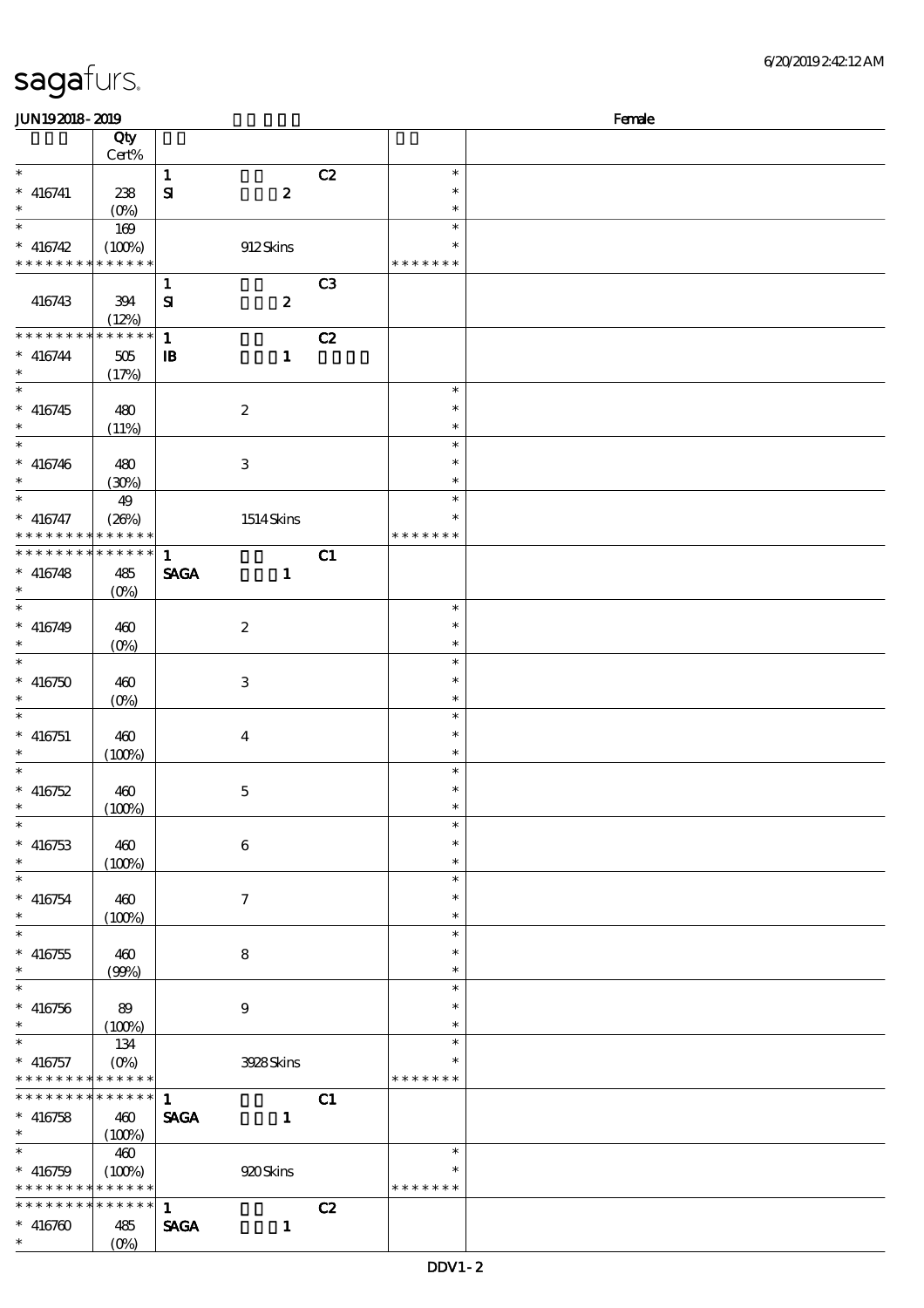| 6/20/201924212AM |
|------------------|
|------------------|

| <b>JUN192018-2019</b>                      |                  |                             |               | Female |
|--------------------------------------------|------------------|-----------------------------|---------------|--------|
|                                            | Qty              |                             |               |        |
|                                            | Cert%            |                             |               |        |
| $\ast$                                     |                  | $\mathbf{1}$<br>C2          | $\ast$        |        |
| $* 416761$                                 | 460              | <b>SAGA</b><br>$\mathbf{1}$ | $\ast$        |        |
| $\ast$                                     | $(0\%)$          |                             | $\ast$        |        |
| $\overline{\phantom{a}^*}$                 |                  |                             | $\ast$        |        |
| $* 416762$                                 | 460              | $\ensuremath{\mathbf{3}}$   | $\ast$        |        |
| $\ast$                                     | $(0\%)$          |                             | $\ast$        |        |
| $\overline{\phantom{a}^*}$                 |                  |                             | $\ast$        |        |
|                                            |                  |                             |               |        |
| $* 416763$                                 | 460              | $\bf{4}$                    | $\ast$        |        |
| $\ast$<br>$_{*}$                           | $(0\%)$          |                             | $\ast$        |        |
|                                            |                  |                             | $\ast$        |        |
| $* 416764$                                 | 460              | $\bf 5$                     | $\ast$        |        |
| $\ast$                                     | $(0\%)$          |                             | $\ast$        |        |
| $_{*}^{-}$                                 |                  |                             | $\ast$        |        |
| $* 416765$                                 | 460              | $\bf 6$                     | $\ast$        |        |
| $\ast$                                     | $(0\%)$          |                             | $\ast$        |        |
| $\overline{\phantom{a}}$                   |                  |                             | $\ast$        |        |
| $* 416766$                                 | 460              | $\boldsymbol{7}$            | $\ast$        |        |
| $\ast$                                     |                  |                             | $\ast$        |        |
| $\ast$                                     | $(O\!/\!\delta)$ |                             | $\ast$        |        |
|                                            |                  |                             | $\ast$        |        |
| $* 416767$                                 | 460              | ${\bf 8}$                   |               |        |
| $\ast$                                     | (0%)             |                             | $\ast$        |        |
| $\overline{\ast}$                          |                  |                             | $\ast$        |        |
| $* 416768$                                 | 460              | $\boldsymbol{9}$            | $\ast$        |        |
| $\ast$                                     | $(0\%)$          |                             | $\ast$        |        |
| $\overline{\phantom{a}^*}$                 |                  |                             | $\ast$        |        |
| $* 416769$                                 | 460              | $10\,$                      | $\ast$        |        |
| $\ast$                                     | $(0\%)$          |                             | $\ast$        |        |
| $\ast$                                     |                  |                             | $\ast$        |        |
| $* 416770$                                 | 460              | $11\,$                      | $\ast$        |        |
| $\ast$                                     |                  |                             | $\ast$        |        |
| $\overline{\phantom{0}}$                   | $(0\%)$          |                             | $\ast$        |        |
|                                            | 152              |                             |               |        |
| $*$ 416771                                 | $(O\%)$          | 5237Skins                   | $\ast$        |        |
| * * * * * * * * <mark>* * * * * *</mark> * |                  |                             | * * * * * * * |        |
| * * * * * * * * * * * * * *                |                  |                             |               |        |
| $* 416772$                                 | 485              |                             |               |        |
| $*$                                        | $(0\%)$          |                             |               |        |
| $\ast$                                     |                  |                             | $\ast$        |        |
| $* 416773$                                 | 460              | $\boldsymbol{2}$            | $\ast$        |        |
| $\ast$                                     | $(0\%)$          |                             | $\ast$        |        |
| $\ast$                                     |                  |                             | $\ast$        |        |
| $* 416774$                                 | 460              | $\ensuremath{\mathbf{3}}$   | $\ast$        |        |
| $\ast$                                     |                  |                             | $\ast$        |        |
| $\ast$                                     | $(0\%)$          |                             | $\ast$        |        |
|                                            |                  |                             |               |        |
| $* 416775$                                 | 460              | $\bf{4}$                    | $\ast$        |        |
| $\ast$<br>$\overline{\phantom{0}}$         | $(O\!/\!\delta)$ |                             | $\ast$        |        |
|                                            |                  |                             | $\ast$        |        |
| $* 416776$                                 | 460              | $\mathbf 5$                 | $\ast$        |        |
| $\ast$                                     | $(O\%)$          |                             | $\ast$        |        |
| $\overline{\phantom{0}}$                   | 102              |                             | $\ast$        |        |
| $* 416777$                                 | $(O\%)$          | 2427Skins                   | $\ast$        |        |
| * * * * * * * * <mark>* * * * * *</mark>   |                  |                             | * * * * * * * |        |
| * * * * * * * *                            | $* * * * * * *$  |                             |               |        |
| $* 416778$                                 | 485              |                             |               |        |
| $\ast$                                     |                  |                             |               |        |
| $\ast$                                     | (100%)           |                             |               |        |
|                                            |                  |                             | $\ast$        |        |
| $* 416779$                                 | 460              | $\boldsymbol{2}$            | $\ast$        |        |
| $\ast$                                     | (100%)           |                             | $\ast$        |        |
| $\ast$                                     |                  |                             | $\ast$        |        |
| $* 416780$                                 | 460              | $\ensuremath{\mathbf{3}}$   | $\ast$        |        |
| $\ast$                                     | (90%)            |                             | $\ast$        |        |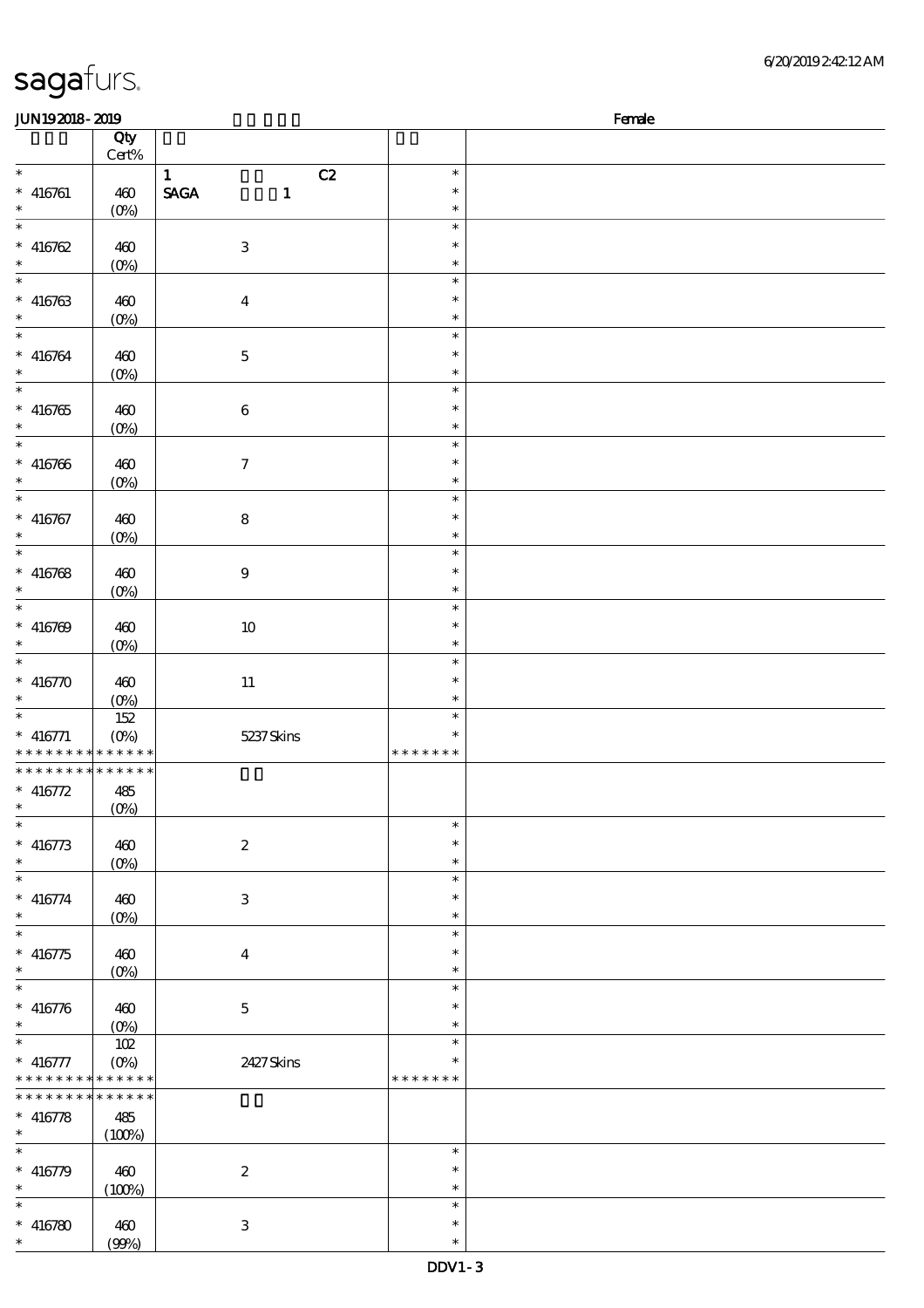| 6/20/201924212AM |
|------------------|
|------------------|

| <b>JUN192018-2019</b>                      |                            |                             |               | Female |
|--------------------------------------------|----------------------------|-----------------------------|---------------|--------|
|                                            | Qty                        |                             |               |        |
|                                            | Cert%                      |                             |               |        |
| $\ast$                                     |                            | $\mathbf{1}$                | C2<br>$\ast$  |        |
| $* 416781$                                 | 460                        | <b>SAGA</b><br>$\mathbf{1}$ | $\ast$        |        |
| $\ast$                                     | (100%)                     |                             | $\ast$        |        |
| $\overline{\phantom{0}}$                   |                            |                             | $\ast$        |        |
|                                            |                            |                             | $\ast$        |        |
| $* 416782$                                 | 460                        | $\mathbf 5$                 |               |        |
| $\ast$                                     | (100%)                     |                             | $\ast$        |        |
| $\overline{\phantom{a}^*}$                 |                            |                             | $\ast$        |        |
| $* 416783$                                 | 460                        | $\bf 6$                     | $\ast$        |        |
| $\ast$                                     | (100%)                     |                             | $\ast$        |        |
| $_{*}$                                     |                            |                             | $\ast$        |        |
| $* 416784$                                 | 460                        | $\tau$                      | $\ast$        |        |
| $\ast$                                     | (100%)                     |                             | $\ast$        |        |
| $\overline{\phantom{0}}$                   |                            |                             | $\ast$        |        |
|                                            | 158                        |                             |               |        |
| $* 416785$                                 | (100%)                     | 3403Skins                   | $\ast$        |        |
| * * * * * * * * <mark>* * * * * * *</mark> |                            |                             | * * * * * * * |        |
| * * * * * * * * * * * * * *                |                            | $\mathbf{1}$                | C2            |        |
| $* 416786$                                 | 485                        | <b>SAGA</b><br>$\mathbf{1}$ |               |        |
| $\ast$                                     | (100%)                     |                             |               |        |
| $\ast$                                     |                            |                             | $\ast$        |        |
| $* 416787$                                 | 460                        | $\boldsymbol{2}$            | $\ast$        |        |
| $\ast$                                     |                            |                             | $\ast$        |        |
| $\overline{\ast}$                          | (100%)                     |                             |               |        |
|                                            |                            |                             | $\ast$        |        |
| $* 416788$                                 | 460                        | $\ensuremath{\mathbf{3}}$   | $\ast$        |        |
| $\ast$                                     | (100%)                     |                             | $\ast$        |        |
| $\overline{\phantom{a}^*}$                 |                            |                             | $\ast$        |        |
| $* 416789$                                 | 460                        | $\bf{4}$                    | $\ast$        |        |
| $\ast$                                     | (90%)                      |                             | $\ast$        |        |
| $\ast$                                     |                            |                             | $\ast$        |        |
|                                            |                            |                             | $\ast$        |        |
| $* 416790$                                 | 460                        | $\mathbf 5$                 |               |        |
| $\ast$                                     | (100%)                     |                             | $\ast$        |        |
| $\ast$                                     |                            |                             | $\ast$        |        |
| $* 416791$                                 | 460                        | $\bf 6$                     | $\ast$        |        |
| $\ast$                                     | (100%)                     |                             | $\ast$        |        |
| $\ast$                                     |                            |                             | $\ast$        |        |
| $* 416792$                                 | 460                        | $\tau$                      | $\ast$        |        |
| $*$                                        | (100%)                     |                             | $\ast$        |        |
| $\ast$                                     |                            |                             | $\ast$        |        |
| $* 416793$                                 |                            |                             | $\ast$        |        |
|                                            | 460                        | ${\bf 8}$                   |               |        |
| $\ast$                                     | (90%)                      |                             | $\ast$        |        |
| $\ast$                                     |                            |                             | $\ast$        |        |
| $* 416794$                                 | 460                        | $\boldsymbol{9}$            | $\ast$        |        |
| $\ast$                                     | (97%)                      |                             | $\ast$        |        |
| $*$                                        |                            |                             | $\ast$        |        |
| $* 416795$                                 | 460                        | $10\,$                      | *             |        |
| $\ast$                                     | (100%)                     |                             | $\ast$        |        |
| $\ast$                                     | $\boldsymbol{\mathcal{R}}$ |                             | $\ast$        |        |
|                                            |                            |                             |               |        |
| $* 416796$                                 | (100%)                     | 4703Skins                   |               |        |
| * * * * * * * * <mark>* * * * * *</mark>   |                            |                             | * * * * * * * |        |
| * * * * * * *<br>$\ast$                    | * * * * * *                |                             |               |        |
| $* 416797$                                 | 460                        |                             |               |        |
| $\ast$                                     | (90%)                      |                             |               |        |
| $\ast$                                     |                            |                             | $\ast$        |        |
| $* 416798$                                 | 460                        | $\boldsymbol{2}$            | $\ast$        |        |
| $\ast$                                     | (90%)                      |                             | $\ast$        |        |
| $\ast$                                     |                            |                             | $\ast$        |        |
|                                            |                            |                             | $\ast$        |        |
| $* 416799$                                 | 460                        | $\,3$                       |               |        |
| $\ast$                                     | (100%)                     |                             | $\ast$        |        |
| $\ast$                                     |                            |                             | $\ast$        |        |
| $* 416800$                                 | 460                        | $\bf{4}$                    | $\ast$        |        |
| $\ast$                                     | (90%)                      |                             | $\ast$        |        |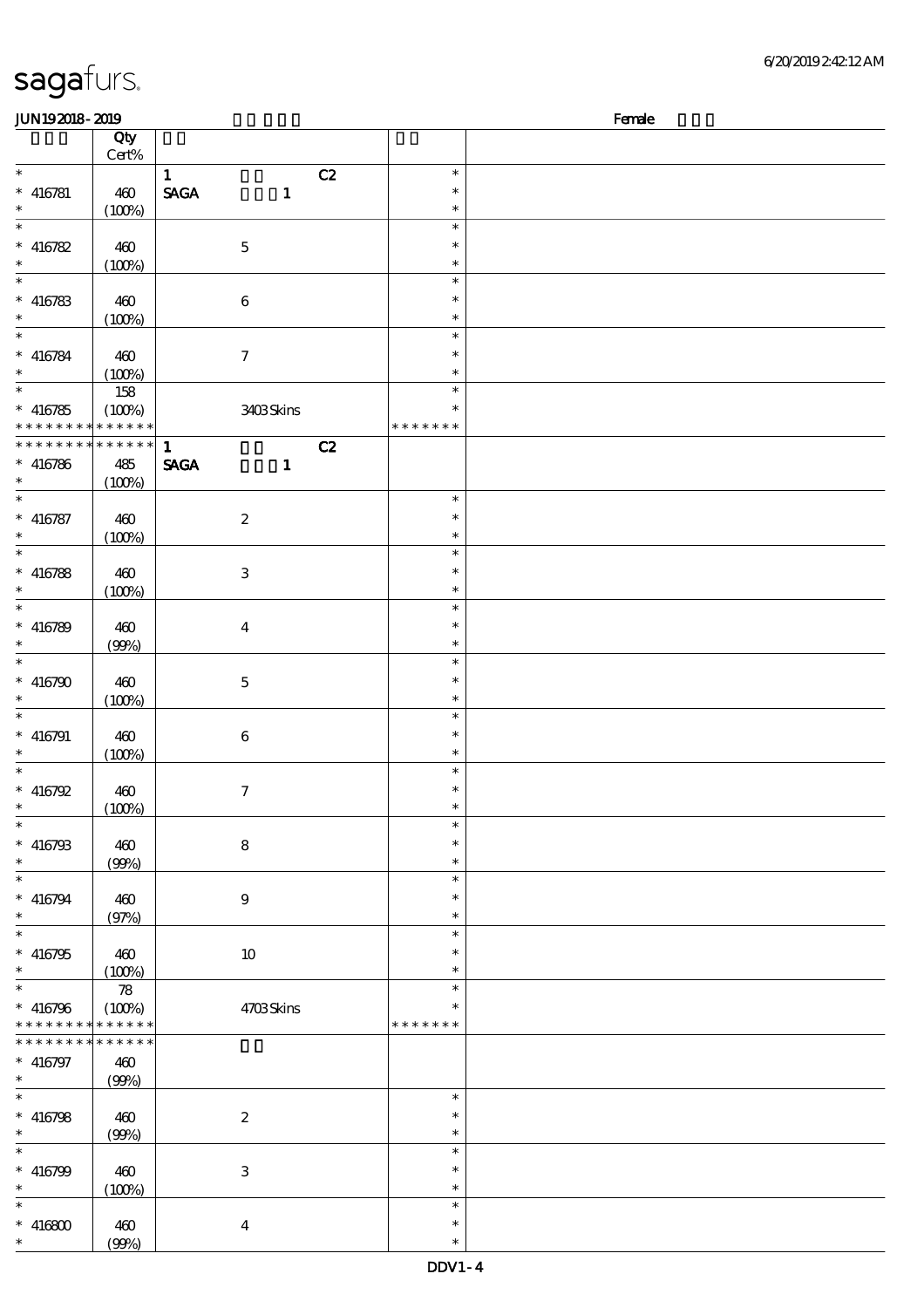| <b>JUN192018-2019</b><br>Female            |                                 |                                |                     |                |               |  |
|--------------------------------------------|---------------------------------|--------------------------------|---------------------|----------------|---------------|--|
|                                            | Qty                             |                                |                     |                |               |  |
|                                            | Cert%                           |                                |                     |                |               |  |
| $\ast$                                     |                                 | $\mathbf{1}$                   |                     | C2             | $\ast$        |  |
| $* 416801$                                 | 460                             | $\operatorname{\mathsf{SAGA}}$ | $\mathbf{1}$        |                | $\ast$        |  |
| $\ast$                                     | (98%)                           |                                |                     |                | $\ast$        |  |
|                                            | 446                             |                                |                     |                | $\ast$        |  |
| $*$ 416802 $\,$                            | (100%)                          |                                | 2746Skins           |                | $\ast$        |  |
| * * * * * * * * <mark>* * * * * * *</mark> |                                 |                                |                     |                | * * * * * * * |  |
| * * * * * * * * * * * * * * *              |                                 | $\mathbf{1}$                   |                     | C2             |               |  |
| $* 41680B$                                 | 480                             | <b>SAGA</b>                    | $\mathbf{1}$        |                |               |  |
| $*$                                        | $(O\%)$                         |                                |                     |                |               |  |
| $\overline{\ast}$                          |                                 |                                |                     |                | $\ast$        |  |
| $* 416804$                                 | 480                             |                                | $\boldsymbol{2}$    |                | $\ast$        |  |
| $\ast$                                     |                                 |                                |                     |                | $\ast$        |  |
| $\ast$                                     | $(O_0)$                         |                                |                     |                | $\ast$        |  |
|                                            | 420                             |                                |                     |                |               |  |
| $* 416805$                                 |                                 |                                | 1380Skins           |                | $\ast$        |  |
| * * * * * * * *                            | $* * * * * * *$                 |                                |                     |                | * * * * * * * |  |
| * * * * * * * *                            | $* * * * * * *$                 | $\mathbf{1}$                   |                     | C <sub>3</sub> |               |  |
| $* 416806$                                 | 485                             | <b>SAGA</b>                    | $\mathbf{1}$        |                |               |  |
| $\ast$                                     | (O <sub>0</sub> )               |                                |                     |                |               |  |
| $\overline{\ast}$                          |                                 |                                |                     |                | $\ast$        |  |
| $* 416807$                                 | 460                             |                                | $\boldsymbol{2}$    |                | $\ast$        |  |
| $\ast$                                     | $(0\%)$                         |                                |                     |                | $\ast$        |  |
| $\overline{\ast}$                          |                                 |                                |                     |                | $\ast$        |  |
| $* 416808$                                 | 460                             |                                | $\,3\,$             |                | $\ast$        |  |
| $\ast$                                     | $(0\%)$                         |                                |                     |                | $\ast$        |  |
| $\overline{\phantom{0}}$                   |                                 |                                |                     |                | $\ast$        |  |
| $* 416809$                                 | 460                             |                                | $\boldsymbol{4}$    |                | $\ast$        |  |
| $\ast$                                     | $(0\%)$                         |                                |                     |                | $\ast$        |  |
| $\ast$                                     |                                 |                                |                     |                | $\ast$        |  |
| $* 416810$                                 | 460                             |                                | $\mathbf 5$         |                | $\ast$        |  |
| $\ast$                                     | $(0\%)$                         |                                |                     |                | $\ast$        |  |
| $\ast$                                     |                                 |                                |                     |                | $\ast$        |  |
| $* 416811$                                 | 460                             |                                | 6                   |                | $\ast$        |  |
| $\ast$                                     |                                 |                                |                     |                | $\ast$        |  |
| $\ast$                                     | $(O\!\!\!\!\!\!\backslash\rho)$ |                                |                     |                | $\ast$        |  |
|                                            |                                 |                                |                     |                | $\ast$        |  |
| $* 416812$<br>$\ast$                       | 460                             |                                | $\boldsymbol{\tau}$ |                | $\ast$        |  |
| $\ast$                                     | $(0\%)$                         |                                |                     |                | $\ast$        |  |
|                                            |                                 |                                |                     |                |               |  |
| $* 416813$<br>$\ast$                       | 379                             |                                | $\bf8$              |                | $\ast$        |  |
|                                            | $(0\%)$                         |                                |                     |                | $\ast$        |  |
| $\ast$                                     | 431                             |                                |                     |                | $\ast$        |  |
| $* 416814$                                 | (100%)                          |                                | 4055Skins           |                | $\ast$        |  |
| * * * * * * * *                            | * * * * * *                     |                                |                     |                | * * * * * * * |  |
| * * * * * * * * * * * * * * *              |                                 | $\mathbf{1}$                   |                     | C1             |               |  |
| $* 416815$                                 | 485                             | <b>SAGA</b>                    | $\boldsymbol{z}$    |                |               |  |
| $\ast$                                     | $(O\%)$                         |                                |                     |                |               |  |
| $\overline{\phantom{0}}$                   |                                 |                                |                     |                | $\ast$        |  |
| $* 416816$                                 | 460                             |                                | $\boldsymbol{z}$    |                | $\ast$        |  |
| $\ast$                                     | (100%)                          |                                |                     |                | $\ast$        |  |
| $\ast$                                     |                                 |                                |                     |                | $\ast$        |  |
| $* 416817$                                 | 460                             |                                | $\,3$               |                | $\ast$        |  |
| $\ast$                                     | (100%)                          |                                |                     |                | $\ast$        |  |
| $\overline{\ast}$                          |                                 |                                |                     |                | $\ast$        |  |
| $* 416818$                                 | 130                             |                                | $\boldsymbol{4}$    |                | $\ast$        |  |
| $\ast$                                     | (100%)                          |                                |                     |                | $\ast$        |  |
| $\ast$                                     | 87                              |                                |                     |                | $\ast$        |  |
| $* 416819$                                 | $(O_0)$                         |                                | 1622Skins           |                | $\ast$        |  |
| * * * * * * * * <mark>* * * * * * *</mark> |                                 |                                |                     |                | * * * * * * * |  |
| * * * * * * * *                            | ******                          | $\mathbf{1}$                   |                     | C2             |               |  |
| $* 416820$                                 | 485                             | <b>SAGA</b>                    | $\boldsymbol{z}$    |                |               |  |
| $\ast$                                     |                                 |                                |                     |                |               |  |
|                                            | $(O\%)$                         |                                |                     |                |               |  |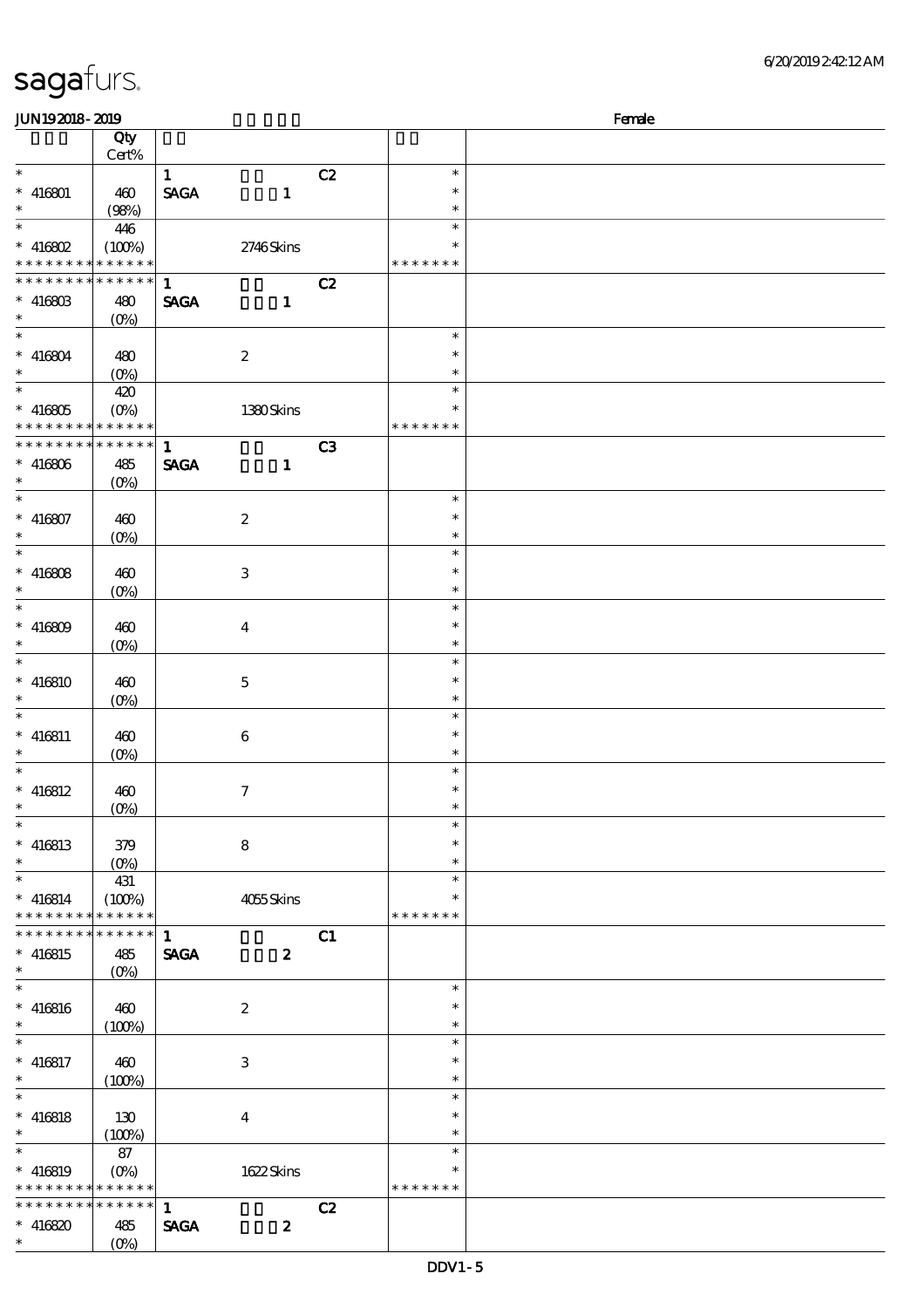| JUN192018-2019              |                           |                                                    |                | Female |
|-----------------------------|---------------------------|----------------------------------------------------|----------------|--------|
|                             | Qty                       |                                                    |                |        |
|                             | $Cert\%$                  |                                                    |                |        |
| $\ast$                      |                           | $\mathbf{1}$                                       | C2<br>$\ast$   |        |
| $* 416821$                  | 460                       | $\operatorname{\mathsf{SAGA}}$<br>$\boldsymbol{z}$ | $\ast$         |        |
| $\ast$                      | $(0\%)$                   |                                                    | $\ast$         |        |
| $\overline{\phantom{a}^*}$  |                           |                                                    | $\ast$         |        |
| $* 416822$                  | 460                       | $\ensuremath{\mathbf{3}}$                          | $\ast$         |        |
| $\ast$                      | $(0\%)$                   |                                                    | $\ast$         |        |
| $\overline{\phantom{0}}$    |                           |                                                    | $\ast$         |        |
| $* 416823$                  | 460                       | $\boldsymbol{4}$                                   | $\ast$         |        |
| $\ast$                      | $(0\%)$                   |                                                    | $\ast$         |        |
| $\overline{\ast}$           |                           |                                                    | $\ast$         |        |
| $* 416824$                  | 460                       | $\mathbf 5$                                        | $\ast$         |        |
| $\ast$                      |                           |                                                    | $\ast$         |        |
| $_{*}^{-}$                  | $(0\%)$                   |                                                    | $\ast$         |        |
|                             |                           |                                                    | $\ast$         |        |
| $* 416825$<br>$\ast$        | 460                       | $\bf 6$                                            |                |        |
| $\overline{\ast}$           | $(0\%)$                   |                                                    | $\ast$         |        |
|                             |                           |                                                    | $\ast$         |        |
| $* 416826$                  | 460                       | $\boldsymbol{\tau}$                                | $\ast$         |        |
| $\ast$                      | $(0\%)$                   |                                                    | $\ast$         |        |
| $\overline{\phantom{1}}$    |                           |                                                    | $\ast$         |        |
| $* 416827$                  | 460                       | ${\bf 8}$                                          | $\ast$         |        |
| $\ast$                      | (100%)                    |                                                    | $\ast$         |        |
| $\overline{\ast}$           |                           |                                                    | $\ast$         |        |
| $* 416828$                  | 460                       | $\boldsymbol{9}$                                   | $\ast$         |        |
| $\ast$                      | (100%)                    |                                                    | $\ast$         |        |
| $\overline{\phantom{0}}$    |                           |                                                    | $\ast$         |        |
| $* 416829$                  | 460                       | $10\,$                                             | $\ast$         |        |
| $\ast$                      | (100%)                    |                                                    | $\ast$         |        |
| $\ast$                      |                           |                                                    | $\ast$         |        |
| $* 416830$                  | 460                       | $11\,$                                             | $\ast$         |        |
| $\ast$                      | (100%)                    |                                                    | $\ast$         |        |
| $\ast$                      |                           |                                                    | $\ast$         |        |
| $* 416831$                  | 361                       | $12\,$                                             | $\ast$         |        |
| $\ast$                      | (100%)                    |                                                    | $\ast$         |        |
| $\overline{\ast}$           | 233                       |                                                    | $\ast$         |        |
| $* 416832$                  | $(0\%)$                   | 5679Skins                                          | $\ast$         |        |
| * * * * * * * * * * * * * * |                           |                                                    | * * * * * * *  |        |
| * * * * * * * * * * * * * * |                           | $\mathbf{1}$                                       | C <sub>3</sub> |        |
| $* 416833$                  | 485                       | <b>SAGA</b><br>$\boldsymbol{z}$                    |                |        |
| $\ast$                      |                           |                                                    |                |        |
| $\overline{\phantom{0}}$    | $(O\%)$                   |                                                    | $\ast$         |        |
|                             |                           |                                                    | $\ast$         |        |
| $* 416834$<br>$\ast$        | 460                       | $\boldsymbol{2}$                                   | $\ast$         |        |
| $\overline{\phantom{0}}$    | $(0\%)$                   |                                                    |                |        |
|                             |                           |                                                    | $\ast$         |        |
| $* 416835$                  | 460                       | 3                                                  | *              |        |
| $\ast$                      | $(O\%)$                   |                                                    | $\ast$         |        |
| $\ast$                      |                           |                                                    | $\ast$         |        |
| $* 416836$                  | 460                       | $\overline{\mathbf{4}}$                            | $\ast$         |        |
| $\ast$                      | $(0\%)$                   |                                                    | $\ast$         |        |
| $\overline{\phantom{a}^*}$  |                           |                                                    | $\ast$         |        |
| $* 416837$                  | 127                       | $\mathbf{5}$                                       | $\ast$         |        |
| $\ast$                      | $(O\!\!\!\!\!\!\!/\,\!o)$ |                                                    | $\ast$         |        |
| $\ast$                      | 294                       |                                                    | $\ast$         |        |
| $* 416838$                  | (100%)                    | 2286Skins                                          |                |        |
| * * * * * * * *             | * * * * * *               |                                                    | * * * * * * *  |        |
| * * * * * * *<br>$\ast$     | * * * * * *               | $\mathbf{1}$                                       | C2             |        |
| $* 416839$                  | 485                       | $\mathbf{1}$<br>IA                                 |                |        |
| $\ast$                      | (27%)                     |                                                    |                |        |
| $\ast$                      |                           |                                                    | $\ast$         |        |
| $* 416840$                  | 460                       | $\boldsymbol{2}$                                   | $\ast$         |        |
| $\ast$                      | $(\Theta)$                |                                                    | $\ast$         |        |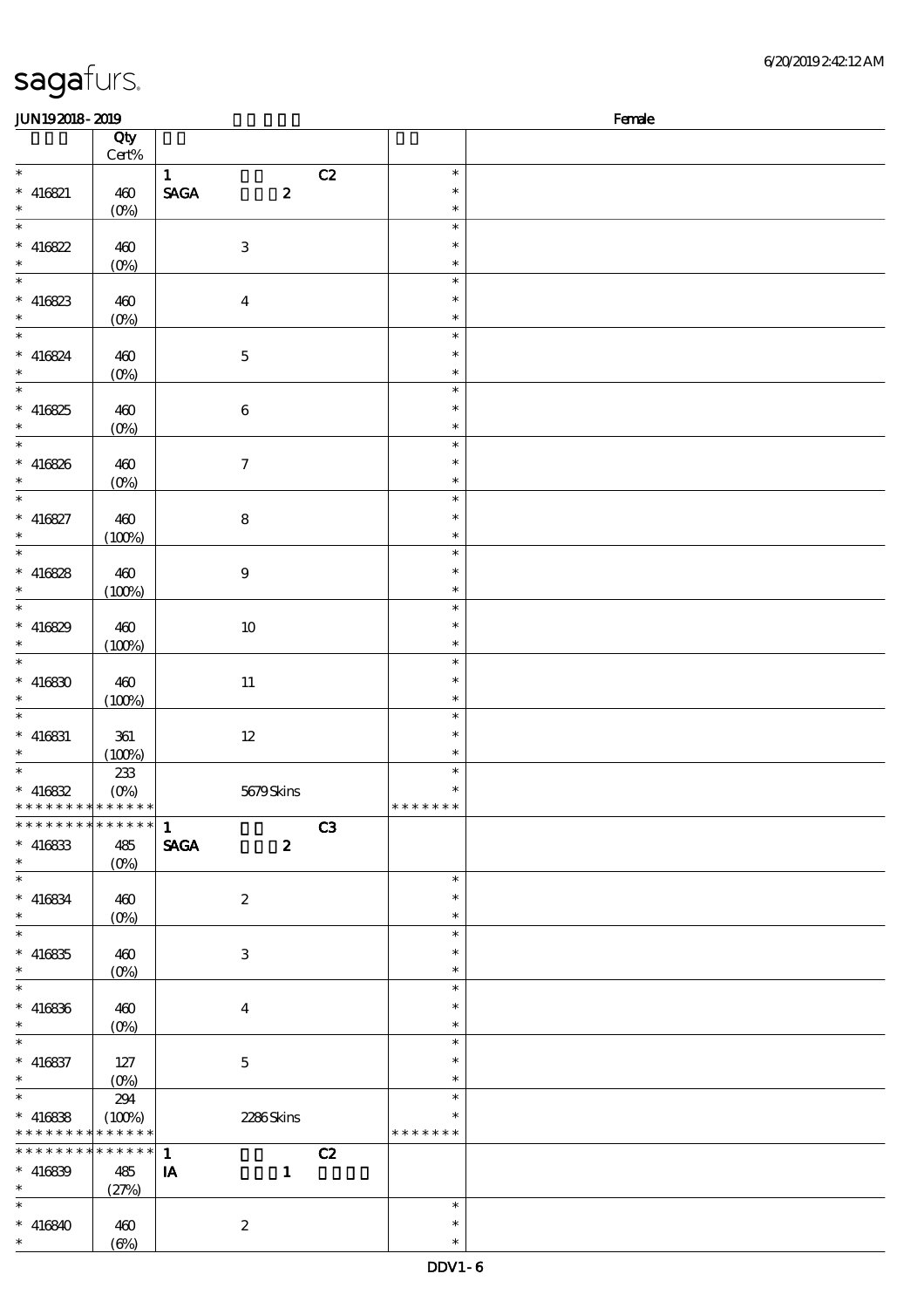| 6/20/201924212AM |
|------------------|
|------------------|

| JUN192018-2019              |             |                             |    |               | Female |
|-----------------------------|-------------|-----------------------------|----|---------------|--------|
|                             | Qty         |                             |    |               |        |
|                             | Cert%       |                             |    |               |        |
| $\ast$                      |             | $\mathbf{1}$                | C2 | $\ast$        |        |
| $* 416841$                  | 460         | IA<br>$\mathbf{1}$          |    | $\ast$        |        |
| $\ast$                      | (25%)       |                             |    | $\ast$        |        |
| $\ast$                      |             |                             |    | $\ast$        |        |
|                             |             |                             |    |               |        |
| $* 416842$                  | 460         | $\boldsymbol{4}$            |    | $\ast$        |        |
| $\ast$                      | (45%)       |                             |    | $\ast$        |        |
| $\overline{\ast}$           |             |                             |    | $\ast$        |        |
| $* 416843$                  | 460         | $\mathbf 5$                 |    | $\ast$        |        |
| $\ast$                      | (23%)       |                             |    | $\ast$        |        |
| $\ast$                      |             |                             |    | $\ast$        |        |
| $* 416844$                  | 460         | $\bf 6$                     |    | $\ast$        |        |
| $\ast$                      |             |                             |    | $\ast$        |        |
| $\overline{\phantom{a}^*}$  | (53%)       |                             |    | $\ast$        |        |
|                             |             |                             |    |               |        |
| $* 416845$                  | 460         | $\boldsymbol{7}$            |    | $\ast$        |        |
| $\ast$                      | (36%)       |                             |    | $\ast$        |        |
| $\overline{\ast}$           |             |                             |    | $\ast$        |        |
| $* 416846$                  | 460         | 8                           |    | $\ast$        |        |
| $\ast$                      | (18%)       |                             |    | $\ast$        |        |
| $\ast$                      | 395         |                             |    | $\ast$        |        |
| $* 416847$                  | (21%)       | 4100Skins                   |    | $\ast$        |        |
| * * * * * * * *             | * * * * * * |                             |    | * * * * * * * |        |
|                             |             |                             |    |               |        |
| ********                    | * * * * * * | $\mathbf{1}$                | C2 |               |        |
| $* 416848$                  | 485         | $\boldsymbol{z}$<br>IA      |    |               |        |
| $\ast$                      | (24%)       |                             |    |               |        |
| $\ast$                      |             |                             |    | $\ast$        |        |
| $* 416849$                  | 460         | $\boldsymbol{z}$            |    | $\ast$        |        |
| $\ast$                      | (15%)       |                             |    | $\ast$        |        |
| $\ast$                      |             |                             |    | $\ast$        |        |
| $* 416850$                  | 460         | 3                           |    | $\ast$        |        |
| $\ast$                      |             |                             |    |               |        |
|                             | (32%)       |                             |    | $\ast$        |        |
| $\ast$                      |             |                             |    | $\ast$        |        |
| $* 416851$                  | 460         | $\boldsymbol{4}$            |    | $\ast$        |        |
| $\ast$                      | (29%)       |                             |    | $\ast$        |        |
| $\ast$                      | $333\,$     |                             |    | $\ast$        |        |
| $* 416852$                  | (41%)       | 2198Skins                   |    | $\ast$        |        |
| * * * * * * * * * * * * * * |             |                             |    | * * * * * * * |        |
| * * * * * * * * * * * * * * |             | $\mathbf{1}$                | C1 |               |        |
| $* 416853$                  | 268         | <b>SROY</b><br>$\mathbf{1}$ |    |               |        |
| $\ast$                      |             |                             |    |               |        |
| $\ast$                      | $(0\%)$     |                             |    |               |        |
|                             |             |                             |    | $\ast$        |        |
| $* 416854$                  | 440         | $\boldsymbol{z}$            |    | $\ast$        |        |
| $\ast$                      | (100%)      |                             |    | $\ast$        |        |
| $\ast$                      | 148         |                             |    | $\ast$        |        |
| $* 416855$                  | (100%)      | 856Skins                    |    |               |        |
| * * * * * * * *             | * * * * * * |                             |    | * * * * * * * |        |
| * * * * * * * * * * * * * * |             | $\mathbf{1}$                | C2 |               |        |
| $* 416856$                  | 465         | <b>SROY</b><br>$\mathbf{1}$ |    |               |        |
| $\ast$                      | $(O\%)$     |                             |    |               |        |
| $\ast$                      |             |                             |    | $\ast$        |        |
|                             |             |                             |    | $\ast$        |        |
| $* 416857$                  | 470         | $\boldsymbol{2}$            |    |               |        |
| $\ast$                      | $(O\!/\!o)$ |                             |    | $\ast$        |        |
| $\ast$                      |             |                             |    | $\ast$        |        |
| $* 416858$                  | 440         | 3                           |    | $\ast$        |        |
| $\ast$                      | (100%)      |                             |    | $\ast$        |        |
| $\ast$                      |             |                             |    | $\ast$        |        |
| $* 416859$                  | 440         | $\boldsymbol{4}$            |    | $\ast$        |        |
| $\ast$                      | (100%)      |                             |    | $\ast$        |        |
| $\ast$                      | 414         |                             |    | $\ast$        |        |
|                             |             |                             |    | $\ast$        |        |
| $* 416800$                  | (100%)      | 2229Skins                   |    |               |        |
| * * * * * * * *             | * * * * * * |                             |    | * * * * * * * |        |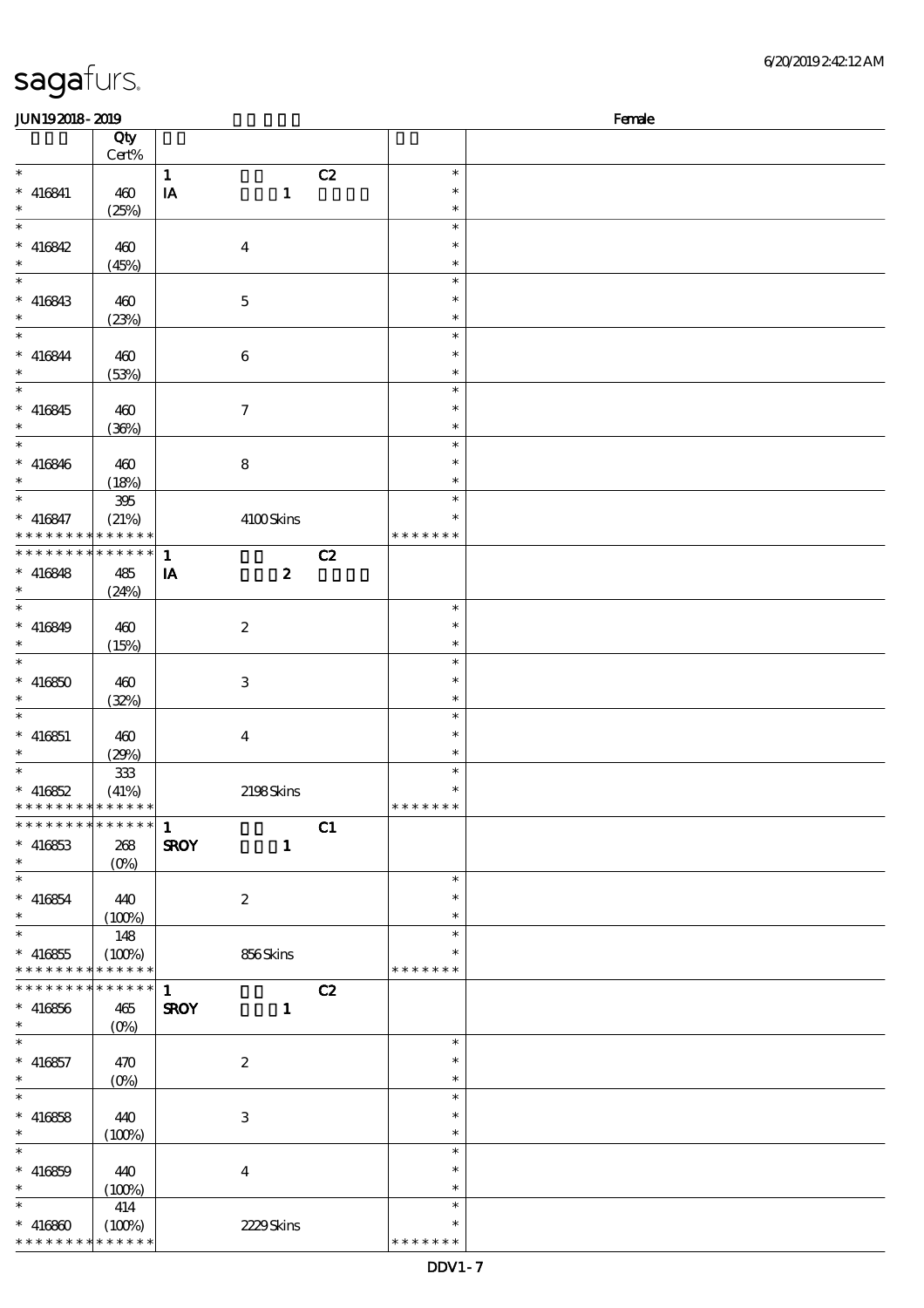| <b>JUN192018-2019</b>                     |                 |              |                           | Female |               |  |
|-------------------------------------------|-----------------|--------------|---------------------------|--------|---------------|--|
|                                           | Qty             |              |                           |        |               |  |
|                                           | Cert%           |              |                           |        |               |  |
| * * * * * * * * * * * * * * *             |                 | 1            |                           | C3     |               |  |
| $* 416861$                                | 338             | <b>SROY</b>  | $\mathbf{1}$              |        |               |  |
| $\ast$                                    | $(O_0)$         |              |                           |        |               |  |
| $\ast$                                    | 113             |              |                           |        | $\ast$        |  |
| $* 416862$                                | (100%)          |              | 451 Skins                 |        | $\ast$        |  |
| * * * * * * * * * * * * * *               |                 |              |                           |        | * * * * * * * |  |
| * * * * * * * * * * * * * * *             |                 | $\mathbf{1}$ |                           | C1     |               |  |
| $* 416863$                                | 221             | <b>SROY</b>  | $\boldsymbol{z}$          |        |               |  |
| $\ast$                                    | $(O\% )$        |              |                           |        |               |  |
| $\ast$                                    | 430             |              |                           |        | $\ast$        |  |
|                                           |                 |              |                           |        | *             |  |
| $* 416864$<br>* * * * * * * * * * * * * * | (100%)          |              | $651\,$ Skins             |        | * * * * * * * |  |
|                                           |                 |              |                           |        |               |  |
|                                           |                 | $\mathbf{1}$ |                           | C1     |               |  |
| 416865                                    | 290             | <b>SROY</b>  | $\boldsymbol{z}$          |        |               |  |
|                                           | (100%)          |              |                           |        |               |  |
| * * * * * * * *                           | $* * * * * * *$ | $\mathbf{1}$ |                           | C2     |               |  |
| $* 416866$                                | 465             | <b>SROY</b>  | $\boldsymbol{z}$          |        |               |  |
| $\ast$                                    | $(0\%)$         |              |                           |        |               |  |
| $\ast$                                    |                 |              |                           |        | $\ast$        |  |
| $* 416867$                                | 440             |              | $\boldsymbol{2}$          |        | $\ast$        |  |
| $\ast$                                    | (100%)          |              |                           |        | $\ast$        |  |
| $\ast$                                    |                 |              |                           |        | $\ast$        |  |
| $* 416868$                                | 437             |              | 3                         |        | $\ast$        |  |
| $\ast$                                    | (100%)          |              |                           |        | $\ast$        |  |
| $\ast$                                    | $306\,$         |              |                           |        | $\ast$        |  |
| $* 416869$                                | $(O\%)$         |              | 1648Skins                 |        | $\ast$        |  |
| * * * * * * * *                           | * * * * * *     |              |                           |        | * * * * * * * |  |
| ******** <mark>******</mark>              |                 | $\mathbf{1}$ |                           | C2     |               |  |
|                                           |                 |              |                           |        |               |  |
| $* 416870$                                | 465             | <b>SROY</b>  | $\boldsymbol{z}$          |        |               |  |
| $\ast$<br>$\ast$                          | (3%)            |              |                           |        |               |  |
|                                           |                 |              |                           |        | $\ast$        |  |
| $* 416871$                                | 440             |              | $\boldsymbol{2}$          |        | $\ast$        |  |
| $\ast$                                    | (3%)            |              |                           |        | $\ast$        |  |
| $\ast$                                    |                 |              |                           |        | $\ast$        |  |
| $* 416872$                                | 440             |              | $\,3$                     |        | $\ast$        |  |
| $\ast$                                    | (100%)          |              |                           |        | $\ast$        |  |
| $\ast$                                    |                 |              |                           |        | $\ast$        |  |
| $* 416873$                                | 413             |              | $\boldsymbol{4}$          |        | $\ast$        |  |
| $\ast$                                    | (100%)          |              |                           |        | $\ast$        |  |
| $\ast$                                    | 115             |              |                           |        | $\ast$        |  |
| $* 416874$                                | (2%)            |              | 1873Skins                 |        | $\ast$        |  |
| * * * * * * * * * * * * * *               |                 |              |                           |        | * * * * * * * |  |
| * * * * * * * *                           | $* * * * * * *$ | $\mathbf{1}$ |                           | C2     |               |  |
| $* 416875$                                | 465             | <b>SROY</b>  | $\boldsymbol{z}$          |        |               |  |
| $\ast$                                    | (3%)            |              |                           |        |               |  |
| $\ast$                                    |                 |              |                           |        | $\ast$        |  |
| $* 416876$                                | 274             |              | $\boldsymbol{2}$          |        | $\ast$        |  |
| $\ast$                                    | (3%)            |              |                           |        | $\ast$        |  |
| $\ast$                                    |                 |              |                           |        | $\ast$        |  |
| $* 416877$                                | 440             |              | $\ensuremath{\mathbf{3}}$ |        | $\ast$        |  |
| $\ast$                                    | (100%)          |              |                           |        | $\ast$        |  |
| $\ast$                                    |                 |              |                           |        | $\ast$        |  |
|                                           |                 |              |                           |        | $\ast$        |  |
| $* 416878$                                | 440             |              | $\boldsymbol{4}$          |        |               |  |
| $\ast$                                    | (100%)          |              |                           |        | $\ast$        |  |
| $\ast$                                    |                 |              |                           |        | $\ast$        |  |
| $* 416879$                                | 440             |              | $\mathbf 5$               |        | $\ast$        |  |
| $\ast$                                    | (100%)          |              |                           |        | $\ast$        |  |
|                                           |                 |              |                           |        | $\ast$        |  |
| $* 416800$                                | 400             |              | $\,6\,$                   |        | $\ast$        |  |
| $\ast$                                    | (90%)           |              |                           |        | $\ast$        |  |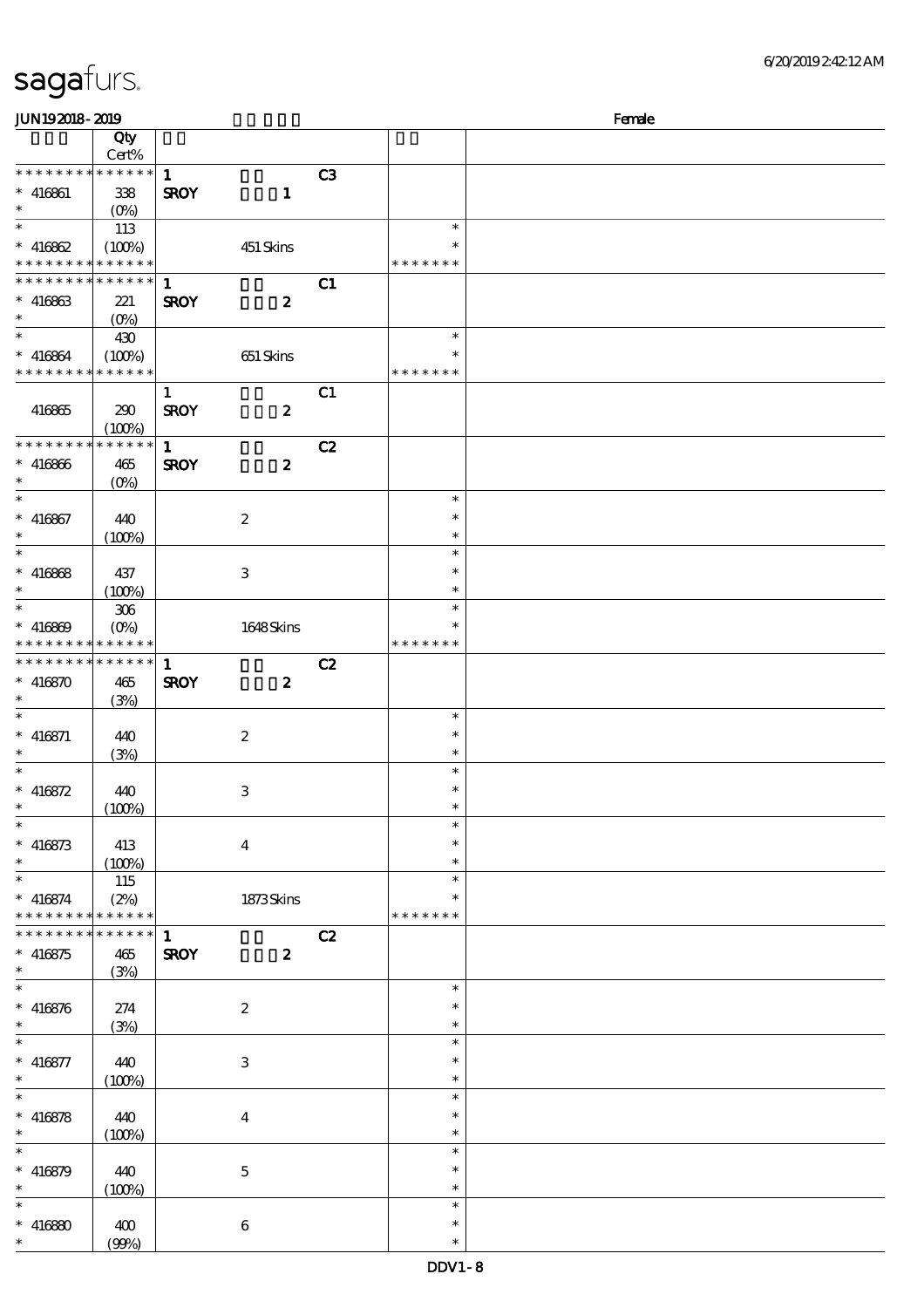| <b>JUN192018-2019</b>       |                    |             |                  |                |         | Female |
|-----------------------------|--------------------|-------------|------------------|----------------|---------|--------|
|                             | Qty<br>Cert%       |             |                  |                |         |        |
| $\ast$                      | $\boldsymbol{\pi}$ |             |                  | C2             | $\ast$  |        |
| $* 416881$                  | (100%)             | <b>SROY</b> | $\boldsymbol{z}$ |                | $\ast$  |        |
| * * * * * * * * * * * * * * |                    |             |                  |                | ******* |        |
|                             |                    |             |                  | C <sub>3</sub> |         |        |
| 416882                      | 286                | <b>SROY</b> | $\boldsymbol{z}$ |                |         |        |
|                             | (21%)              |             |                  |                |         |        |
|                             |                    |             |                  | C1             |         |        |
| 416883                      | 40                 | <b>LUMI</b> | 1                |                |         |        |
|                             | $(O\%)$            |             |                  |                |         |        |
|                             |                    |             |                  | C1/C2          |         |        |
| 416884                      | 216                | <b>LUMI</b> | 1                |                |         |        |
|                             | (84%)              |             |                  |                |         |        |
|                             |                    |             |                  | C1/C2          |         |        |
| 416885                      | 296                | <b>LUMI</b> | $\boldsymbol{z}$ |                |         |        |
|                             | (77%)              |             |                  |                |         |        |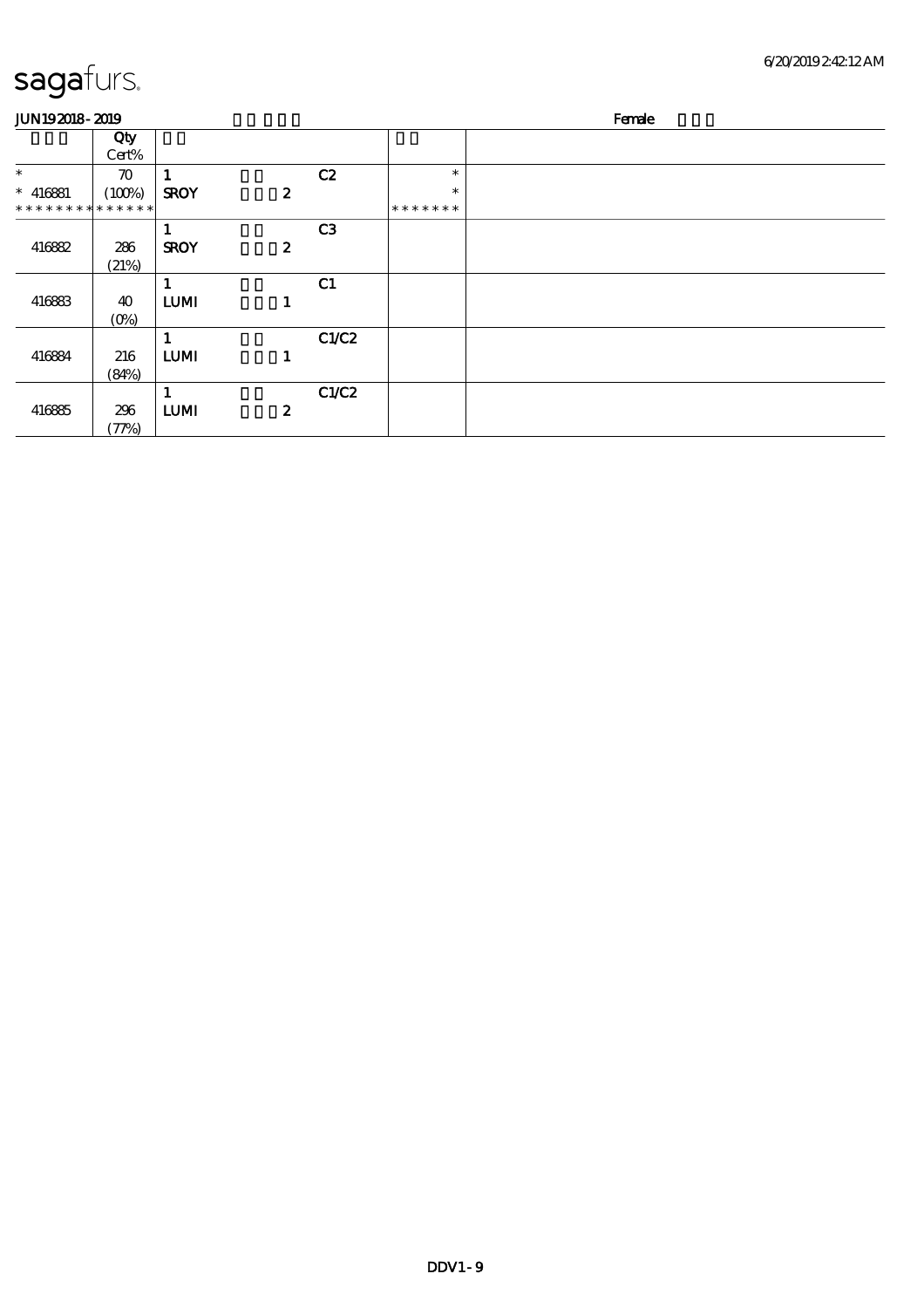| JUN192018-2019<br>Female                   |                    |                  |                           |       |               |  |
|--------------------------------------------|--------------------|------------------|---------------------------|-------|---------------|--|
|                                            | Qty                |                  |                           |       |               |  |
|                                            | $Cert\%$           |                  |                           |       |               |  |
| * * * * * * * *                            | ******             | $\boldsymbol{2}$ |                           | C1    |               |  |
| $* 416961$                                 | 190                | ${\bf s}$        | $\mathbf{1}$              |       |               |  |
| $\ast$                                     | $(0\%)$            |                  |                           |       |               |  |
| $\ast$                                     | 488                |                  |                           |       | $\ast$        |  |
| $* 416962$                                 |                    |                  |                           |       | $\ast$        |  |
| * * * * * * * * <mark>* * * * * * *</mark> | (100%)             |                  | 678Skins                  |       | * * * * * * * |  |
| * * * * * * * *                            |                    |                  |                           |       |               |  |
|                                            | * * * * * * *      | $\boldsymbol{z}$ |                           | C2    |               |  |
| $* 416963$                                 | $505\,$            | ${\bf s}$        | $\mathbf{1}$              |       |               |  |
| $\ast$                                     | $(O\%)$            |                  |                           |       |               |  |
| $\ast$                                     |                    |                  |                           |       | $\ast$        |  |
| $* 416964$                                 | 480                |                  | $\boldsymbol{2}$          |       | $\ast$        |  |
| $\ast$                                     | $(O\%)$            |                  |                           |       | $\ast$        |  |
| $\ast$                                     |                    |                  |                           |       | $\ast$        |  |
| $* 416965$                                 | 480                |                  | $\ensuremath{\mathbf{3}}$ |       | $\ast$        |  |
| $\ast$                                     | (100%)             |                  |                           |       | $\ast$        |  |
|                                            |                    |                  |                           |       | $\ast$        |  |
| $* 416966$                                 | 449                |                  |                           |       | $\ast$        |  |
| $\ast$                                     |                    |                  | $\overline{\mathbf{4}}$   |       | $\ast$        |  |
| $\overline{\ast}$                          | (100%)             |                  |                           |       | $\ast$        |  |
|                                            | 346                |                  |                           |       |               |  |
| $* 416967$                                 | $(O\!/\!\!\delta)$ |                  | 2260Skins                 |       | $\ast$        |  |
| * * * * * * * *                            | * * * * * *        |                  |                           |       | * * * * *     |  |
| * * * * * * * *                            | * * * * * *        | $\boldsymbol{z}$ |                           | C3    |               |  |
| $* 416968$                                 | 505                | ${\bf s}$        | $\mathbf{1}$              |       |               |  |
| $\ast$                                     | $(0\%)$            |                  |                           |       |               |  |
| $\ast$                                     |                    |                  |                           |       | $\ast$        |  |
| $* 416969$                                 | 345                |                  | $\boldsymbol{2}$          |       | $\ast$        |  |
| $\ast$                                     | $(0\%)$            |                  |                           |       | $\ast$        |  |
| $\ast$                                     | 160                |                  |                           |       | $\ast$        |  |
| $* 416970$                                 | (100%)             |                  | $1010$ Skins              |       | $\ast$        |  |
| * * * * * * * *                            | * * * * * *        |                  |                           |       | * * * * * * * |  |
|                                            |                    |                  |                           |       |               |  |
|                                            |                    | $\boldsymbol{z}$ |                           | C1/C2 |               |  |
| 416971                                     | 81                 | ${\bf s}$        | $\pmb{2}$                 |       |               |  |
|                                            | (30%)              |                  |                           |       |               |  |
| * * * * * * * *                            | * * * * * *        | $\boldsymbol{z}$ |                           | C2    |               |  |
| $* 416972$                                 | 485                | $\mathbf{B}$     | $\mathbf{1}$              |       |               |  |
| $\ast$                                     | (22%)              |                  |                           |       |               |  |
| $\overline{\ast}$                          |                    |                  |                           |       | $\ast$        |  |
| $* 416973$                                 | 460                |                  | $\boldsymbol{2}$          |       | $\ast$        |  |
| $\ast$                                     | (21%)              |                  |                           |       | $\ast$        |  |
| $\ast$                                     | 100                |                  |                           |       | $\ast$        |  |
| $* 416974$                                 | (17%)              |                  | 1045Skins                 |       | $\ast$        |  |
| * * * * * * * *                            | * * * * * *        |                  |                           |       | * * * * * * * |  |
| * * * * * * * *                            | ******             | $\mathbf{z}$     |                           | C1    |               |  |
| $* 416975$                                 | 368                | <b>SAGA</b>      | $\mathbf{1}$              |       |               |  |
| $\ast$                                     | $(O\%)$            |                  |                           |       |               |  |
| $\ast$                                     |                    |                  |                           |       | $\ast$        |  |
|                                            |                    |                  |                           |       | $\ast$        |  |
| $* 416976$                                 | 460                |                  | $\boldsymbol{2}$          |       |               |  |
| $\ast$                                     | (100%)             |                  |                           |       | $\ast$        |  |
| $\ast$                                     |                    |                  |                           |       | $\ast$        |  |
| $* 416977$                                 | 460                |                  | 3                         |       | $\ast$        |  |
| $\ast$                                     | (100%)             |                  |                           |       | $\ast$        |  |
| $\ast$                                     |                    |                  |                           |       | $\ast$        |  |
| $* 416978$                                 | 460                |                  | $\bf{4}$                  |       | $\ast$        |  |
| $\ast$                                     | (100%)             |                  |                           |       | $\ast$        |  |
| $\ast$                                     | 194                |                  |                           |       | $\ast$        |  |
| $* 416979$                                 | (100%)             |                  | 1942Skins                 |       | $\ast$        |  |
| * * * * * * * *                            | * * * * * *        |                  |                           |       | * * * * * * * |  |
| * * * * * * * *                            | * * * * * *        | $\boldsymbol{z}$ |                           | C2    |               |  |
|                                            |                    |                  |                           |       |               |  |
| $* 416980$                                 | 485                | <b>SAGA</b>      | $\mathbf{1}$              |       |               |  |
| $\ast$                                     | (O <sub>0</sub> )  |                  |                           |       |               |  |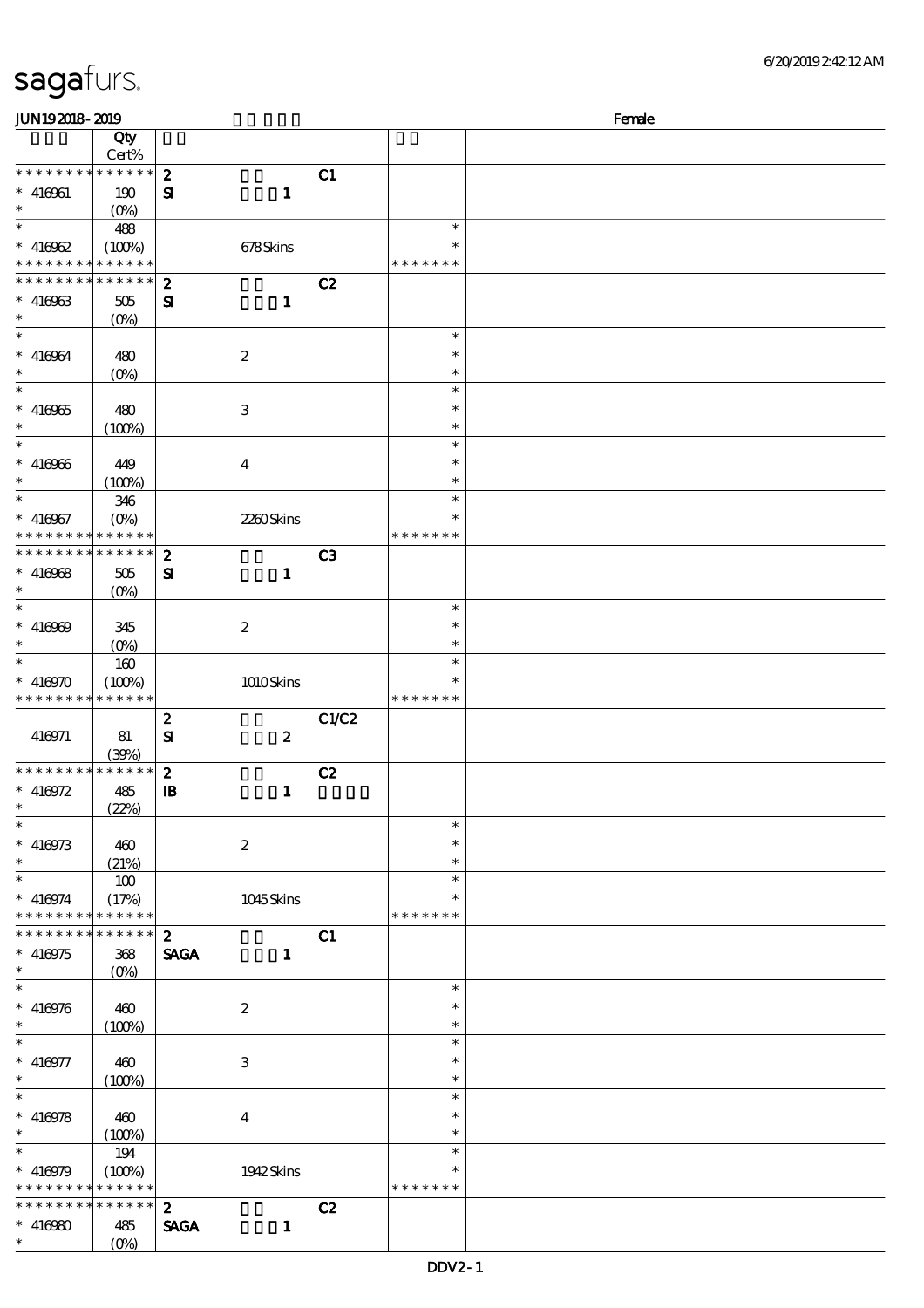| 6/20/201924212AM |
|------------------|
|------------------|

| JUN192018-2019              |                    |                                                |               | Female |
|-----------------------------|--------------------|------------------------------------------------|---------------|--------|
|                             | Qty                |                                                |               |        |
|                             | Cert%              |                                                |               |        |
| $\ast$                      |                    | $\mathbf{z}$<br>C2                             | $\ast$        |        |
| $* 416081$                  | 460                | $\operatorname{\mathsf{SAGA}}$<br>$\mathbf{1}$ | $\ast$        |        |
| $\ast$                      | $(0\%)$            |                                                | $\ast$        |        |
| $\overline{\phantom{a}^*}$  |                    |                                                | $\ast$        |        |
| $* 416982$                  | 460                | $\,3\,$                                        | $\ast$        |        |
| $\ast$                      | $(0\%)$            |                                                | $\ast$        |        |
| $\overline{\phantom{0}}$    |                    |                                                | $\ast$        |        |
| $* 416983$                  | 460                | $\boldsymbol{4}$                               | $\ast$        |        |
| $\ast$                      | $(0\%)$            |                                                | $\ast$        |        |
| $\overline{\ast}$           |                    |                                                | $\ast$        |        |
| $* 416984$                  | 460                | $\mathbf 5$                                    | $\ast$        |        |
| $\ast$                      | $(0\%)$            |                                                | $\ast$        |        |
| $\overline{\phantom{a}^*}$  |                    |                                                | $\ast$        |        |
| $* 416985$                  | 460                | $\bf 6$                                        | $\ast$        |        |
| $\ast$                      | $(0\%)$            |                                                | $\ast$        |        |
| $\overline{\ast}$           |                    |                                                | $\ast$        |        |
| $* 416966$                  | 460                | $\boldsymbol{\tau}$                            | $\ast$        |        |
| $\ast$                      | $(0\%)$            |                                                | $\ast$        |        |
| $\overline{\ast}$           |                    |                                                | $\ast$        |        |
| $* 416987$                  | 460                | ${\bf 8}$                                      | $\ast$        |        |
| $\ast$                      | (100%)             |                                                | $\ast$        |        |
| $\overline{\ast}$           |                    |                                                | $\ast$        |        |
| $* 416988$                  | 460                | $\boldsymbol{9}$                               | $\ast$        |        |
| $\ast$                      | (100%)             |                                                | $\ast$        |        |
| $\overline{\phantom{0}}$    |                    |                                                | $\ast$        |        |
| $* 416989$                  | 460                | $10\,$                                         | $\ast$        |        |
| $\ast$                      | (100%)             |                                                | $\ast$        |        |
| $\ast$                      |                    |                                                | $\ast$        |        |
| $* 416900$                  | 460                | $11\,$                                         | $\ast$        |        |
| $\ast$                      | (100%)             |                                                | $\ast$        |        |
| $\overline{\phantom{1}}$    |                    |                                                | $\ast$        |        |
| $* 416001$                  | 460                | $12\,$                                         | $\ast$        |        |
| $\ast$                      | (100%)             |                                                | $\ast$        |        |
| $\ast$                      |                    |                                                | $\ast$        |        |
| $* 416992$                  | 460                | $13\,$                                         | $\ast$        |        |
| $*$                         | (100%)             |                                                | $\ast$        |        |
| $\ast$                      |                    |                                                | $\ast$        |        |
| $* 416988$                  | 460                | 14                                             | $\ast$        |        |
| $\ast$                      | (100%)             |                                                | $\ast$        |        |
| $\overline{\phantom{a}}$    |                    |                                                | $\ast$        |        |
| $* 416994$                  | 460                | 15                                             | $\ast$        |        |
| $\ast$                      | (90%)              |                                                | $\ast$        |        |
| $\overline{\ast}$           |                    |                                                | $\ast$        |        |
| $* 416955$                  | 152                | 16                                             | *             |        |
| $\ast$                      | (100%)             |                                                | $\ast$        |        |
| $_{*}^{-}$                  | 238                |                                                | $\ast$        |        |
| $* 416966$                  | $(O\%)$            | 7315Skins                                      |               |        |
| * * * * * * * * * * * * * * |                    |                                                | * * * * * * * |        |
| * * * * * * *<br>$\ast$     | * * * * * *        | $\mathbf{2}$<br>C3                             |               |        |
| $* 416997$                  | 485                | <b>SAGA</b><br>$\mathbf{1}$                    |               |        |
| $\ast$                      | $(0\%)$            |                                                |               |        |
| $\overline{\ast}$           |                    |                                                | $\ast$        |        |
| $* 416998$                  | 460                | $\boldsymbol{2}$                               | $\ast$        |        |
| $\ast$                      | $(0\%)$            |                                                | $\ast$        |        |
| $\ast$                      |                    |                                                | $\ast$        |        |
| $* 416999$                  | 460                | 3                                              | $\ast$        |        |
| $\ast$                      | $(0\%)$            |                                                | $\ast$        |        |
| $\ast$                      |                    |                                                | $\ast$        |        |
| $^*$ 417000 $^{\circ}\,$    | 460                | $\bf{4}$                                       | $\ast$        |        |
| $\ast$                      | $(O\!/\!\!\delta)$ |                                                | $\ast$        |        |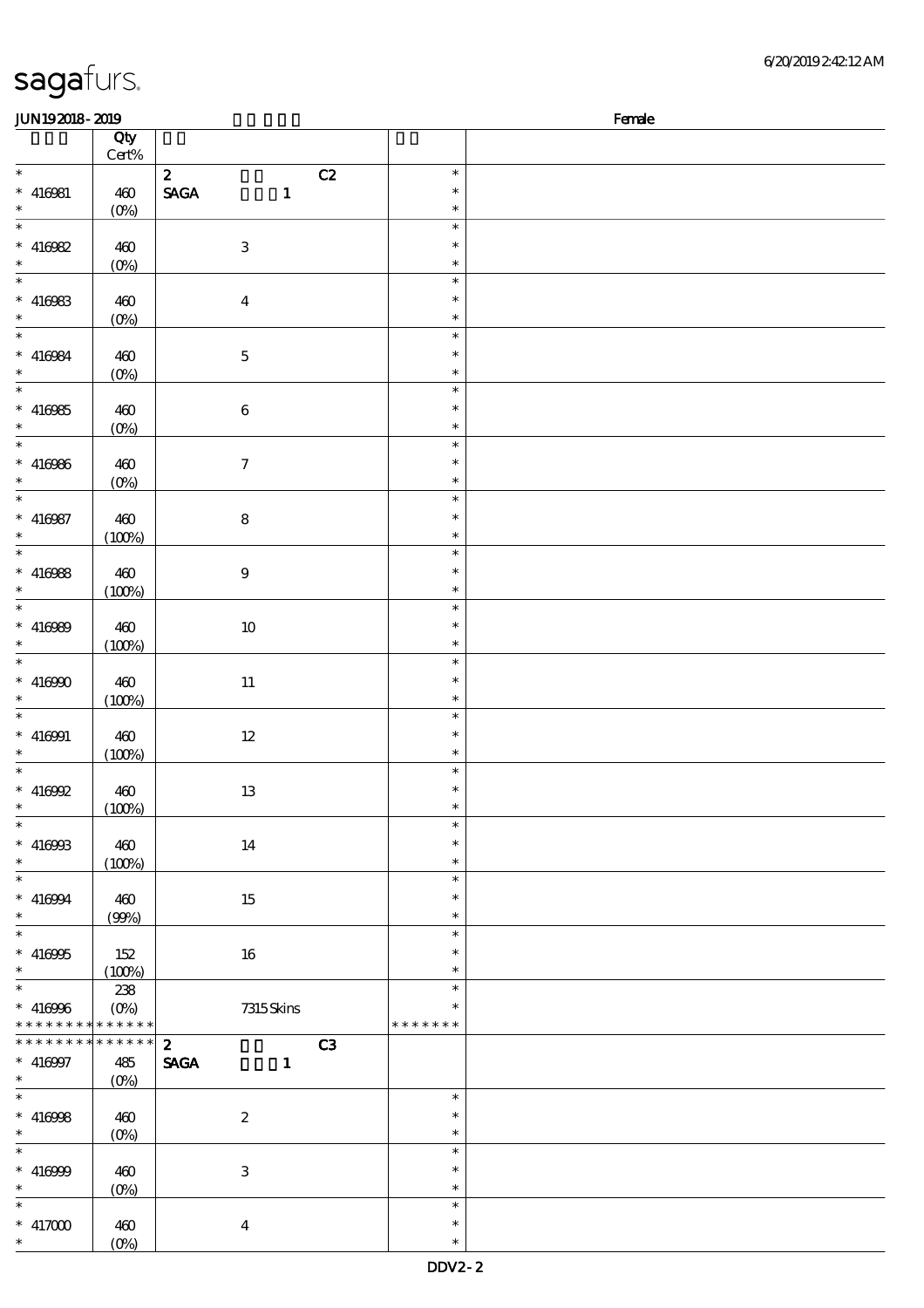| JUN192018-2019                           |                       |                  |                           |                |               | Female |
|------------------------------------------|-----------------------|------------------|---------------------------|----------------|---------------|--------|
|                                          | Qty                   |                  |                           |                |               |        |
|                                          | Cert%                 |                  |                           |                |               |        |
| $\ast$                                   |                       | $\boldsymbol{z}$ |                           | C <sub>3</sub> | $\ast$        |        |
| $* 417001$                               | 109                   | <b>SAGA</b>      | $\mathbf{1}$              |                | $\ast$        |        |
| $\ast$                                   | $(O_0)$               |                  |                           |                | $\ast$        |        |
| $\ast$                                   | 455                   |                  |                           |                | $\ast$        |        |
| $*$ 417002                               | (100%)                |                  | 2429Skins                 |                | ∗             |        |
| * * * * * * * * <mark>* * * * * *</mark> |                       |                  |                           |                | * * * * * * * |        |
| * * * * * * * *                          | * * * * * *           | $\mathbf{z}$     |                           | C3             |               |        |
| $* 41700B$                               | 460                   | <b>SAGA</b>      | $\mathbf{1}$              |                |               |        |
| $*$                                      | (97%)                 |                  |                           |                |               |        |
| $\ast$                                   | 460                   |                  |                           |                | $\ast$        |        |
| $* 417004$                               | (97%)                 |                  | 920 Skins                 |                | ∗             |        |
| * * * * * * * * * * * * * *              |                       |                  |                           |                | * * * * * * * |        |
|                                          |                       | $\boldsymbol{z}$ |                           | C1             |               |        |
| 417005                                   | 440                   | <b>SAGA</b>      | $\boldsymbol{z}$          |                |               |        |
|                                          | (78%)                 |                  |                           |                |               |        |
| * * * * * * * *                          | * * * * * *           | $\boldsymbol{z}$ |                           | C2             |               |        |
| $* 417006$                               | 485                   | <b>SAGA</b>      | $\boldsymbol{z}$          |                |               |        |
| $\ast$                                   | (O <sub>0</sub> )     |                  |                           |                |               |        |
| $\overline{\ast}$                        |                       |                  |                           |                | $\ast$        |        |
| $* 417007$                               | 460                   |                  | $\boldsymbol{2}$          |                | $\ast$        |        |
| $\ast$                                   | $(0\%)$               |                  |                           |                | $\ast$        |        |
| $\ast$                                   |                       |                  |                           |                | $\ast$        |        |
| $* 417008$                               |                       |                  |                           |                | $\ast$        |        |
| $\ast$                                   | 460                   |                  | $\,3$                     |                | $\ast$        |        |
| $\overline{\ast}$                        | $(0\%)$               |                  |                           |                | $\ast$        |        |
|                                          |                       |                  |                           |                | $\ast$        |        |
| $^*$ 417009 $\,$                         | 460                   |                  | $\boldsymbol{4}$          |                |               |        |
| $\ast$<br>$\ast$                         | (90%)                 |                  |                           |                | $\ast$        |        |
|                                          |                       |                  |                           |                | $\ast$        |        |
| $* 417010$                               | 460                   |                  | $\mathbf 5$               |                | $\ast$        |        |
| $\ast$<br>$\ast$                         | (100%)                |                  |                           |                | $\ast$        |        |
|                                          |                       |                  |                           |                | $\ast$        |        |
| $* 417011$                               | 266                   |                  | $\boldsymbol{6}$          |                | $\ast$        |        |
| $\ast$                                   | (100%)                |                  |                           |                | $\ast$        |        |
| $\ast$                                   | $\boldsymbol{\omega}$ |                  |                           |                | $\ast$        |        |
| $* 417012$                               | $(0\%)$               |                  | 2651 Skins                |                | $\ast$        |        |
| * * * * * * * * * * * * * *              |                       |                  |                           |                | * * * * * * * |        |
| * * * * * * * * * * * * * *              |                       | $\boldsymbol{z}$ |                           | C <sub>3</sub> |               |        |
| $* 417013$                               | 485                   | <b>SAGA</b>      | $\boldsymbol{z}$          |                |               |        |
| $\ast$<br>$\overline{\phantom{0}}$       | (O <sub>0</sub> )     |                  |                           |                |               |        |
|                                          |                       |                  |                           |                | $\ast$        |        |
| $* 417014$                               | 460                   |                  | $\boldsymbol{2}$          |                | $\ast$        |        |
| $\ast$                                   | $(0\%)$               |                  |                           |                | $\ast$        |        |
| $\overline{\ast}$                        |                       |                  |                           |                | $\ast$        |        |
| $* 417015$                               | 201                   |                  | $\ensuremath{\mathsf{3}}$ |                | $\ast$        |        |
| $\ast$                                   | $(O\!/\!\!\delta)$    |                  |                           |                | $\ast$        |        |
| $\ast$                                   | 280                   |                  |                           |                | $\ast$        |        |
| $* 417016$                               | (100%)                |                  | 1426Skins                 |                | $\ast$        |        |
| * * * * * * * *                          | * * * * * *           |                  |                           |                | * * * * * * * |        |
|                                          |                       | 1/2              |                           | C2             |               |        |
| 417017                                   | 106                   | <b>SAGA</b>      | $\mathbf{3}$              |                |               |        |
|                                          | (64%)                 |                  |                           |                |               |        |
| * * * * * * *                            | * * * * * *           | $\boldsymbol{z}$ |                           | C2             |               |        |
| $* 417018$                               | 485                   | IA               | $\mathbf{1}$              |                |               |        |
| $\ast$                                   | (56%)                 |                  |                           |                |               |        |
| $\ast$                                   |                       |                  |                           |                | $\ast$        |        |
| $* 417019$                               | 460                   |                  | $\boldsymbol{2}$          |                | $\ast$        |        |
| $\ast$                                   | (35%)                 |                  |                           |                | $\ast$        |        |
|                                          |                       |                  |                           |                | $\ast$        |        |
| $*$ 417020                               | 460                   |                  | $\,3$                     |                | $\ast$        |        |
| $\ast$                                   | (24%)                 |                  |                           |                | $\ast$        |        |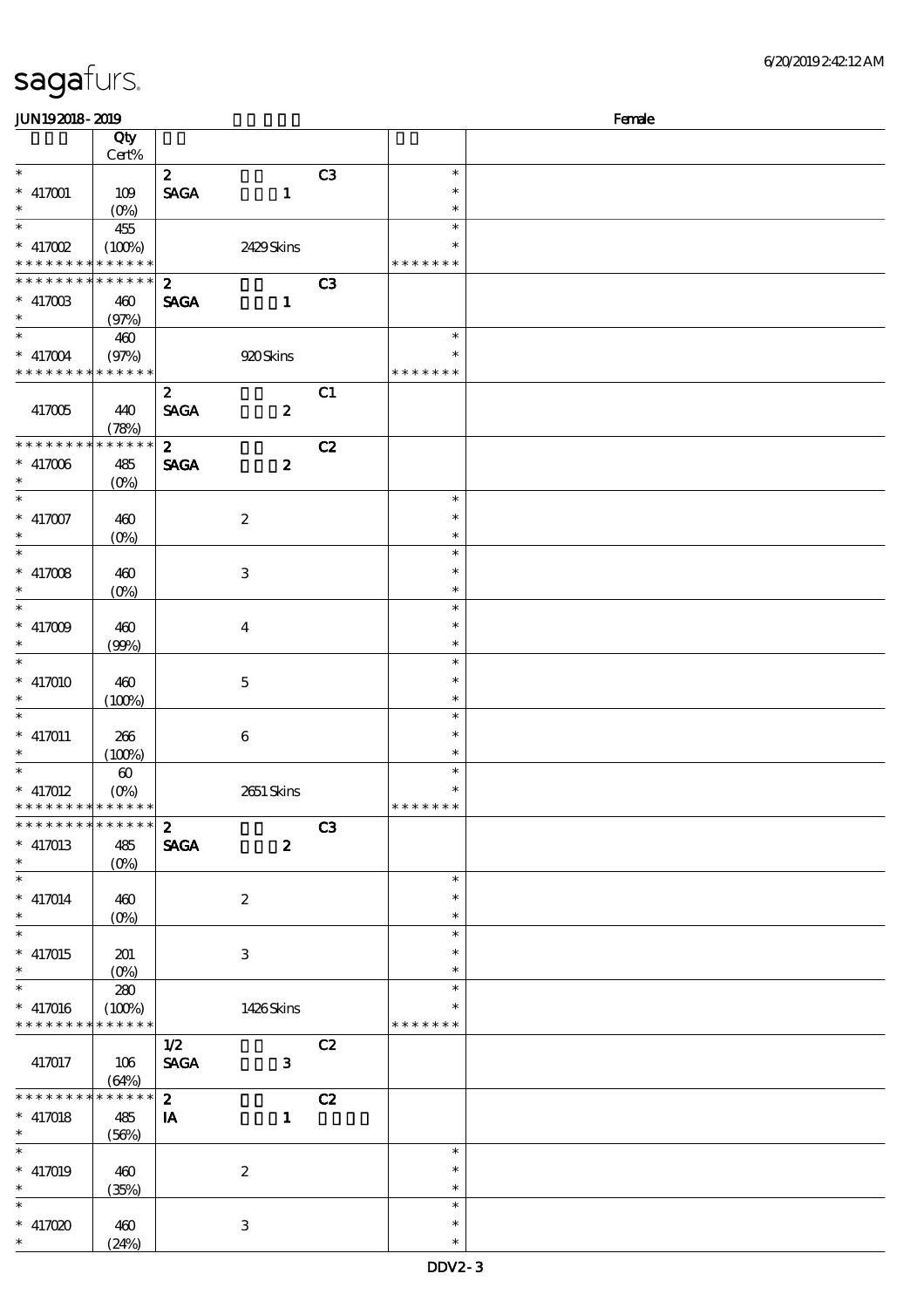| <b>saga</b> furs. |  |
|-------------------|--|
|                   |  |

| JUN192018-2019                            |                            |                  |                  |                |                  | Female |
|-------------------------------------------|----------------------------|------------------|------------------|----------------|------------------|--------|
|                                           | Qty                        |                  |                  |                |                  |        |
|                                           | Cert%                      |                  |                  |                |                  |        |
| $\ast$                                    |                            | $\boldsymbol{2}$ |                  | C2             | $\ast$           |        |
| $* 417021$                                | 460                        | IA               | $\mathbf{1}$     |                | $\ast$           |        |
| $\ast$                                    | (24%)                      |                  |                  |                | $\ast$           |        |
| $\ast$                                    |                            |                  |                  |                | $\ast$           |        |
| $* 417022$                                | 460                        |                  | $\mathbf 5$      |                | $\ast$           |        |
|                                           | (28%)                      |                  |                  |                | $\ast$           |        |
| $\ast$                                    | $372\,$                    |                  |                  |                | $\ast$           |        |
| $* 417023$                                | (22%)                      |                  | 2697Skins        |                | $\ast$           |        |
| * * * * * * * * * * * * * *               |                            |                  |                  |                | * * * * * * *    |        |
| * * * * * * * *                           | $\ast\ast\ast\ast\ast\ast$ | $\boldsymbol{z}$ |                  | C2             |                  |        |
| $* 417024$                                | 485                        | IA               | $\boldsymbol{z}$ |                |                  |        |
| $\ast$                                    | (19%)                      |                  |                  |                |                  |        |
| $\ast$                                    |                            |                  |                  |                | $\ast$           |        |
| $* 417025$                                | 460                        |                  | $\boldsymbol{2}$ |                | $\ast$           |        |
| $\ast$                                    | (42%)                      |                  |                  |                | $\ast$           |        |
| $\overline{\phantom{0}}$                  | $362\,$                    |                  |                  |                | $\ast$           |        |
| $* 417026$                                | (23%)                      |                  | 1307Skins        |                | $\ast$           |        |
| * * * * * * * * * * * * * *               |                            |                  |                  |                | * * * * * * *    |        |
|                                           |                            | $\boldsymbol{z}$ |                  | C1             |                  |        |
| 417027                                    | 489                        | <b>SROY</b>      | $\mathbf{1}$     |                |                  |        |
|                                           | (82%)                      |                  |                  |                |                  |        |
| * * * * * * * * * * * * * *               |                            | $\mathbf{z}$     |                  | C2             |                  |        |
| $* 417028$                                | $327\,$                    | <b>SROY</b>      | $\mathbf{1}$     |                |                  |        |
|                                           | $(0\%)$                    |                  |                  |                |                  |        |
| $\ast$                                    |                            |                  |                  |                | $\ast$           |        |
| $* 417029$                                | 440                        |                  | $\boldsymbol{2}$ |                | $\ast$           |        |
|                                           | (100%)                     |                  |                  |                | $\ast$           |        |
| $\ast$                                    | 423                        |                  |                  |                | $\ast$           |        |
| $* 417030$                                | (100%)                     |                  | 1190Skins        |                | $\ast$           |        |
| * * * * * * * *                           | * * * * * *                |                  |                  |                | * * * * * * *    |        |
|                                           |                            | $\mathbf{z}$     |                  | C <sub>3</sub> |                  |        |
| 417031                                    | 179                        | <b>SROY</b>      | $\mathbf{1}$     |                |                  |        |
|                                           | (31%)                      |                  |                  |                |                  |        |
|                                           |                            | $\mathbf{z}$     |                  | C1             |                  |        |
| 417032                                    | 457                        | <b>SROY</b>      | $\boldsymbol{z}$ |                |                  |        |
|                                           | (90%)                      |                  |                  |                |                  |        |
|                                           |                            | $\boldsymbol{z}$ |                  | C1             |                  |        |
| 417033                                    | 283                        | <b>SROY</b>      | $\boldsymbol{z}$ |                |                  |        |
|                                           | (83%)                      |                  |                  |                |                  |        |
| * * * * * * * * * * * * * * *             |                            | $\mathbf{2}$     |                  | C2             |                  |        |
| $* 417034$                                | 337                        | <b>SROY</b>      | $\boldsymbol{z}$ |                |                  |        |
| $\ast$                                    | $(O\%)$                    |                  |                  |                |                  |        |
| $\ast$                                    |                            |                  |                  |                | $\ast$           |        |
| $* 417035$                                | 440                        |                  | $\boldsymbol{2}$ |                | $\ast$           |        |
| $\ast$<br>$\ast$                          | (100%)                     |                  |                  |                | $\ast$<br>$\ast$ |        |
|                                           |                            |                  |                  |                | $\ast$           |        |
| $* 417036$                                | 440                        |                  | 3                |                |                  |        |
| $\ast$<br>$\ast$                          | (100%)                     |                  |                  |                | $\ast$           |        |
|                                           | 124                        |                  |                  |                | $\ast$<br>$\ast$ |        |
| $* 417037$<br>* * * * * * * * * * * * * * | (100%)                     |                  | 1341 Skins       |                | * * * * * * *    |        |
| * * * * * * * * * * * * * * *             |                            | $\boldsymbol{2}$ |                  | C3             |                  |        |
|                                           |                            |                  |                  |                |                  |        |
| $* 417038$<br>$\ast$                      | 152                        | <b>SROY</b>      | $\boldsymbol{z}$ |                |                  |        |
|                                           | $(O\%)$                    |                  |                  |                | $\ast$           |        |
|                                           | 101                        |                  |                  |                | $\ast$           |        |
| $* 417039$<br>* * * * * * * * * * * * * * | (100%)                     |                  | 253Skins         |                | * * * * * * *    |        |
|                                           |                            |                  |                  |                |                  |        |
|                                           |                            | $\mathbf{2}$     |                  | C1/C2          |                  |        |
| 417040                                    | 98                         | ${\bf LUM}$      | $\mathbf{1}$     |                |                  |        |
|                                           | (72%)                      |                  |                  |                |                  |        |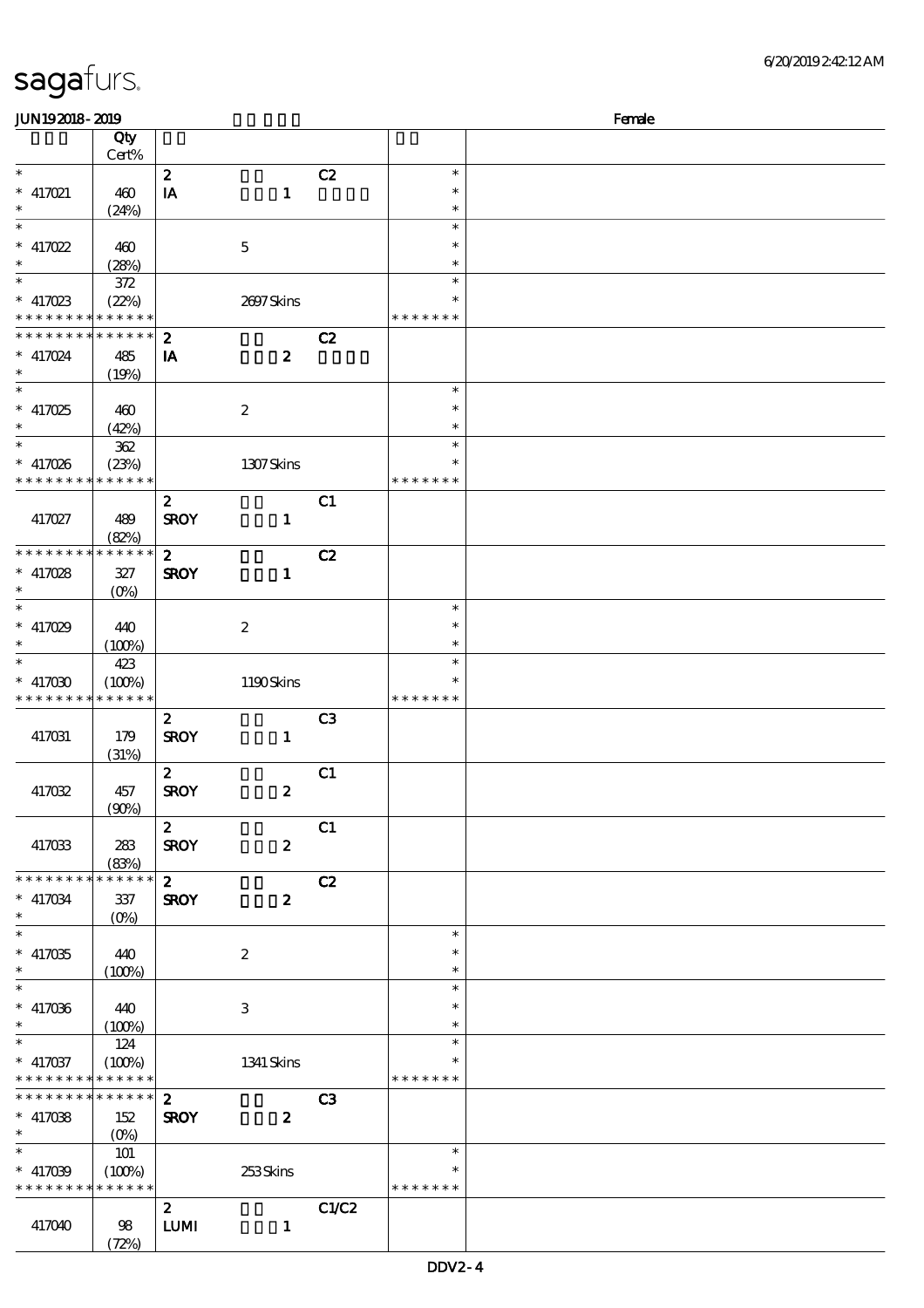417041 118

(88%)

LUMI  $2$ 

| JUN192018-2019 |  |
|----------------|--|
|                |  |

| JUN192018-2019 |              |        |       | Female |  |  |
|----------------|--------------|--------|-------|--------|--|--|
|                | Qty<br>Cert% |        |       |        |  |  |
|                |              | s<br>~ | C1/C2 |        |  |  |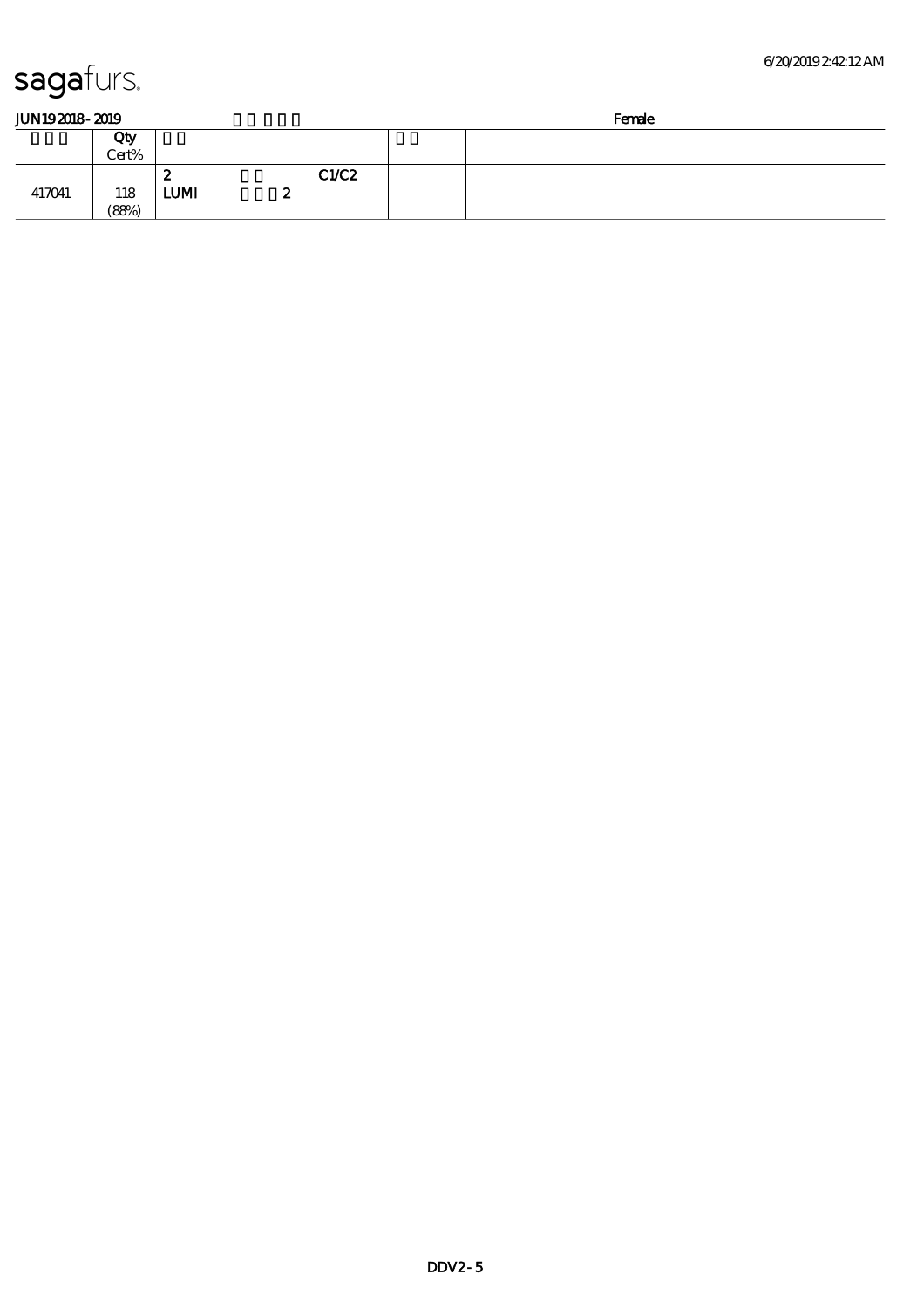| sagafurs. |  |
|-----------|--|
|           |  |

| JUN192018-2019                                           |                       |                              |                           |                |                         | Female |
|----------------------------------------------------------|-----------------------|------------------------------|---------------------------|----------------|-------------------------|--------|
|                                                          | Qty<br>Cert%          |                              |                           |                |                         |        |
|                                                          |                       | $\mathbf{3}$                 |                           | C1/C2          |                         |        |
| 417121                                                   | 221<br>(57%)          | $\mathbf{S}$                 | $\mathbf{1}$              |                |                         |        |
| 417122                                                   | 142<br>(30%)          | $\mathbf{3}$<br>${\bf s}$    | $\mathbf{1}$              | C <sub>3</sub> |                         |        |
|                                                          |                       | ${\bf 3}$                    |                           | C1/C2          |                         |        |
| 417123                                                   | 143<br>(56%)          | $\mathbf{S}$                 | $\boldsymbol{z}$          |                |                         |        |
| 417124                                                   | $223\,$<br>(38%)      | $\mathbf{3}$<br>$\mathbf{B}$ | $\mathbf{1}$              | C2             |                         |        |
|                                                          |                       | $\mathbf{3}$                 |                           | C2             |                         |        |
| 417125                                                   | 148<br>(46%)          | $\mathbf{B}$                 | $\boldsymbol{z}$          |                |                         |        |
| * * * * * * *                                            | * * * * * *           | $\mathbf{3}$                 |                           | C1             |                         |        |
| $*$ 417126<br>$\ast$                                     | 170<br>$(O_0)$        | <b>SAGA</b>                  | $\mathbf{1}$              |                |                         |        |
| $\overline{\ast}$                                        | $300$                 |                              |                           |                | $\ast$<br>$\ast$        |        |
| $*$ 417127<br>* * * * * * * * <mark>* * * * * *</mark> * | (100%)                |                              | 560Skins                  |                | * * * * * * *           |        |
| * * * * * * * * * * * * * *                              |                       | $\mathbf{3}$                 |                           | C2             |                         |        |
| $*$ 417128<br>$\ast$                                     | 525<br>$(0\%)$        | <b>SAGA</b>                  | $\mathbf{1}$              |                |                         |        |
| $\ast$                                                   |                       |                              |                           |                | $\ast$                  |        |
| $*$ 417129<br>$\ast$                                     | 530<br>(90%)          |                              | $\boldsymbol{2}$          |                | $\ast$<br>$\ast$        |        |
| $\overline{\ast}$<br>$* 417130$                          | 524                   |                              | $\ensuremath{\mathbf{3}}$ |                | $\ast$<br>$\ast$        |        |
| $\ast$                                                   | (100%)                |                              |                           |                | $\ast$                  |        |
| $\ast$                                                   | 331                   |                              |                           |                | $\ast$                  |        |
| $*$ 417131<br>* * * * * * * * * * * * * *                | $(O\%)$               |                              | 1910Skins                 |                | $\ast$<br>* * * * * * * |        |
| * * * * * * * * * * * * * *                              |                       | $\mathbf{3}$                 |                           | C3             |                         |        |
| $* 417132$<br>$\ast$                                     | 460<br>$(0\%)$        | <b>SAGA</b>                  | $\mathbf{1}$              |                |                         |        |
| $\overline{\phantom{0}}$                                 | 166                   |                              |                           |                | $\ast$<br>$\ast$        |        |
| $*$ 417133<br>* * * * * * * *                            | (100%)<br>* * * * * * |                              | 626Skins                  |                | * * * * * * *           |        |
| 417134                                                   | 160<br>(77%)          | $\mathbf{3}$<br><b>SAGA</b>  | $\boldsymbol{z}$          | C1             |                         |        |
| 417135                                                   | 180<br>(73%)          | $\mathbf{3}$<br><b>SAGA</b>  | $\boldsymbol{z}$          | C1             |                         |        |
| ********                                                 | * * * * * *           | $\overline{\mathbf{3}}$      |                           | C2             |                         |        |
| $*$ 417136<br>$\ast$                                     | 226<br>$(O\%)$        | <b>SAGA</b>                  | $\boldsymbol{z}$          |                |                         |        |
| $\ast$                                                   | $311\,$               |                              |                           |                | $\ast$                  |        |
| $*$ 417137<br>* * * * * * * * * * * * * *                | (100%)                |                              | $537\mathrm{S}$ kins      |                | $\ast$<br>* * * * * * * |        |
| * * * * * * * *                                          | * * * * * *           | $\mathbf{3}$                 |                           | C2             |                         |        |
| $*$ 417138<br>$\ast$                                     | 525<br>(5%)           | <b>SAGA</b>                  | $\boldsymbol{z}$          |                |                         |        |
| $\ast$                                                   |                       |                              |                           |                | $\ast$                  |        |
| $*$ 417139<br>$\ast$                                     | 177                   |                              | $\boldsymbol{2}$          |                | $\ast$<br>$\ast$        |        |
| $\ast$                                                   | $(\Theta)$<br>316     |                              |                           |                | $\ast$                  |        |
| $*$ 417140<br>* * * * * * * * * * * * * *                | (90%)                 |                              | 1018Skins                 |                | $\ast$<br>* * * * * * * |        |
|                                                          |                       |                              |                           |                |                         |        |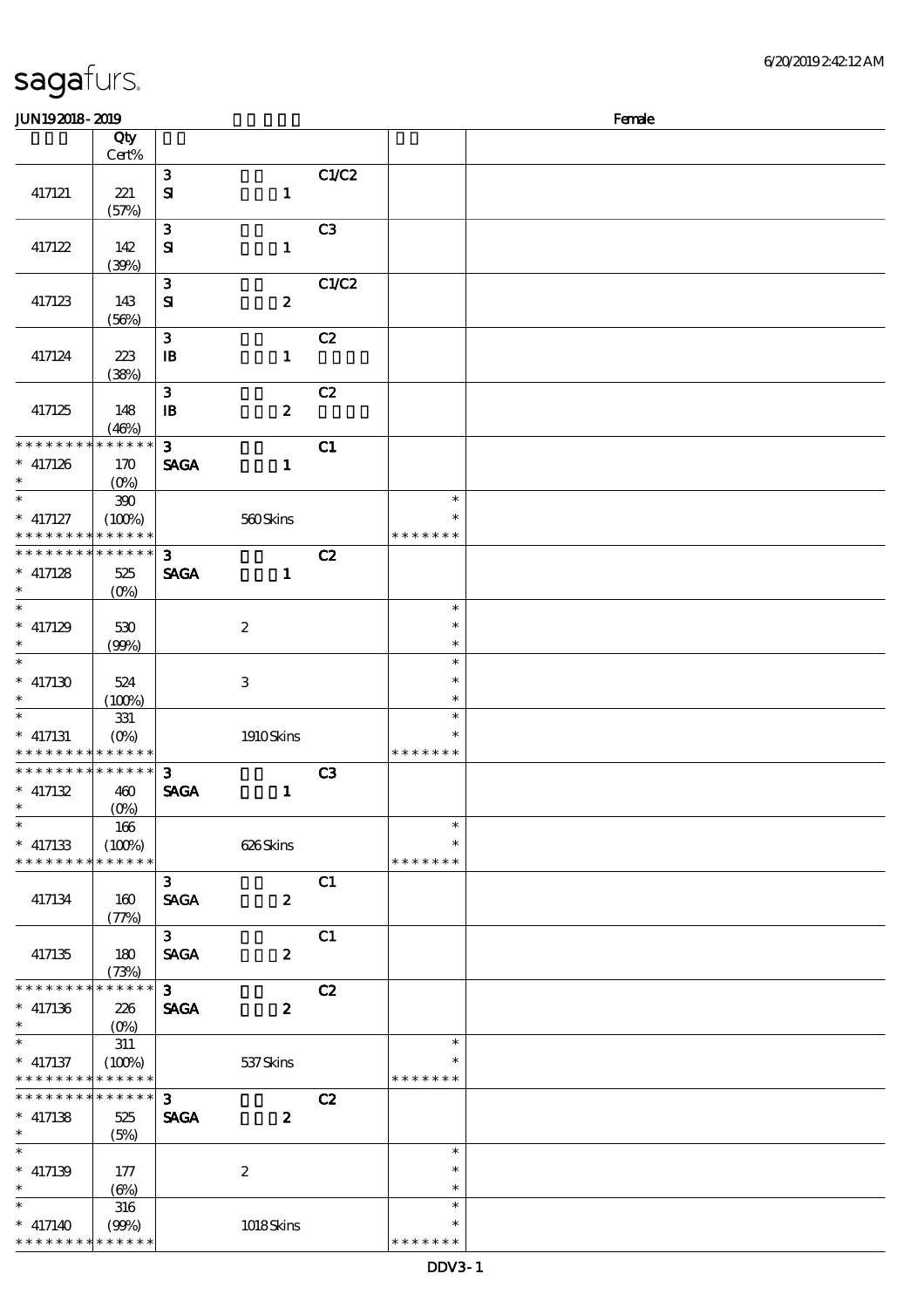| <b>JUN192018-2019</b>                      |                      |              |                  |                | Female        |  |  |  |  |
|--------------------------------------------|----------------------|--------------|------------------|----------------|---------------|--|--|--|--|
|                                            | Qty                  |              |                  |                |               |  |  |  |  |
|                                            | Cert%                |              |                  |                |               |  |  |  |  |
|                                            |                      | $\mathbf{3}$ |                  | C3             |               |  |  |  |  |
| 417141                                     | 223                  | <b>SAGA</b>  | $\boldsymbol{z}$ |                |               |  |  |  |  |
|                                            | (42%)                |              |                  |                |               |  |  |  |  |
| * * * * * * * *                            | * * * * * *          | $\mathbf{3}$ |                  | C <sub>3</sub> |               |  |  |  |  |
| $*$ 417142                                 | 363                  | <b>SAGA</b>  | $\boldsymbol{z}$ |                |               |  |  |  |  |
| $\ast$<br>$\ast$                           | (1%)                 |              |                  |                |               |  |  |  |  |
|                                            | 149                  |              |                  |                | $\ast$        |  |  |  |  |
| $*$ 417143<br>* * * * * * * *              | (98%)<br>* * * * * * |              | 512Skins         |                | * * * * * * * |  |  |  |  |
| * * * * * * * *                            | * * * * * *          |              |                  |                |               |  |  |  |  |
|                                            |                      | $\mathbf{3}$ |                  | C2             |               |  |  |  |  |
| $* 417144$<br>$\ast$                       | 525                  | IA           | $\mathbf{1}$     |                |               |  |  |  |  |
| $\overline{\phantom{0}}$                   | (42%)                |              |                  |                | $\ast$        |  |  |  |  |
|                                            |                      |              |                  |                | $\ast$        |  |  |  |  |
| $*$ 417145<br>$\ast$                       | 500                  |              | $\boldsymbol{2}$ |                | $\ast$        |  |  |  |  |
| $\ast$                                     | (35%)                |              |                  |                | $\ast$        |  |  |  |  |
|                                            | 464                  |              |                  |                | $\ast$        |  |  |  |  |
| $* 417146$<br>* * * * * * * *              | (36%)<br>* * * * * * |              | 1489Skins        |                | * * * * * * * |  |  |  |  |
| * * * * * * * *                            | * * * * * *          | $\mathbf{3}$ |                  |                |               |  |  |  |  |
|                                            |                      |              |                  | C2             |               |  |  |  |  |
| $*$ 417147<br>$\ast$                       | 505                  | IA           | $\boldsymbol{z}$ |                |               |  |  |  |  |
| $\ast$                                     | (49%)<br>56          |              |                  |                | $\ast$        |  |  |  |  |
|                                            |                      |              |                  |                | $\ast$        |  |  |  |  |
| $*$ 417148<br>* * * * * * * *              | (25%)<br>* * * * * * |              | 561 Skins        |                | * * * * * * * |  |  |  |  |
|                                            |                      | $\mathbf{3}$ |                  | C1             |               |  |  |  |  |
| 417149                                     | 116                  | <b>SROY</b>  | $\mathbf{1}$     |                |               |  |  |  |  |
|                                            | (73%)                |              |                  |                |               |  |  |  |  |
| * * * * * * * *                            | * * * * * *          | $\mathbf{3}$ |                  | C1/C2          |               |  |  |  |  |
| $*$ 417150                                 | 145                  | <b>SROY</b>  | $\mathbf{1}$     |                |               |  |  |  |  |
| $\ast$                                     | (15%)                |              |                  |                |               |  |  |  |  |
|                                            | 151                  |              |                  |                | $\ast$        |  |  |  |  |
| $*$ 417151                                 | (98%)                |              | 296Skins         |                | *             |  |  |  |  |
| * * * * * * * * <mark>* * * * * * *</mark> |                      |              |                  |                | * * * * * * * |  |  |  |  |
| * * * * * * * * * * * * * * *              |                      | $\mathbf{3}$ |                  | C2             |               |  |  |  |  |
| $*$ 417152                                 | 143                  | <b>SROY</b>  | $\mathbf{1}$     |                |               |  |  |  |  |
| $*$ $*$                                    | $(0\%)$              |              |                  |                |               |  |  |  |  |
| $\ast$                                     | 298                  |              |                  |                | $\ast$        |  |  |  |  |
| $*$ 417153                                 | (100%)               |              | 436Skins         |                | $\ast$        |  |  |  |  |
| * * * * * * * *                            | * * * * * *          |              |                  |                | * * * * * * * |  |  |  |  |
|                                            |                      | $\mathbf{3}$ |                  | C1/C2          |               |  |  |  |  |
| 417154                                     | 298                  | <b>SROY</b>  | $\boldsymbol{2}$ |                |               |  |  |  |  |
|                                            | (72%)                |              |                  |                |               |  |  |  |  |
|                                            |                      | $\mathbf{3}$ |                  | C1/C2          |               |  |  |  |  |
| 417155                                     | 128                  | <b>SROY</b>  | $\boldsymbol{z}$ |                |               |  |  |  |  |
|                                            | (50%)                |              |                  |                |               |  |  |  |  |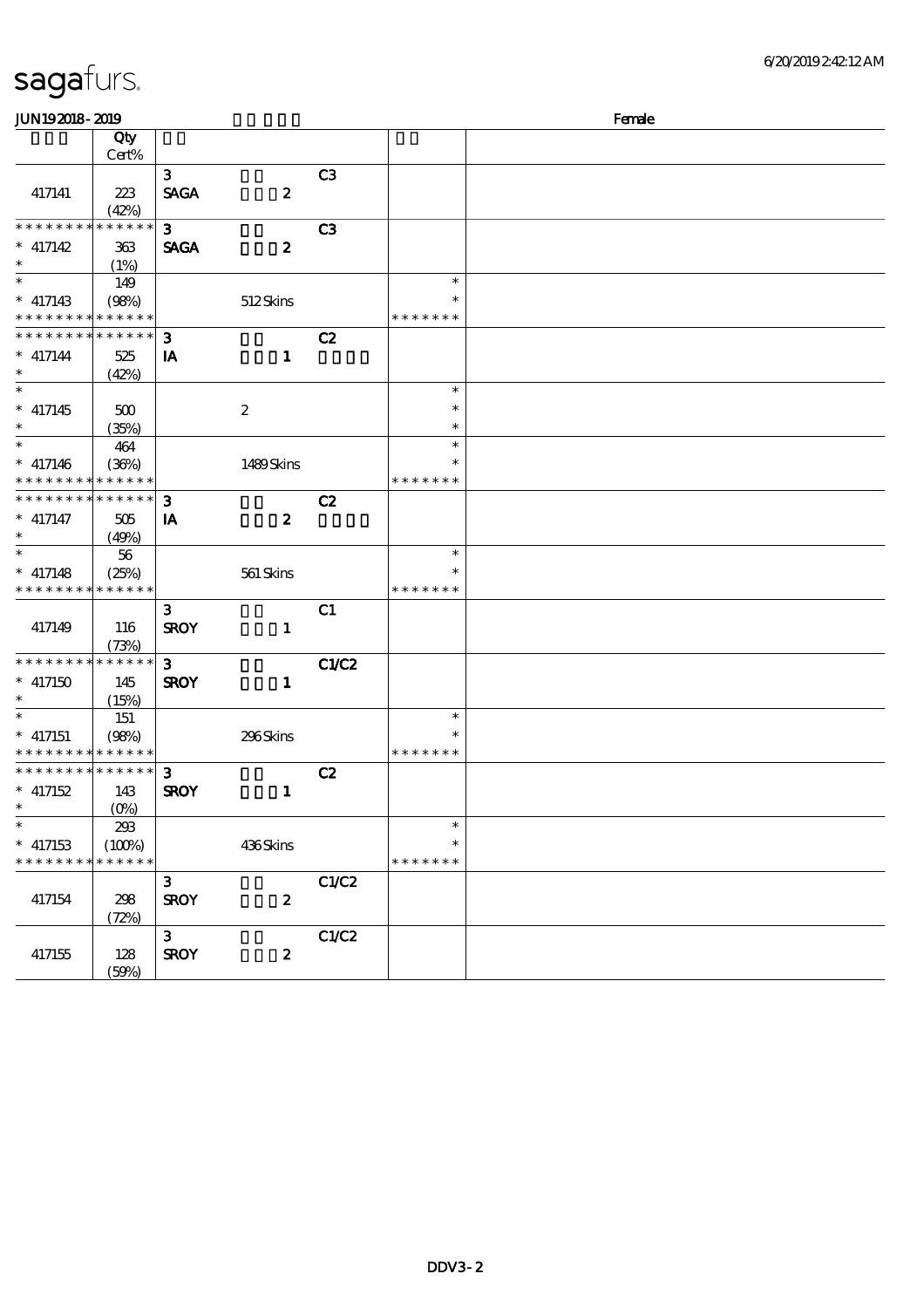| <b>JUN192018-2019</b>                                              |                             |                                                                   |                  |                                |                  |                                   | Female |
|--------------------------------------------------------------------|-----------------------------|-------------------------------------------------------------------|------------------|--------------------------------|------------------|-----------------------------------|--------|
|                                                                    | Qty<br>Cert%                |                                                                   |                  |                                |                  |                                   |        |
| 417221                                                             | 125<br>(11%)                | $\boldsymbol{\mathbf{z}}$<br>(SI)                                 | $\mathbf{1}$     | C2<br>$\blacksquare$           |                  |                                   |        |
| 417222                                                             | 192<br>(31%)                | $\boldsymbol{\mathfrak{D}}$<br>$\boldsymbol{S}$                   | $\mathbf{1}$     | C2<br>$\overline{\phantom{a}}$ |                  |                                   |        |
| 417223                                                             | 180<br>(29%)                | $\pmb{\mathcal{Z}}$<br>$\boldsymbol{S}$                           | $\boldsymbol{z}$ | C2<br>$\blacksquare$           |                  |                                   |        |
| 417224                                                             | 72<br>(15%)                 | ${\bf Z}$<br>(SI)                                                 | $\mathbf{1}$     | C2                             | $\boldsymbol{z}$ |                                   |        |
| 417225                                                             | 134<br>(24%)                | $\boldsymbol{\boldsymbol{\lambda}}$<br>$\boldsymbol{\mathcal{S}}$ | $\mathbf{1}$     | C2                             | $\boldsymbol{2}$ |                                   |        |
| 417226                                                             | 152<br>(20%)                | $\boldsymbol{\mathsf{20}}$<br>$\boldsymbol{S}$                    | $\boldsymbol{z}$ | C2<br>$\overline{\mathbf{2}}$  |                  |                                   |        |
| * * * * * * * *<br>$* 417227$<br>$\ast$                            | * * * * * *<br>465<br>(25%) | $\mathbf 0$<br>(S)                                                | $\mathbf{1}$     | C2<br>$\blacksquare$           |                  |                                   |        |
| $\ast$<br>$*$ 417228<br>$\ast$                                     | 440<br>(35%)                |                                                                   | $\boldsymbol{2}$ |                                |                  | $\ast$<br>$\ast$<br>$\ast$        |        |
| $\ast$<br>$*$ 417229<br>$\ast$                                     | 440<br>(19%)                |                                                                   | $\,3$            |                                |                  | $\ast$<br>$\ast$<br>$\ast$        |        |
| $\ast$<br>$*$ 417230<br>* * * * * * * * <mark>* * * * * * *</mark> | 157<br>(10%)                |                                                                   | 1502Skins        |                                |                  | $\ast$<br>$\ast$<br>* * * * * * * |        |
| * * * * * * * *<br>$*$ 417231<br>$\ast$                            | * * * * * *<br>445<br>(35%) | $\mathbf 0$<br>$\boldsymbol{\mathcal{S}}$                         | $\mathbf{1}$     | C2<br>$\overline{\phantom{a}}$ |                  |                                   |        |
| $\ast$<br>$*$ 417232<br>$\ast$                                     | 420<br>(20%)                |                                                                   | $\boldsymbol{2}$ |                                |                  | $\ast$<br>$\ast$<br>$\ast$        |        |
| $\overline{\phantom{0}}$<br>$*$ 417233<br>$\ast$                   | 420<br>(19%)                |                                                                   | $\,3$            |                                |                  | $\ast$<br>$\ast$<br>$\ast$        |        |
| $\ast$<br>$*$ 417234<br>$\ast$                                     | 420<br>(20%)                |                                                                   | $\boldsymbol{4}$ |                                |                  | $\ast$<br>$\ast$<br>$\ast$        |        |
| $\ast$<br>$*$ 417235<br>$\ast$                                     | 420<br>(31%)                |                                                                   | $\bf 5$          |                                |                  | $\ast$<br>$\ast$<br>$\ast$        |        |
| $\ast$<br>$* 417236$<br>$\ast$                                     | 420<br>(44%)                |                                                                   | $\,6\,$          |                                |                  | $\ast$<br>$\ast$<br>$\ast$        |        |
| $\ast$<br>$*$ 417237<br>* * * * * * * * * * * * * *                | 87<br>(68%)                 |                                                                   | 2632Skins        |                                |                  | $\ast$<br>$\ast$<br>* * * * * * * |        |
| * * * * * * * * * * * * * *<br>$*$ 417238<br>$\ast$                | 445<br>(21%)                | $\mathbf 0$<br>$\boldsymbol{S}$                                   | $\boldsymbol{2}$ | C2<br>$\blacksquare$           |                  |                                   |        |
| $\ast$<br>$*$ 417239<br>$\ast$                                     | 380<br>(38%)                |                                                                   | $\boldsymbol{2}$ |                                |                  | $\ast$<br>$\ast$<br>$\ast$        |        |
| $* 417240$<br>* * * * * * * * * * * * * *                          | 67<br>(20%)                 |                                                                   | 892Skins         |                                |                  | $\ast$<br>$\ast$<br>* * * * * * * |        |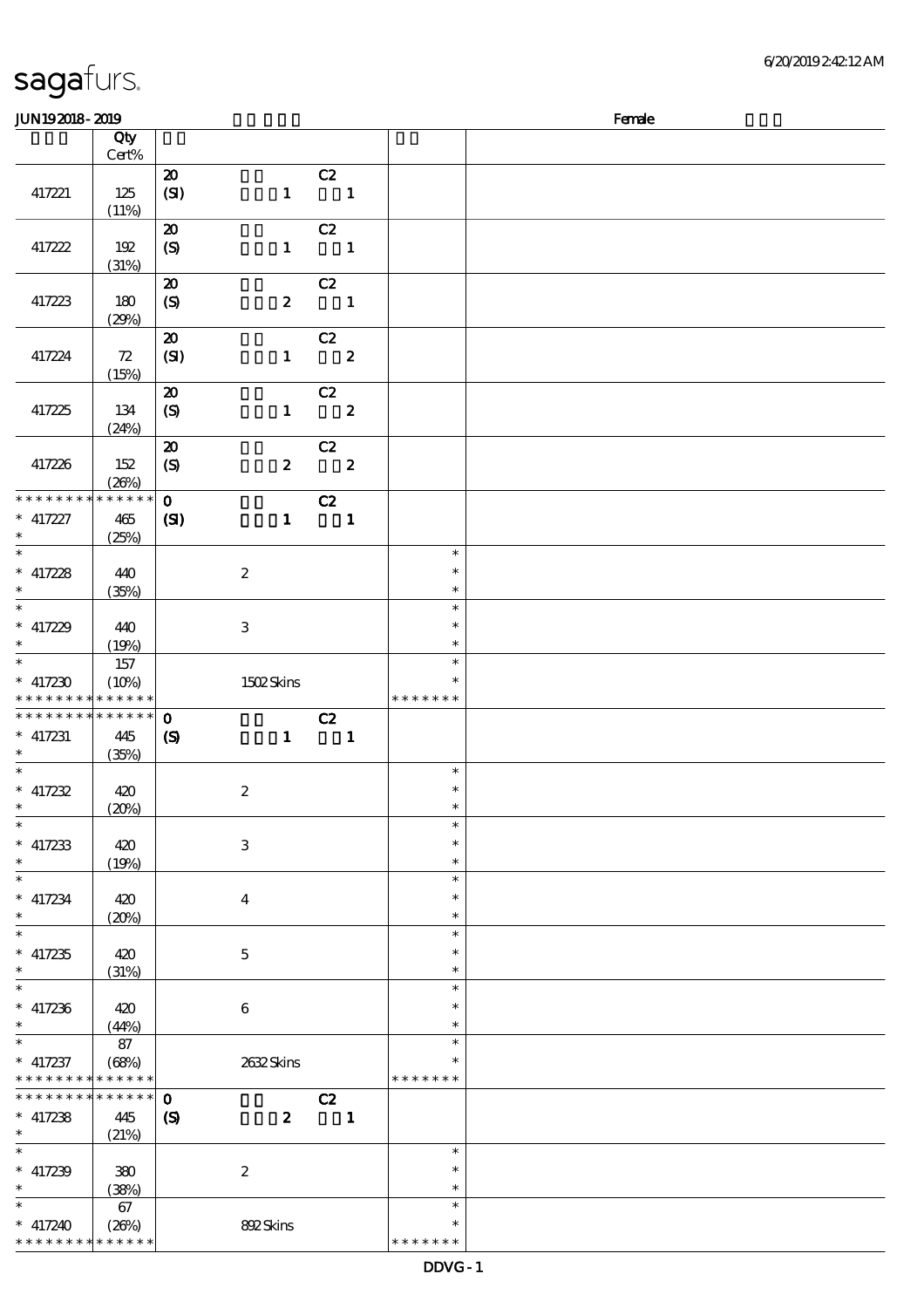| JUN192018-2019                                                                |                                           |                                            |                  |                               |                         | Female                            |  |  |  |
|-------------------------------------------------------------------------------|-------------------------------------------|--------------------------------------------|------------------|-------------------------------|-------------------------|-----------------------------------|--|--|--|
|                                                                               | Qty<br>Cert%                              |                                            |                  |                               |                         |                                   |  |  |  |
| * * * * * * * *<br>$*$ 417241<br>$\ast$                                       | * * * * * *<br>465<br>(16%)               | $\mathbf{o}$<br>(S)                        | $\mathbf{1}$     | C2<br>$\overline{\mathbf{2}}$ |                         |                                   |  |  |  |
| $\ast$<br>$* 417242$<br>$\ast$                                                | 440<br>(28%)                              |                                            | $\boldsymbol{2}$ |                               |                         | $\ast$<br>$\ast$<br>$\ast$        |  |  |  |
| $\ast$<br>$*$ 417243<br>* * * * * * * * * * * * * *                           | 211<br>(18%)                              |                                            | 1116Skins        |                               |                         | $\ast$<br>∗<br>* * * * * * *      |  |  |  |
| * * * * * * * *<br>$* 417244$<br>$\ast$                                       | $* * * * * * *$<br>445<br>(29%)           | $\mathbf{o}$<br>$\boldsymbol{S}$           | $\mathbf{1}$     | C2                            | $\boldsymbol{z}$        |                                   |  |  |  |
| $\ast$<br>$* 417245$<br>$\ast$                                                | 420<br>(33%)                              |                                            | $\boldsymbol{2}$ |                               |                         | $\ast$<br>$\ast$<br>$\ast$        |  |  |  |
| $\overline{\ast}$<br>$* 417246$<br>* * * * * * * * <mark>* * * * * *</mark> * | 294<br>(15%)                              |                                            | 1159Skins        |                               |                         | $\ast$<br>∗<br>* * * * * * *      |  |  |  |
| * * * * * * * * * * * * * * *<br>$*$ 417247<br>$\ast$                         | 445<br>(20%)                              | $\mathbf 0$<br>$\boldsymbol{\mathcal{S}}$  | $\boldsymbol{z}$ | C2                            | $\mathbf{2}$            |                                   |  |  |  |
| $\ast$<br>$*$ 417248<br>* * * * * * * * * * * * * *                           | 369<br>(41%)                              |                                            | 814Skins         |                               |                         | $\ast$<br>$\ast$<br>* * * * * * * |  |  |  |
| 417249                                                                        | 221<br>(35%)                              | $\mathbf{o}$<br>$\boldsymbol{S}$           | $\mathbf{3}$     | C2                            | $\overline{\mathbf{z}}$ |                                   |  |  |  |
| * * * * * * * *<br>$* 417250$<br>$\ast$                                       | * * * * * *<br>505<br>(41%)               | $\mathbf{1}$<br>(S)                        | $\mathbf{1}$     | C2                            | $\mathbf{1}$            |                                   |  |  |  |
| $\ast$<br>$*$ 417251<br>$\ast$                                                | 480<br>(30%)                              |                                            | $\boldsymbol{2}$ |                               |                         | $\ast$<br>$\ast$<br>$\ast$        |  |  |  |
| $\ast$<br>$* 417252$<br>$\ast$                                                | 480<br>(15%)                              |                                            | $\,3$            |                               |                         | $\ast$<br>$\ast$<br>$\ast$        |  |  |  |
| $\ast$<br>$* 417253$<br>$\ast$                                                | 480<br>(34%)                              |                                            | $\boldsymbol{4}$ |                               |                         | $\ast$<br>$\ast$<br>$\ast$        |  |  |  |
| $\overline{\phantom{0}}$<br>$* 417254$<br>$\ast$                              | 480<br>(28%)                              |                                            | $\mathbf 5$      |                               |                         | $\ast$<br>$\ast$<br>$\ast$        |  |  |  |
| $\ast$<br>$* 417255$<br>$\ast$                                                | 460<br>(33%)                              |                                            | $\bf 6$          |                               |                         | $\ast$<br>$\ast$<br>$\ast$        |  |  |  |
| $\overline{\ast}$<br>$* 417256$<br>* * * * * * * *                            | $\boldsymbol{78}$<br>(44%)<br>* * * * * * |                                            | 2963Skins        |                               |                         | $\ast$<br>$\ast$<br>* * * * * * * |  |  |  |
| * * * * * * * *<br>$* 417257$<br>$\ast$                                       | * * * * * *<br>485<br>(25%)               | $\mathbf{1}$<br>$\boldsymbol{\mathcal{S}}$ | $\mathbf{1}$     | C2                            | $\blacksquare$          |                                   |  |  |  |
| $\ast$<br>$* 417258$<br>$\ast$                                                | 460<br>(33%)                              |                                            | $\boldsymbol{2}$ |                               |                         | $\ast$<br>$\ast$<br>$\ast$        |  |  |  |
| $\ast$<br>$* 417259$<br>$\ast$                                                | 460<br>(43%)                              |                                            | $\,3$            |                               |                         | $\ast$<br>$\ast$<br>$\ast$        |  |  |  |
| $* 417200$<br>$\ast$                                                          | 460<br>(55%)                              |                                            | $\boldsymbol{4}$ |                               |                         | $\ast$<br>$\ast$<br>$\ast$        |  |  |  |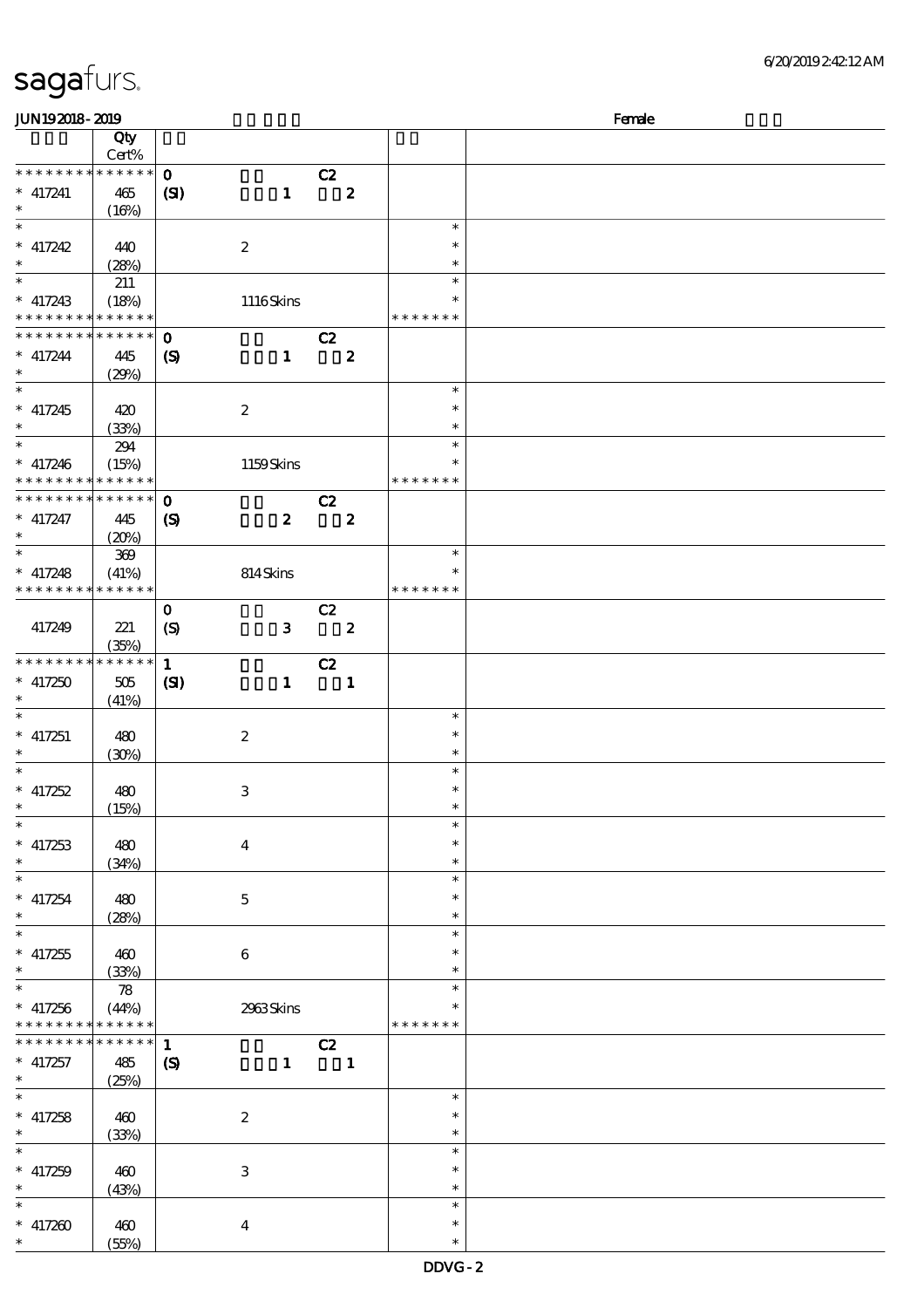| <b>JUN192018-2019</b>    |             |                             |                           |                         |               | Female |
|--------------------------|-------------|-----------------------------|---------------------------|-------------------------|---------------|--------|
|                          | Qty         |                             |                           |                         |               |        |
|                          | Cert%       |                             |                           |                         |               |        |
| $\ast$                   |             | $\mathbf{1}$                |                           | C2                      | $\ast$        |        |
| $*$ 417261               | 460         | $\boldsymbol{\mathrm{(S)}}$ | $\mathbf{1}$              | $\mathbf{1}$            | $\ast$        |        |
| $\ast$                   | (8%)        |                             |                           |                         | $\ast$        |        |
| $\overline{\ast}$        |             |                             |                           |                         | $\ast$        |        |
| $* 417262$               | 460         |                             | $\bf 6$                   |                         | $\ast$        |        |
| $\ast$                   |             |                             |                           |                         | $\ast$        |        |
| $\overline{\phantom{0}}$ | (38%)       |                             |                           |                         | $\ast$        |        |
|                          |             |                             |                           |                         |               |        |
| $*$ 417263               | 460         |                             | $\boldsymbol{7}$          |                         | $\ast$        |        |
| $\ast$                   | (49%)       |                             |                           |                         | $\ast$        |        |
| $\ast$                   |             |                             |                           |                         | $\ast$        |        |
| $* 417264$               | 460         |                             | 8                         |                         | $\ast$        |        |
| $\ast$                   | (41%)       |                             |                           |                         | $\ast$        |        |
| $\overline{\ast}$        |             |                             |                           |                         | $\ast$        |        |
| $* 417265$               | 460         |                             | $\boldsymbol{9}$          |                         | $\ast$        |        |
| $\ast$                   | (30%)       |                             |                           |                         | $\ast$        |        |
| $\overline{\phantom{0}}$ |             |                             |                           |                         | $\ast$        |        |
| $* 417266$               | 460         |                             | $10\,$                    |                         | $\ast$        |        |
| $\ast$                   |             |                             |                           |                         | $\ast$        |        |
| $\ast$                   | (34%)       |                             |                           |                         | $\ast$        |        |
|                          |             |                             |                           |                         |               |        |
| $* 417267$               | 460         |                             | $11\,$                    |                         | $\ast$        |        |
| $\ast$                   | (20%)       |                             |                           |                         | $\ast$        |        |
| $\overline{\phantom{0}}$ | 328         |                             |                           |                         | $\ast$        |        |
| $*$ 417268               | (35%)       |                             | 5413Skins                 |                         | $\ast$        |        |
| * * * * * * * *          | * * * * * * |                             |                           |                         | * * * * * * * |        |
| * * * * * * * *          | * * * * * * | $\mathbf{1}$                |                           | C2                      |               |        |
| $* 417209$               | 485         | $\boldsymbol{\mathcal{S}}$  | $\boldsymbol{z}$          | $\blacksquare$          |               |        |
| $\ast$                   | (20%)       |                             |                           |                         |               |        |
| $\ast$                   |             |                             |                           |                         | $\ast$        |        |
| $* 417270$               | 460         |                             | $\boldsymbol{2}$          |                         | $\ast$        |        |
| $\ast$                   |             |                             |                           |                         | $\ast$        |        |
| $\ast$                   | (29%)       |                             |                           |                         | $\ast$        |        |
|                          |             |                             |                           |                         |               |        |
| $* 417271$               | 460         |                             | $\ensuremath{\mathbf{3}}$ |                         | $\ast$        |        |
| $\ast$                   | (48%)       |                             |                           |                         | $\ast$        |        |
| $\ast$                   |             |                             |                           |                         | $\ast$        |        |
| * $417272$               | 460         |                             | $\overline{\mathbf{4}}$   |                         | $\ast$        |        |
| $*$                      | (34%)       |                             |                           |                         | $\ast$        |        |
| $\ast$                   |             |                             |                           |                         | $\ast$        |        |
| $* 417273$               | 460         |                             | $\mathbf{5}$              |                         | $\ast$        |        |
| $\ast$                   | (48%)       |                             |                           |                         | $\ast$        |        |
| $\ast$                   | 424         |                             |                           |                         | $\ast$        |        |
| $*$ 417274               | (29%)       |                             | 2749Skins                 |                         | $\ast$        |        |
| * * * * * * * *          | * * * * * * |                             |                           |                         | * * * * * * * |        |
| * * * * * * *            | * * * * * * |                             |                           |                         |               |        |
|                          |             | $\mathbf{1}$                |                           | C2                      |               |        |
| $* 417275$               | 505         | $\mathbf{C}$                | $\mathbf{1}$              | $\overline{\mathbf{2}}$ |               |        |
| $\ast$                   | (21%)       |                             |                           |                         |               |        |
| $\ast$                   |             |                             |                           |                         | $\ast$        |        |
| $* 417276$               | 480         |                             | $\boldsymbol{2}$          |                         | $\ast$        |        |
| $\ast$                   | (36%)       |                             |                           |                         | $\ast$        |        |
| $\overline{\phantom{0}}$ |             |                             |                           |                         | $\ast$        |        |
| * $417277$               | 480         |                             | 3                         |                         | $\ast$        |        |
| $\ast$                   | (22%)       |                             |                           |                         | $\ast$        |        |
| $\ast$                   |             |                             |                           |                         | $\ast$        |        |
| $* 417278$               | 480         |                             | $\bf{4}$                  |                         | $\ast$        |        |
| $\ast$                   |             |                             |                           |                         | $\ast$        |        |
| $\ast$                   | (23%)       |                             |                           |                         | $\ast$        |        |
|                          | 244         |                             |                           |                         |               |        |
| $* 417279$               | (23%)       |                             | 2189Skins                 |                         | $\ast$        |        |
| $*********$              | * * * * * * |                             |                           |                         | * * * * * * * |        |
| * * * * * * * *          | * * * * * * | $\mathbf{1}$                |                           | C2                      |               |        |
| $* 417280$               | 485         | $\boldsymbol{\mathcal{S}}$  | $\mathbf{1}$              | $\overline{\mathbf{z}}$ |               |        |
| $\ast$                   | (31%)       |                             |                           |                         |               |        |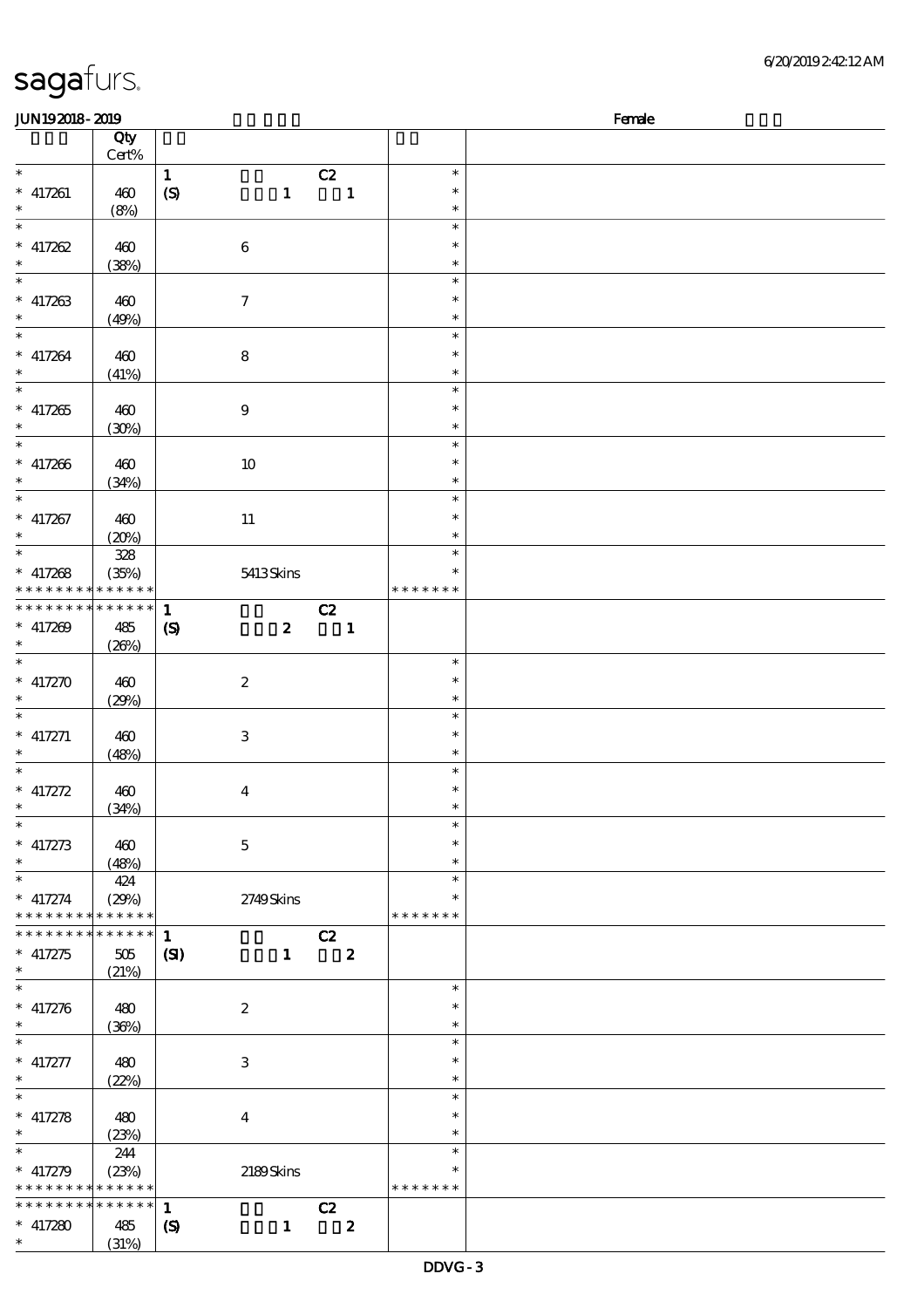| <b>JUN192018-2019</b>       |                            |                             |                         |                          |               | Female |
|-----------------------------|----------------------------|-----------------------------|-------------------------|--------------------------|---------------|--------|
|                             | Qty                        |                             |                         |                          |               |        |
|                             | Cert%                      |                             |                         |                          |               |        |
| $\ast$                      |                            | $\mathbf{1}$                |                         | C2                       | $\ast$        |        |
| $*$ 417281                  | 460                        | $\boldsymbol{\mathrm{(S)}}$ | $\mathbf{1}$            | $\overline{\mathbf{2}}$  | $\ast$        |        |
| $\ast$                      | (34%)                      |                             |                         |                          | $\ast$        |        |
| $\ast$                      |                            |                             |                         |                          | $\ast$        |        |
|                             |                            |                             |                         |                          |               |        |
| $* 417282$                  | 460                        |                             | $\,3$                   |                          | $\ast$        |        |
| $\ast$                      | (44%)                      |                             |                         |                          | $\ast$        |        |
| $\overline{\phantom{0}}$    |                            |                             |                         |                          | $\ast$        |        |
| $*$ 417283                  | 460                        |                             | $\boldsymbol{4}$        |                          | $\ast$        |        |
| $\ast$                      | (35%)                      |                             |                         |                          | $\ast$        |        |
| $\ast$                      |                            |                             |                         |                          | $\ast$        |        |
| $*$ 417284                  | 460                        |                             |                         |                          | $\ast$        |        |
| $\ast$                      |                            |                             | $\mathbf 5$             |                          | $\ast$        |        |
| $\overline{\phantom{0}}$    | (51%)                      |                             |                         |                          |               |        |
|                             |                            |                             |                         |                          | $\ast$        |        |
| $* 417285$                  | 460                        |                             | $\boldsymbol{6}$        |                          | $\ast$        |        |
| $\ast$                      | (44%)                      |                             |                         |                          | $\ast$        |        |
| $\overline{\ast}$           |                            |                             |                         |                          | $\ast$        |        |
| $* 417286$                  | 460                        |                             | $\tau$                  |                          | $\ast$        |        |
| $\ast$                      | (40%)                      |                             |                         |                          | $\ast$        |        |
| $\ast$                      |                            |                             |                         |                          | $\ast$        |        |
|                             |                            |                             |                         |                          | $\ast$        |        |
| * $417287$                  | 460                        |                             | 8                       |                          |               |        |
| $\ast$                      | (19%)                      |                             |                         |                          | $\ast$        |        |
| $\overline{\phantom{0}}$    | $68\,$                     |                             |                         |                          | $\ast$        |        |
| $*$ 417288                  | (16%)                      |                             | 3773Skins               |                          | $\ast$        |        |
| * * * * * * * *             | * * * * * *                |                             |                         |                          | * * * * * * * |        |
| * * * * * * * *             | $\ast\ast\ast\ast\ast\ast$ | $\mathbf{1}$                |                         | C2                       |               |        |
| $* 417289$                  | 485                        |                             | $\boldsymbol{z}$        | $\overline{\mathbf{2}}$  |               |        |
| $\ast$                      |                            | $\boldsymbol{\mathcal{S}}$  |                         |                          |               |        |
|                             | (25%)                      |                             |                         |                          |               |        |
| $\ast$                      |                            |                             |                         |                          | $\ast$        |        |
| $* 417290$                  | 460                        |                             | $\boldsymbol{2}$        |                          | $\ast$        |        |
| $\ast$                      | (29%)                      |                             |                         |                          | $\ast$        |        |
| $\ast$                      |                            |                             |                         |                          | $\ast$        |        |
| $*$ 417291                  | 460                        |                             | $\mathbf{3}$            |                          | $\ast$        |        |
| $\ast$                      | (58%)                      |                             |                         |                          | $\ast$        |        |
| $\ast$                      |                            |                             |                         |                          | $\ast$        |        |
|                             |                            |                             |                         |                          | $\ast$        |        |
| $* 417292$                  | 460                        |                             | $\boldsymbol{4}$        |                          |               |        |
| $*$                         | (30%)                      |                             |                         |                          | $\ast$        |        |
| $\ast$                      | 447                        |                             |                         |                          | $\ast$        |        |
| $*$ 417298                  | (51%)                      |                             | 2312Skins               |                          | $\ast$        |        |
| * * * * * * * *             | * * * * * *                |                             |                         |                          | * * * * * * * |        |
|                             |                            | $\mathbf{1}$                |                         | C2                       |               |        |
| 417294                      | 402                        | (S)                         | $\mathbf{3}$            | $\overline{\mathbf{2}}$  |               |        |
|                             | (49%)                      |                             |                         |                          |               |        |
| * * * * * * * *             | * * * * * *                |                             |                         |                          |               |        |
|                             |                            | $\boldsymbol{z}$            |                         | C2                       |               |        |
| $* 417295$                  | 505                        | $\mathbf{S}$                | $\mathbf{1}$            | $\overline{\phantom{0}}$ |               |        |
| $\ast$                      | (36%)                      |                             |                         |                          |               |        |
| $\ast$                      | 159                        |                             |                         |                          | $\ast$        |        |
| $*$ 417296                  | (28%)                      |                             | 664Skins                |                          |               |        |
| * * * * * * * * * * * * * * |                            |                             |                         |                          | * * * * * * * |        |
| * * * * * * *               | $* * * * * * *$            | $\boldsymbol{z}$            |                         | C2                       |               |        |
| $* 417297$                  | 485                        | $\boldsymbol{\mathcal{S}}$  | $\mathbf{1}$            | $\mathbf{1}$             |               |        |
| $\ast$                      |                            |                             |                         |                          |               |        |
| $\ast$                      | (44%)                      |                             |                         |                          | $\ast$        |        |
|                             |                            |                             |                         |                          |               |        |
| $*$ 417298                  | 460                        |                             | $\boldsymbol{2}$        |                          | $\ast$        |        |
| $\ast$                      | (27%)                      |                             |                         |                          | $\ast$        |        |
| $\ast$                      |                            |                             |                         |                          | $\ast$        |        |
| $* 417299$                  | 480                        |                             | 3                       |                          | $\ast$        |        |
| $\ast$                      | (54%)                      |                             |                         |                          | $\ast$        |        |
| $\ast$                      |                            |                             |                         |                          | $\ast$        |        |
| $^*$ 417300 $\,$            |                            |                             |                         |                          | $\ast$        |        |
| $\ast$                      | 480                        |                             | $\overline{\mathbf{4}}$ |                          |               |        |
|                             | (47%)                      |                             |                         |                          | $\ast$        |        |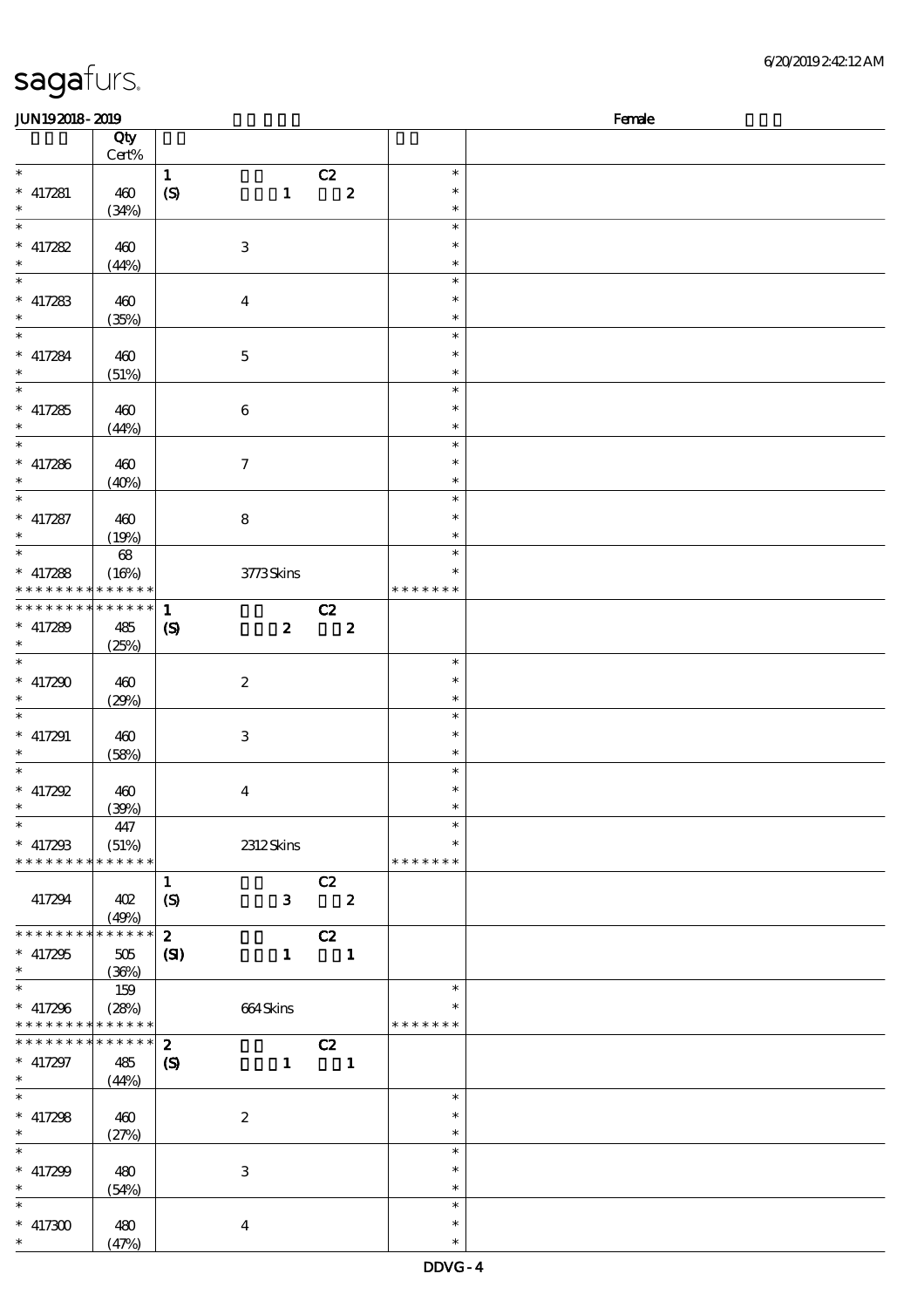|  | sagafurs. |
|--|-----------|
|  |           |

| <b>JUN192018-2019</b>                                  |                      |                            |                  |                            |                         |                  | Female |
|--------------------------------------------------------|----------------------|----------------------------|------------------|----------------------------|-------------------------|------------------|--------|
|                                                        | Qty                  |                            |                  |                            |                         |                  |        |
|                                                        | Cert%                |                            |                  |                            |                         |                  |        |
| $\ast$                                                 | 195                  | $\boldsymbol{z}$           |                  | C2                         |                         | $\ast$           |        |
| $* 417301$                                             | (55%)                | $\boldsymbol{S}$           | $\mathbf{1}$     | $\blacksquare$             |                         | ∗                |        |
| * * * * * * * *                                        | ******               |                            |                  |                            |                         | * * * * * * *    |        |
| * * * * * * *                                          | * * * * * *          | $\boldsymbol{z}$           |                  | C2                         |                         |                  |        |
| $* 417302$                                             | 485                  | $\boldsymbol{S}$           | $\boldsymbol{z}$ | $\blacksquare$             |                         |                  |        |
| $\ast$                                                 | (60%)                |                            |                  |                            |                         |                  |        |
| $\ast$                                                 |                      |                            |                  |                            |                         | $\ast$           |        |
| $* 417303$                                             | 460                  |                            | $\boldsymbol{2}$ |                            |                         | $\ast$           |        |
| $\ast$                                                 | (43%)                |                            |                  |                            |                         | $\ast$           |        |
| $\ast$                                                 | 390                  |                            |                  |                            |                         | $\ast$           |        |
| $* 417304$                                             | (47%)                |                            | 1335Skins        |                            |                         | ∗                |        |
| * * * * * * * *                                        | * * * * * *          |                            |                  |                            |                         | * * * * * * *    |        |
| * * * * * * * *                                        | * * * * * *          | $\boldsymbol{z}$           |                  | C2                         |                         |                  |        |
| $* 417305$                                             | 505                  | (S)                        | $\mathbf{1}$     |                            | $\boldsymbol{2}$        |                  |        |
| $\ast$<br>$\ast$                                       | (33%)                |                            |                  |                            |                         | $\ast$           |        |
|                                                        | 199                  |                            |                  |                            |                         | $\ast$           |        |
| $*$ 417306<br>* * * * * * * * * * * * * *              | (29%)                |                            | 704Skins         |                            |                         | * * * * * * *    |        |
|                                                        |                      |                            |                  |                            |                         |                  |        |
|                                                        |                      | $\boldsymbol{z}$           |                  | C2                         |                         |                  |        |
| 417307                                                 | 252                  | $\mathbf{I}$               | $\mathbf{1}$     | $\overline{\phantom{a}}$ 2 |                         |                  |        |
| * * * * * * * *                                        | (40%)<br>* * * * * * | $\boldsymbol{z}$           |                  | C2                         |                         |                  |        |
| $*$ 417308                                             | 485                  | $\boldsymbol{\mathcal{S}}$ | $\blacksquare$   |                            | $\boldsymbol{z}$        |                  |        |
| $\ast$                                                 | (48%)                |                            |                  |                            |                         |                  |        |
| $\overline{\ast}$                                      |                      |                            |                  |                            |                         | $\ast$           |        |
| $* 417309$                                             | 460                  |                            | $\boldsymbol{2}$ |                            |                         | $\ast$           |        |
| $\ast$                                                 | (20%)                |                            |                  |                            |                         | $\ast$           |        |
| $\overline{\ast}$                                      |                      |                            |                  |                            |                         | $\ast$           |        |
| $* 417310$                                             | 460                  |                            | $\,3$            |                            |                         | $\ast$           |        |
| $\ast$                                                 | (58%)                |                            |                  |                            |                         | $\ast$           |        |
| $\ast$                                                 |                      |                            |                  |                            |                         | $\ast$           |        |
| $*$ 417311                                             | 460                  |                            | $\boldsymbol{4}$ |                            |                         | $\ast$           |        |
| $\ast$                                                 | (31%)                |                            |                  |                            |                         | $\ast$           |        |
| $\ast$                                                 |                      |                            |                  |                            |                         | $\ast$           |        |
| $*$ 417312                                             | 430                  |                            | $\mathbf 5$      |                            |                         | $\ast$           |        |
| $\ast$                                                 | (50%)                |                            |                  |                            |                         | $\ast$           |        |
| $\overline{\phantom{0}}$                               | 63                   |                            |                  |                            |                         | $\ast$           |        |
| $*$ 417313                                             | (61%)                |                            | 2358Skins        |                            |                         | $\ast$           |        |
| * * * * * * * * * * * * * *                            |                      |                            |                  |                            |                         | * * * * * * *    |        |
| * * * * * * * *                                        | $* * * * * * *$      | $\boldsymbol{z}$           |                  | C2                         |                         |                  |        |
| $*$ 417314                                             | 485                  | $\boldsymbol{\mathcal{S}}$ | $\boldsymbol{z}$ |                            | $\overline{\mathbf{2}}$ |                  |        |
| $\ast$<br>$\ast$                                       | (50%)                |                            |                  |                            |                         |                  |        |
|                                                        | $300\,$              |                            |                  |                            |                         | $\ast$<br>$\ast$ |        |
| $*$ 417315<br>* * * * * * * * <mark>* * * * * *</mark> | (35%)                |                            | 875Skins         |                            |                         | * * * * * * *    |        |
|                                                        |                      | $\boldsymbol{z}$           |                  |                            |                         |                  |        |
| 417316                                                 | 263                  |                            | 3 <sup>1</sup>   | C2                         | $\overline{\mathbf{2}}$ |                  |        |
|                                                        | (53%)                | $\boldsymbol{S}$           |                  |                            |                         |                  |        |
|                                                        |                      | $\mathbf{3}$               |                  | C2                         |                         |                  |        |
| 417317                                                 | 160                  | (SI)                       | $\mathbf{1}$     | $\blacksquare$             |                         |                  |        |
|                                                        | (37%)                |                            |                  |                            |                         |                  |        |
|                                                        |                      | $\mathbf{3}$               |                  | C2                         |                         |                  |        |
| 417318                                                 | 272                  | (S)                        | $\mathbf{1}$     | $\blacksquare$             |                         |                  |        |
|                                                        | (47%)                |                            |                  |                            |                         |                  |        |
|                                                        |                      | $\mathbf{3}$               |                  | C2                         |                         |                  |        |
| 417319                                                 | 183                  | $\boldsymbol{S}$           | $\mathbf{2}$     | $\overline{\phantom{a}}$ 1 |                         |                  |        |
|                                                        | (46%)                |                            |                  |                            |                         |                  |        |
|                                                        |                      | $\mathbf{3}$               |                  | C2                         |                         |                  |        |
| 417320                                                 | 301                  | (SI)                       |                  | $1 \t 2$                   |                         |                  |        |
|                                                        | (36%)                |                            |                  |                            |                         |                  |        |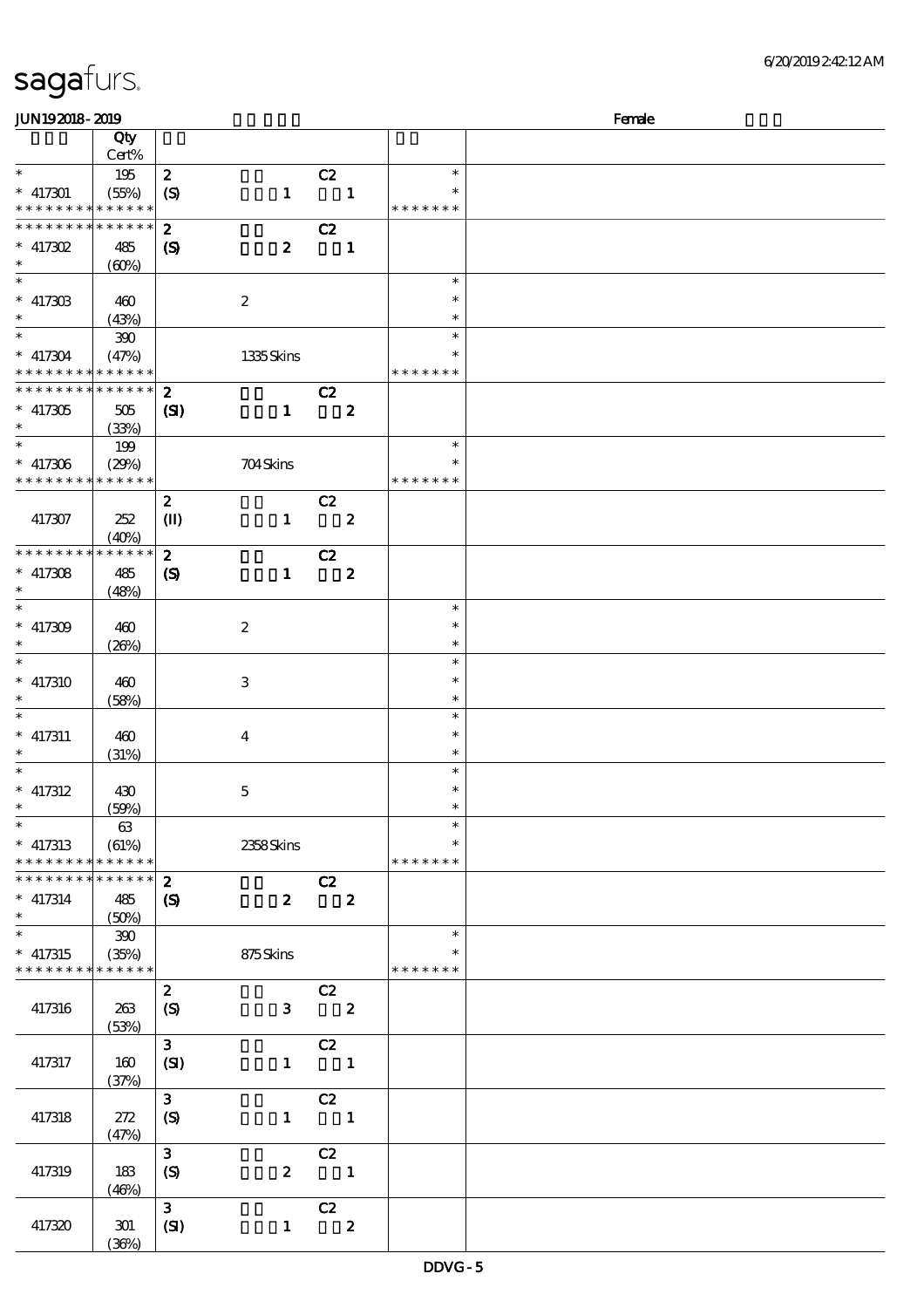| <b>JUN192018-2019</b> |       |                  |                  |                | Female |  |  |
|-----------------------|-------|------------------|------------------|----------------|--------|--|--|
|                       | Qty   |                  |                  |                |        |  |  |
|                       | Cert% |                  |                  |                |        |  |  |
|                       |       | o<br>-0          |                  | C <sub>2</sub> |        |  |  |
| 417321                | 441   | $\boldsymbol{S}$ |                  | 2              |        |  |  |
|                       | (52%) |                  |                  |                |        |  |  |
|                       |       | 3                |                  | C2             |        |  |  |
| 417322                | 337   | $\mathcal{S}$    | $\boldsymbol{z}$ | 2              |        |  |  |
|                       | (53%) |                  |                  |                |        |  |  |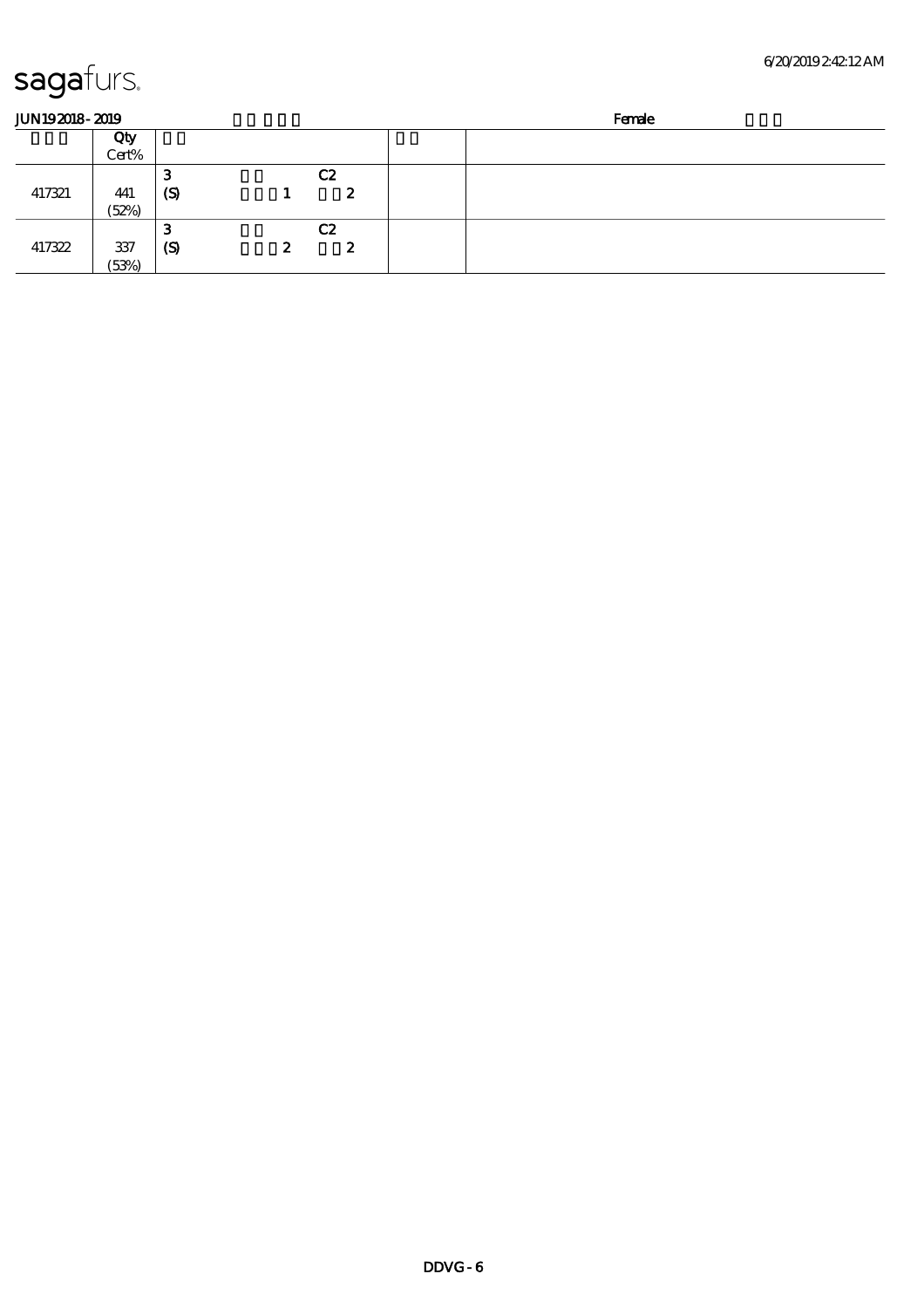| <b>JUN192018-2019</b>                   |                             |                                             |                  |                                    |                                   | Female |
|-----------------------------------------|-----------------------------|---------------------------------------------|------------------|------------------------------------|-----------------------------------|--------|
|                                         | Qty                         |                                             |                  |                                    |                                   |        |
|                                         | $Cert\%$                    |                                             |                  |                                    |                                   |        |
| 417401                                  | 79<br>(18%)                 | $\boldsymbol{\mathsf{20}}$<br>(SI)          | $\mathbf{1}$     | C2                                 |                                   |        |
| 417402                                  | 75<br>(21%)                 | $\boldsymbol{\mathfrak{D}}$<br>(S)          | $\mathbf{1}$     | C2                                 |                                   |        |
| 417403                                  | 67<br>(32%)                 | $\boldsymbol{\mathsf{20}}$<br>(SI)          | $\boldsymbol{z}$ | C2                                 |                                   |        |
| 417404                                  | 73<br>(31%)                 | $\boldsymbol{\mathsf{20}}$<br>(S)           | $\boldsymbol{z}$ | C2                                 |                                   |        |
| 417405                                  | 229<br>(25%)                | $\mathbf{o}$<br>(SI)                        | $\mathbf{1}$     | C2                                 |                                   |        |
| * * * * * * * *<br>$* 417406$<br>$\ast$ | * * * * * *<br>445<br>(31%) | $\mathbf{o}$<br>$\boldsymbol{\mathcal{S}}$  | $\mathbf{1}$     | C2                                 |                                   |        |
| $\ast$<br>$*$ 417407<br>* * * * * * * * | 206<br>(19%)<br>* * * * * * |                                             | $651$ Skins      |                                    | $\ast$<br>$\ast$<br>* * * * * * * |        |
| 417408                                  | 329<br>(55%)                | $\mathbf{O}$<br>(SI)                        | $\mathbf{1}$     | C2<br><b>LNAP</b>                  |                                   |        |
| 417409                                  | 346<br>(51%)                | $\mathbf{o}$<br>(S)                         | $\mathbf{1}$     | C2<br><b>LNAP</b>                  |                                   |        |
| 417410                                  | 254<br>(32%)                | $\mathbf{o}$<br>(SI)                        | $\boldsymbol{z}$ | C2                                 |                                   |        |
| 417411                                  | 445<br>(25%)                | $\mathbf{o}$<br>$\mathbf{I}$                | $\boldsymbol{2}$ | C2                                 |                                   |        |
| * * * * * * * *<br>$*$ 417412<br>$*$    | $*******$<br>425<br>(37%)   | $\mathbf{o}$<br>$\boldsymbol{\mathrm{(S)}}$ | $\pmb{2}$        | C2                                 |                                   |        |
| $\ast$<br>$*$ 417413<br>* * * * * * * * | 64<br>(9%)<br>* * * * * *   |                                             | 489Skins         |                                    | $\ast$<br>$\ast$<br>* * * * * * * |        |
| 417414                                  | 335<br>(53%)                | $\mathbf{o}$<br>(SI)                        | $\boldsymbol{z}$ | C2<br><b>LNAP</b>                  |                                   |        |
| 417415                                  | 276<br>(53%)                | $\mathbf{O}$<br>$\boldsymbol{S}$            | $\boldsymbol{z}$ | C2<br>$\ensuremath{\mathbf{INAP}}$ |                                   |        |
| * * * * * * * *<br>$* 417416$<br>$\ast$ | * * * * * *<br>505<br>(36%) | $\mathbf{1}$<br>(S)                         | $\mathbf{1}$     | C2                                 |                                   |        |
| $\ast$<br>$*$ 417417<br>* * * * * * * * | 486<br>(40%)<br>* * * * * * |                                             | 991 Skins        |                                    | $\ast$<br>∗<br>* * * * * * *      |        |
| * * * * * * * *<br>$*$ 417418<br>$\ast$ | * * * * * *<br>485<br>(44%) | $\mathbf{1}$<br>$\boldsymbol{\mathrm{(S)}}$ | $\mathbf{1}$     | C2                                 |                                   |        |
| $\ast$<br>$*$ 417419<br>$\ast$          | 460<br>(30%)                |                                             | $\boldsymbol{z}$ |                                    | $\ast$<br>$\ast$<br>$\ast$        |        |
| $\ast$<br>$* 417420$<br>* * * * * * * * | 104<br>(43%)<br>* * * * * * |                                             | 1049Skins        |                                    | $\ast$<br>$\ast$<br>* * * * * * * |        |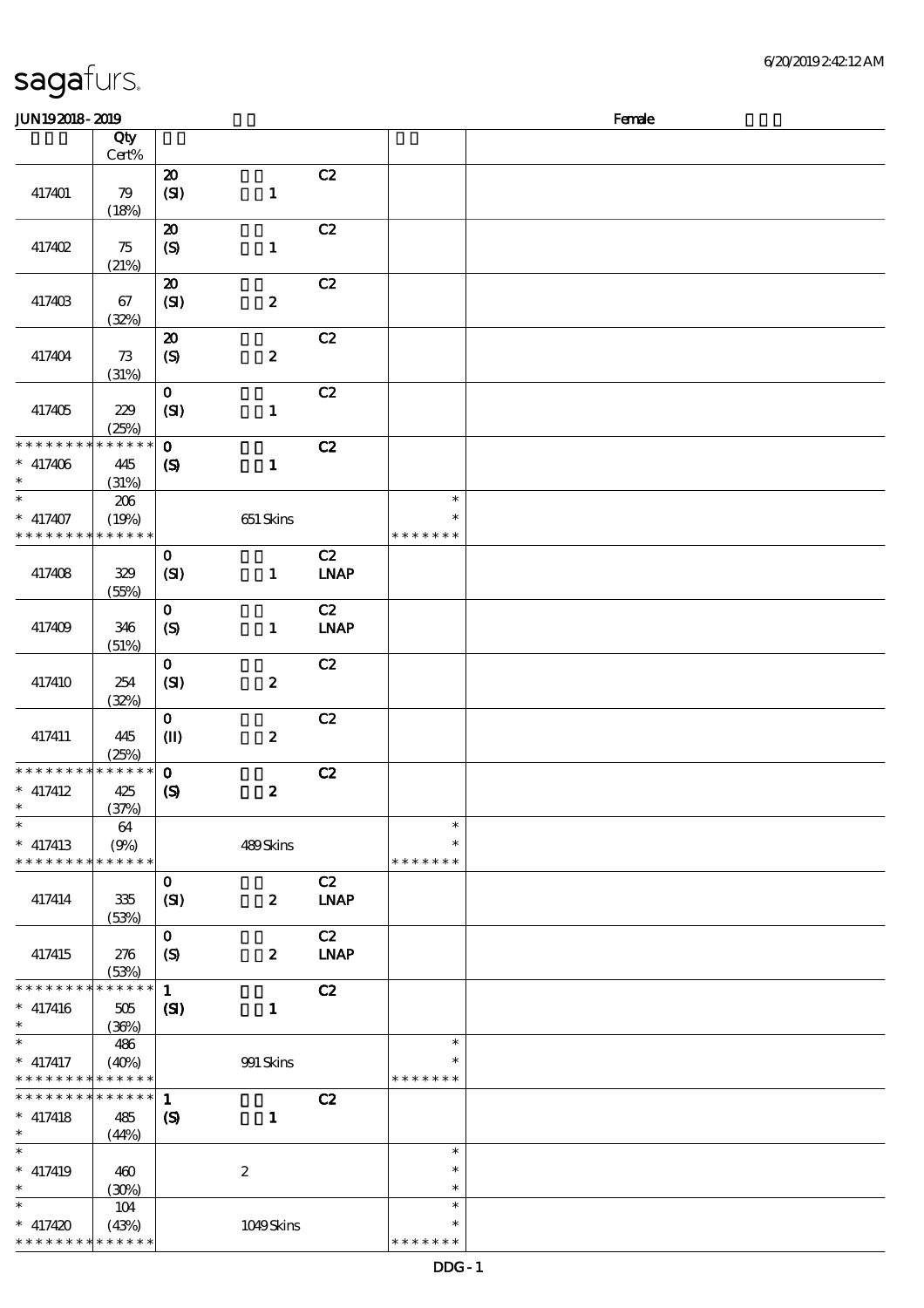| sagafurs. |
|-----------|
|-----------|

| <b>JUN192018-2019</b>                      |                 |                            |                  |                              |               | Female |
|--------------------------------------------|-----------------|----------------------------|------------------|------------------------------|---------------|--------|
|                                            | Qty             |                            |                  |                              |               |        |
|                                            | Cert%           |                            |                  |                              |               |        |
|                                            |                 | $\mathbf{1}$               |                  | C2                           |               |        |
| 417421                                     | 270             | (SI)                       | $\mathbf{1}$     | <b>LNAP</b>                  |               |        |
|                                            |                 |                            |                  |                              |               |        |
|                                            | (63%)           |                            |                  |                              |               |        |
|                                            |                 | $\mathbf{1}$               |                  | C2                           |               |        |
| 417422                                     | 232             | (S)                        | $\mathbf{1}$     | <b>LNAP</b>                  |               |        |
|                                            | (53%)           |                            |                  |                              |               |        |
| * * * * * * *                              | * * * * * *     | $\mathbf{1}$               |                  | C2                           |               |        |
| $*$ 417423                                 | 505             | (S)                        | $\boldsymbol{z}$ |                              |               |        |
| $\ast$                                     | (34%)           |                            |                  |                              |               |        |
| $\ast$                                     |                 |                            |                  |                              | $\ast$        |        |
| $*$ 417424                                 | 480             |                            | $\boldsymbol{2}$ |                              | $\ast$        |        |
| $\ast$                                     | (35%)           |                            |                  |                              | $\ast$        |        |
| $\overline{\phantom{0}}$                   | $39\!\!$        |                            |                  |                              | $\ast$        |        |
|                                            |                 |                            |                  |                              | $\ast$        |        |
| $* 417425$<br>* * * * * * * * * * * * * *  | (20%)           |                            | 1324 Skins       |                              | * * * * * * * |        |
|                                            |                 |                            |                  |                              |               |        |
| * * * * * * * * * * * * * * *              |                 | $\mathbf{1}$               |                  | C2                           |               |        |
| $* 417426$                                 | $505\,$         | $\mathbf{I}$               | $\boldsymbol{z}$ |                              |               |        |
| $\ast$                                     | (40%)           |                            |                  |                              |               |        |
| $\ast$                                     | 416             |                            |                  |                              | $\ast$        |        |
| $*$ 417427                                 | (50%)           |                            | 921 Skins        |                              | $\ast$        |        |
| * * * * * * * * * * * * * *                |                 |                            |                  |                              | * * * * * * * |        |
| * * * * * * * * * * * * * *                |                 | $\mathbf{1}$               |                  | C2                           |               |        |
| $*$ 417428                                 | 485             | $\boldsymbol{\mathcal{S}}$ | $\boldsymbol{z}$ |                              |               |        |
| $\ast$                                     |                 |                            |                  |                              |               |        |
| $*$                                        | (31%)           |                            |                  |                              | $\ast$        |        |
|                                            |                 |                            |                  |                              |               |        |
| $* 417429$                                 | 460             |                            | $\boldsymbol{2}$ |                              | $\ast$        |        |
| $\ast$                                     | (33%)           |                            |                  |                              | $\ast$        |        |
| $\ast$                                     |                 |                            |                  |                              | $\ast$        |        |
| $* 417430$                                 | 460             |                            | $\,3$            |                              | $\ast$        |        |
| $\ast$                                     | (48%)           |                            |                  |                              | $\ast$        |        |
| $\ast$                                     |                 |                            |                  |                              | $\ast$        |        |
| $*$ 417431                                 | 460             |                            | $\boldsymbol{4}$ |                              | $\ast$        |        |
| $\ast$                                     | (38%)           |                            |                  |                              | $\ast$        |        |
| $\ast$                                     | 349             |                            |                  |                              | $\ast$        |        |
| $* 417432$                                 | (55%)           |                            | 2214Skins        |                              | $\ast$        |        |
| * * * * * * * * * * * * * *                |                 |                            |                  |                              | *******       |        |
|                                            |                 | $\mathbf{1}$               |                  | C2                           |               |        |
|                                            |                 |                            |                  |                              |               |        |
| 417433                                     | 474             | (SI)                       | $\boldsymbol{z}$ | $\ensuremath{\mathbf{INAP}}$ |               |        |
|                                            | (55%)           |                            |                  |                              |               |        |
|                                            |                 | $\mathbf{1}$               |                  | C2                           |               |        |
| 417434                                     | 380             | (S)                        | $\boldsymbol{z}$ | <b>LNAP</b>                  |               |        |
|                                            | (60%)           |                            |                  |                              |               |        |
| * * * * * * * *                            | * * * * * *     | $\mathbf{z}$               |                  | C2                           |               |        |
| $*$ 417435                                 | 505             | $\mathbf{C}$               | $\mathbf{1}$     |                              |               |        |
| $\ast$                                     | (41%)           |                            |                  |                              |               |        |
| $\ast$                                     |                 |                            |                  |                              | $\ast$        |        |
| $* 417436$                                 | 480             |                            | $\boldsymbol{2}$ |                              | $\ast$        |        |
| $\ast$                                     | (50%)           |                            |                  |                              | $\ast$        |        |
| $\ast$                                     |                 |                            |                  |                              | $\ast$        |        |
|                                            |                 |                            |                  |                              | $\ast$        |        |
| $*$ 417437<br>$*$                          | 480             |                            | $\,3\,$          |                              |               |        |
| $\overline{\ast}$                          | (45%)           |                            |                  |                              | $\ast$        |        |
|                                            | 249             |                            |                  |                              | $\ast$        |        |
| $*$ 417438                                 | (38%)           |                            | 1714Skins        |                              | $\ast$        |        |
| * * * * * * * * <mark>* * * * * * *</mark> |                 |                            |                  |                              | * * * * * * * |        |
| * * * * * * * *                            | $* * * * * * *$ | $\mathbf{z}$               |                  | C2                           |               |        |
| $* 417439$                                 | 485             | $\boldsymbol{\mathcal{S}}$ | $\mathbf{1}$     |                              |               |        |
| $\ast$                                     | (52%)           |                            |                  |                              |               |        |
| $\ast$                                     |                 |                            |                  |                              | $\ast$        |        |
| $* 417440$                                 | 460             |                            | $\boldsymbol{2}$ |                              | $\ast$        |        |
| $\ast$                                     | (42%)           |                            |                  |                              | $\ast$        |        |